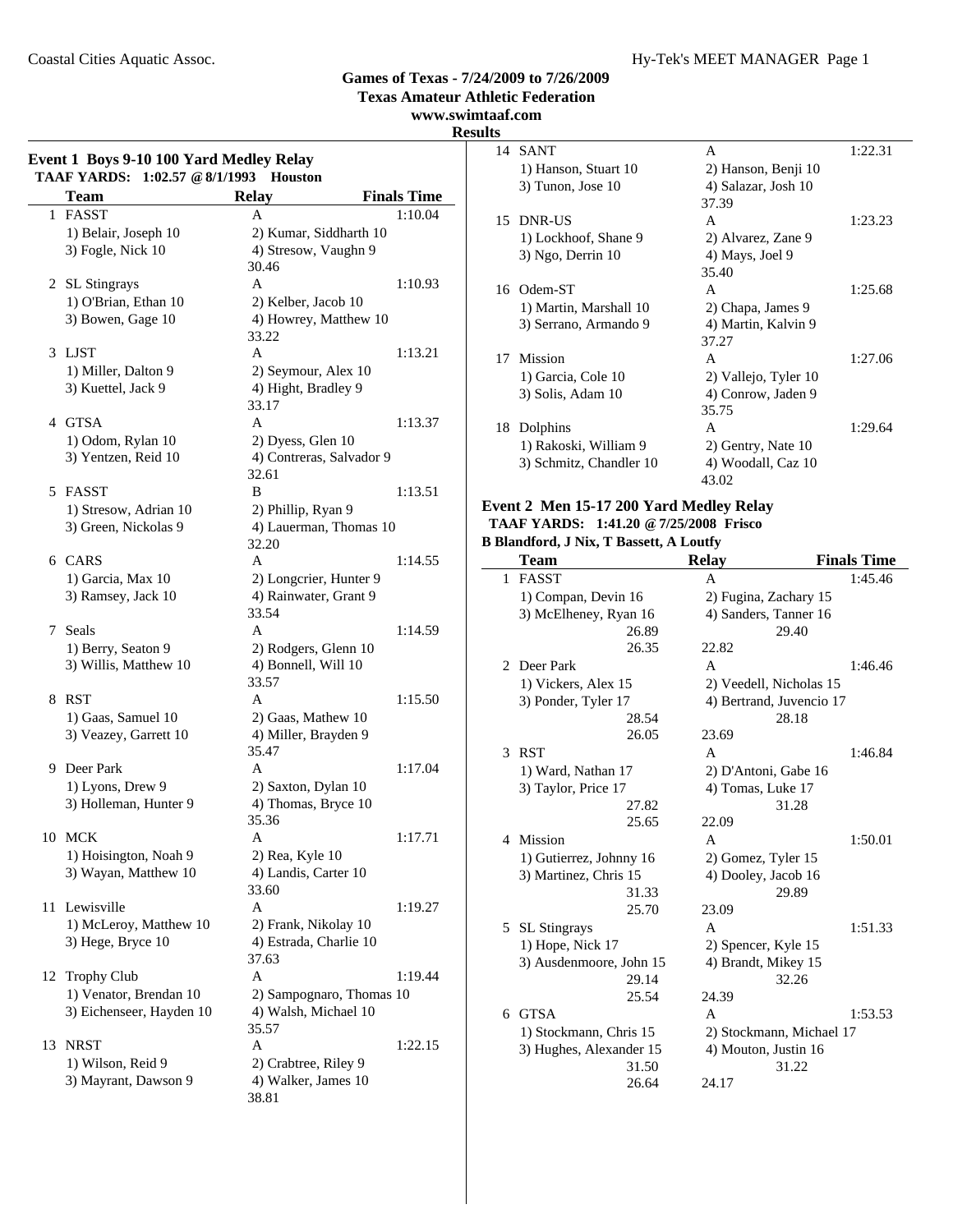**Texas Amateur Athletic Federation**

#### **www.swimtaaf.com Result**

 $\overline{a}$ 

|    | (Event 2 Men 15-17 200 Yard Medley Relay) |                         |                    |
|----|-------------------------------------------|-------------------------|--------------------|
|    | Team                                      | <b>Relay</b>            | <b>Finals Time</b> |
| 7  | <b>RST</b>                                | B                       | 1:55.83            |
|    | 1) Hummel, Collin 15                      | 2) Vasquez, Steven 17   |                    |
|    | 3) Jacks, Jeremy 16                       | 4) Mangel, Andrew 16    |                    |
|    | 29.79                                     | 35.88                   |                    |
|    | 26.83                                     | 23.33                   |                    |
|    | 8 Trophy Club                             | A                       | 1:56.55            |
|    | 1) Stephens, Jason 16                     | 2) Cluck, Jacob 15      |                    |
|    | 3) Guthrie, Ryan 15                       | 4) McKowen, Connor 15   |                    |
|    | 30.03                                     | 33.54                   |                    |
|    | 26.63                                     | 26.35                   |                    |
|    | 9 MESQ                                    | A                       | 1:56.64            |
|    | 1) Miller, Roger 15                       | 2) Dyer, Austin 15      |                    |
|    | 3) Wayne, Ted 17                          | 4) Holmes, Thomas 16    |                    |
|    | 29.10                                     | 31.84                   |                    |
|    | 28.14                                     | 27.56                   |                    |
|    | 10 ALICE                                  | A                       | 1:57.09            |
|    | 1) Rangel, Horacio 15                     | 2) Beltran, Myles 17    |                    |
|    | 3) Chavarria, Ryan 15<br>31.12            | 4) Galvan, Leonard 15   |                    |
|    | 26.18                                     | 33.43<br>26.36          |                    |
|    | 11 STARS                                  | A                       | 1:57.20            |
|    | 1) Guerra, Jose 16                        | 2) Gonzalez, Luis 15    |                    |
|    | 3) Zambrano, Juan 16                      | 4) Garcia, Humberto 17  |                    |
|    | 29.69                                     | 32.18                   |                    |
|    | 28.60                                     | 26.73                   |                    |
|    | 12 Lewisville                             | A                       | 2:01.73            |
|    | 1) Rodriguez, Moises 16                   | 2) Lam, Andrew 16       |                    |
|    | 3) Perez, Eduardo 16                      | 4) Stout, Caden 16      |                    |
|    | 32.46                                     | 33.75                   |                    |
|    | 30.91                                     | 24.61                   |                    |
|    | 13 WTS                                    | A                       | 2:01.99            |
|    | 1) Curlee, Colin 15                       | 2) Harbaugh, David 15   |                    |
|    | 3) Knezek, Tyley 15                       | 4) Lee, Robert 16       |                    |
|    | 35.35                                     | 32.14                   |                    |
|    | 28.15                                     | 26.35                   |                    |
| 14 | <b>ALVIN</b>                              | A                       | 2:02.89            |
|    | 1) Vanderhoef, Ryan 15                    | 2) Kaldis, Alex 15      |                    |
|    | 3) Garcia, Jeremy 15                      | 4) Brown, Hunter 15     |                    |
|    | 32.70                                     | 32.59                   |                    |
|    | 31.38                                     | 26.22                   |                    |
| 15 | <b>PLANO</b>                              | A                       | 2:04.07            |
|    | 1) Trompeter, Tommy 16                    | 2) McGaughey, Hunter 15 |                    |
|    | 3) O'Brien, Tom 15                        | 4) Morgan, Martin 16    |                    |
|    | 32.45<br>28.04                            | 37.77<br>25.81          |                    |
|    |                                           | В                       | 2:12.90            |
|    | 16 Trophy Club<br>1) Gerrity, Andrew 15   | 2) Thomas, Mikel 17     |                    |
|    | 3) Greener, Jake 15                       | 4) Marshall, Neill 15   |                    |
|    | 38.69                                     | 34.66                   |                    |
|    | 30.64                                     | 28.91                   |                    |
|    |                                           |                         |                    |

| elay                          | <b>Finals Time</b> |
|-------------------------------|--------------------|
| B                             | 1:55.83            |
| 2) Vasquez, Steven 17         |                    |
| 4) Mangel, Andrew 16<br>35.88 |                    |
| 23.33                         |                    |
| $\mathbf{A}$                  | 1:56.55            |
| 2) Cluck, Jacob 15            |                    |
| 4) McKowen, Connor 15         |                    |
| 33.54                         |                    |
| 26.35                         |                    |
| $\overline{A}$                | 1:56.64            |
| 2) Dyer, Austin 15            |                    |
| 4) Holmes, Thomas 16          |                    |
| 31.84                         |                    |
| 27.56                         |                    |
| $\mathbf{A}$                  | 1:57.09            |
|                               |                    |
| 2) Beltran, Myles 17          |                    |
| 4) Galvan, Leonard 15         |                    |
| 33.43                         |                    |
| 26.36                         |                    |
| $\mathbf{A}$                  | 1:57.20            |
| 2) Gonzalez, Luis 15          |                    |
| 4) Garcia, Humberto 17        |                    |
| 32.18                         |                    |
| 26.73                         |                    |
| $\overline{A}$                | 2:01.73            |
| 2) Lam, Andrew 16             |                    |
| 4) Stout, Caden 16            |                    |
| 33.75                         |                    |
| 24.61                         |                    |
| $\mathbf{A}$                  | 2:01.99            |
| 2) Harbaugh, David 15         |                    |
| 4) Lee, Robert 16             |                    |
| 32.14                         |                    |
| 26.35                         |                    |
| $\mathbf{A}$                  | 2:02.89            |
| 2) Kaldis, Alex 15            |                    |
| 4) Brown, Hunter 15           |                    |
| 32.59                         |                    |
| 26.22                         |                    |
| $\overline{A}$                | 2:04.07            |
| 2) McGaughey, Hunter 15       |                    |
| 4) Morgan, Martin 16          |                    |
| 37.77                         |                    |
| 25.81                         |                    |
| B                             | 2:12.90            |
|                               |                    |
| 2) Thomas, Mikel 17           |                    |
| 4) Marshall, Neill 15         |                    |
| 34.66                         |                    |
| 28.91                         |                    |
|                               |                    |

| lts |                        |                       |         |
|-----|------------------------|-----------------------|---------|
|     | KILLE                  | А                     | 2:20.53 |
|     | 1) Thomas, Tayren 15   | 2) Jones, Charles 16  |         |
|     | 3) Clinton, Derrick 15 | 4) Calderon, Cesar 15 |         |
|     | 34.59                  | 38.25                 |         |
|     | 34.33                  | 33.36                 |         |
|     | Canyon Vista-US        | A                     |         |
|     | 1) Costas, Bradley 16  | $2)$ Boggs, Josh 16   |         |
|     | 3) Smith, Taylor 17    | 4) Prado, Adrian 17   |         |
|     | 33.80                  | 34.76                 |         |
|     | 29.02                  | 27.02                 |         |

## **Event 3 Boys 9-10 50 Yard Freestyle**

**TAAF YARDS: 27.91 @7/25/2008 Adam Koster**

|    | <b>Name</b>       |    | Age Team       | <b>Finals Time</b> |
|----|-------------------|----|----------------|--------------------|
|    | 1 Looney, Davis   | 9  | <b>DNSN</b>    | 29.33              |
| 2  | Helzer, James     | 10 | Denton         | 30.02              |
| 3  | McComb, Micah     | 10 | <b>ELCMP</b>   | 30.25              |
| 4  | Gopffarth, Kamron | 10 | Keller Cudas   | 30.34              |
| 5  | Dooley, Nicholas  | 10 | Mission        | 31.64              |
| 6  | Carlson, Jeremiah |    | 10 Weatherford | 32.61              |
| 7  | Powers, Jack      | 9  | <b>AUSTN</b>   | 32.76              |
| 8  | Watt, Joseph      | 10 | Grapevine      | 32.79              |
| 9  | Thomas, Bryce     | 10 | Deer Park      | 32.93              |
| 10 | Garcia, Max       | 10 | CARS           | 33.25              |
| 11 | Eakin, Nolan      | 10 | <b>PLANO</b>   | 33.56              |
| 12 | Brinckmann, Teo   | 10 | <b>AUSTN</b>   | 33.62              |
| 13 | Odom, Rylan       | 10 | <b>GTSA</b>    | 34.33              |
| 14 | Lisewsky, Blaise  | 9  | Seabrook       | 34.49              |
| 15 | Horn, C.J.        | 9  | Wetcats        | 34.63              |
| 16 | Hayes, Baron      | 10 | Sharks-AR      | 35.46              |
| 17 | Walker, James     | 10 | <b>NRST</b>    | 35.47              |
| 18 | Wallace, Nathan   | 10 | <b>AUSTN</b>   | 35.61              |
| 19 | Caerbert, Ryan    | 9  | Wetcats        | 35.63              |
| 20 | Pena, Patricio    | 10 | McAllen-DA     | 35.78              |
| 21 | Salvadore, Bryan  | 10 | <b>SANT</b>    | 36.04              |
| 22 | Landis, Carter    | 10 | <b>MCK</b>     | 36.62              |
| 23 | Mariott, Chandler | 9  | Boerne-DA      | 39.81              |
| 24 | Woodall, Caz      | 10 | Dolphins       | 40.01              |
| 25 | Lyles, Aaric      | 10 | <b>HOUST</b>   | 40.46              |
| 26 | Scholes, Josh     | 10 | <b>SALA</b>    | 41.75              |
| 27 | Mims, Dante       | 10 | <b>HOUST</b>   | 47.20              |

## **Event 4 Men 15-17 50 Yard Freestyle**

|   | TAAF YARDS:        | 21.05 @ 7/25/2008 Forrest Hughes |                    |
|---|--------------------|----------------------------------|--------------------|
|   | <b>Name</b>        | <b>Age Team</b>                  | <b>Finals Time</b> |
|   | Wilcox, Ryan       | 17 TM Hurricanes                 | 21.84              |
|   | 2 Armstrong, Cody  | 16 LJST                          | 22.20              |
|   | 3 Compan, Devin    | 16 FASST                         | 22.71              |
|   | 4 Ward, Nathan     | 17 RST                           | 22.96              |
|   | 5 Lee, Robert      | 16 WTS                           | 23.30              |
|   | 6 Palma, Gabe      | 15 ROWL                          | 23.45              |
|   | 7 Tolmsoff, Cullen | 16 BRYAN                         | 23.51              |
|   | 8 Sanders, Tanner  | 16 FASST                         | 23.77              |
| 9 | Couch, Brandon     | 17 Grapevine                     | 23.84              |
|   | 10 Martinez, Chris | 15 Mission                       | 23.91              |
|   | 11 Kellis, Aaron   | 16 VIC                           | 23.92              |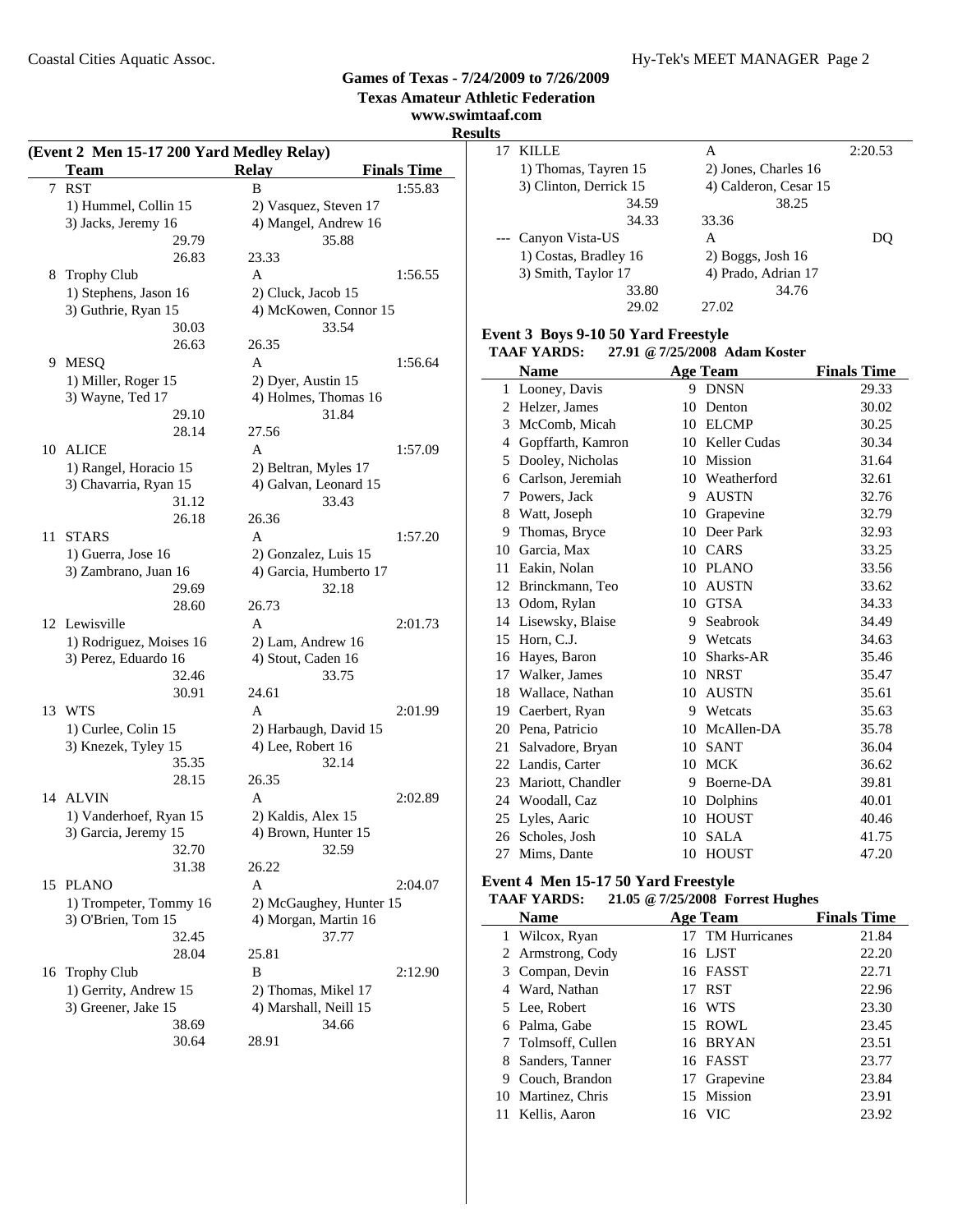#### Coastal Cities Aquatic Assoc. The Coastal Cities Aquatic Assoc. The Coastal Cities Aquatic Assoc.

#### **Games of Texas - 7/24/2009 to 7/26/2009 Texas Amateur Athletic Federation**

**www.swimtaaf.com Results**

| (Event 4 Men 15-17 50 Yard Freestyle) |                       |    |                     |                    |  |
|---------------------------------------|-----------------------|----|---------------------|--------------------|--|
|                                       | <b>Name</b>           |    | <b>Age Team</b>     | <b>Finals Time</b> |  |
|                                       | 12 Gattis, Craig      | 17 | <b>MESQ</b>         | 24.11              |  |
|                                       | 13 Procuniar, Michael | 16 | Grapevine           | 24.14              |  |
|                                       | 14 Pullano, Jason     | 16 | Bedford             | 24.16              |  |
|                                       | 15 Henslee, Austin    |    | 17 CLEB             | 24.19              |  |
|                                       | 16 Brandt, Mikey      | 15 | <b>SL Stingrays</b> | 24.23              |  |
|                                       | 17 Priesmeyer, Justin |    | 17 VIC              | 24.44              |  |
|                                       | 18 Gutierrez, Johnny  |    | 16 Mission          | 24.47              |  |
| 19                                    | Ponder, Tyler         |    | 17 Deer Park        | 24.49              |  |
| 20                                    | Martin, Bryan         |    | 16 Sharks-AR        | 24.53              |  |
| 21                                    | McAdoo, Luis          |    | 15 CLEB             | 24.58              |  |
|                                       | 22 Stockmann, Michael | 17 | GTSA                | 24.64              |  |
| 23                                    | Jaramillo, Daniel     | 16 | LBJ                 | 24.71              |  |
|                                       | 24 Cavazos, Adrian    | 17 | Mission             | 24.72              |  |
|                                       | 25 Jordan, Cole       |    | 15 Grapevine        | 24.78              |  |
|                                       | 26 Dyer, Austin       |    | 15 MESQ             | 24.82              |  |
| 27                                    | Bryant, Jacob         |    | 15 El Paso-DA       | 24.93              |  |
| 28                                    | Stockmann, Chris      |    | 15 GTSA             | 25.01              |  |
|                                       | 29 Mejia, Javier      |    | 15 PHARR            | 25.02              |  |
| 30                                    | Richter, Morgan       |    | 16 CLEB             | 25.13              |  |
| 31                                    | Pullano, Michael      |    | 15 Bedford          | 25.14              |  |
|                                       | 32 Gonzalez, Luis     |    | 15 STARS            | 25.16              |  |
| 33                                    | Hard, Curtis          | 16 | Weatherford         | 25.18              |  |
|                                       | 34 Hummel, Collin     | 15 | RST                 | 25.33              |  |
| 35                                    | Sikes, Cameron        | 17 | <b>CLEB</b>         | 25.42              |  |
| 36                                    | Anthony, Jonathon     | 15 | <b>VIC</b>          | 25.52              |  |
| 37                                    | Carlson, Jonathan     |    | 16 Weatherford      | 25.54              |  |
| 38                                    | Crisp, Kevin          |    | 16 TM Hurricanes    | 25.62              |  |
| 39                                    | Stout, Caden          |    | 16 Lewisville       | 25.69              |  |
|                                       | 40 Cluck, Jacob       | 15 | <b>Trophy Club</b>  | 25.71              |  |
| 41                                    | Shipp, Conner         | 17 | Bedford             | 26.00              |  |
| 42                                    | Richter, Colin        |    | 16 CLEB             | 26.02              |  |
| *43                                   | Robinson, Andre       | 16 | RST                 | 26.20              |  |
| *43                                   | Morgan, Martin        |    | 16 PLANO            | 26.20              |  |
| 45                                    | White, Derek          | 15 | GTSA                | 26.25              |  |
|                                       | 46 Christian, John    | 15 | Wetcats             | 26.36              |  |
| 47                                    | Eckels, Riley         | 16 | Grapevine           | 26.49              |  |
| 48                                    | James, Austin         | 15 | <b>DNSN</b>         | 26.51              |  |
| 49                                    | Riff, Justin          |    | 16 CBA              | 26.58              |  |
| 50                                    | Sanders, Corid        | 16 | <b>NRST</b>         | 26.66              |  |
| 51                                    | Stephenson, Zach      | 16 | <b>IRVNG</b>        | 26.83              |  |
| 52                                    | May, Austin           | 15 | <b>GTSA</b>         | 27.06              |  |
| 53                                    | Seale, John-Plillip   | 15 | <b>SBELT</b>        | 27.11              |  |
| 54                                    | Vanderhoef, Ryan      | 15 | <b>ALVIN</b>        | 27.16              |  |
| $*55$                                 | Schueller, Seth       | 17 | <b>SL Stingrays</b> | 27.17              |  |
| *55                                   | Merritt, Kyle         | 15 | Deer Park           | 27.17              |  |
| 57                                    | Perez, Eduardo        | 16 | Lewisville          | 27.26              |  |
| 58                                    | Garcia, Humberto      | 17 | <b>STARS</b>        | 27.61              |  |
| 59                                    | Kaldis, Alex          | 15 | <b>ALVIN</b>        | 27.65              |  |
| 60                                    | Bernzen, Peter        | 16 | <b>LJST</b>         | 27.77              |  |
| 61                                    | Broussard, Dylan      | 15 | <b>AUSTN</b>        | 27.79              |  |
| 62                                    | Reyes, Daniel         | 15 | <b>AUSTN</b>        | 27.87              |  |
| 63                                    | Owens, Adam           | 16 | <b>AUSTN</b>        | 27.99              |  |
| 64                                    | Sherrod, Kevin        | 16 | Lewisville          | 28.00              |  |
| 65                                    | Wagner, Christopher   |    | 16 Lewisville       | 28.07              |  |
|                                       |                       |    |                     |                    |  |

| ய     |                     |    |                       |       |
|-------|---------------------|----|-----------------------|-------|
|       | 66 Holmes, Thomas   |    | 16 MESO               | 28.15 |
| 67    | Prevenslik, Jamey   | 15 | Bedford               | 28.36 |
| 68    | Prado, Adrian       |    | 17 Coa Salamanders-US | 28.47 |
| 69.   | Lam, Andrew         |    | 16 Lewisville         | 28.51 |
|       | 70 Castro, Nick     |    | 15 WHALE              | 28.55 |
| 71    | Miller, Andrew      |    | 16 Grapevine          | 28.62 |
|       | 72 Guerrero, Bryan  | 15 | <b>SANT</b>           | 28.87 |
|       | 73 Pena, Matthew    | 17 | <b>ROWL</b>           | 28.88 |
|       | 74 McLeod, Cody     | 15 | <b>MESO</b>           | 29.11 |
|       | 75 Clinton, Derrick | 15 | <b>KILLE</b>          | 29.28 |
|       | 76 Miller, Roger    | 15 | <b>MESO</b>           | 30.14 |
|       | *77 Tassin, Jacob   | 15 | <b>UNATT</b>          | 30.15 |
| $*77$ | James, Moore        |    | 16 Flower Mound       | 30.15 |
| 79    | Simpson, Britton    |    | 15 NRST               | 30.18 |
| 80    | Parma, Kevin        |    | 15 VIC                | 30.54 |
| 81    | McGaughey, Hunter   |    | 15 PLANO              | 31.33 |
|       |                     |    |                       |       |

## **Event 5 Boys 9-10 25 Yard Backstroke**

**TAAF YARDS: 16.42 @7/1/1996 Jon Berrettini**

|      | Name               |    | <b>Age Team</b>     | <b>Finals Time</b> |
|------|--------------------|----|---------------------|--------------------|
| 1    | Barton, Blake      | 10 | Boerne-DA           | 17.07              |
| 2    | Mabry, Michael     | 10 | <b>SL</b> Stingrays | 17.21              |
| 3    | Dooley, Nicholas   | 10 | Mission             | 17.39              |
| 4    | McComb, Micah      | 10 | <b>ELCMP</b>        | 17.40              |
| 5    | Rowan, Nicholas    | 10 | The Colony          | 18.04              |
| 6    | Jones, Chaunte     | 10 | <b>KILLE</b>        | 18.07              |
| $*7$ | Donahue, Caden     | 10 | <b>AUSTN</b>        | 18.16              |
| $*7$ | Kula, Jake         | 10 | <b>FASST</b>        | 18.16              |
| 9    | Stockton, Davis    | 9  | <b>ELCMP</b>        | 18.54              |
| 10   | Miller, Dalton     | 9  | <b>LJST</b>         | 18.74              |
| 11   | Olsen, Jack        | 9  | <b>PIRAN</b>        | 19.17              |
| 12   | O'Brian, Ethan     | 10 | <b>SL</b> Stingrays | 19.19              |
| 13   | Cole, Tristan      | 10 | Dripping Springs    | 19.46              |
| 14   | Waterman, Jonathan | 9  | FASST               | 19.81              |
| 15   | Eakin, Nolan       | 10 | <b>PLANO</b>        | 19.85              |
| 16   | Hanson, Stuart     | 10 | <b>SANT</b>         | 20.12              |
| 17   | Crabtree, Riley    | 9  | <b>NRST</b>         | 20.15              |
| 18   | Morris, Seth       | 10 | Wetcats             | 20.30              |
| 19   | Prince, Travis     | 10 | Weatherford         | 20.68              |
| 20   | Salvadore, Bryan   | 10 | <b>SANT</b>         | 20.81              |
| 21   | Pena, Patricio     | 10 | McAllen-DA          | 20.96              |
| 22   | Wallace, Nathan    | 10 | <b>AUSTN</b>        | 21.60              |
| 23   | Mims, Dante        | 10 | <b>HOUST</b>        | 27.95              |

## **Event 6 Men 15-17 50 Yard Backstroke**

#### **TAAF YARDS: 25.90 @7/26/2004 Chad Hossier**

| <b>Name</b>         | <b>Age Team</b>  | <b>Finals Time</b> |
|---------------------|------------------|--------------------|
| 1 Wilcox, Ryan      | 17 TM Hurricanes | 25.69@             |
| 2 Vesling, Ethan    | 17 LJST          | 26.34              |
| 3 Henslee, Austin   | 17 CLEB          | 26.83              |
| 4 Brandt, Mikey     | 15 SL Stingrays  | 27.51              |
| 5 Tomas, Luke       | 17 RST           | 27.98              |
| 6 Vickers, Alex     | 15 Deer Park     | 28.24              |
| 7 Stephens, Jason   | 16 Trophy Club   | 28.54              |
| 8 Anthony, Jonathon | 15 VIC           | 28.63              |
| Sanders, Tanner     | 16 FASST         | 28.98              |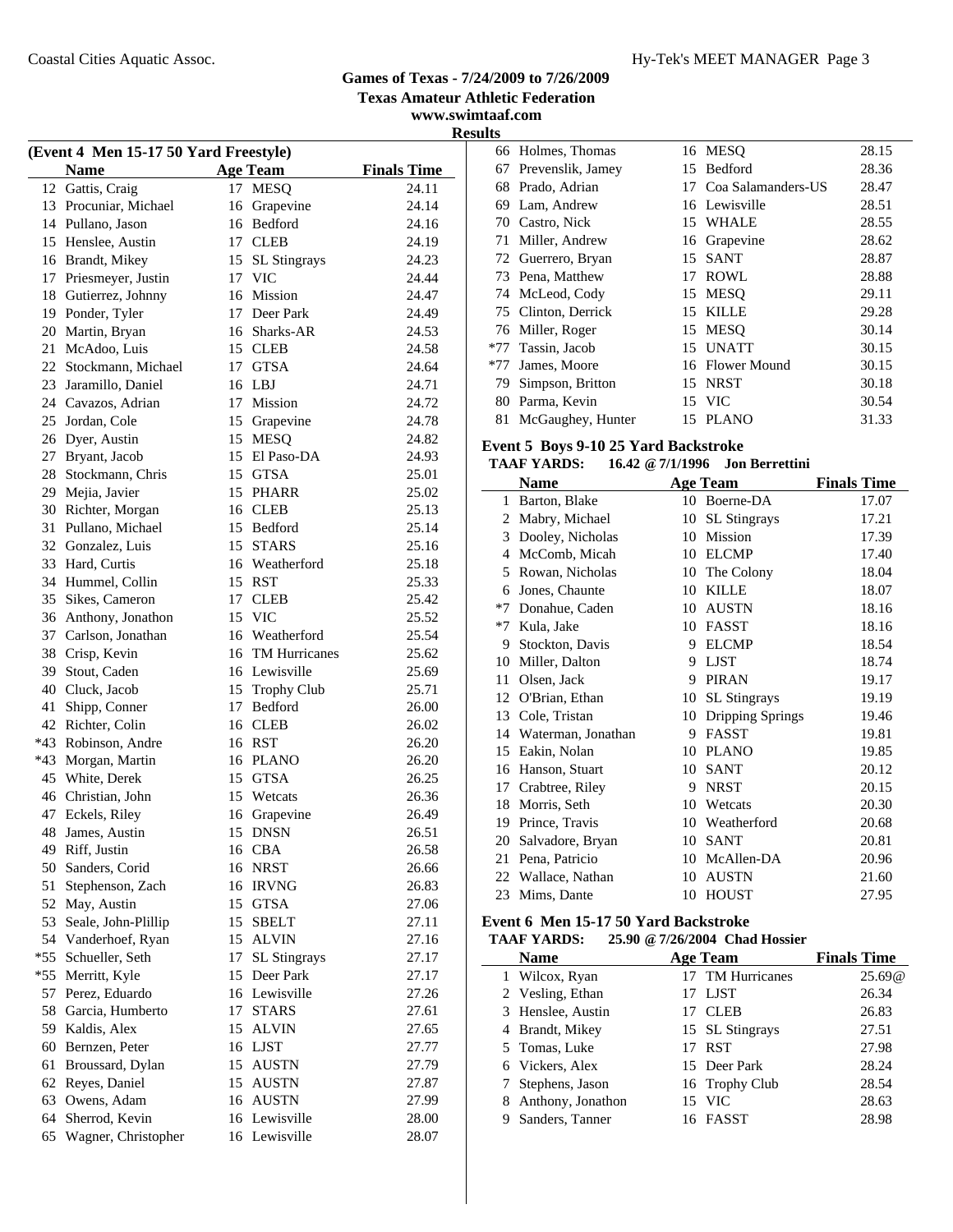#### Coastal Cities Aquatic Assoc. The Coastal Cities Aquatic Assoc. The Coastal Cities Aquatic Assoc.

# **Games of Texas - 7/24/2009 to 7/26/2009**

**Texas Amateur Athletic Federation**

**www.swimtaaf.com Results**

|    | (Event 6 Men 15-17 50 Yard Backstroke) |    |                       |                    |  |  |
|----|----------------------------------------|----|-----------------------|--------------------|--|--|
|    | Name                                   |    | <b>Age Team</b>       | <b>Finals Time</b> |  |  |
|    | 10 Flores, Edgardo                     | 15 | El Paso-DA            | 29.09              |  |  |
| 11 | Priesmeyer, Justin                     | 17 | <b>VIC</b>            | 29.64              |  |  |
| 12 | Guerra, Jose                           |    | 16 STARS              | 29.71              |  |  |
| 13 | Gattis, Craig                          |    | 17 MESQ               | 29.75              |  |  |
| 14 | Hummel, Collin                         | 15 | <b>RST</b>            | 29.79              |  |  |
| 15 | Loya, Louie                            |    | 16 Mission            | 29.87              |  |  |
| 16 | Shipp, Conner                          |    | 17 Bedford            | 29.97              |  |  |
| 17 | Hope, Nick                             | 17 | SL Stingrays          | 30.17              |  |  |
| 18 | Richter, Colin                         |    | 16 CLEB               | 30.20              |  |  |
| 19 | Hughes, Alexander                      |    | 15 GTSA               | 30.60              |  |  |
| 20 | Sim, Ian                               |    | 17 FASST              | 30.84              |  |  |
| 21 | Jones, Nicholas                        | 15 | Keller Cudas          | 30.92              |  |  |
| 22 | Mejia, Javier                          |    | 15 PHARR              | 31.17              |  |  |
|    | 23 Carlson, Jonathan                   |    | 16 Weatherford        | 31.22              |  |  |
| 24 | Galvan, Leonard                        | 15 | <b>ALICE</b>          | 31.33              |  |  |
| 25 | Clark, Damon                           |    | 16 Boerne-DA          | 31.86              |  |  |
| 26 | James, Austin                          |    | 15 DNSN               | 31.88              |  |  |
| 27 | Castillo, Ray                          |    | 16 STARS              | 31.96              |  |  |
| 28 | Jaramillo, Daniel                      |    | 16 LBJ                | 31.97              |  |  |
| 29 | Rourke, William                        |    | 15 WHALE              | 32.01              |  |  |
| 30 | Kaldis, Alex                           | 15 | <b>ALVIN</b>          | 32.25              |  |  |
| 31 | Sanders, Corid                         |    | 16 NRST               | 32.34              |  |  |
| 32 | Martin, Bryan                          |    | 16 Sharks-AR          | 32.51              |  |  |
| 33 | Robinson, Andre                        |    | 16 RST                | 32.60              |  |  |
| 34 | Trompeter, Tommy                       |    | 16 PLANO              | 32.73              |  |  |
| 35 | Castro, Nick                           |    | 15 WHALE              | 32.77              |  |  |
| 36 | Adame, Taylor                          |    | 15 Stingrays          | 33.10              |  |  |
| 37 | Cole, Aaron                            |    | 16 Dripping Springs   | 33.25              |  |  |
| 38 | Warram, Jonathan                       |    | 15 The Colony         | 33.59              |  |  |
| 39 | Thomas, Tayren                         |    | 15 KILLE              | 33.72              |  |  |
| 40 | Warren, Dustin                         |    | 17 El Paso-DA         | 33.92              |  |  |
| 41 | Simpson, Britton                       |    | 15 NRST               | 34.25              |  |  |
| 42 | Costas, Bradley                        |    | 16 Coa Salamanders-US | 34.29              |  |  |
| 43 | Downs, Christian                       |    | 16 Dripping Springs   | 34.85              |  |  |
| 44 | Miller, Andrew                         |    | 16 Grapevine          | 35.45              |  |  |
| 45 | Castro, Aaron                          |    | 15 KILLE              | 37.22              |  |  |
| 46 | Gerrity, Andrew                        | 15 | Trophy Club           | 38.68              |  |  |
| 47 | Gutierrez, Miguel                      | 15 | <b>BARR</b>           | 39.45              |  |  |
| 48 | Abramovitch, Jared                     |    | 15 ALVIN              | 42.74              |  |  |
| 49 | Holmes, Thomas                         |    | 16 MESQ               | 44.19              |  |  |
| 50 | Kenneth, Grunden                       | 15 | Flower Mound          | 45.32              |  |  |
| 51 | Davis, Dylan                           | 15 | <b>WCRO</b>           | 45.87              |  |  |

#### **Event 7 Boys 9-10 25 Yard Breaststroke TAAF YARDS: 16.82 @7/25/2008 Matthew Wilkins**

| <b>Name</b>        | <b>Age Team</b> | <b>Finals Time</b> |
|--------------------|-----------------|--------------------|
| 1 Kelber, Jacob    | 10 SL Stingrays | 18.38              |
| 2 Howrey, Matthew  | 10 SL Stingrays | 19.39              |
| 3 Green, Casey     | 10 ELCMP        | 19.61              |
| 4 Saxton, Dylan    | 10 Deer Park    | 19.62              |
| 5 Obeirne, Thomas  | El Paso-DA      | 19.98              |
| 6 Horn, C.J.       | Wetcats<br>9    | 20.05              |
| 7 Kumar, Siddharth | 10 FASST        | 20.16              |
| 8 Lowery, Zachary  | 10 SL Stingrays | 20.27              |

| படை   |                   |    |              |       |
|-------|-------------------|----|--------------|-------|
| 9     | Hart, Marshall    | 9  | Seabrook     | 20.29 |
| $*10$ | Eakin, Nolan      | 10 | <b>PLANO</b> | 20.55 |
| $*10$ | Gaas, Samuel      | 10 | <b>RST</b>   | 20.55 |
| 12    | Wayan, Matthew    | 10 | MCK          | 20.58 |
| 13    | Russell, Rylan    | 10 | Lewisville   | 20.65 |
| 14    | Velasquez, Joshua | 10 | <b>PHARR</b> | 20.99 |
| 15    | McGaughey, Keller | 10 | <b>PLANO</b> | 21.13 |
| 16    | Gillham, Caydyn   | 10 | Wetcats      | 21.17 |
| 17    | Lagenski, Jackson | 10 | Cudas-ST     | 21.81 |
| 18    | Taylor, Justin    | 9  | AUSTN        | 21.89 |
| 19    | Crabtree, Riley   | 9  | <b>NRST</b>  | 22.23 |
| 20    | Mejia, Juan       | 9  | <b>PHARR</b> | 22.82 |
| 21    | Urban, Caleb      | 10 | AUSTN        | 22.95 |
|       | 22 Lyles, Aaric   | 10 | <b>HOUST</b> | 23.06 |
| 23    | Jones, Lewis      | 10 | AUSTN        | 23.81 |
| 24    | Hanson, Benji     | 10 | SANT         | 23.96 |
| 25    | Gentry, Nate      | 10 | Dolphins     | 24.06 |
| 26    | Mazybolton, Ahni  | 9  | Dolphins     | 24.77 |
| 27    | McIlvain, Zac     | 10 | WCRO         | 27.84 |
|       |                   |    |              |       |

## **Event 8 Men 15-17 50 Yard Breaststroke**

|              | <b>Name</b>           |    | <b>Age Team</b>     | <b>Finals Time</b> |
|--------------|-----------------------|----|---------------------|--------------------|
| $\mathbf{1}$ | Pullano, Jason        |    | 16 Bedford          | 28.75              |
|              | 2 Bertrand, Juvencio  |    | 17 Deer Park        | 29.18              |
|              | 3 Fugina, Zachary     |    | 15 FASST            | 29.56              |
|              | 4 Dooley, Jacob       | 16 | Mission             | 30.29              |
| 5            | Procuniar, Michael    | 16 | Grapevine           | 30.43              |
| 6            | Vesling, Ethan        | 17 | <b>LJST</b>         | 30.51              |
| 7            | Ward, Nathan          | 17 | <b>RST</b>          | 30.52              |
| 8            | Pullano, Michael      | 15 | <b>Bedford</b>      | 30.62              |
|              | 9 Jordan, Cole        | 15 | Grapevine           | 30.74              |
|              | 10 Palma, Gabe        | 15 | <b>ROWL</b>         | 30.82              |
| 11           | Gomez, Tyler          | 15 | Mission             | 30.85              |
|              | 12 Sikes, Cameron     | 17 | <b>CLEB</b>         | 31.03              |
|              | 13 Sim, Ian           | 17 | <b>FASST</b>        | 31.16              |
|              | 14 Rangel, Horacio    | 15 | <b>ALICE</b>        | 31.39              |
| 15           | Mouton, Justin        | 16 | <b>GTSA</b>         | 31.75              |
|              | 16 Thomas, Trevor     | 16 | Deer Park           | 31.81              |
|              | 17 McElheney, Ryan    |    | 16 FASST            | 32.11              |
|              | 18 Stockmann, Michael | 17 | <b>GTSA</b>         | 32.21              |
|              | 19 D'Antoni, Gabe     | 16 | <b>RST</b>          | 32.28              |
|              | 20 Lee, Robert        |    | 16 WTS              | 32.48              |
| 21           | Jones, Nicholas       | 15 | <b>Keller Cudas</b> | 32.73              |
|              | 22 Spencer, Kyle      | 15 | SL Stingrays        | 32.83              |
|              | *23 Wayne, Ted        | 17 | <b>MESO</b>         | 32.96              |
|              | *23 Brown, Hunter     | 15 | <b>ALVIN</b>        | 32.96              |
|              | 25 Priesmeyer, Justin | 17 | <b>VIC</b>          | 32.97              |
|              | 26 McAdoo, Luis       | 15 | <b>CLEB</b>         | 33.01              |
| 27           | Floyd, Gerad          | 15 | <b>NRST</b>         | 33.13              |
|              | *28 Beltran, Myles    | 17 | <b>ALICE</b>        | 33.18              |
|              | *28 Hughes, Alexander | 15 | <b>GTSA</b>         | 33.18              |
|              | 30 Smith, Taylor      | 17 | Coa Salamanders-US  | 33.30              |
| 31           | Gonzalez, Luis        | 15 | <b>STARS</b>        | 33.47              |
|              | *32 Cole, Aaron       | 16 | Dripping Springs    | 34.01              |
| $*32$        | Merritt, Kyle         | 15 | Deer Park           | 34.01              |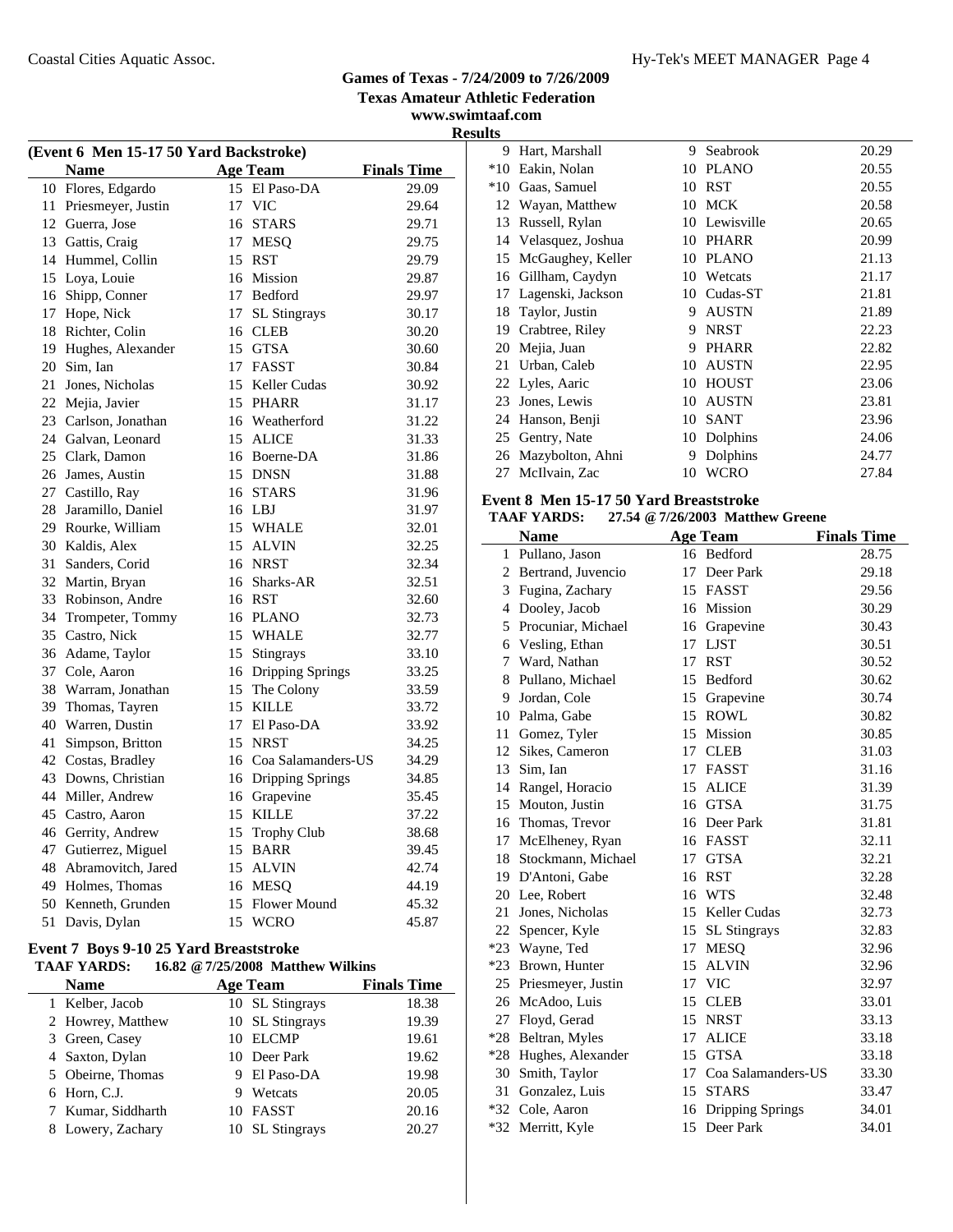**www.swimtaaf.com**

**Results**

| (Event 8 Men 15-17 50 Yard Breaststroke)             |                    |    |                     |       |  |  |  |
|------------------------------------------------------|--------------------|----|---------------------|-------|--|--|--|
| <b>Finals Time</b><br><b>Name</b><br><b>Age Team</b> |                    |    |                     |       |  |  |  |
| 34                                                   | Andrew, Brisbane   |    | 16 Flower Mound     | 34.02 |  |  |  |
| 35                                                   | Abrego, Rigo       | 15 | <b>EDINB</b>        | 34.12 |  |  |  |
| 36                                                   | Miller, Darren     |    | 15 CEM              | 34.31 |  |  |  |
| $*37$                                                | Miller, Zach       | 15 | Grapevine           | 34.47 |  |  |  |
| $*37$                                                | Cluck, Jacob       | 15 | Trophy Club         | 34.47 |  |  |  |
| 39                                                   | Thomas, Mikel      | 17 | Trophy Club         | 34.75 |  |  |  |
| 40                                                   | Lam, Andrew        |    | 16 Lewisville       | 34.79 |  |  |  |
| 41                                                   | Tejada, Hector     |    | 15 El Paso-DA       | 35.14 |  |  |  |
| 42                                                   | Luna, Adrian       |    | 15 SANT             | 35.45 |  |  |  |
| 43                                                   | Schultz, Jon       |    | 15 CLEB             | 35.53 |  |  |  |
| 44                                                   | Crisp, Kevin       |    | 16 TM Hurricanes    | 35.62 |  |  |  |
| 45                                                   | Prevenslik, Jamey  | 15 | Bedford             | 35.64 |  |  |  |
| 46                                                   | Bernzen, Peter     |    | 16 LJST             | 35.68 |  |  |  |
| 47                                                   | Miller, Andrew     |    | 16 Grapevine        | 35.87 |  |  |  |
| 48                                                   | Hill, Charles      | 16 | <b>VIC</b>          | 36.04 |  |  |  |
| 49                                                   | Rodriguez, Roberto |    | 16 El Paso-DA       | 36.16 |  |  |  |
| 50                                                   | McLeod, Cody       |    | 15 MESO             | 36.34 |  |  |  |
| 51                                                   | Boggs, Josh        | 16 | <b>AUSTN</b>        | 36.42 |  |  |  |
| 52                                                   | Morgan, Martin     |    | 16 PLANO            | 36.44 |  |  |  |
| 53                                                   | Pena, Matthew      | 17 | <b>ROWL</b>         | 36.56 |  |  |  |
| 54                                                   | Riff, Justin       |    | 16 CBA              | 36.75 |  |  |  |
| 55                                                   | Thomas, Tayren     | 15 | <b>KILLE</b>        | 36.98 |  |  |  |
| 56                                                   | Guerra, Anthony    | 15 | <b>STARS</b>        | 37.44 |  |  |  |
| 57                                                   | Tony, Bryan        |    | 15 Bedford          | 37.60 |  |  |  |
| 58                                                   | Castro, Nick       |    | 15 WHALE            | 37.82 |  |  |  |
| 59                                                   | Tassin, Jacob      | 15 | <b>UNATT</b>        | 38.37 |  |  |  |
| 60                                                   | Calderon, Cesar    | 15 | <b>KILLE</b>        | 38.63 |  |  |  |
| 61                                                   | Clark, Damon       |    | 16 Boerne-DA        | 38.70 |  |  |  |
| 62                                                   | Marshall, Neill    | 15 | <b>Trophy Club</b>  | 38.87 |  |  |  |
| 63                                                   | Schneider, Chris   | 15 | <b>VIC</b>          | 39.05 |  |  |  |
| 64                                                   | Castro, Jacob      | 15 | <b>ALVIN</b>        | 39.26 |  |  |  |
| 65                                                   | Schueller, Seth    | 17 | <b>SL</b> Stingrays | 39.92 |  |  |  |
| 66                                                   | Abramovitch, Jared | 15 | <b>ALVIN</b>        | 43.53 |  |  |  |
| 67                                                   | Barrios, Aaron     | 15 | <b>STARS</b>        | 43.55 |  |  |  |
| 68                                                   | Castro, Aaron      | 15 | <b>KILLE</b>        | 44.37 |  |  |  |
| 69                                                   | Olguin, Ruben      | 16 | <b>ROWL</b>         | 46.49 |  |  |  |

# **Event 9 Boys 9-10 25 Yard Butterfly**

| <b>TAAF YARDS:</b> |  | 14.14 @ 8/1/1993 Joseph Lankford |
|--------------------|--|----------------------------------|
|--------------------|--|----------------------------------|

|    | <b>Name</b>          |    | <b>Age Team</b>     | <b>Finals Time</b> |
|----|----------------------|----|---------------------|--------------------|
|    | 1 Looney, Davis      | 9  | <b>DNSN</b>         | 15.37              |
|    | 2 Mabry, Michael     | 10 | <b>SL</b> Stingrays | 15.39              |
|    | 3 Fogle, Nick        | 10 | <b>FASST</b>        | 15.51              |
| 4  | Helzer, James        | 10 | Denton              | 15.53              |
|    | 5 Gopffarth, Kamron  |    | 10 Keller Cudas     | 15.72              |
| 6  | Russum, John         |    | 10 Weatherford      | 16.09              |
|    | Casas, Shaine        | 9  | Mission             | 16.33              |
| 8  | Green, Casey         | 10 | <b>ELCMP</b>        | 16.34              |
| 9  | Belair, Joseph       | 10 | FASST               | 16.37              |
|    | 10 Thomas, Bryce     |    | 10 Deer Park        | 16.43              |
|    | 11 Herdejurgen, Jack | 10 | <b>WOOD</b>         | 16.56              |
|    | 12 Green, Nickolas   | 9  | <b>FASST</b>        | 16.82              |
|    | 13 Jantzi, Aaron     | 10 | <b>BREN</b>         | 16.94              |
| 14 | Wolfe, Elijah        | 9  | CEM                 | 17.27              |
|    |                      |    |                     |                    |

| πы |                      |   |              |       |
|----|----------------------|---|--------------|-------|
|    | 15 Reitsma, Nicholas |   | 10 WHALE     | 17.85 |
|    | 16 Powers, Jack      | 9 | <b>AUSTN</b> | 17.90 |
|    | 17 Kuettel, Jack     | 9 | LJST         | 18.02 |
|    | 18 Velasquez, Joshua |   | 10 PHARR     | 18.03 |
|    | 19 Donahue, Caden    |   | 10 AUSTN     | 18.15 |
|    | 20 Gardea, Benjamin  | 9 | Boerne-DA    | 18.30 |
|    | 21 Obeirne, Thomas   |   | 9 El Paso-DA | 18.46 |
|    | 22 Ngo, Derrin       |   | 10 AUSTN     | 18.68 |
|    | 23 Mayrant, Dawson   | 9 | <b>NRST</b>  | 20.79 |
|    | 24 Hackett, Tyler    |   | 10 Boerne-DA | 20.91 |
|    |                      |   |              |       |

## **Event 10 Men 15-17 50 Yard Butterfly**

**TAAF YARDS: 23.82 @7/25/2008 Forrest Hughes**

|              | <b>Name</b>          |    | <b>Age Team</b>      | <b>Finals Time</b> |
|--------------|----------------------|----|----------------------|--------------------|
| $\mathbf{1}$ | Tunon, Nathan        | 15 | <b>SANT</b>          | 24.75              |
|              | 2 Wilcox, Ryan       | 17 | <b>TM Hurricanes</b> | 24.83              |
|              | 3 Armstrong, Cody    |    | 16 LJST              | 24.93              |
|              | 4 Belury, Lucas      | 17 | <b>AUSTN</b>         | 25.17              |
| 5            | Aldape, Juan         | 16 | <b>STARS</b>         | 25.29              |
|              | 6 Couch, Brandon     | 17 | Grapevine            | 25.54              |
| 7            | Ausdenmoore, John    | 15 | <b>SL Stingrays</b>  | 25.61              |
|              | 8 Henslee, Austin    | 17 | <b>CLEB</b>          | 25.88              |
|              | 9 Martinez, Chris    | 15 | Mission              | 25.98              |
|              | 10 Taylor, Price     | 17 | <b>RST</b>           | 26.04              |
|              | 11 Vickers, Alex     | 15 | Deer Park            | 26.40              |
|              | 12 Mouton, Justin    | 16 | <b>GTSA</b>          | 26.54              |
|              | 13 Richter, Morgan   |    | 16 CLEB              | 26.65              |
|              | 14 McElheney, Ryan   |    | 16 FASST             | 26.75              |
|              | 15 Guthrie, Ryan     | 15 | <b>Trophy Club</b>   | 26.91              |
|              | 16 Dyer, Austin      | 15 | <b>MESQ</b>          | 27.17              |
|              | 17 Jacks, Jeremy     |    | 16 RST               | 27.20              |
|              | 18 Eckels, Riley     | 16 | Grapevine            | 27.47              |
|              | 19 Sands, David      | 15 | CARS                 | 27.48              |
|              | 20 Bertuzzi, Alex    | 16 | <b>CBA</b>           | 27.50              |
|              | 21 Knezek, Tyley     |    | 15 WTS               | 27.70              |
|              | 22 Rodriguez, Moises |    | 16 Lewisville        | 27.92              |
|              | 23 Ponder, Tyler     |    | 17 Deer Park         | 28.02              |
|              | 24 O'Brien, Tom      |    | 15 PLANO             | 28.08              |
|              | 25 Anthony, Jonathon |    | 15 VIC               | 28.17              |
|              | 26 Mims, Jason       |    | 17 Lewisville        | 28.30              |
|              | 27 Chavarria, Ryan   |    | 15 ALICE             | 28.69              |
|              | 28 Gomez, Tyler      | 15 | Mission              | 28.82              |
|              | 29 White, Derek      |    | 15 GTSA              | 28.92              |
|              | 30 Fishburn, Porter  | 17 | Flower Mound         | 28.93              |
|              | 31 Abrego, Rigo      |    | 15 EDINB             | 28.94              |
|              | 32 Zambrano, Juan    |    | 16 STARS             | 29.17              |
|              | 33 Vasquez, Steven   | 17 | <b>RST</b>           | 29.21              |
|              | 34 Smith, Taylor     | 17 | Coa Salamanders-US   | 29.31              |
|              | 35 Miller, Zach      | 15 | Grapevine            | 29.33              |
|              | 36 Schultz, Jon      | 15 | <b>CLEB</b>          | 29.45              |
|              | 37 Manning, Colby    | 15 | <b>NRST</b>          | 29.62              |
|              | 38 Rourke, William   | 15 | WHALE                | 29.68              |
|              | 39 Warren, Dustin    | 17 | El Paso-DA           | 29.76              |
|              | 40 Cole, Aaron       | 16 | Dripping Springs     | 29.90              |
| 41           | Merritt, Kyle        | 15 | Deer Park            | 29.91              |
| 42           | May, Austin          | 15 | <b>GTSA</b>          | 29.93              |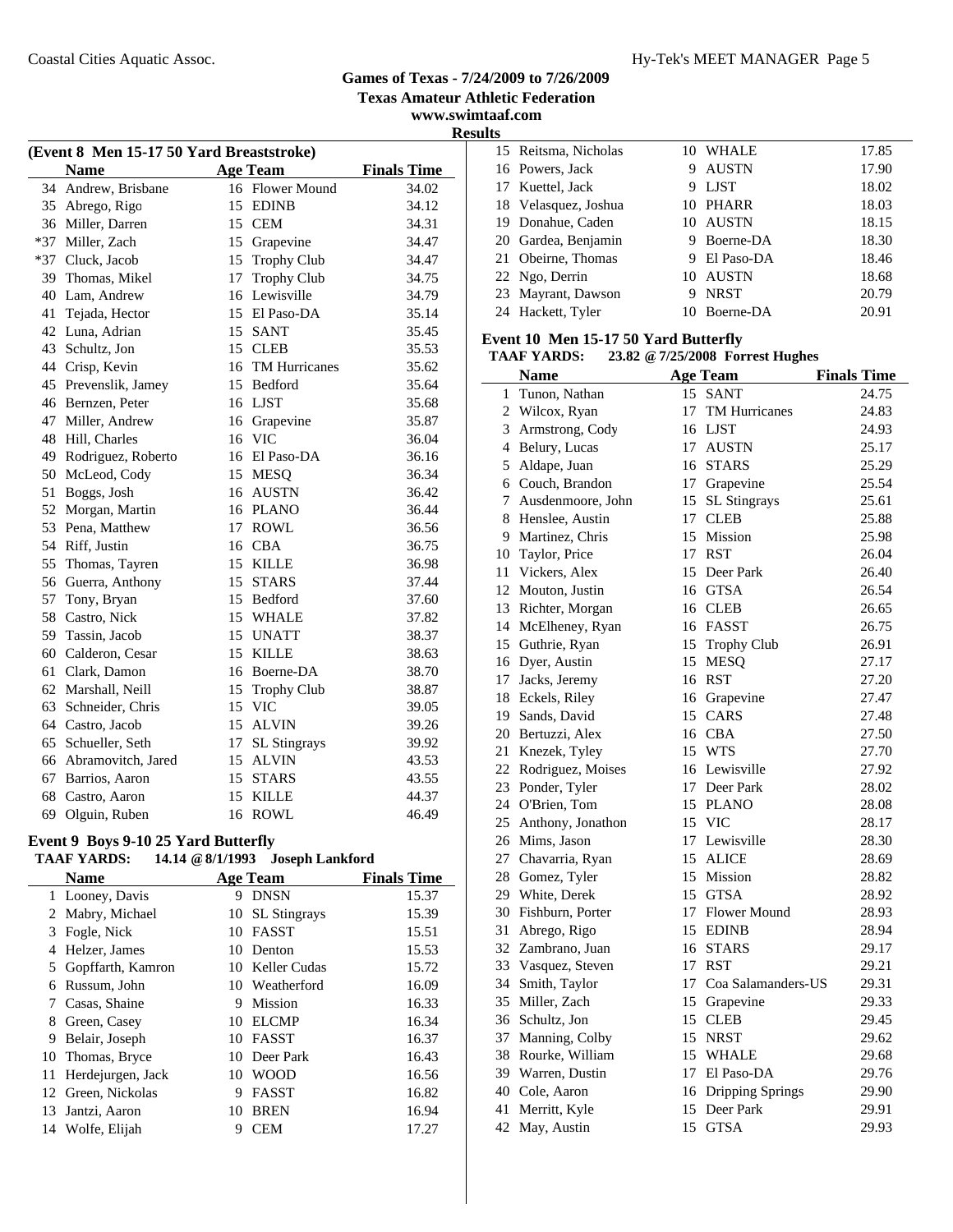**Texas Amateur Athletic Federation www.swimtaaf.com**

# **Results**

| (Event 10 Men 15-17 50 Yard Butterfly) |                     |    |                     |                    |  |
|----------------------------------------|---------------------|----|---------------------|--------------------|--|
|                                        | <b>Name</b>         |    | <b>Age Team</b>     | <b>Finals Time</b> |  |
| 43                                     | Trompeter, Tommy    |    | 16 PLANO            | 29.96              |  |
| 44                                     | Miller, Darren      | 15 | <b>CEM</b>          | 30.16              |  |
| 45                                     | Mendez, Eusebio     | 15 | McAllen-DA          | 30.25              |  |
| 46                                     | Perez, Eduardo      | 16 | Lewisville          | 30.46              |  |
| 47                                     | Dougherty, Aaron    | 17 | ROWL                | 30.62              |  |
| 48                                     | Seale, John-Plillip | 15 | <b>SBELT</b>        | 30.81              |  |
| 49                                     | Andrew, Brisbane    | 16 | <b>Flower Mound</b> | 31.00              |  |
| 50                                     | Thomas, Trevor      | 16 | Deer Park           | 31.17              |  |
| 51                                     | Gustavo, Carlos     | 17 | El Paso-DA          | 31.23              |  |
| 52                                     | Castro, Jacob       | 15 | <b>ALVIN</b>        | 31.42              |  |
| 53                                     | Christian, John     | 15 | Wetcats             | 31.47              |  |
| 54                                     | Warram, Jonathan    | 15 | The Colony          | 31.95              |  |
| 55                                     | McGowan, Joseph     | 15 | <b>SALA</b>         | 31.99              |  |
| 56                                     | Riff, Justin        | 16 | <b>CBA</b>          | 32.23              |  |
| 57                                     | McGaughey, Hunter   | 15 | <b>PLANO</b>        | 32.24              |  |
| 58                                     | Hard, Curtis        | 16 | Weatherford         | 32.38              |  |
| 59                                     | Adame, Taylor       | 15 | <b>Stingrays</b>    | 32.56              |  |
| 60                                     | Owens, Adam         | 16 | <b>AUSTN</b>        | 32.62              |  |
| 61                                     | Downs, Christian    | 16 | Dripping Springs    | 33.07              |  |
| 62                                     | Pena, Matthew       | 17 | <b>ROWL</b>         | 34.13              |  |
| 63                                     | Clinton, Derrick    | 15 | <b>KILLE</b>        | 35.41              |  |
| 64                                     | Parma, Kevin        | 15 | <b>VIC</b>          | 36.07              |  |
| 65                                     | Gutierrez, Miguel   | 15 | <b>BARR</b>         | 36.60              |  |
| 66                                     | James, Moore        | 16 | <b>Flower Mound</b> | 37.76              |  |

# **Event 11 Boys 9-10 25 Yard Freestyle**

| <b>TAAF YARDS:</b> | 12.61 @ 7/25/2008 Adam Koster |  |
|--------------------|-------------------------------|--|
|--------------------|-------------------------------|--|

| <b>Name</b> |                   |    | <b>Age Team</b>     | <b>Finals Time</b> |
|-------------|-------------------|----|---------------------|--------------------|
| 1           | Looney, Davis     | 9  | <b>DNSN</b>         | 13.50              |
| 2           | McComb, Micah     | 10 | <b>ELCMP</b>        | 14.44              |
| 3           | Jamail, Connor    | 9  | <b>AUSTN</b>        | 14.94              |
| 4           | Stresow, Vaughn   | 9  | <b>FASST</b>        | 15.09              |
| 5           | Watt, Joseph      | 10 | Grapevine           | 15.11              |
| 6           | Bonnell, Will     | 10 | Seals               | 15.15              |
| 7           | Odom, Rylan       | 10 | <b>GTSA</b>         | 15.31              |
| $*8$        | Lauerman, Thomas  | 10 | <b>FASST</b>        | 15.33              |
| $*8$        | Pekel, Nicholas   | 9  | <b>WOOD</b>         | 15.33              |
| 10          | Reitsma, Nicholas | 10 | WHALE               | 15.35              |
| 11          | Herdejurgen, Jack | 10 | <b>WOOD</b>         | 15.39              |
| 12          | Gillham, Caydyn   | 10 | Wetcats             | 15.70              |
| 13          | Stresow, Adrian   | 10 | <b>FASST</b>        | 15.81              |
| 14          | Velasquez, Joshua | 10 | <b>PHARR</b>        | 15.99              |
| 15          | Wolfe, Elijah     | 9  | <b>CEM</b>          | 16.08              |
| $*16$       | Buss, Alexander   | 10 | <b>KILLE</b>        | 16.15              |
| $*16$       | Hackett, Tyler    | 10 | Boerne-DA           | 16.15              |
| 18          | Rowan, Nicholas   | 10 | The Colony          | 16.17              |
| 19          | Etzelmiller, Kyle | 10 | <b>SL Stingrays</b> | 16.22              |
| 20          | Salazar, Josh     | 10 | <b>SANT</b>         | 16.33              |
| 21          | Lagenski, Jackson | 10 | Cudas-ST            | 16.39              |
| 22          | Pena, Patricio    | 10 | McAllen-DA          | 16.60              |
| 23          | Scholes, Josh     | 10 | <b>SALA</b>         | 16.81              |
| 24          | Taylor, Justin    | 9  | <b>AUSTN</b>        | 17.11              |
| 25          | Funk, Matthew     | 10 | <b>AUSTN</b>        | 17.15              |
| 26          | Cole, Tristan     | 10 | Dripping Springs    | 17.72              |
|             |                   |    |                     |                    |

|    | 27 Mims, Dante                        |       |    | 10 HOUST                         | 19.17              |
|----|---------------------------------------|-------|----|----------------------------------|--------------------|
|    | 28 Garcia, Kyler                      |       | 9  | El Paso-DA                       | 24.74              |
|    |                                       |       |    |                                  |                    |
|    | Event 12 Men 15-17 100 Yard Freestyle |       |    |                                  |                    |
|    | <b>TAAF YARDS:</b>                    |       |    | 47.90 @ 7/25/2008 Forrest Hughes |                    |
|    | <b>Name</b>                           |       |    | <b>Age Team</b>                  | <b>Finals Time</b> |
|    | 1 Compan, Devin                       |       |    | 16 FASST                         | 48.66              |
|    | 23.52                                 | 25.14 |    |                                  |                    |
|    | 2 Armstrong, Cody                     |       |    | 16 LJST                          | 48.77              |
|    | 23.79                                 | 24.98 |    |                                  |                    |
|    | 3 Vesling, Ethan                      |       |    | 17 LJST                          | 49.53              |
|    | 23.68                                 | 25.85 |    |                                  |                    |
|    | 4 Aldape, Juan                        |       |    | 16 STARS                         | 49.80              |
|    | 24.44                                 | 25.36 |    |                                  |                    |
|    | 5 Taylor, Price                       |       |    | 17 RST                           | 50.49              |
|    | 24.07                                 | 26.42 |    |                                  |                    |
|    | 6 Ausdenmoore, John                   |       | 15 | <b>SL</b> Stingrays              | 50.87              |
|    | 24.64                                 | 26.23 |    |                                  |                    |
|    | 7 Tunon, Nathan                       |       |    | 15 SANT                          | 50.93              |
|    | 24.41                                 | 26.52 |    |                                  |                    |
|    |                                       |       |    | 17 AUSTN                         | 50.94              |
|    | 8 Belury, Lucas<br>24.79              | 26.15 |    |                                  |                    |
|    |                                       |       |    |                                  |                    |
|    | 9 Tolmsoff, Cullen                    |       |    | 16 BRYAN                         | 51.05              |
|    | 24.41                                 | 26.64 |    |                                  |                    |
|    | 10 Procuniar, Michael                 |       |    | 16 Grapevine                     | 51.19              |
|    | 24.65                                 | 26.54 |    |                                  |                    |
| 11 | Mangel, Andrew                        |       |    | 16 RST                           | 51.26              |
|    | 24.41                                 | 26.85 |    |                                  |                    |
|    | 12 Couch, Brandon                     |       | 17 | Grapevine                        | 51.55              |
|    | 24.56                                 | 26.99 |    |                                  |                    |
|    | 13 Palma, Gabe                        |       |    | 15 ROWL                          | 51.73              |
|    | 24.86                                 | 26.87 |    |                                  |                    |
|    | 14 Veedell, Nicholas                  |       |    | 15 Deer Park                     | 51.92              |
|    | 24.94                                 | 26.98 |    |                                  |                    |
|    | 15 Gutierrez, Johnny                  |       |    | 16 Mission                       | 52.43              |
|    | 24.89                                 | 27.54 |    |                                  |                    |
|    | 16 Stockmann, Chris                   |       |    | 15 GTSA                          | 53.71              |
|    | 26.15                                 | 27.56 |    |                                  |                    |
|    | 17 Richter, Morgan                    |       |    | 16 CLEB                          | 54.16              |
|    | 26.74                                 | 27.42 |    |                                  |                    |
|    | 18 Cavazos, Adrian                    |       |    | 17 Mission                       | 54.28              |
|    | 26.74                                 | 27.54 |    |                                  |                    |
|    | 19 Kellis, Aaron                      |       |    | 16 VIC                           | 54.33              |
|    | 25.82                                 | 28.51 |    |                                  |                    |
|    | 20 Sands, David                       |       |    | 15 CARS                          | 54.49              |
|    | 25.81                                 | 28.68 |    |                                  |                    |
| 21 | McAdoo, Luis                          |       |    | 15 CLEB                          | 55.07              |
|    | 26.57                                 | 28.50 |    |                                  |                    |
|    | 22 Stout, Caden                       |       |    | 16 Lewisville                    | 55.31              |
|    | 26.18                                 | 29.13 |    |                                  |                    |
|    | 23 Martin, Bryan                      |       |    | 16 Sharks-AR                     | 55.66              |
|    | 26.14                                 | 29.52 |    |                                  |                    |
|    | 24 McKowen, Connor                    |       | 15 | <b>Trophy Club</b>               | 55.94              |
|    | 26.67                                 | 29.27 |    |                                  |                    |
|    | 25 Richter, Colin                     |       |    | 16 CLEB                          | 56.66              |
|    | 27.74                                 | 28.92 |    |                                  |                    |
|    |                                       |       |    |                                  |                    |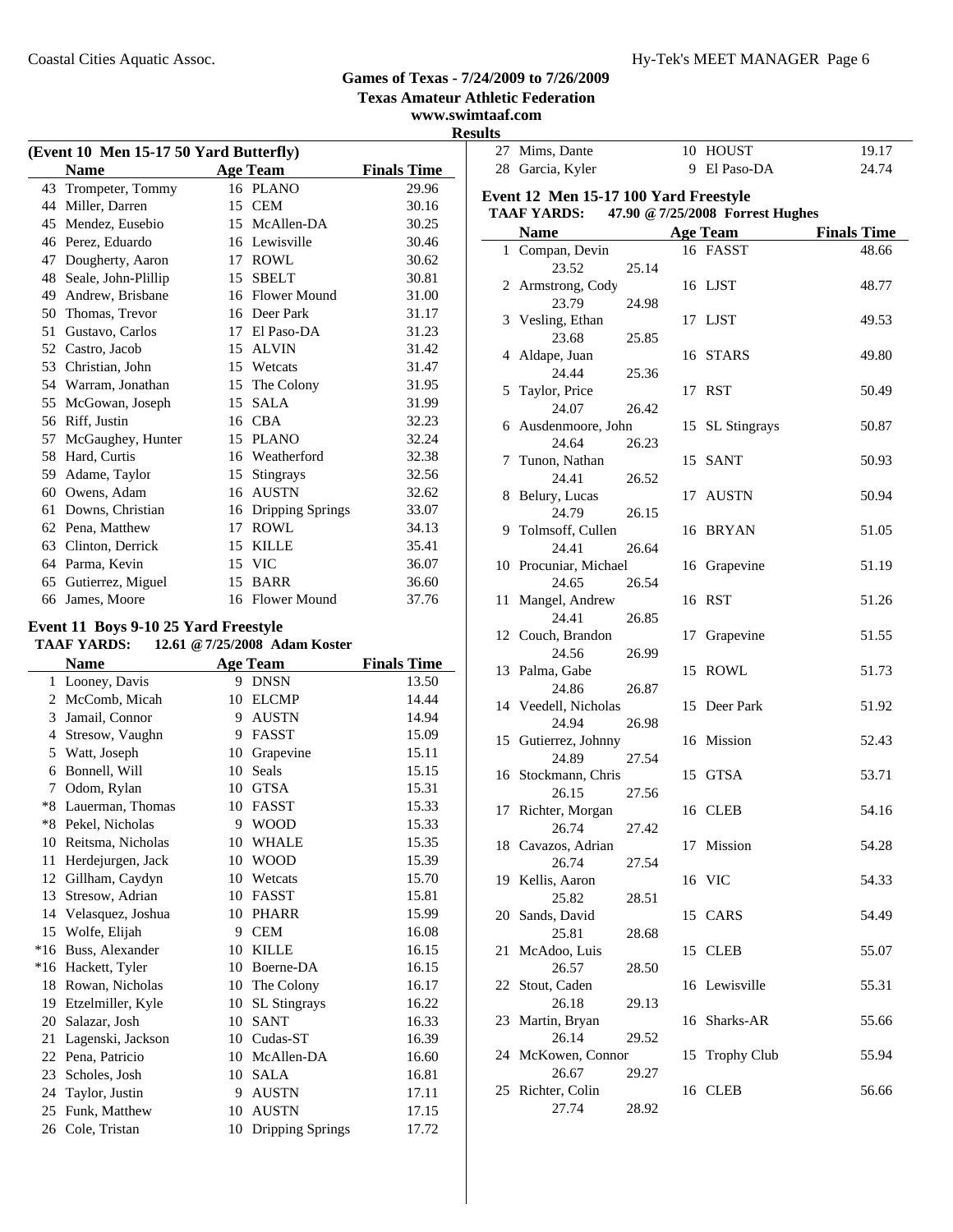#### **Games of Texas - 7/24/2009 to 7/26/2009 Texas Amateur Athletic Federation www.swimtaaf.com**

# **Results**

| (Event 12 Men 15-17 100 Yard Freestyle) |                           |       |    |                     |                    |  |
|-----------------------------------------|---------------------------|-------|----|---------------------|--------------------|--|
|                                         | <b>Name</b>               |       |    | <b>Age Team</b>     | <b>Finals Time</b> |  |
|                                         | 26 Spencer, Kyle          |       |    | 15 SL Stingrays     | 56.71              |  |
|                                         | 27.27                     | 29.44 |    |                     |                    |  |
| 27                                      | Eckels, Riley             |       |    | 16 Grapevine        | 56.79              |  |
|                                         | 27.73                     | 29.06 |    |                     |                    |  |
| 28                                      | Hard, Curtis              |       |    | 16 Weatherford      | 56.94              |  |
|                                         | 27.21                     | 29.73 |    |                     |                    |  |
|                                         | 29 Sauceda, Noe<br>27.09  | 30.08 | 17 | Mission             | 57.17              |  |
|                                         | 30 Crisp, Kevin           |       | 16 | TM Hurricanes       | 57.23              |  |
|                                         | 27.61                     | 29.62 |    |                     |                    |  |
|                                         | 31 Pullano, Michael       |       |    | 15 Bedford          | 57.42              |  |
|                                         | 27.56                     | 29.86 |    |                     |                    |  |
|                                         | 32 Hope, Nick             |       | 17 | <b>SL</b> Stingrays | 57.55              |  |
|                                         | 28.17                     | 29.38 |    |                     |                    |  |
|                                         | 33 Bertuzzi, Alex         |       |    | 16 CBA              | 57.58              |  |
|                                         | 28.32                     | 29.26 |    |                     |                    |  |
|                                         | 34 Miller, Zach           |       | 15 | Grapevine           | 57.64              |  |
|                                         | 27.81                     | 29.83 |    |                     |                    |  |
|                                         | 35 Sikes, Cameron         |       | 17 | <b>CLEB</b>         | 58.04              |  |
|                                         | 28.08                     | 29.96 |    |                     | 58.54              |  |
|                                         | 36 Cole, Aaron<br>27.70   | 30.84 |    | 16 Dripping Springs |                    |  |
|                                         | 37 White, Derek           |       |    | 15 GTSA             | 58.92              |  |
|                                         | 27.71                     | 31.21 |    |                     |                    |  |
|                                         | 38 Christian, John        |       | 15 | Wetcats             | 59.28              |  |
|                                         | 28.57                     | 30.71 |    |                     |                    |  |
|                                         | 39 Greener, Jake          |       | 15 | <b>Trophy Club</b>  | 59.36              |  |
|                                         | 28.76                     | 30.60 |    |                     |                    |  |
|                                         | 40 Robinson, Andre        |       |    | 16 RST              | 59.68              |  |
|                                         | 27.61                     | 32.07 |    |                     |                    |  |
| 41                                      | Vanderhoef, Ryan<br>28.80 | 30.95 |    | 15 ALVIN            | 59.75              |  |
|                                         | 42 Riff, Justin           |       |    | 16 CBA              | 1:00.60            |  |
|                                         | 29.09                     | 31.51 |    |                     |                    |  |
|                                         | 43 Clark, Damon           |       |    | 16 Boerne-DA        | 1:00.63            |  |
|                                         | 29.07                     | 31.56 |    |                     |                    |  |
|                                         | 44 Garcia, Humberto       |       |    | 17 STARS            | 1:01.08            |  |
|                                         | 29.63                     | 31.45 |    |                     |                    |  |
|                                         | 45 Garcia, Jeremy         |       |    | 15 ALVIN            | 1:01.41            |  |
|                                         | 29.83                     | 31.58 |    |                     |                    |  |
| 46                                      | Stephenson, Zach          |       |    | 16 IRVNG            | 1:01.42            |  |
|                                         | 29.51                     | 31.91 |    |                     |                    |  |
| 47                                      | Bernzen, Peter<br>28.99   |       |    | 16 LJST             | 1:01.77            |  |
| 48                                      | Schneider, Chris          | 32.78 | 15 | <b>VIC</b>          | 1:02.41            |  |
|                                         | 29.80                     | 32.61 |    |                     |                    |  |
| 49                                      | Warren, Dustin            |       | 17 | El Paso-DA          | 1:02.70            |  |
|                                         | 30.20                     | 32.50 |    |                     |                    |  |
|                                         | 50 Fishburn, Porter       |       | 17 | Flower Mound        | 1:02.77            |  |
|                                         | 30.17                     | 32.60 |    |                     |                    |  |
| 51                                      | Rodriguez, Roberto        |       |    | 16 El Paso-DA       | 1:03.00            |  |
|                                         | 30.34                     | 32.66 |    |                     |                    |  |
|                                         | 52 Prado, Adrian          |       | 17 | Coa Salamanders-US  | 1:03.86            |  |
|                                         | 29.60                     | 34.26 |    |                     |                    |  |

|    | 53 Schultz, Jon        |       | 15 CLEB               | 1:03.92 |
|----|------------------------|-------|-----------------------|---------|
|    | 30.39                  | 33.53 |                       |         |
|    | 54 Costas, Bradley     |       | 16 Coa Salamanders-US | 1:04.52 |
|    | 30.55                  | 33.97 |                       |         |
|    | 55 Wagner, Christopher |       | 16 Lewisville         | 1:05.00 |
|    | 31.15                  | 33.85 |                       |         |
|    | 56 Seale, John-Plillip |       | 15 SBELT              | 1:05.04 |
|    | 31.60                  | 33.44 |                       |         |
|    | 57 McGowan, Joseph     |       | 15 SALA               | 1:06.79 |
|    | 30.80                  | 35.99 |                       |         |
|    | 58 Martinez, Ran       |       | 15 McAllen-DA         | 1:07.12 |
|    | 32.20                  | 34.92 |                       |         |
|    | 59 Gerrity, Andrew     |       | 15 Trophy Club        | 1:08.01 |
| 60 | Tassin, Jacob          |       | 15 UNATT              | 1:08.56 |
|    | 32.31                  | 36.25 |                       |         |
|    | 61 Miller, Roger       |       | 15 MESQ               | 1:09.77 |
|    | 32.36                  | 37.41 |                       |         |
|    | 62 Abramovitch, Jared  |       | 15 ALVIN              | 1:10.94 |
|    | 35.06                  | 35.88 |                       |         |
|    | 63 James, Moore        |       | 16 Flower Mound       | 1:11.87 |
|    | 33.49                  | 38.38 |                       |         |
|    | 64 Olguin, Ruben       |       | 16 ROWL               | 1:12.21 |
|    | 32.37                  | 39.84 |                       |         |
|    | 65 Castro, Aaron       |       | 15 KILLE              | 1:14.47 |
|    | 35.51                  | 38.96 |                       |         |

#### **Event 13 Boys 9-10 100 Yard IM**

# **TAAF YARDS: 1:13.74 @8/1/1993 Matt Broussard**

| Name |                      |       | <b>Age Team</b> | <b>Finals Time</b> |         |
|------|----------------------|-------|-----------------|--------------------|---------|
|      | 1 Kelber, Jacob      |       |                 | 10 SL Stingrays    | 1:18.38 |
|      | 38.52                | 39.86 |                 |                    |         |
|      | 2 Gopffarth, Kamron  |       |                 | 10 Keller Cudas    | 1:18.81 |
|      | 37.61                | 41.20 |                 |                    |         |
|      | 3 Helzer, James      |       |                 | 10 Denton          | 1:19.81 |
|      | 36.13                | 43.68 |                 |                    |         |
|      | 4 Green, Casey       |       |                 | 10 ELCMP           | 1:20.37 |
|      | 36.74                | 43.63 |                 |                    |         |
|      | 5 Casas, Shaine      |       |                 | 9 Mission          | 1:24.49 |
|      | 6 Obeirne, Thomas    |       | 9               | El Paso-DA         | 1:25.19 |
|      | 39.82                | 45.37 |                 |                    |         |
|      | 7 Jones, Chaunte     |       |                 | 10 KILLE           | 1:28.22 |
|      | 41.76                | 46.46 |                 |                    |         |
|      | 8 Nixon, Vaughn      |       | 9               | <b>ALVIN</b>       | 1:28.48 |
|      | 9 Jantzi, Aaron      |       | 10              | <b>BREN</b>        | 1:28.66 |
|      | 41.16                | 47.50 |                 |                    |         |
|      | 10 Powers, Jack      |       |                 | 9 AUSTN            | 1:28.88 |
|      | 40.97                | 47.91 |                 |                    |         |
|      | 11 Brinckmann, Teo   |       |                 | 10 AUSTN           | 1:29.41 |
|      | 41.95                | 47.46 |                 |                    |         |
|      | 12 Reitsma, Nicholas |       |                 | 10 WHALE           | 1:29.67 |
|      | 41.51                | 48.16 |                 |                    |         |
|      | 13 Carlson, Jeremiah |       |                 | 10 Weatherford     | 1:29.72 |
|      | 42.51                | 47.21 |                 |                    |         |
|      | 14 Green, Nickolas   |       | 9               | FASST              | 1:30.97 |
|      | 42.67                | 48.30 |                 |                    |         |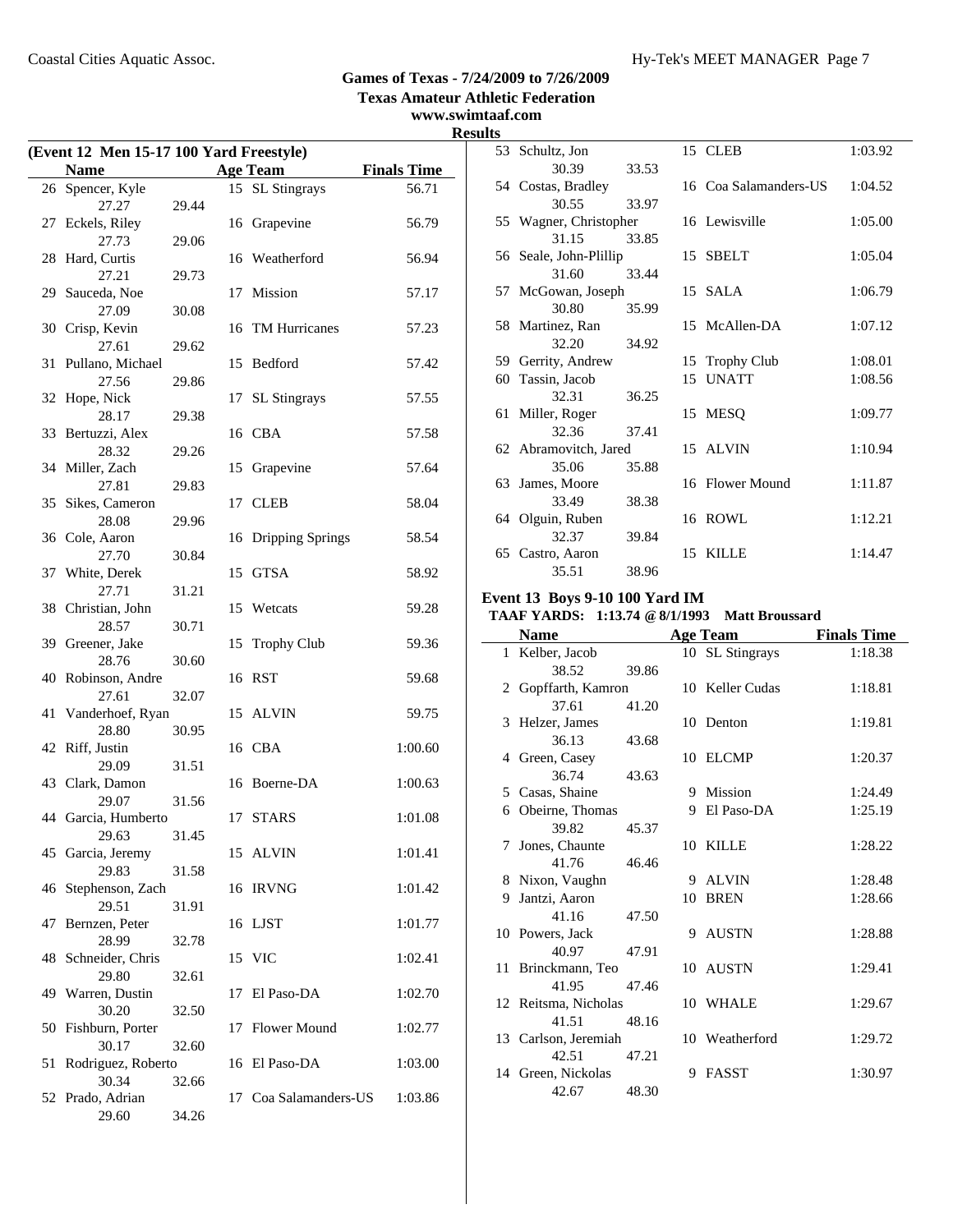**www.swimtaaf.com**

# **Results**

| (Event 13 Boys 9-10 100 Yard IM) |       |    |                 |                    |  |  |
|----------------------------------|-------|----|-----------------|--------------------|--|--|
| <b>Name</b>                      |       |    | <b>Age Team</b> | <b>Finals Time</b> |  |  |
| 15 Wallace, Nathan               |       |    | 10 AUSTN        | 1:31.65            |  |  |
| 42.18                            | 49.47 |    |                 |                    |  |  |
| 16 Phillip, Ryan                 |       |    | 9 FASST         | 1:32.08            |  |  |
| 42.61                            | 49.47 |    |                 |                    |  |  |
| 17 Ramsey, Jack                  |       |    | 10 CARS         | 1:34.54            |  |  |
| 44.37                            | 50.17 |    |                 |                    |  |  |
| 18 Hart, Marshall                |       | 9  | Seabrook        | 1:34.82            |  |  |
| 45.65                            | 49.17 |    |                 |                    |  |  |
| 19 Wayan, Matthew                |       |    | 10 MCK          | 1:35.07            |  |  |
| 44.56                            | 50.51 |    |                 |                    |  |  |
| 20 Hackett, Tyler                |       |    | 10 Boerne-DA    | 1:39.38            |  |  |
| 45.33                            | 54.05 |    |                 |                    |  |  |
| 21 Wolfe, Elijah                 |       | 9  | <b>CEM</b>      | 1:42.90            |  |  |
| 48.01                            | 54.89 |    |                 |                    |  |  |
| 22 Simmons, Conner               |       |    | 10 Boerne-DA    | 1:45.77            |  |  |
| 52.57                            | 53.20 |    |                 |                    |  |  |
| 23 Tunon, Jose                   |       | 10 | <b>SANT</b>     | 1:49.32            |  |  |
| 24 Molina, Michael               |       | 9  | <b>WCRO</b>     | 1:49.36            |  |  |
| 50.59                            | 58.77 |    |                 |                    |  |  |
| Solis, Adam                      |       |    | 10 Mission      | DО                 |  |  |
| 57.27                            | 56.42 |    |                 |                    |  |  |

# **Event 14 Men 15-17 100 Yard IM**

## **TAAF YARDS: 56.12 @7/25/2008 Ryan Wilcox**

| <b>Name</b>                 |       |    | <b>Age Team</b>  | <b>Finals Time</b>   |
|-----------------------------|-------|----|------------------|----------------------|
| 1 Wilcox, Ryan              |       |    | 17 TM Hurricanes | 54.61 <sup>(a)</sup> |
| 25.42                       | 29.19 |    |                  |                      |
| 2 Pullano, Jason            |       |    | 16 Bedford       | 58.13                |
| 27.38                       | 30.75 |    |                  |                      |
| 3 Bertrand, Juvencio        |       |    | 17 Deer Park     | 58.39                |
| 26.76                       | 31.63 |    |                  |                      |
| 4 Dooley, Jacob             |       |    | 16 Mission       | 58.77                |
| 27.49                       | 31.28 |    |                  |                      |
| 5 Armstrong, Cody           |       |    | 16 LJST          | 58.93                |
| 26.93                       | 32.00 |    |                  |                      |
| 6 Henslee, Austin           |       |    | 17 CLEB          | 59.03                |
| 26.69                       | 32.34 |    |                  |                      |
| 7 Vesling, Ethan            |       |    | 17 LJST          | 59.35                |
| 27.00                       | 32.35 |    |                  |                      |
| 8 Tomas, Luke               |       |    | 17 RST           | 59.67                |
| 26.86                       | 32.81 |    |                  |                      |
| 9 Belury, Lucas             |       |    | 17 AUSTN         | 59.70                |
| 28.19                       | 31.51 |    |                  |                      |
| 10 Fugina, Zachary<br>28.48 | 31.53 |    | 15 FASST         | 1:00.01              |
| 11 Brandt, Mikey            |       |    |                  | 1:00.36              |
| 27.77                       | 32.59 |    | 15 SL Stingrays  |                      |
| 12 Jordan, Cole             |       | 15 | Grapevine        | 1:01.57              |
| 28.31                       | 33.26 |    |                  |                      |
| 13 Palma, Gabe              |       |    | 15 ROWL          | 1:02.05              |
| 29.72                       | 32.33 |    |                  |                      |
| 14 Rangel, Horacio          |       |    | 15 ALICE         | 1:02.39              |
| 28.61                       | 33.78 |    |                  |                      |
|                             |       |    |                  |                      |

| ĽS |                            |       |    |                    |         |
|----|----------------------------|-------|----|--------------------|---------|
|    | 15 Couch, Brandon          |       | 17 | Grapevine          | 1:02.51 |
|    | 28.32<br>16 D'Antoni, Gabe | 34.19 |    | 16 RST             | 1:02.66 |
|    | 29.83                      | 32.83 |    |                    |         |
| 17 | Stockmann, Chris           |       |    | 15 GTSA            | 1:02.72 |
|    | 29.21                      | 33.51 |    |                    |         |
| 18 | Jacks, Jeremy              |       |    | 16 RST             | 1:03.22 |
|    | 29.48                      | 33.74 |    |                    |         |
|    | 19 Guthrie, Ryan<br>29.83  | 33.78 | 15 | <b>Trophy Club</b> | 1:03.61 |
| 20 | Wayne, Ted                 |       | 17 | <b>MESQ</b>        | 1:03.73 |
|    | 30.37                      | 33.36 |    |                    |         |
| 21 | Priesmeyer, Justin         |       |    | 17 VIC             | 1:03.82 |
|    | 28.87                      | 34.95 |    |                    |         |
|    | 22 Stockmann, Michael      |       | 17 | GTSA               | 1:03.84 |
|    | 30.07                      | 33.77 |    |                    |         |
|    | 23 McAdoo, Luis<br>29.86   | 34.20 |    | 15 CLEB            | 1:04.06 |
|    | 24 Loya, Louie             |       |    | 16 Mission         | 1:05.14 |
|    | 29.11                      | 36.03 |    |                    |         |
|    | 25 Bertuzzi, Alex          |       |    | 16 CBA             | 1:05.17 |
|    | 30.23                      | 34.94 |    |                    |         |
| 26 | Brown, Hunter<br>30.19     |       | 15 | <b>ALVIN</b>       | 1:05.67 |
| 27 | Shipp, Conner              | 35.48 | 17 | Bedford            | 1:05.91 |
|    | 29.64                      | 36.27 |    |                    |         |
| 28 | Jaramillo, Daniel          |       |    | 16 LBJ             | 1:06.04 |
|    | 29.96                      | 36.08 |    |                    |         |
|    | 29 Richter, Colin          |       |    | 16 CLEB            | 1:06.11 |
| 30 | 29.63                      | 36.48 |    |                    | 1:06.23 |
|    | Miller, Zach<br>31.84      | 34.39 | 15 | Grapevine          |         |
| 31 | Vasquez, Steven            |       | 17 | <b>RST</b>         | 1:06.40 |
|    | 31.52                      | 34.88 |    |                    |         |
| 32 | Anthony, Jonathon          |       |    | 15 VIC             | 1:06.45 |
|    | 29.65                      | 36.80 |    |                    |         |
|    | 33 Guerra, Jose<br>29.14   | 37.38 |    | 16 STARS           | 1:06.52 |
|    | 34 Floyd, Gerad            |       |    | 15 NRST            | 1:06.61 |
|    | 30.89                      | 35.72 |    |                    |         |
| 35 | Jones, Nicholas            |       |    | 15 Keller Cudas    | 1:06.82 |
|    | 30.82                      | 36.00 |    |                    |         |
| 36 | Flores, Edgardo<br>29.77   |       | 15 | El Paso-DA         | 1:06.95 |
| 37 | Eckels, Riley              | 37.18 | 16 | Grapevine          | 1:07.29 |
|    | 31.75                      | 35.54 |    |                    |         |
| 38 | Knezek, Tyley              |       | 15 | WTS                | 1:07.41 |
|    | 30.60                      | 36.81 |    |                    |         |
| 39 | Rodriguez, Moises          |       |    | 16 Lewisville      | 1:07.46 |
| 40 | 31.34<br>Sikes, Cameron    | 36.12 | 17 | <b>CLEB</b>        | 1:07.49 |
|    | 31.69                      | 35.80 |    |                    |         |
| 41 | Dougherty, Aaron           |       | 17 | <b>ROWL</b>        | 1:07.79 |
|    | 32.02                      | 35.77 |    |                    |         |
| 42 | Abrego, Rigo               |       | 15 | <b>EDINB</b>       | 1:08.06 |
|    | 31.91                      | 36.15 |    |                    |         |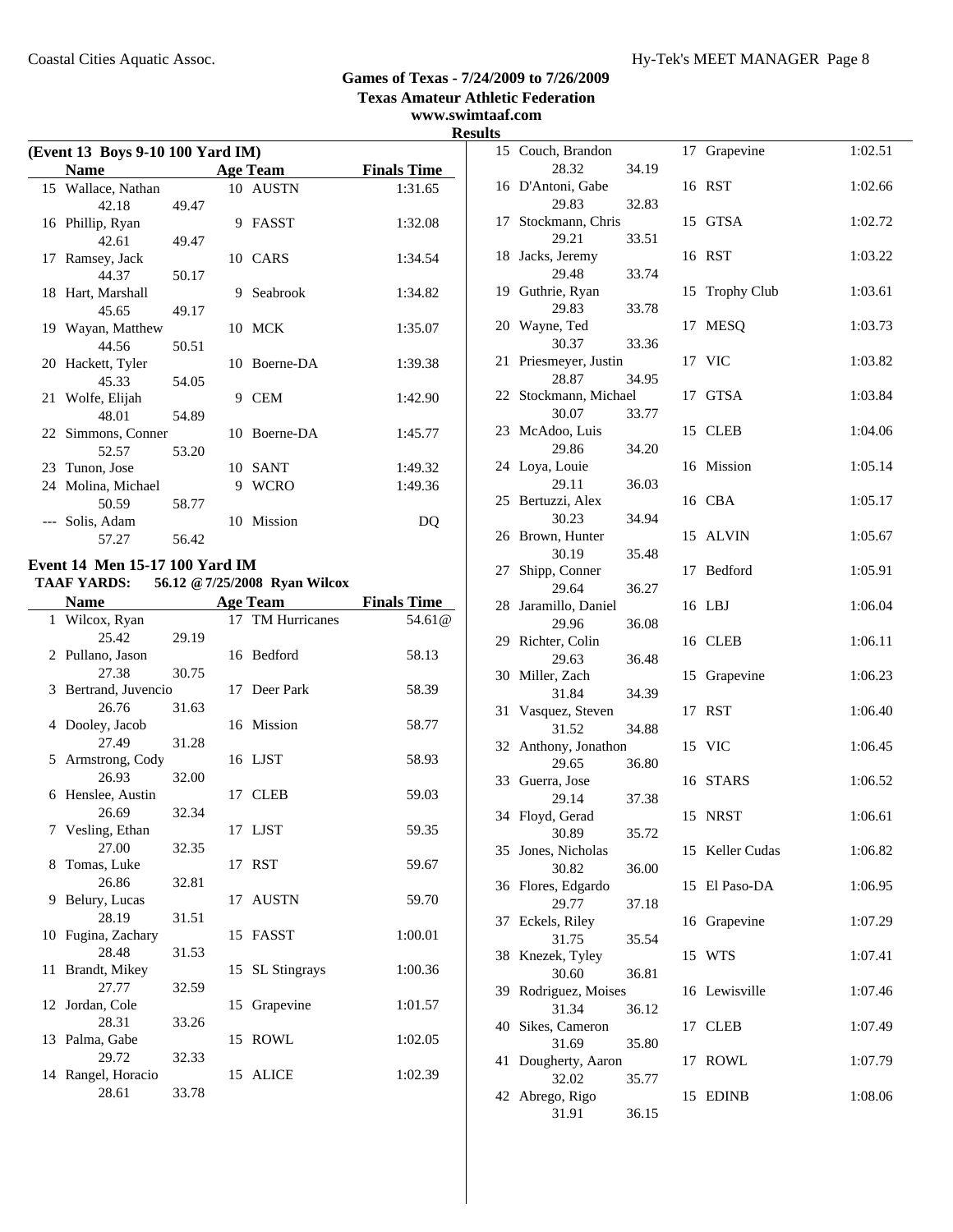#### **Games of Texas - 7/24/2009 to 7/26/2009 Texas Amateur Athletic Federation www.swimtaaf.com**

# **Results**

| (Event 14 Men 15-17 100 Yard IM) |                              |       |    |                     |                    |  |
|----------------------------------|------------------------------|-------|----|---------------------|--------------------|--|
|                                  | <b>Name</b>                  |       |    | <b>Age Team</b>     | <b>Finals Time</b> |  |
|                                  | 43 Trompeter, Tommy          |       |    | 16 PLANO            | 1:08.28            |  |
|                                  | 30.68                        | 37.60 |    |                     |                    |  |
|                                  | 44 Cole, Aaron               |       |    | 16 Dripping Springs | 1:08.87            |  |
|                                  | 31.90                        | 36.97 |    |                     |                    |  |
|                                  | 45 Rourke, William           |       |    | 15 WHALE            | 1:09.23            |  |
|                                  | 30.54                        | 38.69 |    |                     |                    |  |
|                                  | 46 Morgan, Martin            |       |    | 16 PLANO            | 1:09.27            |  |
|                                  | 31.39                        | 37.88 |    |                     |                    |  |
| 47                               | Thomas, Trevor               |       |    | 16 Deer Park        | 1:09.49            |  |
|                                  | 33.19                        | 36.30 |    |                     |                    |  |
| 48                               | Manning, Colby               |       | 15 | NRST                | 1:10.52            |  |
|                                  | 31.98                        | 38.54 |    |                     |                    |  |
|                                  | 49 Mims, Jason               |       |    | 17 Lewisville       | 1:10.69            |  |
|                                  | 32.73                        | 37.96 |    |                     |                    |  |
|                                  | 50 Zambrano, Juan            |       |    | 16 STARS            | 1:10.90            |  |
|                                  | 34.10                        | 36.80 |    |                     |                    |  |
| 51                               | Clark, Damon                 |       | 16 | Boerne-DA           | 1:10.95            |  |
|                                  | 32.43                        | 38.52 |    |                     |                    |  |
|                                  | 52 Mendez, Eusebio           |       | 15 | McAllen-DA          | 1:11.03            |  |
|                                  | 33.48                        | 37.55 |    |                     |                    |  |
|                                  | 53 Garcia, Jeremy            |       |    | 15 ALVIN            | 1:11.74            |  |
|                                  | 33.03                        | 38.71 |    | Flower Mound        |                    |  |
|                                  | 54 Fishburn, Porter<br>32.69 | 39.21 | 17 |                     | 1:11.90            |  |
|                                  | 55 Prevenslik, Jamey         |       |    | 15 Bedford          | 1:12.18            |  |
|                                  | 34.61                        | 37.57 |    |                     |                    |  |
|                                  | 56 Miller, Andrew            |       | 16 | Grapevine           | 1:12.22            |  |
|                                  | 34.21                        | 38.01 |    |                     |                    |  |
|                                  | 57 White, Derek              |       | 15 | <b>GTSA</b>         | 1:12.31            |  |
|                                  | 33.44                        | 38.87 |    |                     |                    |  |
| 58                               | Lam, Andrew                  |       |    | 16 Lewisville       | 1:12.97            |  |
|                                  | 33.97                        | 39.00 |    |                     |                    |  |
| 59                               | Tony, Bryan                  |       |    | 15 Bedford          | 1:14.42            |  |
|                                  | 36.25                        | 38.17 |    |                     |                    |  |
|                                  | 60 Gustavo, Carlos           |       | 17 | El Paso-DA          | 1:14.56            |  |
|                                  | 34.44                        | 40.12 |    |                     |                    |  |
| 61                               | Hill, Charles                |       |    | 16 VIC              | 1:15.15            |  |
|                                  | 34.84                        | 40.31 |    |                     |                    |  |
|                                  | 62 Castro, Jacob             |       |    | 15 ALVIN            | 1:15.49            |  |
|                                  | 33.64                        | 41.85 |    |                     |                    |  |
| 63                               | Calderon, Cesar              |       |    | 15 KILLE            | 1:19.29            |  |
|                                  | 35.67                        | 43.62 |    |                     |                    |  |
| 64                               | Gutierrez, Miguel            |       | 15 | <b>BARR</b>         | 1:20.74            |  |
|                                  | 37.35                        | 43.39 |    |                     |                    |  |
| 65                               | Schneider, Chris             |       |    | 15 VIC              | 1:21.95            |  |
|                                  | 37.40                        | 44.55 |    |                     |                    |  |
| 66                               | Guerra, Anthony              |       | 15 | <b>STARS</b>        | 1:24.47            |  |
|                                  | 40.49                        | 43.98 |    |                     |                    |  |

# **Event 15 Men 15-17 200 Yard Freestyle TAAF YARDS: 1:49.25 @7/22/2005 Sean Duckworth Name Age Team**

| Name           |       | Age ream |       | <b>Finals</b> lime |
|----------------|-------|----------|-------|--------------------|
| 1 Aldape, Juan |       | 16 STARS |       | 1:50.16            |
| 25.94          | 27.96 | 29.05    | 27.21 |                    |

|       | 2 Belury, Lucas              |         | 17 AUSTN        |       | 1:50.41 |
|-------|------------------------------|---------|-----------------|-------|---------|
|       | 26.32                        | 28.08   | 28.58           | 27.43 |         |
| 3     | Compan, Devin                |         | 16 FASST        |       | 1:51.04 |
|       | 25.90                        | 28.30   | 29.45           | 27.39 |         |
|       | 4 Procuniar, Michael         |         | 16 Grapevine    |       | 1:52.23 |
|       | 5 Mangel, Andrew             |         | 16 RST          |       | 1:53.18 |
|       | 25.79                        | 28.37   | 29.42           | 29.60 |         |
|       | 6 Veedell, Nicholas          |         | 15 Deer Park    |       | 1:56.08 |
|       | 26.75                        | 28.76   | 31.03           | 29.54 |         |
|       |                              |         | 15 SL Stingrays |       | 1:56.61 |
|       | 7 Ausdenmoore, John<br>26.20 |         |                 |       |         |
|       |                              | 28.95   | 30.42           | 31.04 |         |
|       | 8 Richter, Morgan            |         | 16 CLEB         |       | 1:57.78 |
|       | 28.46                        | 30.31   | 30.49           | 28.52 |         |
| 9     | Sands, David                 |         | 15 CARS         |       | 2:01.32 |
|       | 27.86                        | 30.60   | 31.65           | 31.21 |         |
| 10    | Spencer, Kyle                |         | 15 SL Stingrays |       | 2:03.86 |
|       | 29.06                        | 30.86   | 32.42           | 31.52 |         |
| 11    | McKowen, Connor              |         | 15 Trophy Club  |       | 2:05.77 |
|       | 28.23                        | 31.54   | 33.08           | 32.92 |         |
| 12    | Galvan, Leonard              |         | 15 ALICE        |       | 2:05.82 |
|       | 27.94                        | 31.36   | 32.75           | 33.77 |         |
|       | 13 Bertuzzi, Alex            |         | 16 CBA          |       | 2:09.00 |
|       | 30.47                        | 32.80   | 33.46           | 32.27 |         |
|       | 14 Mims, Jason               |         | 17 Lewisville   |       | 2:09.90 |
|       | 29.79                        | 33.46   | 34.74           | 31.91 |         |
| 15    | Shipp, Conner                |         | 17 Bedford      |       | 2:09.93 |
|       | 29.57                        | 32.72   | 33.85           | 33.79 |         |
|       | 16 Carlson, Jonathan         |         | 16 Weatherford  |       | 2:10.46 |
|       | 29.11                        | 33.35   | 34.29           | 33.71 |         |
|       |                              |         |                 |       |         |
| 17    | James, Austin                |         | 15 DNSN         |       | 2:11.44 |
|       | 29.94                        | 33.32   | 35.00           | 33.18 |         |
| $*18$ | Dougherty, Aaron             |         | 17 ROWL         |       | 2:12.45 |
|       | 30.43                        | 33.68   | 35.87           | 32.47 |         |
| $*18$ | Warram, Jonathan             |         | 15 The Colony   |       | 2:12.45 |
|       | 30.60                        | 33.99   | 34.84           | 33.02 |         |
| 20    | O'Brien, Tom                 |         | 15 PLANO        |       | 2:13.95 |
|       | 30.46                        | 34.58   | 36.07           | 32.84 |         |
|       | 21 Beltran, Myles            |         | 17 ALICE        |       | 2:14.05 |
|       | 29.42                        | 33.67   | 36.30           | 34.66 |         |
|       | 22 Kellis, Aaron             |         | 16 VIC          |       | 2:14.87 |
|       | 29.23                        | 33.72   | 36.22           | 35.70 |         |
|       | 23 Villanueva, Hector        |         | 15 McAllen-DA   |       | 2:15.78 |
|       | 29.48                        | 33.65   | 37.23           | 35.42 |         |
|       | 24 Castillo, Ray             |         | 16 STARS        |       | 2:17.57 |
|       | 31.55                        | 35.26   | 36.89           | 33.87 |         |
|       | 25 Christian, John           |         | 15 Wetcats      |       | 2:21.41 |
|       | 30.25                        | 35.34   | 38.08           | 37.74 |         |
|       | 26 Bernzen, Peter            |         | 16 LJST         |       | 2:23.39 |
|       |                              |         | 38.58           | 37.92 |         |
|       | 30.96                        | 35.93   |                 |       |         |
|       | 27 Guerrero, Bryan           |         | 15 SANT         |       | 2:30.18 |
|       | 33.46                        | 1:18.86 | 37.17           | 0.69  |         |
|       | 28 Martinez, Ran             |         | 15 McAllen-DA   |       | 2:30.83 |
|       | 35.05                        | 38.49   | 1:17.29         |       |         |
|       | 29 Parma, Kevin              |         | 15 VIC          |       | 2:31.10 |
|       | 33.24                        | 37.89   | 40.58           | 39.39 |         |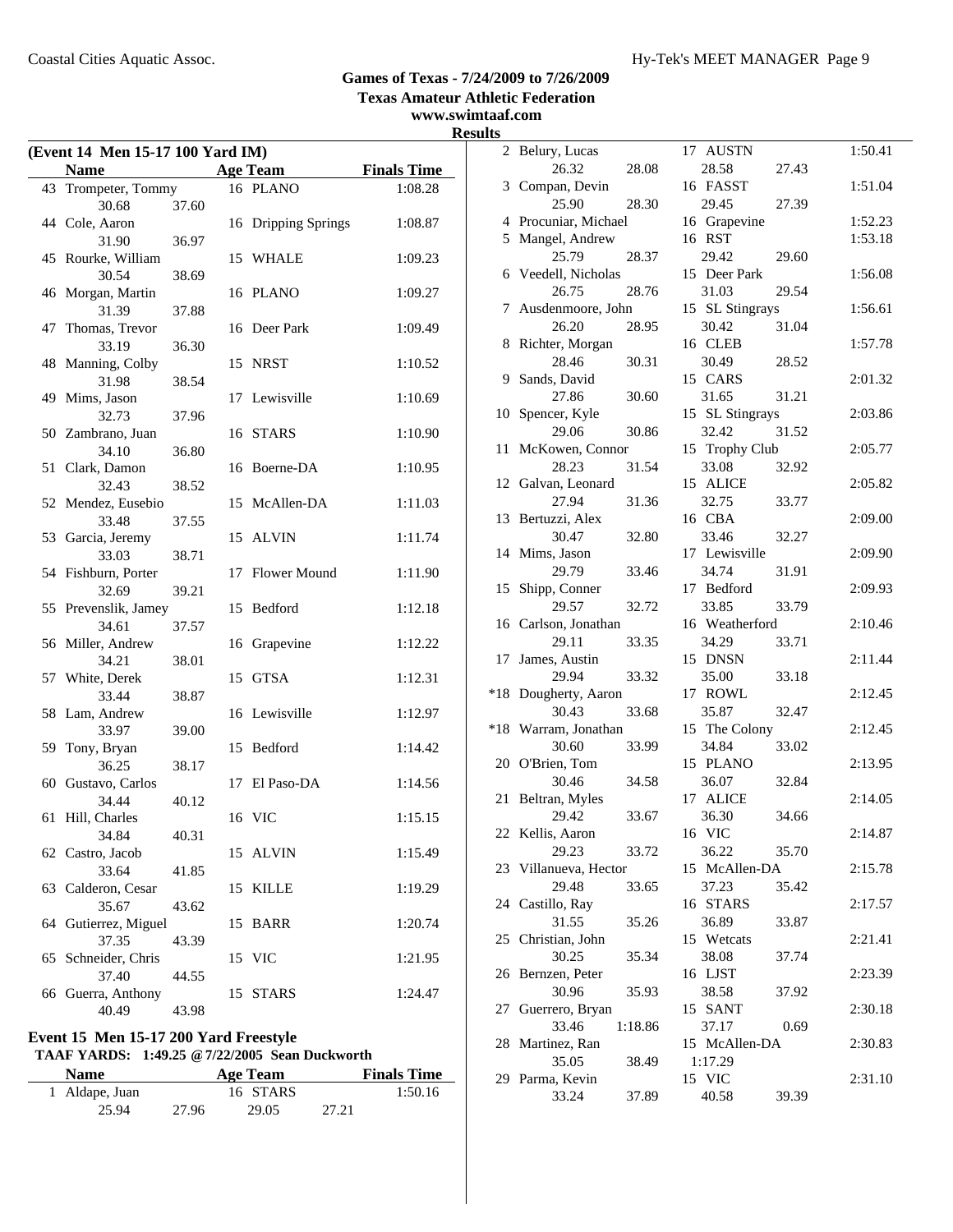#### **Texas Amateur Athletic Federation www.swimtaaf.com Results (Event 15 Men 15-17 200 Yard Freestyle) Name Finals Time Age Team** 30 Reyes, Daniel 30.29 37.68 42.05 41.21 31 2:36.40 Schneider, Chris 15 VIC 34.76 2:01.64 32 Abramovitch, Jared 15 ALVIN 2:39.21 35.10 1:22.51 42.83 **Event 16 Boys 9-10 100 Yard Freestyle Relay TAAF YARDS: 56.83 @8/1/1993 Rosenberg Team Relay Finals Time** 1 Weatherford A 1:00.05 1) Russum, John 10 2) Cray, Clayton 10 3) Hard, Brazos 10 4) Carlson, Jeremiah 10 30.32 29.73 2 FASST A 1:02.04 1) Stresow, Vaughn 9 2) Stresow, Adrian 10 3) Phillip, Ryan 9 4) Fogle, Nick 10 1:02.04 3 1:02.37 SL Stingrays A 1) Bowen, Gage 10 2) O'Brian, Ethan 10 3) Howrey, Matthew 10 4) Walsh, Christian 9 31.08 31.29 4 1:03.56 Lewisville A 1) Russell, Rylan 10 2) Skinner, Brett 10 3) Frank, Nikolay 10 4) Estrada, Charlie 10 31.45 32.11 5 1:03.85 LJST A 1) Fuchs, Hayden 10 2) Kuettel, Jack 9 3) Seymour, Alex 10 4) Hight, Bradley 9 31.71 32.14 6 FASST B 1:04.11 1) Belair, Joseph 10 2) McGinnis, Tucker 9 3) Kula, Jake 10 4) Lauerman, Thomas 10 33.84 30.27 7 ALVIN A 1:04.35 1) Tyra, Cade 9 2) Trigo, Tristan 9 3) Habernicht, Tristan 9 4) Nixon, Vaughn 9 32.85 31.50 8 Trophy Club A 1:04.45 1) Eichenseer, Hayden 10 2) Venator, Brendan 10 3) Huizenga, Gunar 10 4) Walsh, Michael 10 31.95 32.50 9 Boerne-DA A 1:04.65 1) Barton, Blake 10 2) Mariott, Chandler 9 3) Simmons, Conner 10 4) Gardea, Benjamin 9 32.39 32.26 10 RST A 1:05.23 1) Miller, Brayden 9 2) Zamora, Zach 9  $3)$  Gaas, Samuel 10  $\hspace{1.6cm}$  4) Gaas, Mathew 10 32.83 32.40 11 Wetcats **A** 1:05.54

1) Horn, C.J. 9 2) Caerbert, Ryan 9 3) Gray, Gary 10 4) Gillham, Caydyn 10

33.44 32.10

#### 12 Mission A 1:05.64 1) Casas, Shaine 9 2) Garcia, Cole 10 3) Solis, Adam 10 4) Dooley, Nicholas 10 34.64 31.00 13 CARS A 1:05.98 1) Rainwater, Camden 9 2) Kell, Jake 9 3) Longcrier, Hunter 9 4) Rainwater, Grant 9 32.76 33.22 14 Black Devil Rays-US A 1:08.09 1) Brinckmann, Teo 10 2) Bell, Goodwin 10 3) Donahue, Caden 10 4) Funk, Matthew 10 35.14 32.95 15 1:10.84 VIC A 1) Kocian, Jared 10 2) Immenhauser, Willie 9 3) Montez, Blake 9 4) Shay, Daniel 10 35.51 35.33 16 FASST C 1:10.97 1) Kumar, Siddharth 10 2) Montgomery, Colton 10 3) Waterman, Jonathan 9 4) Kirk, Casey 9 35.53 35.44 17 SANT A 1:14.96 1) Flores, Blue 2) Salazar, Josh 10 3) Tunon, Jose 10 4) Salvadore, Bryan 10 40.98 33.98 18 Wetcats **B** 1:17.31 1) Ward, Jackson 9 2) Weinberger, Caleb 10 3) Talbert, Rylan 10 4) Morris, Seth 10 39.10 38.21 19 VIC B 1:22.42 1) Montez, Austin 9 2) Franz, Dylan 9 3) Gotcher, Curtis 10 4) Chang, James 10 42.68 39.74

| $+2.00$             | 1, 1, 1 |                      |         |
|---------------------|---------|----------------------|---------|
| 20 FREER            |         | А                    | 1:33.85 |
| 1) Garcia, Roman 10 |         | 2) Garza, Elian 9    |         |
| 3) Garza, Sergio 10 |         | 4) Lillie, Hunter 10 |         |
| 48.24               | 45.61   |                      |         |
|                     |         |                      |         |

#### **Event 17 Men 15-17 200 Yard Freestyle Relay TAAF YARDS: 1:29.68 @7/25/2008 Lake Jackson Swim Team F Hughes, J Bontekoe, E Vesling, C Armstrong**

| <b>Team</b>           |       | <b>Relav</b>       |                          | <b>Finals Time</b> |
|-----------------------|-------|--------------------|--------------------------|--------------------|
| <b>RST</b>            |       | А                  |                          | 1:31.96            |
| 1) D'Antoni, Gabe 16  |       | 2) Tomas, Luke 17  |                          |                    |
| 3) Taylor, Price 17   |       | 4) Ward, Nathan 17 |                          |                    |
| 23.33                 | 22.49 | 23.46              | 22.68                    |                    |
| 2 Deer Park           |       | A                  |                          | 1:34.83            |
| 1) Vickers, Alex 15   |       |                    | 2) Veedell, Nicholas 15  |                    |
| 3) Ponder, Tyler 17   |       |                    | 4) Bertrand, Juvencio 17 |                    |
| 23.52                 | 23.50 | 23.90              | 23.91                    |                    |
| 3 FASST               |       | A                  |                          | 1:37.19            |
| 1) Sanders, Tanner 16 |       |                    | 2) Fugina, Zachary 15    |                    |
| 3) Sim, Ian 17        |       |                    | 4) McElheney, Ryan 16    |                    |
| 23.39                 | 24.01 | 24.38              | 25.41                    |                    |

**Games of Texas - 7/24/2009 to 7/26/2009**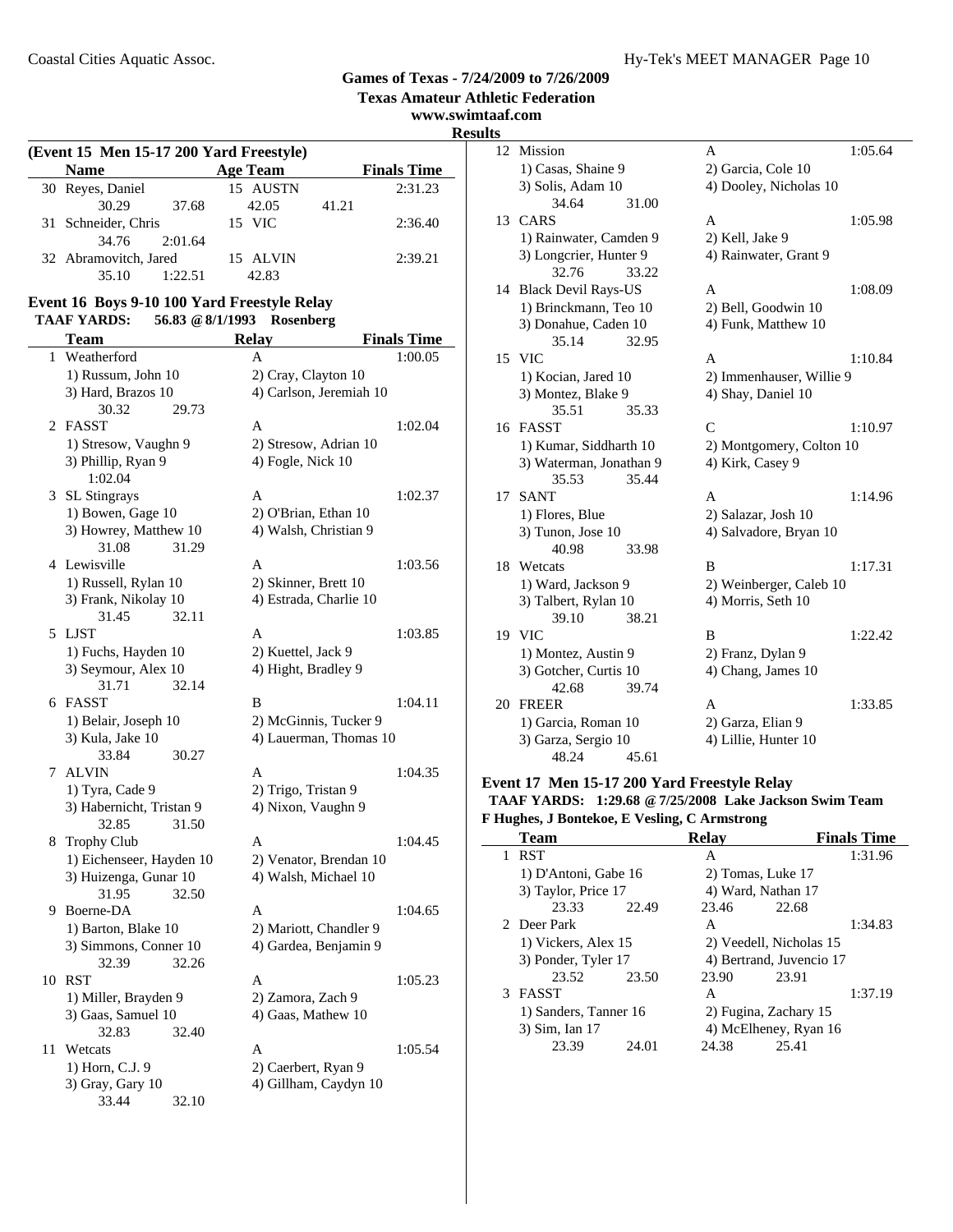**www.swimtaaf.com**

## **Results**

| (Event 17 Men 15-17 200 Yard Freestyle Relay) |                         |                        |                    |  |
|-----------------------------------------------|-------------------------|------------------------|--------------------|--|
|                                               | Team                    | <b>Relay</b>           | <b>Finals Time</b> |  |
| 4                                             | Mission                 | A                      | 1:37.49            |  |
|                                               | 1) Gutierrez, Johnny 16 | 2) Loya, Louie 16      |                    |  |
|                                               | 3) Martinez, Chris 15   | 4) Dooley, Jacob 16    |                    |  |
|                                               | 24.79<br>25.90          | 23.37<br>23.43         |                    |  |
| 5                                             | <b>RST</b>              | B                      | 1:38.20            |  |
|                                               | 1) Mangel, Andrew 16    | 2) Vasquez, Steven 17  |                    |  |
|                                               | 3) Hummel, Collin 15    | 4) Jacks, Jeremy 16    |                    |  |
|                                               | 24.91<br>25.77          | 24.07<br>23.45         |                    |  |
| 6                                             | Trophy Club             | B                      | 1:39.17            |  |
|                                               | 1) Guthrie, Ryan 15     | 2) Cluck, Jacob 15     |                    |  |
|                                               | 3) Stephens, Jason 16   | 4) McKowen, Connor 15  |                    |  |
|                                               | 24.25<br>24.65          | 24.63<br>25.64         |                    |  |
| 7                                             | <b>STARS</b>            | A                      | 1:41.23            |  |
|                                               | 1) Zambrano, Juan 16    | 2) Guerra, Jose 16     |                    |  |
|                                               | 3) Gonzalez, Luis 15    | 4) Aldape, Juan 16     |                    |  |
|                                               | 23.66<br>25.09          | 26.31<br>26.17         |                    |  |
| 8                                             | <b>WTS</b>              | A                      | 1:42.13            |  |
|                                               | 1) Curlee, Colin 15     | 2) Harbaugh, David 15  |                    |  |
|                                               | 3) Knezek, Tyley 15     | 4) Lee, Robert 16      |                    |  |
|                                               | 52.62<br>49.51          |                        |                    |  |
| 9                                             | <b>ALICE</b>            | A                      | 1:44.01            |  |
|                                               | 1) Chavarria, Ryan 15   | 2) Beltran, Myles 17   |                    |  |
|                                               | 3) Galvan, Leonard 15   | 4) Rangel, Horacio 15  |                    |  |
|                                               | 27.66<br>26.30          | 24.54<br>25.51         |                    |  |
|                                               | 10 MESQ                 | A                      | 1:46.49            |  |
|                                               | 1) Wayne, Ted 17        | 2) Dyer, Austin 15     |                    |  |
|                                               | 3) Holmes, Thomas 16    | 4) Gattis, Craig 17    |                    |  |
|                                               | 25.42<br>32.41          | 24.56<br>24.10         |                    |  |
| 11                                            | <b>ALVIN</b>            | A                      | 1:46.95            |  |
|                                               | 1) Kaldis, Alex 15      | 2) Brown, Hunter 15    |                    |  |
|                                               | 3) Garcia, Jeremy 15    | 4) Vanderhoef, Ryan 15 |                    |  |
|                                               | 27.53<br>26.94          | 25.12<br>27.36         |                    |  |
|                                               | 12 Bedford              | A                      | 1:47.30            |  |
|                                               | 1) Pullano, Michael 15  | 2) Tony, Bryan 15      |                    |  |
|                                               | 3) Prevenslik, Jamey 15 | 4) Pullano, Jason 16   |                    |  |
|                                               | 26.45<br>57.61          | 23.24                  |                    |  |
| 13                                            | <b>Trophy Club</b>      | A                      | 1:50.69            |  |
|                                               | 1) Greener, Jake 15     | 2) Gerrity, Andrew 15  |                    |  |
|                                               | 3) Marshall, Neill 15   | 4) Thomas, Mikel 17    |                    |  |
|                                               | 26.90<br>28.20          | 27.80<br>27.79         |                    |  |
| 14                                            | <b>STARS</b>            | B                      | 1:59.00            |  |
|                                               | 1) Garcia, Humberto 17  | 2) Castillo, Ray 16    |                    |  |
|                                               | 3) Barrios, Aaron 15    | 4) Guerra, Anthony 15  |                    |  |
|                                               | 27.33<br>28.62          | 28.51<br>34.54         |                    |  |

# **Event 18 Mixed 15-17 200 Yard Medley Relay**

| <b>Team</b>           |       | <b>Relay</b> | <b>Finals Time</b>     |
|-----------------------|-------|--------------|------------------------|
| <b>FASST</b>          |       | А            | 1:52.67                |
| 1) Compan, Devin M16  |       |              | 2) Fugina, Zachary M15 |
| 3) Emmons, Kelsey W16 |       |              | 4) Little, Shelby W15  |
| 27.62                 | 29.59 | 28.65        | 26.81                  |

| $\bf{s}$       |                          |       |                        |                          |         |
|----------------|--------------------------|-------|------------------------|--------------------------|---------|
| $\overline{c}$ | Grapevine                |       | A                      |                          | 1:53.83 |
|                | 1) Maxwell, Jenny W17    |       | 2) Jordan, Cole M15    |                          |         |
|                | 3) Couch, Brandon M17    |       |                        | 4) Fitzgerald, Betsy W17 |         |
|                | 29.11                    | 30.02 | 25.76                  | 28.94                    |         |
| 3              | <b>CLEB</b>              |       | A                      |                          | 1:59.41 |
|                | 1) Henslee, Austin M17   |       |                        | 2) Hogan, Alexis W16     |         |
|                | 3) McAdoo, Luis M15      |       |                        | 4) Hundley, Lauren W17   |         |
|                | 27.52                    | 30.28 | 32.54                  | 29.07                    |         |
| 4              | FASST                    |       | B                      |                          | 2:00.38 |
|                | 1) Sanders, Tanner M16   |       | 2) Sim, Ian M17        |                          |         |
|                | 3) Pena, Cambria W15     |       |                        | 4) Brown, Shannon W17    |         |
|                | 29.37                    | 30.87 | 31.06                  | 29.08                    |         |
| 5              | Lewisville               |       | A                      |                          | 2:05.47 |
|                | 1) Lam, Andrew M16       |       |                        | 2) McHugh, Amber W17     |         |
|                | 3) Mims, Jason M17       |       |                        | 4) Tyson, Marissa W16    |         |
|                | 34.70                    | 32.87 | 28.40                  | 29.50                    |         |
|                | 6 CLEB                   |       | B                      |                          | 2:06.06 |
|                | 1) Richter, Colin M16    |       |                        | 2) Rhodes, Adrienne W17  |         |
|                | 3) Richter, Morgan M16   |       |                        | 4) Preston, Rebecca W17  |         |
|                | 34.52                    | 31.80 | 27.86                  | 31.88                    |         |
| 7              | <b>NRST</b>              |       | B                      |                          | 2:06.72 |
|                | 34.75                    | 32.45 | 29.40                  | 30.12                    |         |
| 8              | Coa Salamanders-US       |       | A                      |                          | 2:08.62 |
|                | 1) Boggs, Josh $M16$     |       | 2) Prado, Adrian M17   |                          |         |
|                | 3) Wallace, Samantha W16 |       | 4) Bocock, Kara W15    |                          |         |
|                | 35.71                    | 34.87 | 19.05                  | 38.99                    |         |
| 9              | Flower Mound             |       | A                      |                          | 2:10.08 |
|                | 1) Wilson, Kaneesha W15  |       | 2) Smith, Savannah W15 |                          |         |
|                | 3) Fishburn, Porter M17  |       |                        | 4) Andrew, Brisbane M16  |         |
|                | 38.26                    | 35.79 | 28.74                  | 27.29                    |         |
| 10             | Coa Salamanders-US       |       | B                      |                          | 2:12.60 |
|                | 1) Costas, Bradley M16   |       |                        | 2) Costas, Caroline W16  |         |
|                | 3) Smith, Taylor M17     |       | 4) Smith, Sarah W16    |                          |         |
|                | 39.43                    | 28.86 | 32.87                  | 31.44                    |         |
| 11             | VIC                      |       | A                      |                          | 2:14.41 |
|                | 1) Mesa, Natali W15      |       | 2) Hill, Charles M16   |                          |         |
|                | 3) Hoerig, Kassie W17    |       | 4) Kellis, Aaron M16   |                          |         |
|                | 40.87                    | 35.30 | 33.76                  | 24.48                    |         |

#### **Event 19 Mixed 15-17 200 Yard Freestyle Relay**

| <b>Team</b>            |       | <b>Relav</b>          | <b>Finals Time</b>         |
|------------------------|-------|-----------------------|----------------------------|
| 1 FASST                |       | B                     | 1:42.96                    |
| 1) Compan, Devin M16   |       |                       | 2) Sanders, Tanner M16     |
| 3) Emmons, Kelsey W16  |       | 4) Little, Shelby W15 |                            |
| 25.50                  | 26.72 | 27.67                 | 23.07                      |
| 2 NRST                 |       | A                     | 1:49.87                    |
| 3 Trophy Club          |       | A                     | 1:50.77                    |
| 1) Greener, Jake M15   |       |                       | 2) Eichenseer, Kristen W17 |
| 3) Thomas, Mikel M17   |       |                       | 4) Stuebe, Cailen W16      |
| 26.18                  | 29.58 | 27.44                 | 27.57                      |
| 4 FASST                |       | A                     | 1:51.27                    |
| 1) McElheney, Ryan M16 |       |                       | 2) Pena, Cambria W15       |
| 3) Brown, Shannon W17  |       |                       | 4) Johnson, Kelsey W15     |
| 24.96                  | 31.34 | 30.50                 | 24.47                      |
|                        |       |                       |                            |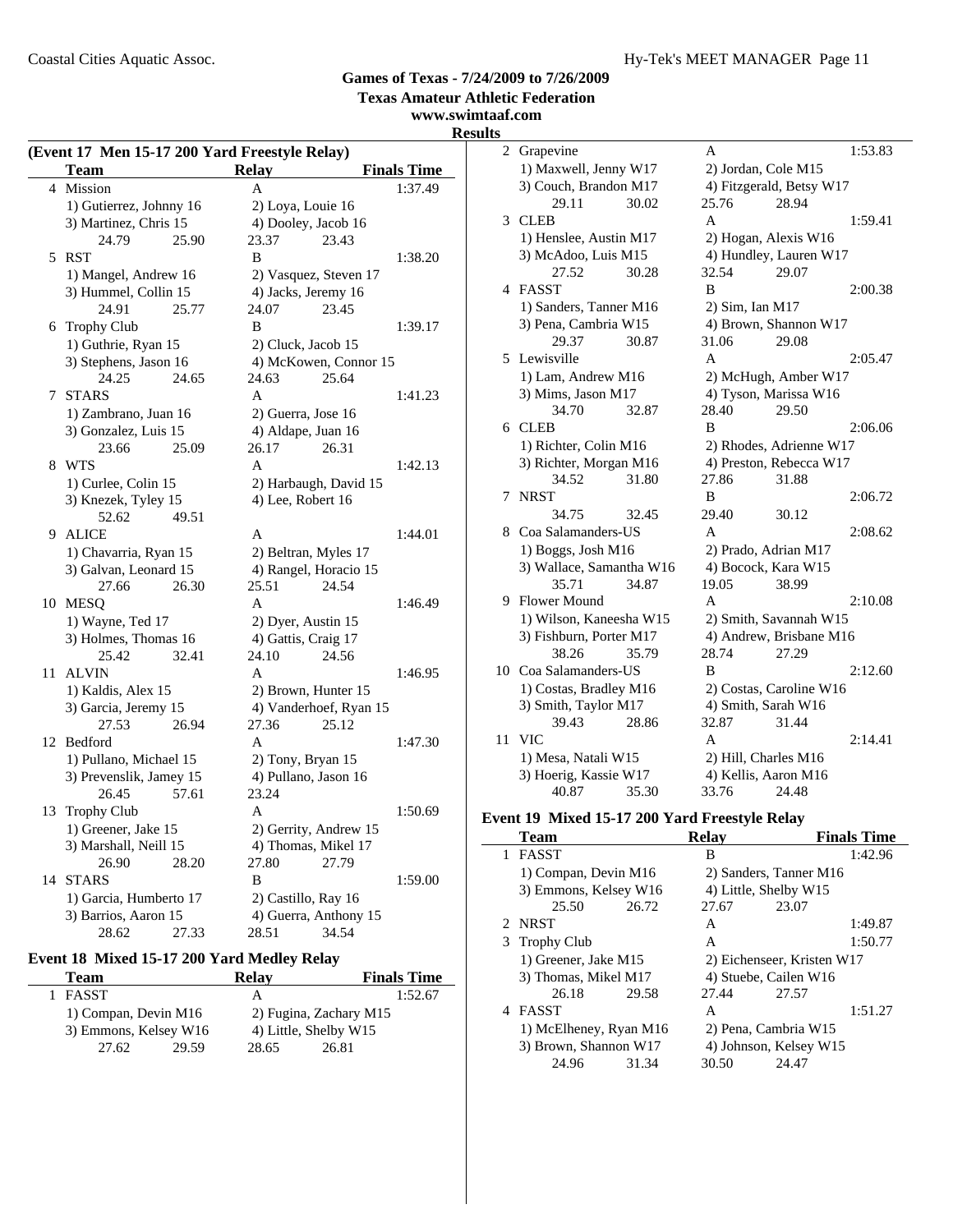**Texas Amateur Athletic Federation**

#### **www.swimtaaf.com Results**

**(Event 19 Mixed 15-17 200 Yard Freestyle Relay)**

| $($ event 15 - Mixeu 15-17 200 - Faru Freestyle Kelay) |                          |       |              |                            |                    |
|--------------------------------------------------------|--------------------------|-------|--------------|----------------------------|--------------------|
|                                                        | Team                     |       | <b>Relay</b> |                            | <b>Finals Time</b> |
|                                                        | 5 Lewisville             |       | A            |                            | 1:52.89            |
|                                                        | 1) McHugh, Ashley W15    |       |              | 2) Seagraves, Melanie W17  |                    |
|                                                        | 3) Sherrod, Kevin M16    |       |              | 4) Stout, Caden M16        |                    |
|                                                        | 29.49                    | 30.18 | 27.44        | 25.78                      |                    |
|                                                        | 6 SL Stingrays           |       | A            |                            | 1:58.98            |
|                                                        | 1) Anderson, Paige W16   |       |              | 2) Perry, Chris M15        |                    |
|                                                        | 3) Brown, Rosemary W15   |       |              | 4) Schueller, Seth M17     |                    |
|                                                        | 28.82                    | 30.55 | 31.86        | 27.75                      |                    |
|                                                        | 7 Lewisville             |       | B            |                            | 2:03.38            |
|                                                        | 1) Estrada, Nicole W16   |       |              | 2) Larson, Christina W16   |                    |
|                                                        | 3) Rodriguez, Moises M16 |       |              | 4) Wagner, Christopher M16 |                    |
|                                                        | 31.80                    | 26.23 | 38.74        | 26.61                      |                    |
|                                                        | 8 VIC                    |       | A            |                            | 2:04.57            |
|                                                        | 1) Hoerig, Kassie W17    |       |              | 2) Mesa, Natali W15        |                    |
|                                                        | 3) Parma, Kevin M15      |       |              | 4) Hill, Charles M16       |                    |
|                                                        | 32.30                    | 33.81 | 29.99        | 28.47                      |                    |

#### **Event 20 Girls 9-10 100 Yard Medley Relay**

|                                        | TAAF YARDS: 1:05.64 @ 7/26/2003 Richmond/Rosenberg Team |  |
|----------------------------------------|---------------------------------------------------------|--|
| C Zamora, L Pitts, S Smith, H Cutbirth |                                                         |  |

|   | Team                      |       | <b>Relay</b>           | <b>Finals Time</b> |
|---|---------------------------|-------|------------------------|--------------------|
| 1 | <b>LJST</b>               |       | A                      | 1:09.59            |
|   | 1) Nguyen, Nicole 10      |       | 2) Heins, Caroline 10  |                    |
|   | 3) Housenga, Kaitlyn 10   |       | 4) Housenga, Melanie 9 |                    |
|   | 38.17                     | 31.42 |                        |                    |
|   | 2 VIC                     |       | A                      | 1:10.56            |
|   | 1) Negrete, Pauline 10    |       | 2) Barker, Sydney 10   |                    |
|   | 3) Garza, Danielle 10     |       | 4) Morris, Callie 9    |                    |
|   | 37.63                     | 32.93 |                        |                    |
| 3 | <b>Trophy Club</b>        |       | A                      | 1:10.93            |
|   | 1) Duininck, Grace 10     |       | 2) Cantu, Marrisal 10  |                    |
|   | 3) Henson, Molly 10       |       | 4) Unruh, Claire 10    |                    |
|   | 39.75                     | 31.18 |                        |                    |
|   | 4 FASST                   |       | A                      | 1:11.45            |
|   | 1) Roehrig, Reese 10      |       | 2) Benitez, Natalie 10 |                    |
|   | 3) Davidsen, Lauren 10    |       | 4) Johnston, Carolyn 9 |                    |
|   | 39.84                     | 31.61 |                        |                    |
| 5 | <b>SL</b> Stingrays       |       | A                      | 1:11.52            |
|   | 1) Egbert, Mikaela 10     |       | 2) Perrone, Mary 10    |                    |
|   | 3) Pitcock, Rachel 9      |       | 4) Chao, Madison 10    |                    |
|   | 40.17                     | 31.35 |                        |                    |
|   | 6 Deer Park               |       | A                      | 1:13.07            |
|   | 1) Sagner, Mandy 10       |       | 2) Cresap, Kara 10     |                    |
|   | 3) Ryland, Kayla 10       |       | 4) Sublett, Reannon 10 |                    |
|   | 41.07                     | 32.00 |                        |                    |
| 7 | <b>FASST</b>              |       | B                      | 1:13.89            |
|   | 1) Smith, Spencer 9       |       | 2) Davis, Lindsey 10   |                    |
|   | 3) Marshall, McKenzie 9   |       | 4) Nelson, Courtney 9  |                    |
|   | 42.11                     | 31.78 |                        |                    |
| 8 | <b>ALICE</b>              |       | A                      | 1:13.93            |
|   | 1) Villarreal, Jillian 10 |       | 2) Downes, Caroline 9  |                    |
|   | 3) Martinez, Kayla 10     |       | 4) Guerra, Alyssa 10   |                    |
|   | 41.55                     | 32.38 |                        |                    |

|        | ат.сош                                            |                                        |
|--------|---------------------------------------------------|----------------------------------------|
| S<br>9 | <b>ELCMP</b>                                      | 1:14.12<br>A                           |
|        | 1) Martin, Elizabeth 10                           | 2) Espinoza, Krystan 9                 |
|        | 3) Priesmeyer, Kinsey 9<br>40.62<br>33.50         | 4) Huddleston, Ashlyn 10               |
| 10     | Aquacats                                          | 1:14.21<br>A                           |
|        | 1) Orsak, Mehgan 10                               | 2) Muskiet, Whitney 10                 |
|        | 3) Jex, Maddie 10                                 | 4) Attaway, Sarah 9                    |
|        | 39.85<br>34.36                                    |                                        |
| 11     | <b>PLANO</b>                                      | A<br>1:15.12                           |
|        | 1) Zhang, Elaine 9                                | 2) Leung, Sharon 10                    |
|        | 3) Lu, Shanee 10                                  | 4) Hilton, Isabel 10                   |
|        | 41.45<br>33.67                                    |                                        |
| 12     | Seals                                             | 1:15.37<br>A                           |
|        | 1) Brawner, Kaylee 10                             | 2) Boldenow, Jennifer 10               |
|        | 3) Spradlin, Sarah 10<br>39.72<br>35.65           | 4) Wallace, Lauren 9                   |
| 13     | Dripping Springs                                  | A<br>1:16.40                           |
|        | 1) Cole, Sydney 10                                | 2) Hall, Peyton 10                     |
|        | 3) Dankwardt, Annika 9                            | 4) Oliphant, Breanna 10                |
|        | 42.15<br>34.25                                    |                                        |
| 14     | <b>Trophy Club</b>                                | 1:17.39<br>B                           |
|        | 1) Wilson, Madeline 10                            | 2) Dunn, Hannah 10                     |
|        | 3) Stecker, Olivia 10                             | 4) Funck, Claire 9                     |
|        | 40.76<br>36.63                                    |                                        |
| 15     | Ramsey-US                                         | 1:20.13<br>A                           |
|        | 1) Blankenship, Molly 9<br>3) McMinn, Sesha 10    | 2) Owen, Ellie 9<br>4) Bowman, Ruby 10 |
|        | 35.94<br>44.19                                    |                                        |
| 16     | EDINB                                             | 1:24.25<br>A                           |
|        | 1) Acosta, Briana 10                              | 2) Rodriguez, Esmer 10                 |
|        | 3) Arteaga, Cassandra 10                          | 4) Gomez, Kathy 10                     |
|        | 48.33<br>35.92                                    |                                        |
| 17     | <b>Black Devil Rays-US</b>                        | 1:28.07<br>A                           |
|        | 1) Busse, Haley 10                                | 2) Schultz, Haley 10                   |
|        | 3) Bennett, Mary 9                                | 4) Kelly, Kanoa 9                      |
|        | 44.55<br>43.52                                    |                                        |
| 18     | <b>Mission</b>                                    | A<br>1:28.14                           |
|        | 1) Garmendia, Abby 10                             | 2) Garmendia, Jocelyne 9               |
|        | 3) Chandler, Chelsea 10                           | 4) Fortner, Hannah 9                   |
|        | 49.27<br>38.87                                    |                                        |
| 19     | Dolphins                                          | A<br>1:30.93                           |
|        | 1) Humphries, Devon 10<br>3) Blaschke, Calista 10 | 2) McDonald, Lizzy 9                   |
|        | 49.05<br>41.88                                    | 4) Pelicano, Niccola 9                 |
| 20     | SALA                                              | 1:38.25<br>А                           |
|        | 1) Brakel, Maya                                   | 2) Schulte, Ami 9                      |
|        | 3) Garofola, Ines                                 | 4) Maggie, McGowan                     |
|        | 49.61<br>48.64                                    |                                        |
| 21     | <b>HOUST</b>                                      | A<br>1:46.88                           |
|        | 1) Perez, Abrielle 9                              | 2) Pickard, Priscilla 9                |
|        | 3) York, Stenise 10                               | 4) Hudson, Kacie 10                    |
|        | 59.70<br>47.18                                    |                                        |
| 22     | Wetcats                                           | A<br>1:56.19                           |
|        | 1) Woodall, Annamarie 9                           | 2) Simmons, Taylor 10                  |
|        | 3) Walther, Morgan 10                             | 4) Zettler, Alexis 9                   |
|        | 1:34.58<br>21.61                                  |                                        |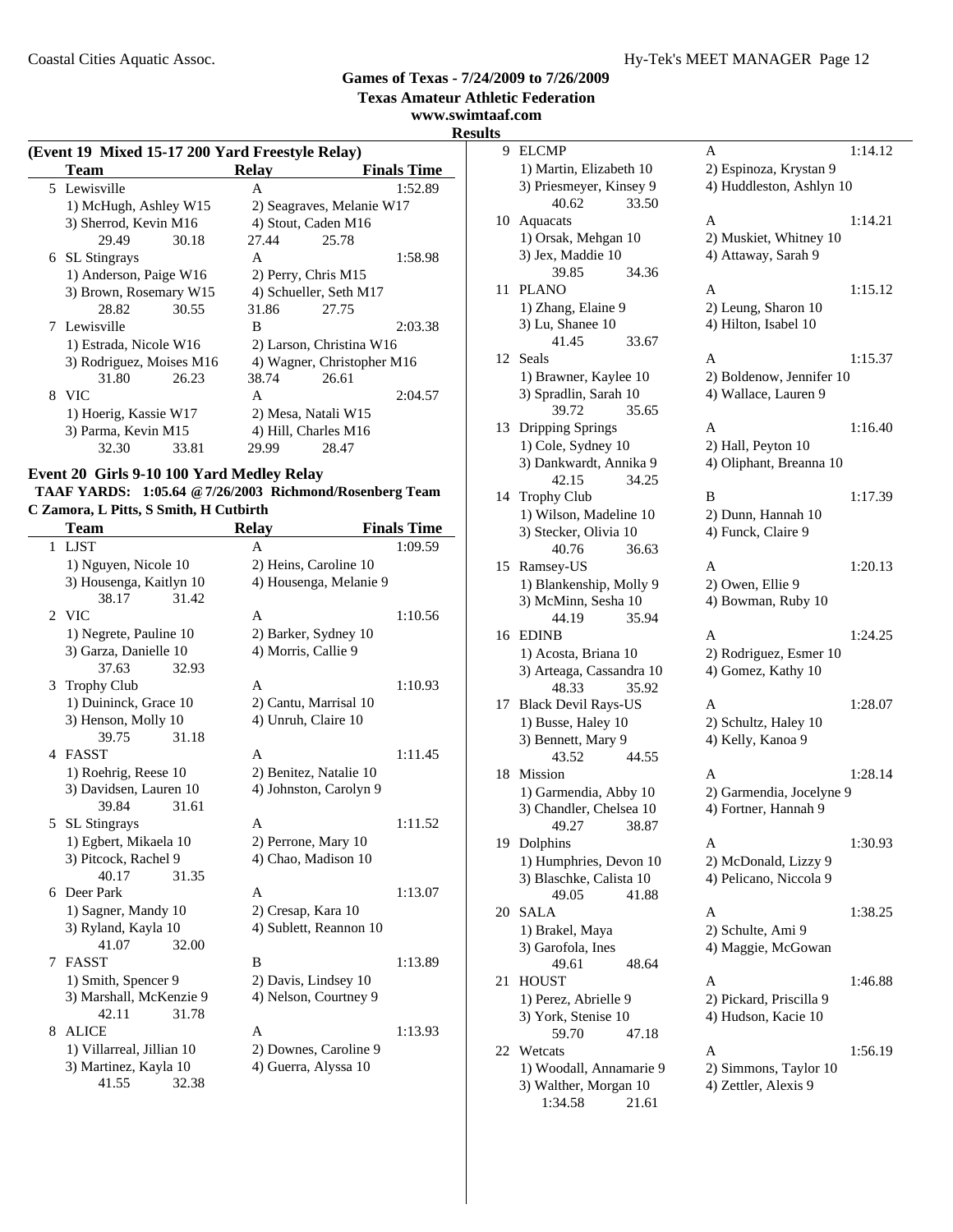#### **www.swimtaaf.com Result (Event 20 Girls 9-10 100 Yard Medley Relay) Team** Relay Finals Time<br>CARS A DQ --- CARS A 1) Anderson, Maya 9 2) West, Emily 10 3) Clarke, Sarah 10 4) Doocy, Laura 10 41.42 29.74

## **Event 21 Women 15-17 200 Yard Medley Relay**

#### **TAAF YARDS: 1:53.46 @7/26/2004 Richmond/Rosenberg Team C Phillips, J Roth, H D'Antoni, J Louvier**

|    | <b>Team</b>                              | <b>Relay</b>                  | <b>Finals Time</b>       |
|----|------------------------------------------|-------------------------------|--------------------------|
| 1  | FASST                                    | A                             | 2:04.09                  |
|    | 1) Brown, Shannon 17                     | 2) Pena, Cambria 15           |                          |
|    | 3) Emmons, Kelsey 16                     | 4) Little, Shelby 15          |                          |
|    | 34.70<br>35.23                           | 27.84                         | 26.32                    |
| 2  | <b>RST</b>                               | A                             | 2:04.45                  |
|    | 1) Porter, Kaitlin 16                    |                               | 2) Przybilla, Mehagan 17 |
|    | 3) Zamora, Courtney 16                   | 4) Gaas, Julia 15             |                          |
|    | 33.58<br>35.42                           | 28.72                         | 26.73                    |
| 3  | <b>GTSA</b>                              | A                             | 2:04.79                  |
|    | 1) Hooper, Amy 16                        | 2) Castille, Laura 16         |                          |
|    | 3) Capo, Jamie 15                        | 4) Morrell, Krystan 17        |                          |
|    | 32.63<br>37.83                           | 29.63                         | 24.70                    |
|    | 4 Trophy Club                            | A                             | 2:07.81                  |
|    | 1) Macy, Madison 17                      | 2) Greener, Casey 16          |                          |
|    | 3) Burks, Amelia 15                      | 4) Taylor, Sarah 15           |                          |
|    | 33.97<br>34.06                           | 31.40                         | 28.38                    |
| 5  | <b>RST</b>                               | B                             | 2:11.64                  |
|    | 1) Fedderke, Aubrey 15                   | 2) Dunstan, Courtney 16       |                          |
|    | 3) Rodriguez, Marisa 15                  | 4) Stavinoha, Darci 15        |                          |
|    | 34.13<br>39.07                           | 30.53                         | 27.91                    |
|    | 6 Lewisville                             | A                             | 2:12.51                  |
|    | 1) Seagraves, Melanie 17                 | 2) McHugh, Amber 17           |                          |
|    | 3) McHugh, Ashley 15                     | 4) Hudson, Kamille 16         |                          |
|    | 33.44<br>36.97                           | 33.62                         | 28.48                    |
| 7  | <b>VIC</b>                               | A                             | 2:15.16                  |
|    | 1) Lauer, Hailey 17                      | 2) Garza, Elizabeth 16        |                          |
|    | 3) Enders, Hailey 16                     | 4) Lightfoot, Lauren 16       |                          |
|    | 35.92<br>39.79                           | 31.24                         | 28.21                    |
|    | 8 Canyon Vista-US                        | A                             | 2:19.36                  |
|    | 1) Smith, Sarah 16                       | 2) Bocock, Kara 15            |                          |
|    | 3) Wallace, Samantha 16                  | 4) Costas, Caroline 16        |                          |
|    | 34.66<br>41.21                           | 31.42                         | 32.07                    |
| 9  | <b>ALICE</b>                             | A                             | 2:20.17                  |
|    | 1) DeLeon, Denise 15                     | 2) Erwin, Kaylea 15           |                          |
|    | 3) Brown, Brittany 17                    | 4) Perez, Bryana 15           |                          |
|    | 38.16<br>37.61                           | 34.73                         | 29.67                    |
|    | 10 Trophy Club<br>1) Becker, Brianna 15  | B                             | 2:21.63                  |
|    |                                          | 2) List, Taylor 15            |                          |
|    | 3) Hoffmann, Lauren 16<br>36.31<br>42.15 | 4) Spears, Hannah 15<br>31.85 | 31.32                    |
| 11 | <b>RST</b>                               | C                             | 2:26.19                  |
|    | 1) Mayshack, Fallon 15                   | 2) Acosta, Amanda 15          |                          |
|    | 3) Dunstan, Brandy 15                    | 4) Marroquin, Ericka 15       |                          |
|    | 36.78<br>42.48                           | 34.69                         | 32.24                    |
|    |                                          |                               |                          |

| lts |                              |       |                         |       |         |
|-----|------------------------------|-------|-------------------------|-------|---------|
|     | 12 MESO                      |       | А                       |       | 2:28.13 |
|     | 1) Grimes, Heather 16        |       | 2) Calvillo, Jenny 16   |       |         |
|     | 3) Reamsbottom, Stephanie 16 |       | 4) Carlin, Katherine 15 |       |         |
|     | 38.30                        | 43.01 | 35.72                   | 31.10 |         |
|     | 13 Wetcats                   |       | А                       |       | 2:28.64 |
|     | 1) Weinberger, Sierra 15     |       | 2) Gillham, Paytyn 15   |       |         |
|     | 3) Speights, Cori 17         |       | 4) Kent, Kelsey 16      |       |         |
|     | 43.17                        | 39.62 | 35.98                   | 29.87 |         |
|     |                              |       |                         |       |         |

#### **Event 22 Girls 9-10 50 Yard Freestyle**

**Games of Texas - 7/24/2009 to 7/26/2009 Texas Amateur Athletic Federation**

 $\ddot{\phantom{a}}$ 

 $\overline{\phantom{a}}$ 

| <b>TAAF YARDS:</b> |  | 28.69 @ 7/26/1999 Lisa Paul |  |
|--------------------|--|-----------------------------|--|
|--------------------|--|-----------------------------|--|

|    | Name              |    | <b>Age Team</b>    | <b>Finals Time</b> |
|----|-------------------|----|--------------------|--------------------|
| 1  | Huggins, Audrey   | 10 | Weatherford        | 29.83              |
| 2  | Moore, Katherine  | 10 | <b>ALVIN</b>       | 30.22              |
| 3  | Williams, Hope    | 9  | <b>ELCMP</b>       | 30.86              |
| 4  | Nava, Jill        | 10 | <b>ELCMP</b>       | 31.86              |
| 5  | Lasky, Ashley     | 9  | <b>WOOD</b>        | 31.98              |
| 6  | Fowler, Mabel     | 10 | Tsunami            | 32.05              |
| 7  | Adauto, Sam       | 10 | The Colony         | 32.11              |
| 8  | Clarke, Sarah     | 10 | CARS               | 32.40              |
| 9  | Lu, Shanee        | 10 | <b>PLANO</b>       | 33.00              |
| 10 | Ballou, Katelyn   | 10 | Sharks-AR          | 33.59              |
| 11 | Prieto, Anna      | 10 | <b>ROWL</b>        | 33.71              |
| 12 | Ballard, Kylie    | 10 | <b>AUSTN</b>       | 33.79              |
| 13 | Wilson, Madeline  | 10 | <b>Trophy Club</b> | 34.45              |
| 14 | Cantu, Destiny    | 10 | Mission            | 34.84              |
| 15 | Skeen, Tina       | 10 | <b>AUSTN</b>       | 34.95              |
| 16 | Young, Cailey     | 10 | Dolphins           | 35.08              |
| 17 | Soriano, Nicole   | 9  | Cudas-ST           | 35.28              |
| 18 | Hendricks, Ailee  | 10 | <b>MCK</b>         | 35.65              |
| 19 | Stevens, Samantha | 10 | Dolphins           | 35.72              |
| 20 | Salazar, Arlene   | 10 | <b>SANT</b>        | 36.40              |
| 21 | Hudson, Stacie    | 9  | <b>HOUST</b>       | 36.50              |
| 22 | Davies, Alexandra | 10 | <b>KILLE</b>       | 36.70              |
| 23 | Girardeau, Anna   | 10 | <b>AUSTN</b>       | 37.09              |
| 24 | Ray, Bailey       | 10 | <b>FREER</b>       | 38.08              |
| 25 | McDowell, Breanne | 10 | Wetcats            | 39.84              |
| 26 | Perez, Abrielle   | 9  | <b>HOUST</b>       | 53.25              |

#### **Event 23 Women 15-17 50 Yard Freestyle**

|              | <b>TAAF YARDS:</b> |    | 23.25 @ 7/25/2008 Skylar Smith |                    |
|--------------|--------------------|----|--------------------------------|--------------------|
|              | <b>Name</b>        |    | <b>Age Team</b>                | <b>Finals Time</b> |
| $\mathbf{1}$ | Morrell, Krystan   |    | 17 GTSA                        | 25.48              |
|              | 2 Maxwell, Jenny   | 17 | Grapevine                      | 25.73              |
|              | 3 Carrier, Kimi    | 17 | - VIC                          | 26.04              |
|              | 4 Nava, Blythe     |    | 16 ELCMP                       | 26.26              |
|              | 5 Emmons, Kelsey   |    | 16 FASST                       | 26.52              |
| 6            | Castille, Laura    |    | 16 GTSA                        | 26.60              |
| 7            | Przybilla, Mehagan | 17 | <b>RST</b>                     | 27.23              |
| 8            | Gaas, Julia        |    | 15 RST                         | 27.35              |
| 9            | Ponder, Taylor     |    | 15 Deer Park                   | 27.42              |
| 10           | Peng, Ling Yi      | 17 | HOUST                          | 27.68              |
|              | 11 Moreno, Celeste | 17 | Mission                        | 27.74              |
|              | *12 Taylor, Sarah  |    | 15 Trophy Club                 | 27.81              |
|              | *12 Griffith, Kara | 17 | Aquacats                       | 27.81              |
| 14           | Otto, Kristin      | 17 | MCK                            | 27.86              |
|              |                    |    |                                |                    |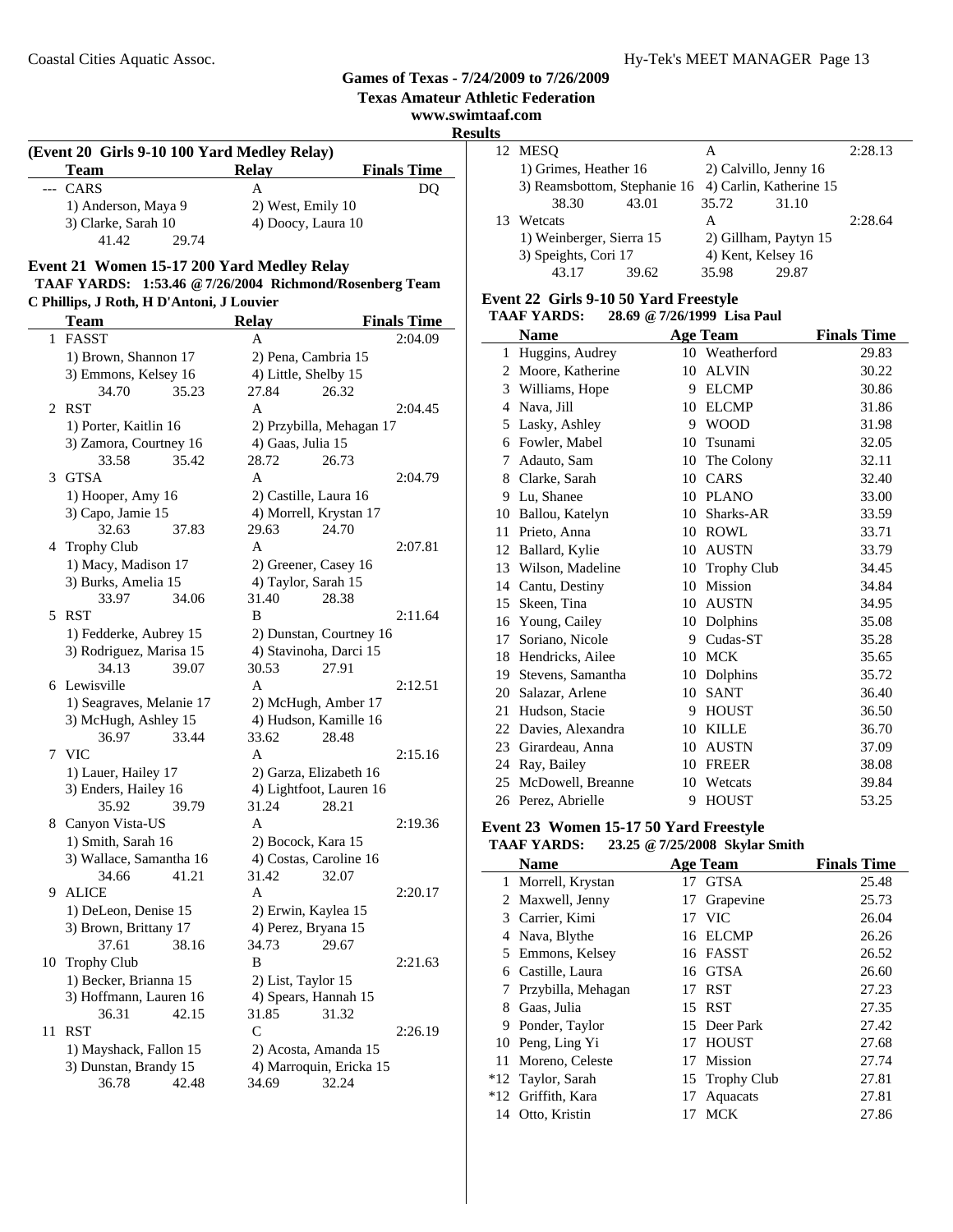**www.swimtaaf.com**

**Results**

| (Event 23 Women 15-17 50 Yard Freestyle) |                         |    |                       |                    |  |
|------------------------------------------|-------------------------|----|-----------------------|--------------------|--|
|                                          | <b>Name</b>             |    | <b>Age Team</b>       | <b>Finals Time</b> |  |
| 15                                       | Stavinoha, Darci        |    | 15 RST                | 27.88              |  |
|                                          | 16 Lombardo, Diedra     |    | 16 Keller Cudas       | 27.99              |  |
|                                          | *17 Smith, Savannah     |    | 15 Flower Mound       | 28.02              |  |
|                                          | *17 Eichenseer, Kristen | 17 | <b>Trophy Club</b>    | 28.02              |  |
| 19                                       | Buede, Adelle           | 16 | <b>RST</b>            | 28.14              |  |
| 20                                       | Ecuer, Gabriella        |    | 15 EGLAK              | 28.16              |  |
| 21                                       | Peterson, Daphnee       |    | 17 Boerne-DA          | 28.19              |  |
| 22                                       | Krohn, Rachel           |    | 15 LAKER              | 28.28              |  |
| 23                                       | Alaniz, Markie          |    | 16 TM Hurricanes      | 28.30              |  |
|                                          | 24 Marzak, Mary         |    | 16 NRST               | 28.55              |  |
| 25                                       | Bowen, Andrea           |    | 17 AUSTN              | 28.57              |  |
|                                          | 26 Burns, Faith         |    | 15 VIC                | 28.59              |  |
| 27                                       | Rowlen, Samantha        |    | 16 Mission            | 28.64              |  |
| 28                                       | Bryan, Gentry           |    | 15 Dolphins           | 28.67              |  |
| $*29$                                    | Sprinkle, Lorena        | 17 | Manta Rays            | 28.73              |  |
| *29                                      | Bivens, Evan            | 15 | <b>PARIS</b>          | 28.73              |  |
| 31                                       | Lightfoot, Lauren       |    | 16 VIC                | 28.83              |  |
| 32                                       | Sands, Jeanette         |    | 16 CARS               | 28.84              |  |
| 33                                       | Hudson, Kamille         |    | 16 Lewisville         | 28.95              |  |
| 34                                       | Gregg, Catalina         |    | 17 Flour Bluff-ST     | 28.99              |  |
| 35                                       | Thewes, Kaitlyn         |    | 15 AUSTN              | 29.15              |  |
| 36                                       | Coyle, Pam              |    | 16 Keller Cudas       | 29.42              |  |
| 37                                       | Hundley, Lauren         |    | 17 CLEB               | 29.48              |  |
| 38                                       | Tyson, Marissa          |    | 16 Lewisville         | 29.51              |  |
| *39                                      | Larson, Valerie         |    | 15 Lewisville         | 29.53              |  |
| *39                                      | Weaver, Maggie          |    | 17 CBA                | 29.53              |  |
| 41                                       | Lara, Starlene          |    | 16 BARR               | 29.59              |  |
| 42                                       | Fitzgerald, Betsy       |    | 17 Grapevine          | 29.60              |  |
| 43                                       | Poe, Erica              | 15 | <b>ROWL</b>           | 29.63              |  |
| 44                                       | Kent, Kelsey            |    | 16 Wetcats            | 29.65              |  |
| 45                                       | Wallace, Samantha       |    | 16 Coa Salamanders-US | 29.66              |  |
| 46                                       | Burks, Amelia           | 15 | <b>Trophy Club</b>    | 29.74              |  |
| $*47$                                    | Berry, Sarah            | 15 | Seals                 | 29.86              |  |
|                                          | *47 VanWinkle, Kara     |    | 15 EGLAK              | 29.86              |  |
|                                          | 49 Najar, Maria         |    | 16 Dolphins           | 29.88              |  |
|                                          | *50 Seagraves, Melanie  | 17 | Lewisville            | 30.01              |  |
|                                          | *50 Edwards, Emily      |    | 16 ROWL               | 30.01              |  |
| 52                                       | Hogan, Alexis           |    | 16 CLEB               | 30.17              |  |
|                                          | 53 Rousseau, Erica      |    | 15 Mineral Wells      | 30.18              |  |
|                                          | 54 Estrada, Emily       |    | 17 Lewisville         | 30.23              |  |
| 55                                       | Reamsbottom, Stephanie  |    | 16 MESQ               | 30.24              |  |
| 56                                       | Trompeter, Joscelyn     | 17 | <b>PLANO</b>          | 30.31              |  |
| 57                                       | Perez, Bryana           | 15 | <b>ALICE</b>          | 30.34              |  |
| 58                                       | Speights, Cori          | 17 | Wetcats               | 30.51              |  |
| 59                                       | Brandon, Diana          | 17 | <b>HARL</b>           | 30.52              |  |
| 60                                       | List, Taylor            | 15 | <b>Trophy Club</b>    | 30.70              |  |
| 61                                       | Garcia, Destiny         | 15 | <b>SANT</b>           | 30.81              |  |
| 62                                       | DeLeon, Francee         | 15 | <b>SANT</b>           | 31.01              |  |
| 63                                       | Johnson, Kelsey         |    | 15 FASST              | 31.13              |  |
| 64                                       | Withers, Joanna         |    | 16 Coppell            | 31.24              |  |
| 65                                       | Guitterez, Ashley       |    | 15 Mission            | 31.29              |  |
| 66                                       | Mayshack, Fallon        |    | 15 RST                | 31.39              |  |
| 67                                       | DeLeon, Denise          | 15 | <b>ALICE</b>          | 31.44              |  |
| 68                                       | Long, Jenna             |    | 15 Lewisville         | 31.73              |  |
|                                          |                         |    |                       |                    |  |

| ພ  |                         |    |                     |       |
|----|-------------------------|----|---------------------|-------|
|    | 69 Larson, Christina    |    | 16 Lewisville       | 31.79 |
| 70 | Leggett, McKenzie       |    | 15 Mineral Wells    | 31.86 |
| 71 | Watson, Katy            | 15 | <b>CBA</b>          | 32.30 |
|    | 72 Caballero, Kaela     |    | 16 Dolphins         | 32.75 |
| 73 | Moreno, Christina       | 17 | <b>RST</b>          | 32.91 |
|    | 74 Strock, Kaylinn      |    | 15 Dripping Springs | 34.16 |
|    | 75 Calvillo, Jenny      |    | 16 MESO             | 34.88 |
|    | 76 Guerra, Laura        | 15 | Mission             | 35.11 |
|    | 77 Zimmerman, Victoria  | 15 | <b>KILLE</b>        | 35.32 |
|    | 78 Campos, Jessica      | 17 | <b>BARR</b>         | 35.75 |
|    | 79 Younghusband, Ashley |    | 15 VIC              | 35.76 |
| 80 | Gomez, Ariana           | 16 | <b>HOUST</b>        | 35.87 |
| 81 | Ochoa, Jeanette         |    | 15 Mission          | 35.90 |
| 82 | Knapp, Michelle         |    | 16 Flower Mound     | 36.19 |
| 83 | Spencer, Lauren         | 16 | <b>IRVNG</b>        | 39.18 |
| 84 | Turner, Julieanna       | 16 | KILLE               | 44.98 |
| 85 | Rivera, Natalie         |    | 16 HOUST            | 52.56 |

#### **Event 24 Girls 9-10 25 Yard Backstroke TAAF YARDS: 15.97 @7/26/2003 Stacie O'Shea**

|    | © 77≝ຫ≝ໜັ              |    |                       |                    |  |  |
|----|------------------------|----|-----------------------|--------------------|--|--|
|    | <b>Name</b>            |    | <b>Age Team</b>       | <b>Finals Time</b> |  |  |
| 1  | Nguyen, Nicole         |    | 10 LJST               | 15.99              |  |  |
|    | 2 Morgan, Micayla      |    | 10 PLANO              | 16.77              |  |  |
| 3  | Stankus, Olivia        |    | 10 PARIS              | 16.87              |  |  |
| 4  | Espinoza, Victoria     |    | 10 El Paso-DA         | 17.21              |  |  |
| 5  | Coale, Cheyenne        |    | 10 FST                | 17.35              |  |  |
| 6  | Brawner, Kaylee        |    | 10 Seals              | 17.62              |  |  |
| 7  | Friedrichs, Taylor     |    | 10 LJST               | 17.69              |  |  |
|    | 8 Little, Kaitlyn      |    | 10 WHALE              | 18.31              |  |  |
| 9  | Dacumos, Nicole        | 9  | <b>BRYAN</b>          | 18.48              |  |  |
|    | 10 Cramer, Casady      |    | 10 Cudas-ST           | 18.61              |  |  |
| 11 | Scott, Katie           | 10 | <b>BRYAN</b>          | 18.69              |  |  |
|    | 12 Putney, Sarah       | 10 | <b>Flower Mound</b>   | 18.84              |  |  |
| 13 | Thueson, Kiley         | 9  | Dolphins              | 18.97              |  |  |
| 14 | Duininck, Grace        | 10 | <b>Trophy Club</b>    | 19.12              |  |  |
|    | 15 Roehrig, Reese      | 10 | <b>FASST</b>          | 19.22              |  |  |
|    | 16 Giles, Morgan       | 9  | <b>AUSTN</b>          | 19.28              |  |  |
| 17 | Rivera, Carla          | 9  | El Paso-DA            | 19.30              |  |  |
|    | 18 Garmendia, Abby     | 10 | Mission               | 19.37              |  |  |
|    | 19 Dankwardt, Annika   | 9  | Dripping Springs      | 19.58              |  |  |
|    | 20 Villarreal, Jillian |    | 10 ALICE              | 19.84              |  |  |
| 21 | Orsak, Mehgan          | 10 | Aquacats              | 19.94              |  |  |
| 22 | Smith, Spencer         | 9  | <b>FASST</b>          | 20.03              |  |  |
|    | 23 Ruhl, Megan         | 9  | <b>FASST</b>          | 20.23              |  |  |
| 24 | Busse, Haley           |    | 10 Coa Salamanders-US | 20.65              |  |  |
|    | 25 Pardo, Alyssa       | 9  | <b>SABG</b>           | 20.83              |  |  |
| 26 | Blankenship, Molly     | 9  | <b>AUSTN</b>          | 21.95              |  |  |
|    | 27 Duttlinger, Ally    |    | 10 WHALE              | 22.22              |  |  |
|    | 28 Yarritu, Andrea     | 10 | McAllen-DA            | 22.24              |  |  |
| 29 | Maxey, Kendall         | 10 | Tsunami               | 29.04              |  |  |

# **Event 25 Women 15-17 50 Yard Backstroke**

| <b>TAAF YARDS:</b> | 28.25 @ 7/26/2004 Courtney Phillips |  |
|--------------------|-------------------------------------|--|
|--------------------|-------------------------------------|--|

| <b>Name</b>      | Age Team     | <b>Finals Time</b> |
|------------------|--------------|--------------------|
| 1 Maxwell, Jenny | 17 Grapevine | 29.14              |
| 2 Carrier, Kimi  | 17 VIC       | 29.58              |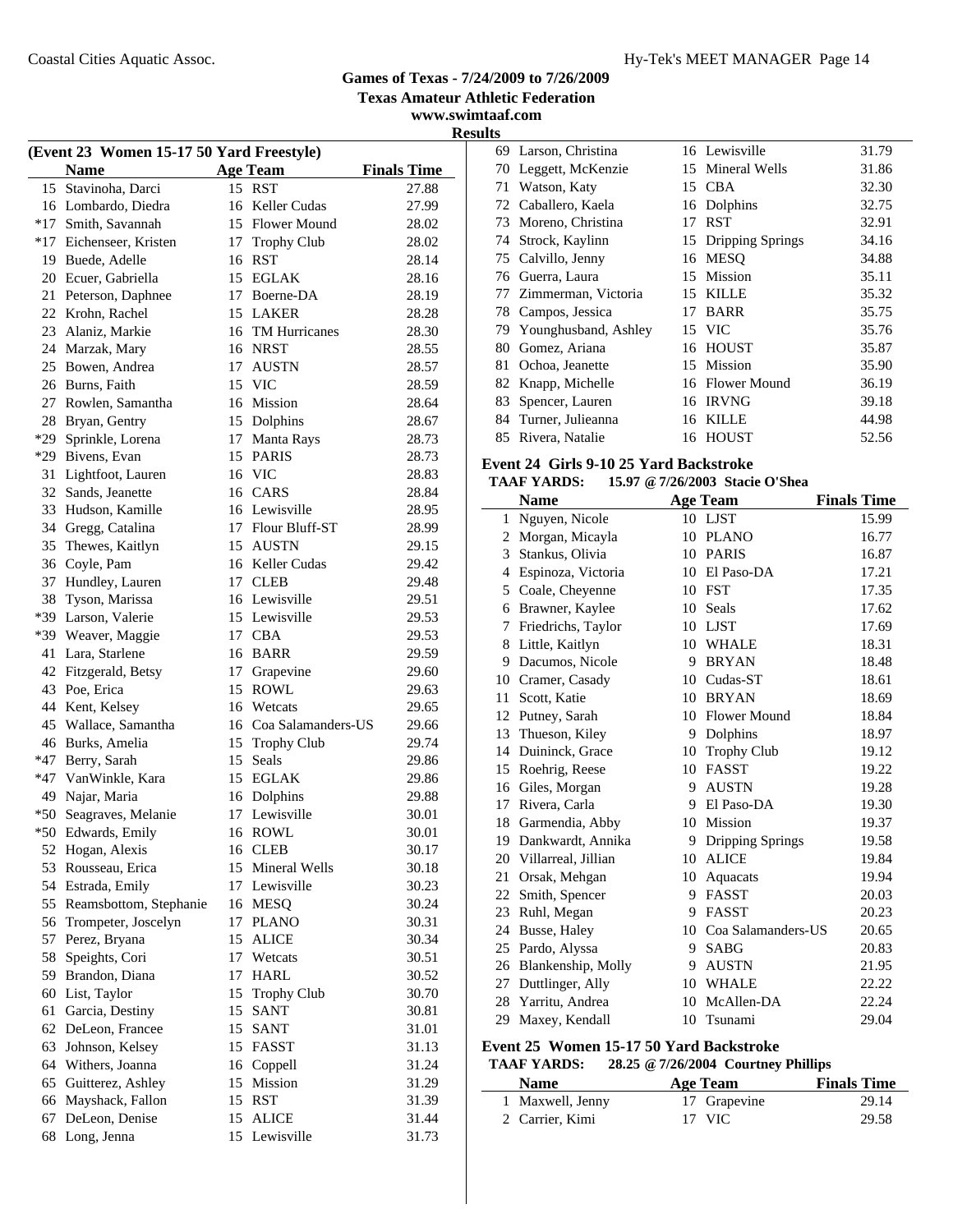**www.swimtaaf.com**

**Results**

| (Event 25 Women 15-17 50 Yard Backstroke) |                     |    |                       |         |  |
|-------------------------------------------|---------------------|----|-----------------------|---------|--|
|                                           | <b>Finals Time</b>  |    |                       |         |  |
| 3                                         | Mick, Monica        |    | 16 BREN               | 30.48   |  |
|                                           | 4 Bergman, Gerri    |    | 15 CARS               | 31.23   |  |
|                                           | 5 Zamora, Courtney  |    | 16 RST                | 31.37   |  |
|                                           | 6 Emmons, Kelsey    |    | 16 FASST              | 31.67   |  |
| 7                                         | Duesterheft, Ruth   | 17 | Mineral Wells         | 32.52   |  |
|                                           | 8 Castille, Laura   |    | 16 GTSA               | 32.66   |  |
|                                           | 9 Porter, Kaitlin   |    | 16 RST                | 33.31   |  |
|                                           | *10 Law, Regan      |    | 16 Aquacats           | 33.51   |  |
|                                           | *10 Macy, Madison   | 17 | <b>Trophy Club</b>    | 33.51   |  |
|                                           | 12 Gaas, Julia      |    | 15 RST                | 33.84   |  |
|                                           | 13 Brandon, Diana   |    | 17 HARL               | 33.98   |  |
|                                           | 14 Fedderke, Aubrey |    | 15 RST                | 33.99   |  |
| 15                                        | Brown, Shannon      |    | 17 FASST              | 34.06   |  |
|                                           | 16 Hogan, Alexis    |    | 16 CLEB               | 34.12   |  |
| 17                                        | Neil, Sammie        |    | 16 AUSTN              | 34.24   |  |
| 18                                        | Berry, Sarah        |    | 15 Seals              | 34.28   |  |
| 19                                        | Evans, Kenzie       |    | 15 Mineral Wells      | 34.45   |  |
| 20                                        | Lauer, Hailey       |    | 17 VIC                | 34.54   |  |
| 21                                        | Smith, Sarah        |    | 16 Coa Salamanders-US | 34.71   |  |
|                                           | 22 Hundley, Lauren  |    | 17 CLEB               | 34.73   |  |
| 23                                        | Anderson, Paige     |    | 16 SL Stingrays       | 35.03   |  |
|                                           | 24 Bocock, Kara     |    | 15 AUSTN              | 35.14   |  |
| 25                                        | Stankus, Anne       |    | 17 PARIS              | 35.30   |  |
|                                           | 26 Edwards, Emily   |    | 16 ROWL               | 36.07   |  |
| 27                                        | Becker, Brianna     |    | 15 Trophy Club        | 36.16   |  |
| 28                                        | Garcia, Destiny     |    | 15 SANT               | 36.62   |  |
| 29                                        | Winters, Jessi      |    | 15 TM Hurricanes      | 37.10   |  |
| 30                                        | Trompeter, Joscelyn |    | 17 PLANO              | 37.26   |  |
| 31                                        | Ramirez, Mikaela    |    | 15 HOUST              | 37.44   |  |
| 32                                        | Carlin, Katherine   | 15 | <b>MESQ</b>           | 37.59   |  |
| 33                                        | DeLeon, Denise      | 15 | <b>ALICE</b>          | 38.09   |  |
| 34                                        | Johnson, Kelsey     |    | 15 FASST              | 38.38   |  |
| 35                                        | Moreno, Christina   | 17 | <b>RST</b>            | 40.22   |  |
| 36                                        | Sipp, Chelsea       |    | 16 Keller Cudas       | 40.78   |  |
| 37                                        | Larson, Valerie     |    | 15 Lewisville         | 40.81   |  |
| 38                                        | Helfer, Mary        |    | 15 CARS               | 41.04   |  |
| 39                                        | Watson, Katy        | 15 | <b>CBA</b>            | 41.30   |  |
| 40                                        | Mesa, Natali        | 15 | <b>VIC</b>            | 41.69   |  |
| 41                                        | Zimmerman, Victoria | 15 | KILLE                 | 42.51   |  |
| 42                                        | Weinberger, Sierra  | 15 | Wetcats               | 42.65   |  |
| 43                                        | Caballero, Kaela    | 16 | Dolphins              | 44.78   |  |
| 44                                        | Spencer, Lauren     | 16 | <b>IRVNG</b>          | 46.88   |  |
| 45                                        | Guerra, Laura       | 15 | Mission               | 47.44   |  |
| 46                                        | Estrada, Nicole     |    | 16 Lewisville         | 50.97   |  |
| 47                                        | Rivera, Natalie     | 16 | <b>HOUST</b>          | 1:06.92 |  |

#### **Event 26 Girls 9-10 25 Yard Breaststroke TAAF YARDS: 17.19 @7/26/2004 Kirsten Ericksen**

| <b>Name</b>        | Age Team        | <b>Finals Time</b> |
|--------------------|-----------------|--------------------|
| 1 Williams, Hope   | 9 ELCMP         | 18.60              |
| 2 Scott, Katie     | 10 BRYAN        | 19.11              |
| 3 Chao, Madison    | 10 SL Stingrays | 19.17              |
| 4 Barker, Sydney   | $10$ VIC        | 19.47              |
| 5 Muskiet, Whitney | 10 Aquacats     | 19.50              |

|       | 6 Anderson, Maya | 9  | CARS                | 19.57 |
|-------|------------------|----|---------------------|-------|
| 7     | Stankus, Olivia  | 10 | <b>PARIS</b>        | 19.59 |
| 8     | Downes, Caroline | 9  | <b>ALICE</b>        | 19.73 |
| 9     | Aprea, Olivia    | 10 | <b>RST</b>          | 19.82 |
| 10    | Peng, Sabrina    | 10 | <b>PLANO</b>        | 20.09 |
| 11    | Cresap, Kara     | 10 | Deer Park           | 20.13 |
| 12    | Hall, Peyton     | 10 | Dripping Springs    | 20.21 |
| 13    | Cantu, Marrisal  | 10 | <b>Trophy Club</b>  | 20.29 |
| 14    | Maya, Camille    | 10 | El Paso-DA          | 20.54 |
| 15    | Young, Cailey    | 10 | Dolphins            | 20.59 |
| 16    | Schultz, Haley   | 10 | Coa Salamanders-US  | 20.97 |
| 17    | Leung, Sharon    | 10 | <b>PLANO</b>        | 21.05 |
| $*18$ | Robles, Leslie   | 10 | El Paso-DA          | 21.07 |
| $*18$ | Perrone, Mary    | 10 | <b>SL</b> Stingrays | 21.07 |
| 20    | Hein, Mimi       | 10 | <b>SL</b> Stingrays | 21.28 |
| 21    | West, Emily      | 10 | CARS                | 21.55 |
| 22    | Rodriguez, Esmer | 10 | <b>EDINB</b>        | 21.76 |
| 23    | Simmons, Taylor  | 10 | Wetcats             | 22.45 |
| 24    | Schulte, Ami     | 9  | <b>SALA</b>         | 23.16 |
| 25    | Kim, Michelle    | 10 | McAllen-DA          | 24.25 |
| 26    | Flores, Devin    | 10 | SABG                | 24.59 |
| 27    | King, Reilly     | 9  | WHALE               | 25.84 |
|       | York, Stenise    | 10 | <b>HOUST</b>        | DQ    |
|       |                  |    |                     |       |

## **Event 27 Women 15-17 50 Yard Breaststroke**

**TAAF YARDS: 29.60 @7/25/2008 Skylar Smith**

| <b>Name</b>         |    |                      | <b>Finals Time</b>                                                                                    |
|---------------------|----|----------------------|-------------------------------------------------------------------------------------------------------|
| Shults, Jamie       |    | <b>SL</b> Stingrays  | 32.84                                                                                                 |
| Neil, Sammie        | 16 | <b>AUSTN</b>         | 32.89                                                                                                 |
| McHugh, Amber       | 17 | Lewisville           | 32.93                                                                                                 |
| Lombardo, Diedra    |    |                      | 34.23                                                                                                 |
| Ecuer, Gabriella    | 15 | <b>EGLAK</b>         | 34.84                                                                                                 |
| Przybilla, Mehagan  | 17 | <b>RST</b>           | 34.96                                                                                                 |
| Greener, Casey      | 16 | <b>Trophy Club</b>   | 35.16                                                                                                 |
| Vesling, Ava        | 16 | <b>LJST</b>          | 35.93                                                                                                 |
| Ostrom, Brooke      | 15 | Ingleside            | 35.96                                                                                                 |
| Peng, Ling Yi       | 17 | <b>HOUST</b>         | 36.01                                                                                                 |
| Withers, Joanna     | 16 | Coppell              | 36.06                                                                                                 |
| Brown, Brittany     | 17 | <b>ALICE</b>         | 36.18                                                                                                 |
| Pena, Cambria       | 15 | <b>FASST</b>         | 36.33                                                                                                 |
| Smith, Savannah     | 15 | <b>Flower Mound</b>  | 36.67                                                                                                 |
| 15 VanWinkle, Kara  | 15 | <b>EGLAK</b>         | 37.38                                                                                                 |
| 16 Hudson, Kamille  |    |                      | 37.93                                                                                                 |
| 17 Lara, Starlene   |    |                      | 38.04                                                                                                 |
| Krohn, Rachel       | 15 |                      | 38.07                                                                                                 |
| Erwin, Kaylea       | 15 | <b>ALICE</b>         | 39.04                                                                                                 |
| Larson, Christina   |    |                      | 39.62                                                                                                 |
| 21<br>Poe, Erica    | 15 | ROWL                 | 40.09                                                                                                 |
| 22 Garza, Elizabeth | 16 | <b>VIC</b>           | 40.30                                                                                                 |
| Brown, Rosemary     | 15 | <b>SL Stingrays</b>  | 40.33                                                                                                 |
| Wilson, Kaneesha    | 15 | Flower Mound         | 40.40                                                                                                 |
| Leggett, McKenzie   | 15 | Mineral Wells        | 40.56                                                                                                 |
| Gillham, Paytyn     | 15 | Wetcats              | 41.22                                                                                                 |
| Rhodes, Adrienne    | 17 | <b>CLEB</b>          | 41.26                                                                                                 |
| Weinberger, Sierra  | 15 | Wetcats              | 41.55                                                                                                 |
| Winters, Jessi      | 15 | <b>TM Hurricanes</b> | 41.89                                                                                                 |
|                     |    |                      | <b>Age Team</b><br>15<br>16 Keller Cudas<br>16 Lewisville<br>16 BARR<br><b>LAKER</b><br>16 Lewisville |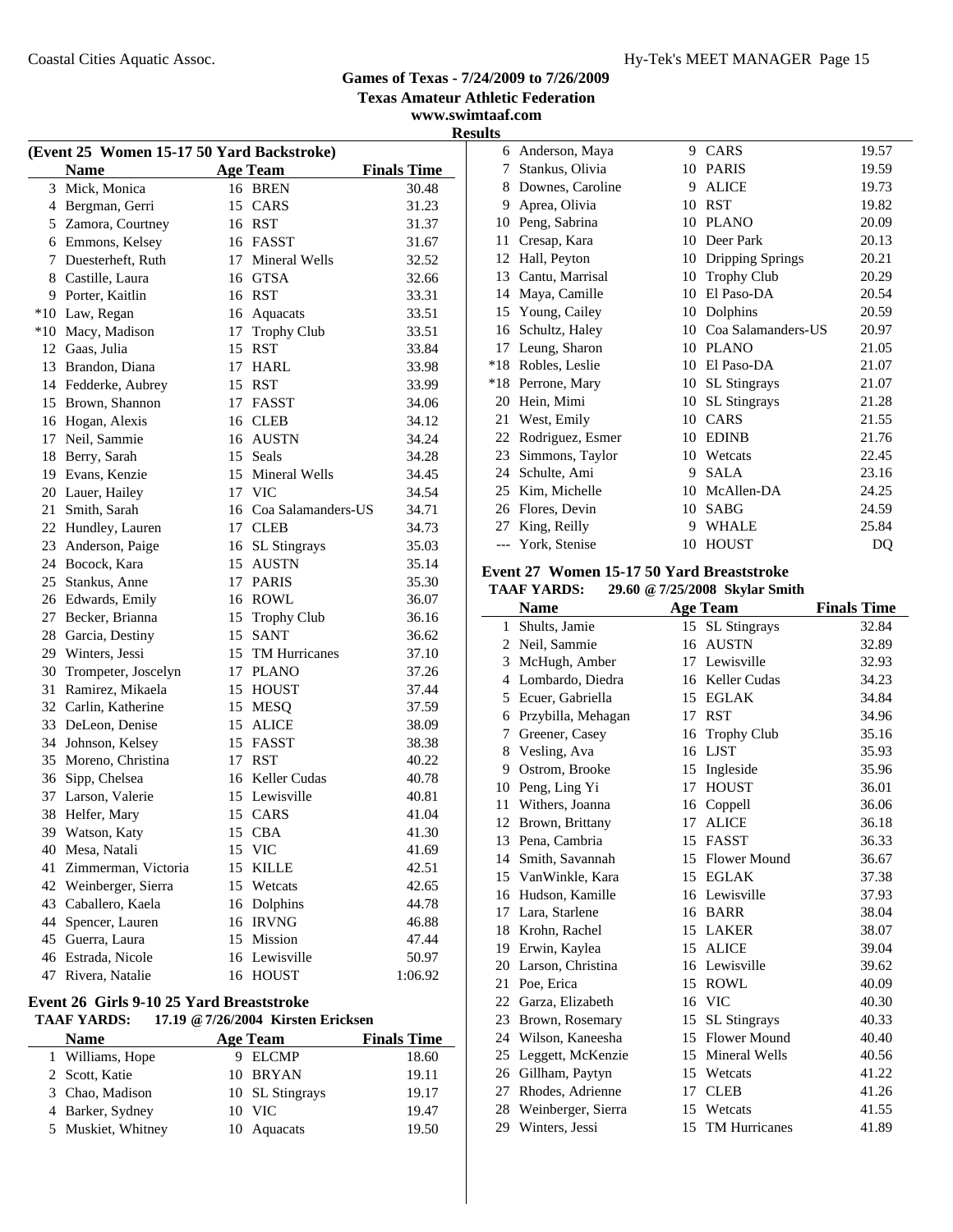**Texas Amateur Athletic Federation www.swimtaaf.com**

**Results**

|       | (Event 27 Women 15-17 50 Yard Breaststroke) |    |                     |                    |  |  |  |
|-------|---------------------------------------------|----|---------------------|--------------------|--|--|--|
|       | <b>Name</b>                                 |    | <b>Age Team</b>     | <b>Finals Time</b> |  |  |  |
|       | 30 Sparks, Katie                            |    | 15 BREN             | 42.20              |  |  |  |
| 31    | Johnson, Kelsey                             |    | 15 FASST            | 42.29              |  |  |  |
|       | 32 Preston, Rebecca                         | 17 | <b>CLEB</b>         | 42.39              |  |  |  |
|       | 33 Noser, Kaitlin                           |    | 15 RST              | 42.46              |  |  |  |
|       | 34 Knapp, Michelle                          |    | 16 Flower Mound     | 42.91              |  |  |  |
|       | 35 Calvillo, Jenny                          |    | 16 MESO             | 43.18              |  |  |  |
|       | 36 Marroquin, Ericka                        |    | 15 RST              | 43.19              |  |  |  |
| 37    | Guitterez, Ashley                           |    | 15 Mission          | 43.84              |  |  |  |
| 38    | Strock, Kaylinn                             |    | 15 Dripping Springs | 44.31              |  |  |  |
| 39.   | Garcia, Destiny                             |    | 15 SANT             | 44.35              |  |  |  |
| 40    | Sipp, Chelsea                               |    | 16 Keller Cudas     | 44.60              |  |  |  |
| 41    | Long, Jenna                                 |    | 15 Lewisville       | 44.95              |  |  |  |
|       | 42 Salazar, Stephanie                       |    | 15 SAFSH            | 45.95              |  |  |  |
|       | 43 Younghusband, Ashley                     |    | 15 VIC              | 55.40              |  |  |  |
| $---$ | Lim, Nina                                   |    | 16 CARS             | DO                 |  |  |  |
|       | Turner, Julieanna                           | 16 | KILLE               | DO                 |  |  |  |
|       |                                             |    |                     |                    |  |  |  |

#### **Event 28 Girls 9-10 25 Yard Butterfly**

#### **TAAF YARDS: 13.51 @7/1/1998 Dana Vollmer**

|       | <b>Name</b>            |    | <b>Age Team</b>     | <b>Finals Time</b> |
|-------|------------------------|----|---------------------|--------------------|
| 1     | Morgan, Micayla        |    | 10 PLANO            | 15.12              |
| 2     | Huggins, Audrey        | 10 | Weatherford         | 15.48              |
| 3     | Little, Kaitlyn        | 10 | <b>WHALE</b>        | 15.55              |
| 4     | Lasky, Ashley          | 9  | <b>WOOD</b>         | 15.62              |
| 5     | Martinez, Kayla        | 10 | <b>ALICE</b>        | 15.94              |
| 6     | Garza, Danielle        | 10 | <b>VIC</b>          | 16.12              |
| 7     | Putney, Sarah          | 10 | <b>Flower Mound</b> | 16.42              |
| 8     | Johnson, Julia         | 10 | <b>WOOD</b>         | 16.45              |
| 9     | Fowler, Mabel          | 10 | Tsunami             | 16.64              |
| 10    | Dzierzanowski, Kathryn | 9  | <b>RST</b>          | 16.68              |
| 11    | Dillard, Allison       | 9  | CARS                | 16.70              |
| 12    | Litvak, Courtney       | 10 | <b>WHALE</b>        | 16.83              |
| 13    | Nava, Jill             | 10 | <b>ELCMP</b>        | 16.97              |
| 14    | Henson, Molly          | 10 | <b>Trophy Club</b>  | 17.07              |
| $*15$ | McMinn, Sesha          | 10 | Coa Salamanders-US  | 17.24              |
| $*15$ | Davidsen, Lauren       | 10 | FASST               | 17.24              |
|       | 17 Gilcrease, Kaycee   | 10 | Dolphins            | 17.39              |
| 18    | Peterson, Khaliah      | 10 | Mudcats-US          | 17.73              |
| 19    | Bernal, Maya           | 10 | <b>AUSTN</b>        | 18.02              |
| 20    | Davis, Lindsey         | 10 | <b>FASST</b>        | 18.48              |
| 21    | Spradlin, Sarah        | 10 | Seals               | 18.50              |
| 22    | Kim, Michelle          | 10 | McAllen-DA          | 18.84              |
| 23    | Thueson, Kiley         | 9  | Dolphins            | 19.44              |
| 24    | Chandler, Chelsea      | 10 | Mission             | 20.27              |
| 25    | Rivera, Carla          | 9  | El Paso-DA          | 21.04              |
|       | 26 Dominguez, Isabella | 10 | <b>SANT</b>         | 25.18              |
| $---$ | Holverda, Cheyenne     | 10 | <b>KILLE</b>        | DO                 |

#### **Event 29 Women 15-17 50 Yard Butterfly TAAF YARDS: 25.22 @7/25/2008 Skylar Smith**

j.

| ТААГ ТАКРЭ;        | $25.22 \div 1125/2000$ SKYRIT SHIILII |                    |
|--------------------|---------------------------------------|--------------------|
| <b>Name</b>        | Age Team                              | <b>Finals Time</b> |
| 1 Nava, Blythe     | 16 ELCMP                              | 27.27              |
| 2 Maxwell, Jenny   | 17 Grapevine                          | 27.64              |
| 3 Zamora, Courtney | 16 RST                                | 28.88              |

|    | 4 Emmons, Kelsey     | 16 | FASST                | 28.98 |
|----|----------------------|----|----------------------|-------|
|    | 5 Morrell, Krystan   |    | 17 GTSA              | 29.27 |
|    | 6 Shults, Jamie      | 15 | SL Stingrays         | 29.89 |
| 7  | Ponder, Taylor       |    | 15 Deer Park         | 29.98 |
| 8  | Otto, Kristin        | 17 | <b>MCK</b>           | 30.22 |
| 9  | Bergman, Gerri       |    | 15 CARS              | 30.37 |
| 10 | Griffith, Kara       | 17 | Aquacats             | 30.75 |
| 11 | Krohn, Rachel        |    | 15 LAKER             | 31.53 |
| 12 | Sprinkle, Lorena     | 17 | Manta Rays           | 31.67 |
| 13 | Gaither, Jubilee     | 15 | Stephenville         | 31.76 |
|    | 14 Rhodes, Adrienne  | 17 | <b>CLEB</b>          | 31.79 |
|    | 15 Wallace, Samantha | 16 | Coa Salamanders-US   | 31.85 |
| 16 | Alaniz, Markie       | 16 | <b>TM Hurricanes</b> | 31.91 |
| 17 | Burns, Faith         | 15 | <b>VIC</b>           | 31.99 |
| 18 | Hoffmann, Lauren     |    | 16 Trophy Club       | 32.04 |
| 19 | Fitzgerald, Betsy    | 17 | Grapevine            | 32.30 |
| 20 | Smith, Sarah         | 16 | Coa Salamanders-US   | 32.40 |
| 21 | Thewes, Kaitlyn      | 15 | <b>AUSTN</b>         | 32.60 |
| 22 | Seagraves, Melanie   | 17 | Lewisville           | 32.78 |
| 23 | Sands, Jeanette      |    | 16 CARS              | 32.90 |
| 24 | Burks, Amelia        |    | 15 Trophy Club       | 33.27 |
| 25 | Bryan, Gentry        | 15 | Dolphins             | 33.41 |
|    | 26 Garcia, Miranda   | 15 | Mission              | 33.99 |
| 27 | Brandon, Diana       | 17 | <b>HARL</b>          | 34.87 |
| 28 | Brown, Brittany      | 17 | <b>ALICE</b>         | 35.19 |
|    | 29 Cloud, Shelbi     | 15 | <b>KILLE</b>         | 35.36 |
|    | 30 Hogan, Alexis     |    | 16 CLEB              | 35.46 |
| 31 | Sparks, Katie        | 15 | <b>BREN</b>          | 35.49 |
|    | 32 Estrada, Emily    |    | 17 Lewisville        | 35.54 |
|    | 33 Lopez, Jessica    |    | 16 Mission           | 36.19 |
|    | 34 Preston, Rebecca  |    | 17 CLEB              | 36.27 |
| 35 | Spears, Hannah       |    | 15 Trophy Club       | 36.82 |
|    | 36 Zapata, Leslie    | 17 | <b>ROWL</b>          | 37.88 |
|    | 37 Lubbers, Alexis   |    | 15 El Paso-DA        | 37.92 |
|    | 38 Ramirez, Mikaela  |    | 15 HOUST             | 38.04 |
|    | 39 Landero, Jovannie | 15 | Mission              | 39.64 |
| 40 | Gomez, Ariana        | 16 | <b>HOUST</b>         | 41.77 |

# **Event 30 Girls 9-10 25 Yard Freestyle**

# **TAAF YARDS: 13.31 @7/26/1999 Lisa Paul**

|              | <b>Name</b>          |    | <b>Age Team</b>     | <b>Finals Time</b> |
|--------------|----------------------|----|---------------------|--------------------|
| $\mathbf{1}$ | Moore, Katherine     | 10 | ALVIN               | 13.68              |
|              | 2 Morgan, Micayla    | 10 | <b>PLANO</b>        | 14.22              |
| 3            | Lasky, Ashley        | 9  | <b>WOOD</b>         | 14.26              |
| 4            | Brawner, Kaylee      | 10 | Seals               | 14.27              |
|              | 5 Nava, Jill         | 10 | <b>ELCMP</b>        | 14.33              |
| 6            | Unruh, Claire        | 10 | <b>Trophy Club</b>  | 14.45              |
|              | Maya, Camille        | 10 | El Paso-DA          | 14.47              |
| 8            | Negrete, Pauline     |    | 10 VIC              | 14.75              |
| 9            | Martinez, Kayla      | 10 | ALICE               | 14.97              |
|              | 10 Peterson, Khaliah |    | 10 Mudcats-US       | 15.05              |
| 11           | Gipson, Madison      | 10 | Denton              | 15.12              |
|              | 12 Doocy, Laura      | 10 | CARS                | 15.22              |
| 13           | Johnson, Julia       | 10 | <b>WOOD</b>         | 15.25              |
| *14          | Litvak, Courtney     | 10 | <b>WHALE</b>        | 15.43              |
| $*14$        | Egbert, Mikaela      | 10 | <b>SL</b> Stingrays | 15.43              |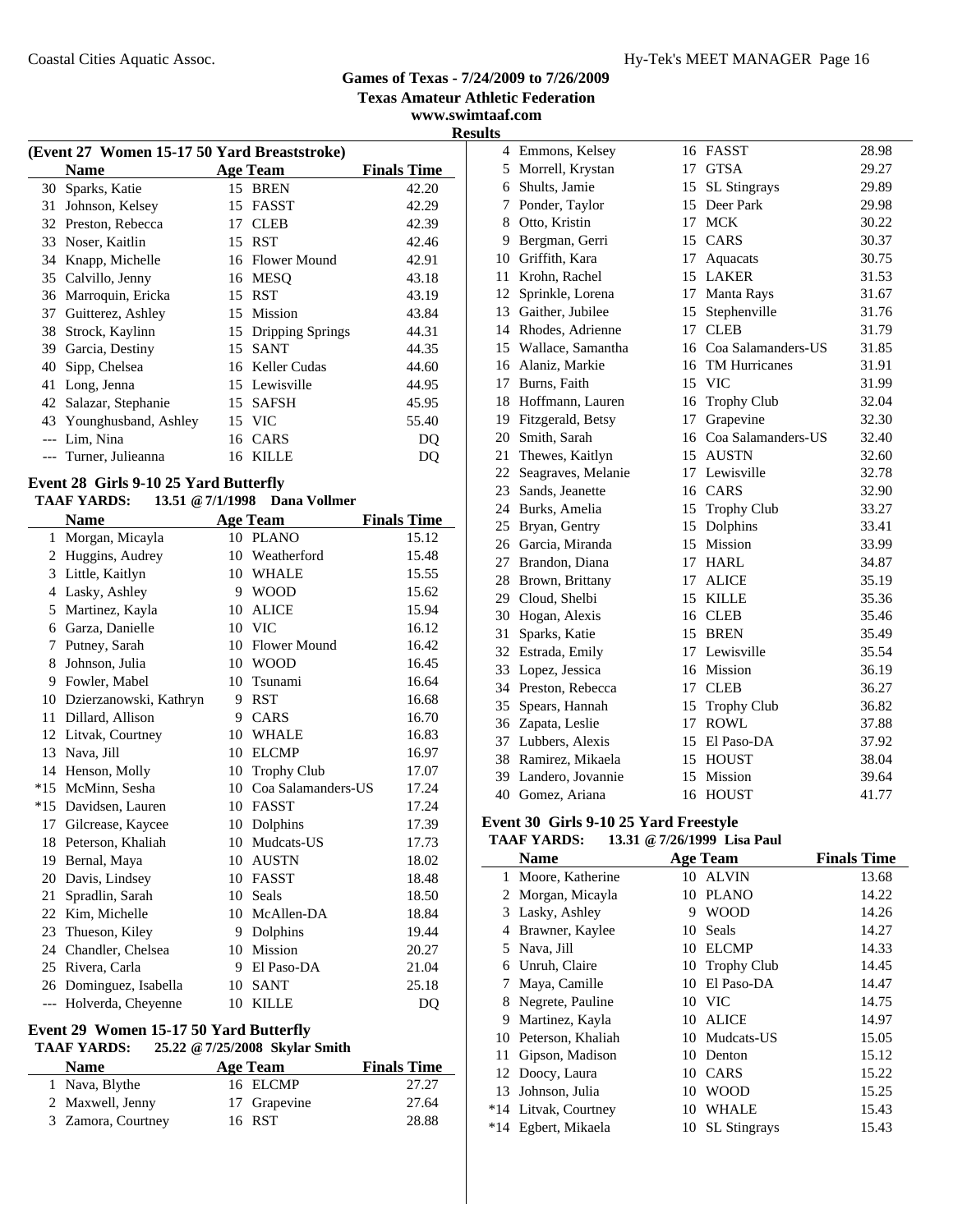**www.swimtaaf.com Results**

|    | (Event 30 Girls 9-10 25 Yard Freestyle) |    |                     |                    |  |  |
|----|-----------------------------------------|----|---------------------|--------------------|--|--|
|    | <b>Name</b>                             |    | <b>Age Team</b>     | <b>Finals Time</b> |  |  |
|    | 16 Wolters, MaKenzie                    | 9  | FASST               | 15.76              |  |  |
| 17 | Oliphant, Breanna                       |    | 10 Dripping Springs | 15.81              |  |  |
| 18 | Gilcrease, Kaycee                       |    | 10 Dolphins         | 15.92              |  |  |
| 19 | Espinoza, Victoria                      | 10 | El Paso-DA          | 15.95              |  |  |
| 20 | Hudson, Stacie                          | 9  | <b>HOUST</b>        | 16.22              |  |  |
|    | 21 Girardeau, Anna                      | 10 | <b>AUSTN</b>        | 16.46              |  |  |
|    | 22 Ray, Bailey                          | 10 | <b>FREER</b>        | 16.53              |  |  |
|    | 23 Kim, Michelle                        |    | 10 McAllen-DA       | 16.61              |  |  |
|    | 24 Chiarenza, Ally                      | 10 | <b>KILLE</b>        | 16.74              |  |  |
|    | 25 Schultz, Haley                       | 10 | Coa Salamanders-US  | 16.75              |  |  |
|    | 26 Schulte, Ami                         | 9  | <b>SALA</b>         | 18.18              |  |  |
| 27 | Lopez, Ariana                           | 10 | <b>SANT</b>         | 30.09              |  |  |

# **Event 31 Women 15-17 100 Yard Freestyle**

 $\overline{a}$ 

|       | <b>TAAF YARDS:</b>     | 51.13 @ 7/25/2008 Skylar Smith |                    |
|-------|------------------------|--------------------------------|--------------------|
|       | <b>Name</b>            | <b>Age Team</b>                | <b>Finals Time</b> |
|       | 1 Morrell, Krystan     | 17 GTSA                        | 57.14              |
|       |                        | 29.58                          |                    |
|       | 2 Nava, Blythe         | 16 ELCMP                       | 57.99              |
|       |                        | 30.42                          |                    |
| 3     | Mick, Monica           | 16 BREN                        | 59.09              |
|       |                        | 31.17                          |                    |
|       | 4 Little, Shelby       | 15 FASST                       | 59.70              |
|       |                        | 31.26                          |                    |
| 5     | Law, Regan             | 16 Aquacats                    | 1:00.26            |
|       |                        | 30.95                          |                    |
|       | 6 Griffith, Kara       | 17 Aquacats                    | 1:00.49            |
|       |                        | 31.62                          |                    |
|       | 7 Vesling, Ava         | 16 LJST                        | 1:00.98            |
|       |                        | 31.49                          |                    |
| 8     | Lim, Nina              | 16 CARS                        | 1:01.13            |
|       |                        | 31.71                          |                    |
| 9     | Krohn, Rachel          | 15 LAKER                       | 1:01.31            |
|       |                        | 31.17                          |                    |
| 10    | Taylor, Sarah          | 15 Trophy Club                 | 1:01.46            |
|       |                        | 31.54                          |                    |
|       | 11 Eichenseer, Kristen | 17 Trophy Club                 | 1:01.64            |
|       |                        | 31.87                          |                    |
|       | 12 Stavinoha, Darci    | 15 RST                         | 1:01.74            |
|       |                        | 31.29                          |                    |
|       | 13 Buede, Adelle       | 16 RST                         | 1:01.87            |
|       | 14 Greener, Casey      | 31.90<br>16 Trophy Club        | 1:02.26            |
|       |                        | 32.08                          |                    |
|       | 15 McHugh, Ashley      | 15 Lewisville                  | 1:02.98            |
|       |                        | 32.19                          |                    |
|       | 16 Bivens, Evan        | 15 PARIS                       | 1:03.03            |
|       |                        | 32.79                          |                    |
| $*17$ | Bowen, Andrea          | 17 AUSTN                       | 1:03.29            |
|       |                        | 33.47                          |                    |
|       | *17 Moreno, Celeste    | 17 Mission                     | 1:03.29            |
|       |                        | 33.78                          |                    |
|       | 19 Coyle, Pam          | 16 Keller Cudas                | 1:04.08            |
|       |                        | 32.64                          |                    |

| πь |                                      |                            |         |
|----|--------------------------------------|----------------------------|---------|
|    | 20 Gregg, Catalina                   | 17 Flour Bluff-ST<br>32.74 | 1:04.25 |
|    | 21 Weaver, Maggie                    | 17 CBA<br>32.89            | 1:04.30 |
|    | 22 Stankus, Anne                     | 17 PARIS                   | 1:04.38 |
|    | 23 Hundley, Lauren                   | 32.49<br>17 CLEB<br>33.72  | 1:04.65 |
|    | 24 Berry, Sarah                      | 15 Seals<br>33.56          | 1:05.31 |
|    | 25 Enders, Hailey                    | 16 VIC<br>33.98            | 1:05.52 |
|    | 26 Tyson, Marissa                    | 16 Lewisville<br>33.57     | 1:05.58 |
|    | 27 Rowlen, Samantha                  | 16 Mission<br>33.83        | 1:05.66 |
|    | 28 Evans, Kenzie                     | 15 Mineral Wells<br>34.62  | 1:05.98 |
|    | 29 Lara, Starlene                    | 16 BARR<br>34.28           | 1:06.47 |
|    | 30 Anderson, Paige                   | 16 SL Stingrays<br>34.75   | 1:06.69 |
|    | 31 Stuebe, Cailen                    | 16 Trophy Club<br>34.50    | 1:06.81 |
|    | 32 DeLeon, Francee                   | 15 SANT<br>34.67           | 1:07.18 |
|    | 33 Poe, Erica                        | 15 ROWL<br>35.35           | 1:07.38 |
|    | 34 VanWinkle, Kara                   | 15 EGLAK<br>35.80          | 1:07.95 |
|    | 35 Seagraves, Melanie                | 17 Lewisville<br>35.15     | 1:08.03 |
|    | 36 Rhodes, Adrienne                  | 17 CLEB<br>35.05           | 1:08.05 |
|    | 37 Perez, Bryana                     | 15 ALICE<br>34.80          | 1:08.13 |
|    | 38 Larson, Valerie                   | 15 Lewisville<br>35.74     | 1:08.17 |
|    | 39 Guitterez, Ashley                 | 15 Mission<br>35.63        | 1:08.79 |
|    | 40 Preston, Rebecca<br>32.13<br>2.33 | 17 CLEB<br>34.83           | 1:09.29 |
| 41 | Edwards, Emily                       | 16 ROWL<br>34.94           | 1:09.70 |
| 42 | Mayshack, Fallon                     | 15 RST<br>36.78            | 1:10.38 |
|    | 43 Rousseau, Erica                   | 15 Mineral Wells<br>36.94  | 1:10.42 |
| 44 | Zapata, Leslie                       | 17 ROWL<br>35.82           | 1:10.60 |
| 45 | Trompeter, Joscelyn                  | 17 PLANO<br>37.50          | 1:10.71 |
|    | 46 Spears, Hannah                    | 15 Trophy Club<br>36.74    | 1:10.90 |
| 47 | Becker, Brianna                      | 15 Trophy Club<br>38.00    | 1:11.07 |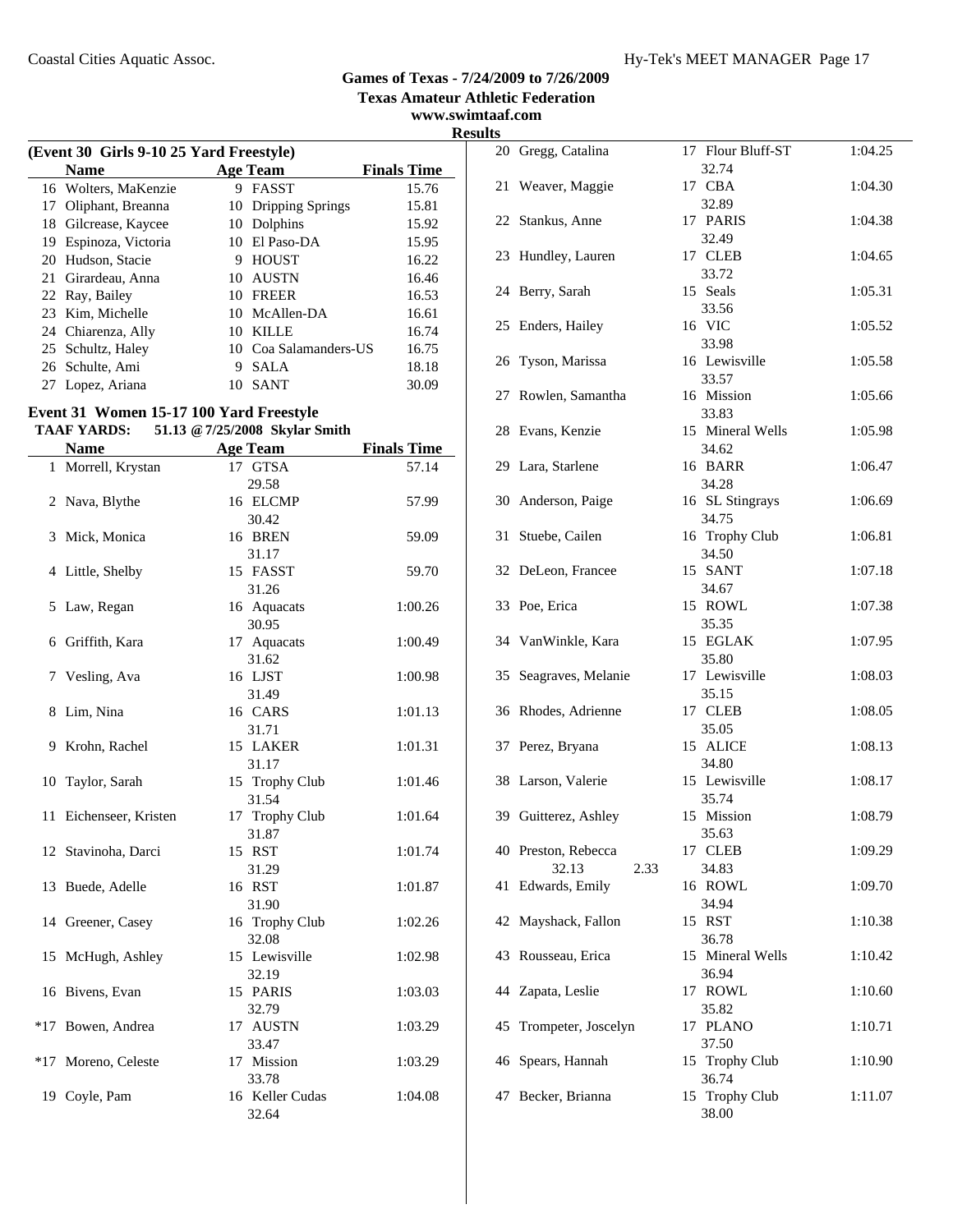**www.swimtaaf.com Results**

|    | (Event 31 Women 15-17 100 Yard Freestyle)<br><b>Name</b> | <b>Age Team</b>                               | <b>Finals Time</b> |
|----|----------------------------------------------------------|-----------------------------------------------|--------------------|
|    | 48 Cloud, Shelbi                                         | 15 KILLE                                      | 1:11.17            |
|    |                                                          | 36.33                                         |                    |
|    | 49 Najar, Maria                                          | 16 Dolphins                                   | 1:11.39            |
|    |                                                          | 37.98                                         |                    |
|    | 50 Long, Jenna                                           | 15 Lewisville                                 | 1:11.51            |
|    |                                                          | 27.69<br>9.31                                 |                    |
| 51 | Sipp, Chelsea                                            | 16 Keller Cudas                               | 1:11.55            |
|    |                                                          | 37.59                                         |                    |
|    | 52 Watson, Katy                                          | 15 CBA                                        | 1:11.98            |
|    |                                                          | 37.05                                         |                    |
| 53 | Sparks, Katie                                            | 15 BREN                                       | 1:12.14            |
|    |                                                          | 39.25                                         |                    |
|    | 54 Kent, Kelsey                                          | 16 Wetcats                                    | 1:12.62            |
|    |                                                          | 40.42                                         |                    |
| 55 | Strock, Kaylinn                                          | 15 Dripping Springs                           | 1:15.02            |
|    |                                                          | 38.75                                         |                    |
|    | 56 Moreno, Christina                                     | 17 RST                                        | 1:15.54            |
|    |                                                          | 39.59                                         |                    |
|    | 57 Landero, Jovannie                                     | 15 Mission                                    | 1:15.98            |
|    |                                                          | 7.02<br>32.51                                 |                    |
|    | 58 Arismendez, Iris                                      | 17 ALICE                                      | 1:19.16            |
|    |                                                          | 42.51                                         |                    |
|    | 59 Gomez, Ariana                                         | 16 HOUST                                      | 1:19.27            |
|    |                                                          | 41.71                                         |                    |
|    | 60 Zimmerman, Victoria                                   | 15 KILLE                                      | 1:19.76            |
|    |                                                          | 40.46                                         |                    |
| 61 | Ochoa, Jeanette                                          | 15 Mission                                    | 1:21.14            |
|    |                                                          | 42.85                                         |                    |
|    | 62 Campos, Jessica                                       | 17 BARR                                       | 1:21.18            |
|    |                                                          | 42.91                                         |                    |
| 63 | Juarez, Kati                                             | 15 AUSTN                                      | 1:22.01            |
|    |                                                          | 41.92                                         |                    |
|    | 64 Rivera, Natalie                                       | 16 HOUST                                      | 2:03.88            |
|    |                                                          |                                               |                    |
|    | Event 32 Girls 9-10 100 Yard IM                          |                                               |                    |
|    |                                                          | TAAF YARDS: 1:14.40 @ 7/26/2003 Stacie O'Shea |                    |
|    | <b>Name</b>                                              | <b>Age Team</b>                               | <b>Finals Time</b> |
|    | 1 Williams, Hope                                         | 9 ELCMP                                       | 1:17.68            |
| 2  | Stankus, Olivia                                          | 10 PARIS                                      | 1:18.13            |
|    |                                                          | 40.18                                         |                    |
| 3  | Johnston, Carolyn                                        | 9 FASST                                       | 1:18.48            |
|    |                                                          | 42.11                                         |                    |
|    | 4 Chao, Madison                                          | 10 SL Stingrays                               | 1:18.83            |
|    |                                                          | 41.78                                         |                    |
| 5  | Huggins, Audrey                                          | 10 Weatherford                                | 1:19.25            |
|    |                                                          | 43.33                                         |                    |
| 6  | Fowler, Mabel                                            | 10 Tsunami                                    | 1:19.84            |
|    |                                                          | 43.05                                         |                    |
| 7  | Adauto, Sam                                              | 10 The Colony                                 | 1:20.99            |
|    |                                                          | 44.01                                         |                    |
| 8  | Scott, Katie                                             | 10 BRYAN                                      | 1:22.62            |
|    |                                                          | 43.35                                         |                    |
| 9  | Housenga, Kaitlyn                                        | 10 LJST                                       | 1:23.08            |

46.75

| .  |                     |                                |         |
|----|---------------------|--------------------------------|---------|
|    | 10 Dillard, Allison | 9 CARS                         | 1:23.82 |
| 11 | Lu, Shanee          | 44.57<br>10 PLANO              | 1:24.47 |
|    |                     | 44.49                          |         |
|    | 12 Negrete, Pauline | 10 VIC                         | 1:24.57 |
|    |                     | 46.60                          |         |
|    | 13 Little, Kaitlyn  | 10 WHALE                       | 1:24.73 |
|    |                     | 47.29                          |         |
|    | 14 Maya, Camille    | 10 El Paso-DA                  | 1:25.20 |
| 15 | Moore, Katherine    | 45.26<br>10 ALVIN              | 1:26.33 |
|    |                     | 46.90                          |         |
|    | 16 Prieto, Anna     | 10 ROWL                        | 1:26.56 |
|    |                     | 45.99                          |         |
| 17 | Smith, Willa        | 10 AUSTN                       | 1:27.23 |
|    |                     | 47.64                          |         |
|    | 18 McMinn, Sesha    | 10 Coa Salamanders-US<br>47.74 | 1:29.22 |
| 19 | Ryland, Kayla       | 10 Deer Park                   | 1:29.44 |
|    |                     | 49.07                          |         |
| 20 | Ballard, Kylie      | 10 AUSTN                       | 1:30.33 |
|    |                     | 49.44                          |         |
| 21 | Gilcrease, Katelyn  | 10 Dolphins                    | 1:30.73 |
|    |                     | 50.71                          |         |
|    | 22 Hasson, Kendall  | 10 Cudas-ST<br>48.40           | 1:31.62 |
| 23 | Thueson, Kiley      | 9 Dolphins                     | 1:33.99 |
|    |                     | 50.38                          |         |
|    | 24 Barber, Sierra   | 10 BRYAN                       | 1:35.10 |
|    |                     | 52.17                          |         |
|    | 25 Hudson, Stacie   | 9 HOUST                        | 1:35.31 |
|    | 26 Robles, Leslie   | 10 El Paso-DA<br>51.41         | 1:35.92 |
| 27 | Salazar, Arlene     | 10 SANT                        | 1:39.20 |
|    |                     | 52.21                          |         |
|    | Acosta, Briana      | 10 EDINB                       | DQ      |
|    |                     | 48.50                          |         |
|    |                     |                                |         |

# **Event 33 Women 15-17 100 Yard IM**

#### **TAAF YARDS: 1:01.77 @7/25/2008 Seabre Pope**

| <b>Name</b>          | <b>Age Team</b> | <b>Finals Time</b> |
|----------------------|-----------------|--------------------|
| 1 Carrier, Kimi      | $17$ VIC        | 1:06.06            |
|                      | 36.45           |                    |
| 2 Shults, Jamie      | 15 SL Stingrays | 1:07.04            |
|                      | 35.20           |                    |
| 3 McHugh, Amber      | 17 Lewisville   | 1:07.54            |
|                      | 34.41           |                    |
| Otto, Kristin<br>4   | 17 MCK          | 1:09.48            |
|                      | 36.91           |                    |
| 5 Przybilla, Mehagan | 17 RST          | 1:09.63            |
|                      | 35.63           |                    |
| 6 Peng, Ling Yi      | 17 HOUST        | 1:10.87            |
|                      | 38.33           |                    |
| 7 Lombardo, Diedra   | 16 Keller Cudas | 1:11.21            |
|                      | 39.04           |                    |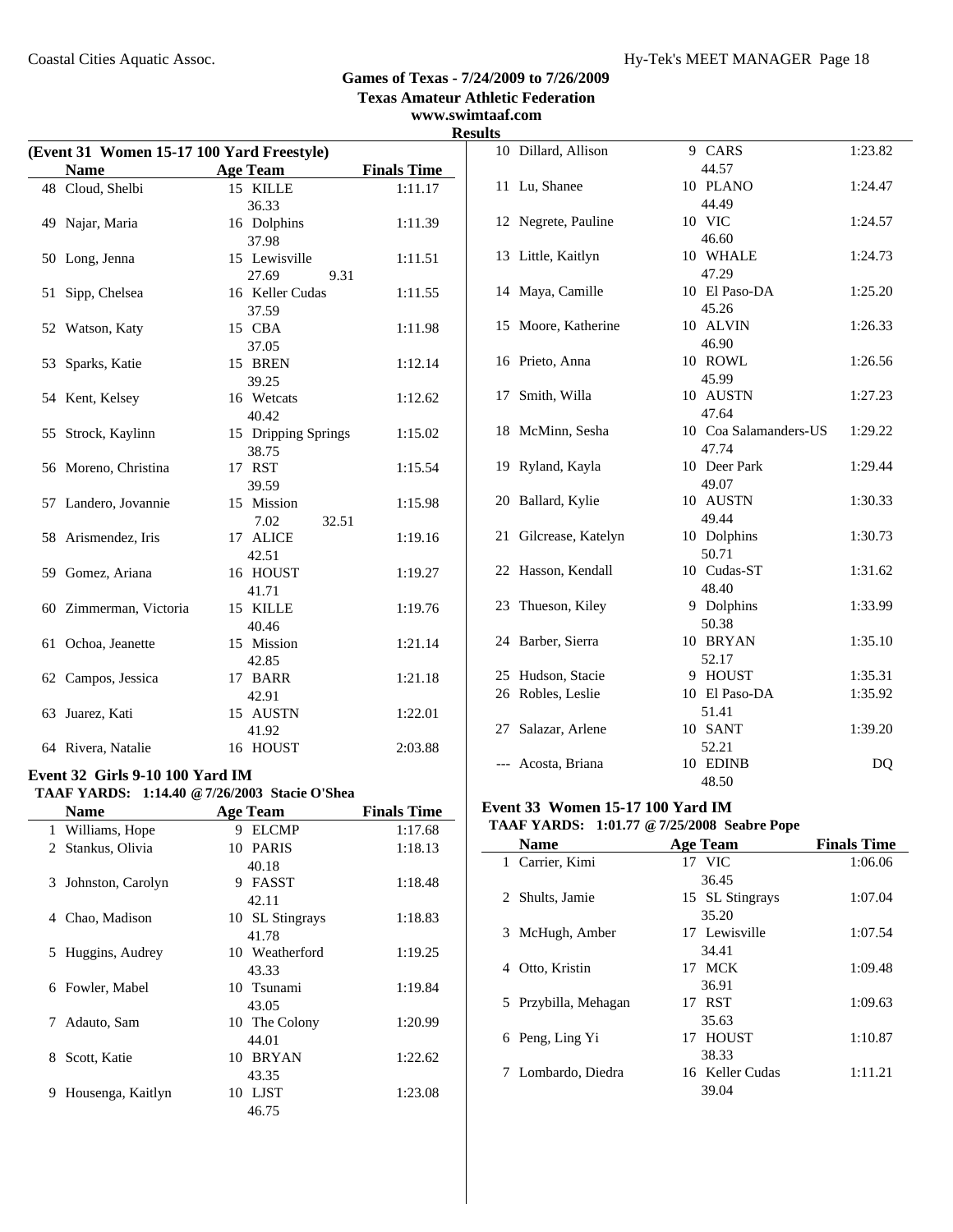**www.swimtaaf.com**

# **Results**

|    | (Event 33 Women 15-17 100 Yard IM) |                           | ĸ                  |
|----|------------------------------------|---------------------------|--------------------|
|    | <b>Name</b>                        | <b>Age Team</b>           | <b>Finals Time</b> |
|    | 8 Neil, Sammie                     | 16 AUSTN                  | 1:11.32            |
|    | 9 Macy, Madison                    | 37.47<br>17 Trophy Club   | 1:11.84            |
|    | 10 Mick, Monica                    | 37.91<br>16 BREN<br>39.92 | 1:12.17            |
|    | 11 Bergman, Gerri                  | 15 CARS<br>40.15          | 1:12.57            |
|    | 12 Hundley, Lauren                 | 17 CLEB<br>39.13          | 1:12.74            |
|    | 13 Pena, Cambria                   | 15 FASST<br>38.88         | 1:12.97            |
|    | 14 Alaniz, Markie                  | 16 TM Hurricanes<br>38.48 | 1:13.07            |
|    | 15 Ecuer, Gabriella                | 15 EGLAK<br>38.35         | 1:13.51            |
|    | 16 Bivens, Evan                    | 15 PARIS<br>39.36         | 1:13.97            |
| 17 | Hoffmann, Lauren                   | 16 Trophy Club<br>39.30   | 1:14.01            |
| 18 | Thewes, Kaitlyn                    | 15 AUSTN<br>41.86         | 1:14.04            |
| 19 | Gaither, Jubilee                   | 15 Stephenville<br>40.39  | 1:14.34            |
|    | 20 Fitzgerald, Betsy               | 17 Grapevine<br>40.75     | 1:14.66            |
| 21 | Duesterheft, Ruth                  | 17 Mineral Wells<br>42.01 | 1:15.02            |
|    | 22 Sprinkle, Lorena                | 17 Manta Rays<br>42.68    | 1:15.73            |
|    | 23 Rhodes, Adrienne                | 17 CLEB<br>41.86          | 1:16.75            |
|    | 24 Estrada, Emily                  | 17 Lewisville<br>40.31    | 1:17.21            |
| 25 | Hogan, Alexis                      | 16 CLEB<br>43.61          | 1:18.61            |
|    | 26 Brandon, Diana                  | 17 HARL<br>42.89          | 1:18.70            |
|    | 27 Brown, Rosemary                 | 15 SL Stingrays<br>43.32  | 1:19.53            |
|    | 28 Brown, Brittany                 | 17 ALICE<br>42.76         | 1:20.18            |
|    | 29 Preston, Rebecca                | 17 CLEB<br>42.29          | 1:20.60            |
|    | 30 Carlin, Katherine               | 15 MESQ<br>44.07          | 1:21.36            |
| 31 | Noser, Kaitlin                     | 15 RST<br>44.10           | 1:22.05            |
|    | 32 Najar, Maria                    | 16 Dolphins<br>44.64      | 1:22.61            |
|    | 33 Sparks, Katie                   | 15 BREN<br>45.58          | 1:22.64            |
|    | 34 Winters, Jessi                  | 15 TM Hurricanes<br>44.21 | 1:22.83            |

|    | 35 Wilson, Kaneesha    | 15 Flower Mound | 1:24.67 |
|----|------------------------|-----------------|---------|
|    |                        | 44.87           |         |
|    | 36 Speights, Cori      | 17 Wetcats      | 1:25.31 |
|    | 37 Trompeter, Joscelyn | 17 PLANO        | 1:25.61 |
|    |                        | 49.42           |         |
| 38 | Gillham, Paytyn        | 15 Wetcats      | 1:28.41 |
|    |                        | 46.45           |         |
|    | 39 Caballero, Kaela    | 16 Dolphins     | 1:30.38 |
|    |                        | 50.56           |         |
| 40 | Campos, Jessica        | 17 BARR         | 1:32.38 |
|    |                        | 46.28           |         |
| 41 | Turner, Julieanna      | 16 KILLE        | 1:55.59 |
|    |                        | 1:02.45         |         |

#### **Event 34 Women 15-17 200 Yard Freestyle TAAF YARDS: 2:01.30 @7/26/2004 Emily Floyd**

|   | Name                       | <b>Age Team</b>       | <b>Finals Time</b> |
|---|----------------------------|-----------------------|--------------------|
|   | 1 Zamora, Courtney         | 16 RST<br>32.78       | 2:06.36            |
|   | 2 Little, Shelby           | 15 FASST<br>32.81     | 2:10.44            |
|   | 3 Enders, Hailey           | 16 VIC<br>33.81       | 2:11.39            |
|   | 4 Nava, Blythe             | 16 ELCMP<br>36.29     | 2:13.46            |
|   | 5 Vesling, Ava             | 16 LJST<br>35.78      | 2:13.77            |
| 6 | Otto, Kristin              | 17 MCK<br>34.21       | 2:14.66            |
| 7 | Mick, Monica               | 16 BREN<br>34.63      | 2:15.06            |
|   | 8 Stankus, Anne            | 17 PARIS<br>34.42     | 2:15.26            |
|   | 9 Law, Regan               | 16 Aquacats<br>35.32  | 2:15.41            |
|   | 10 Peterson, Daphnee       | 17 Boerne-DA<br>35.79 | 2:16.09            |
|   | 11 Weaver, Maggie<br>35.10 | 16 CBA                | 2:16.95            |
|   | 12 Porter, Kaitlin         | 16 RST<br>35.33       | 2:19.00            |
|   | 13 Fedderke, Aubrey        | 15 RST<br>33.45       | 2:19.33            |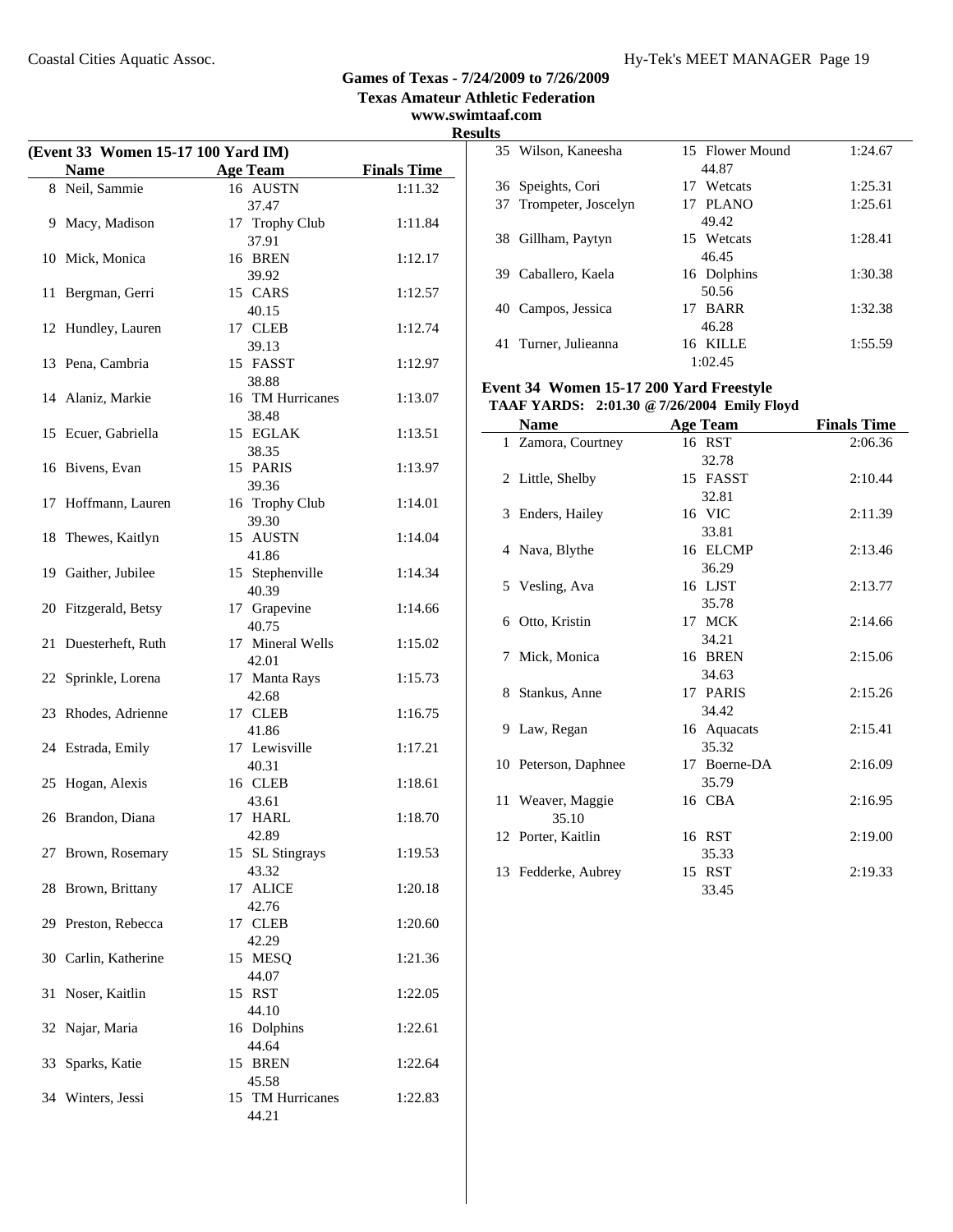**www.swimtaaf.com**

# **Results**

| (Event 34 Women 15-17 200 Yard Freestyle) |                      |                        |                    |  |  |
|-------------------------------------------|----------------------|------------------------|--------------------|--|--|
|                                           | <b>Name</b>          | <b>Age Team</b>        | <b>Finals Time</b> |  |  |
|                                           | 14 Gregg, Catalina   | 17 Flour Bluff-ST      | 2:19.53            |  |  |
|                                           |                      | 35.69                  |                    |  |  |
|                                           | 15 McHugh, Ashley    | 15 Lewisville          | 2:19.86            |  |  |
|                                           |                      | 34.91                  |                    |  |  |
|                                           | 16 Coyle, Pam        | 16 Keller Cudas        | 2:20.49            |  |  |
|                                           |                      | 35.87                  |                    |  |  |
|                                           | 17 Evans, Kenzie     | 15 Mineral Wells       | 2:20.51            |  |  |
|                                           |                      | 36.03                  |                    |  |  |
|                                           | 18 Stuebe, Cailen    | 16 Trophy Club         | 2:23.48            |  |  |
|                                           |                      | 36.08                  |                    |  |  |
|                                           | 19 Sands, Jeanette   | 16 CARS                | 2:25.18            |  |  |
|                                           |                      | 37.96                  |                    |  |  |
|                                           | 20 Smith, Savannah   | 15 Flower Mound        | 2:25.42            |  |  |
|                                           |                      | 36.09<br>17 Lewisville | 2:26.34            |  |  |
| 21                                        | Estrada, Emily       |                        |                    |  |  |
|                                           | 22 DeLeon, Francee   | 37.57<br>15 SANT       | 2:26.78            |  |  |
|                                           |                      | 37.44                  |                    |  |  |
|                                           | 23 Russell, Dana     | 15 NRST                | 2:30.75            |  |  |
|                                           |                      | 38.63                  |                    |  |  |
|                                           | 24 Lightfoot, Lauren | 16 VIC                 | 2:31.31            |  |  |
|                                           |                      | 39.39                  |                    |  |  |
|                                           | 25 Garcia, Miranda   | 15 Mission             | 2:34.12            |  |  |
|                                           | 26 Grimes, Heather   | 16 MESQ                | 2:35.91            |  |  |
|                                           |                      | 39.63                  |                    |  |  |
|                                           | *27 Ramirez, Mikaela | 15 HOUST               | 2:38.83            |  |  |
|                                           |                      | 38.03                  |                    |  |  |
| $*27$                                     | Mesa, Natali         | 15 VIC                 | 2:38.83            |  |  |
|                                           |                      | 40.68                  |                    |  |  |
|                                           | 29 Erwin, Kaylea     | 15 ALICE               | 2:41.67            |  |  |
|                                           |                      | 41.93                  |                    |  |  |
| 30                                        | Spears, Hannah       | 15 Trophy Club         | 2:43.36            |  |  |
|                                           |                      | 43.50                  |                    |  |  |
| 31                                        | Lopez, Jessica       | 16 Mission             | 2:45.02            |  |  |
|                                           |                      | 41.99                  |                    |  |  |

| 32 Helfer, Mary     | 15 CARS    | 2:55.49 |
|---------------------|------------|---------|
| 1:30.06             |            |         |
| 33 Guerra, Laura    | 15 Mission | 2:55.78 |
|                     | 42.58      |         |
| 34 Arismendez, Iris | 17 ALICE   | 3:01.64 |
|                     | 46.10      |         |

#### **Event 35 Girls 9-10 100 Yard Freestyle Relay**

#### **TAAF YARDS: 57.01 @7/26/2003 Richmond/Rosenberg Team C Zamora, L Pitts, H Cutbirth, S Smith**

|    | <b>Team</b>                                        | <b>Relay</b>             | <b>Finals Time</b> |
|----|----------------------------------------------------|--------------------------|--------------------|
| 1  | <b>LJST</b>                                        | A                        | 1:00.25            |
|    | 1) Housenga, Kaitlyn 10                            | 2) Housenga, Melanie 9   |                    |
|    | 3) Turk, Katie 10                                  | 4) Nguyen, Nicole 10     |                    |
|    |                                                    | 28.99                    |                    |
| 2  | <b>Trophy Club</b>                                 | A                        | 1:00.93            |
|    | 1) Unruh, Claire 10                                | 2) Cantu, Marrisal 10    |                    |
|    | 3) Wilson, Madeline 10                             | 4) Duininck, Grace 10    |                    |
|    |                                                    | 30.13                    |                    |
| 3  | <b>FASST</b>                                       | A                        | 1:01.62            |
|    | 1) Nelson, Courtney 9                              | 2) Wolters, MaKenzie 9   |                    |
|    | 3) Davidsen, Lauren 10                             | 4) Johnston, Carolyn 9   |                    |
|    |                                                    | 29.95                    |                    |
|    | 4 CARS                                             | A                        | 1:02.21            |
|    | 1) Clarke, Sarah 10                                | 2) Doocy, Laura 10       |                    |
|    | 3) Anderson, Maya 9                                | 4) Dillard, Allison 9    |                    |
|    |                                                    | 30.61                    |                    |
| 5. | Dolphins                                           | A                        | 1:03.82            |
|    | 1) Gilcrease, Kaycee 10                            | 2) Stevens, Samantha 10  |                    |
|    | 3) Young, Cailey 10                                | 4) Gilcrease, Katelyn 10 |                    |
| 6  | <b>ELCMP</b>                                       | 30.98<br>A               | 1:03.84            |
|    |                                                    | 2) Martin, Elizabeth 10  |                    |
|    | 1) Huddleston, Ashlyn 10<br>3) Espinoza, Krystan 9 | 4) Krpec, Brooke 9       |                    |
|    |                                                    | 31.30                    |                    |
| 7  | Aquacats                                           | A                        | 1:04.63            |
|    | 1) Muskiet, Whitney 10                             | 2) Attaway, Sarah 9      |                    |
|    | 3) Orsak, Mehgan 10                                | 4) Jex, Maddie 10        |                    |
|    |                                                    | 31.55                    |                    |
| 8  | <b>Trophy Club</b>                                 | B                        | 1:04.87            |
|    | 1) Henson, Molly 10                                | 2) Funck, Claire 9       |                    |
|    | 3) Stecker, Olivia 10                              | 4) Dunn, Hannah 10       |                    |
|    |                                                    | 29.88                    |                    |
| 9. | <b>Trophy Club</b>                                 | C                        | 1:05.73            |
|    | 1) Kelly, Olivia 9                                 | 2) Orred, Tori 10        |                    |
|    | 3) Clevland, MacKenzy 10                           | 4) Stotts, Brianna 10    |                    |
|    |                                                    | 32.80                    |                    |
| 10 | <b>FASST</b>                                       | B                        | 1:05.84            |
|    | 1) Davis, Lindsey 10                               | 2) DeLeon, Alta 10       |                    |
|    | 3) Benitez, Natalie 10                             | 4) Roehrig, Reese 10     |                    |
|    |                                                    | 31.93                    |                    |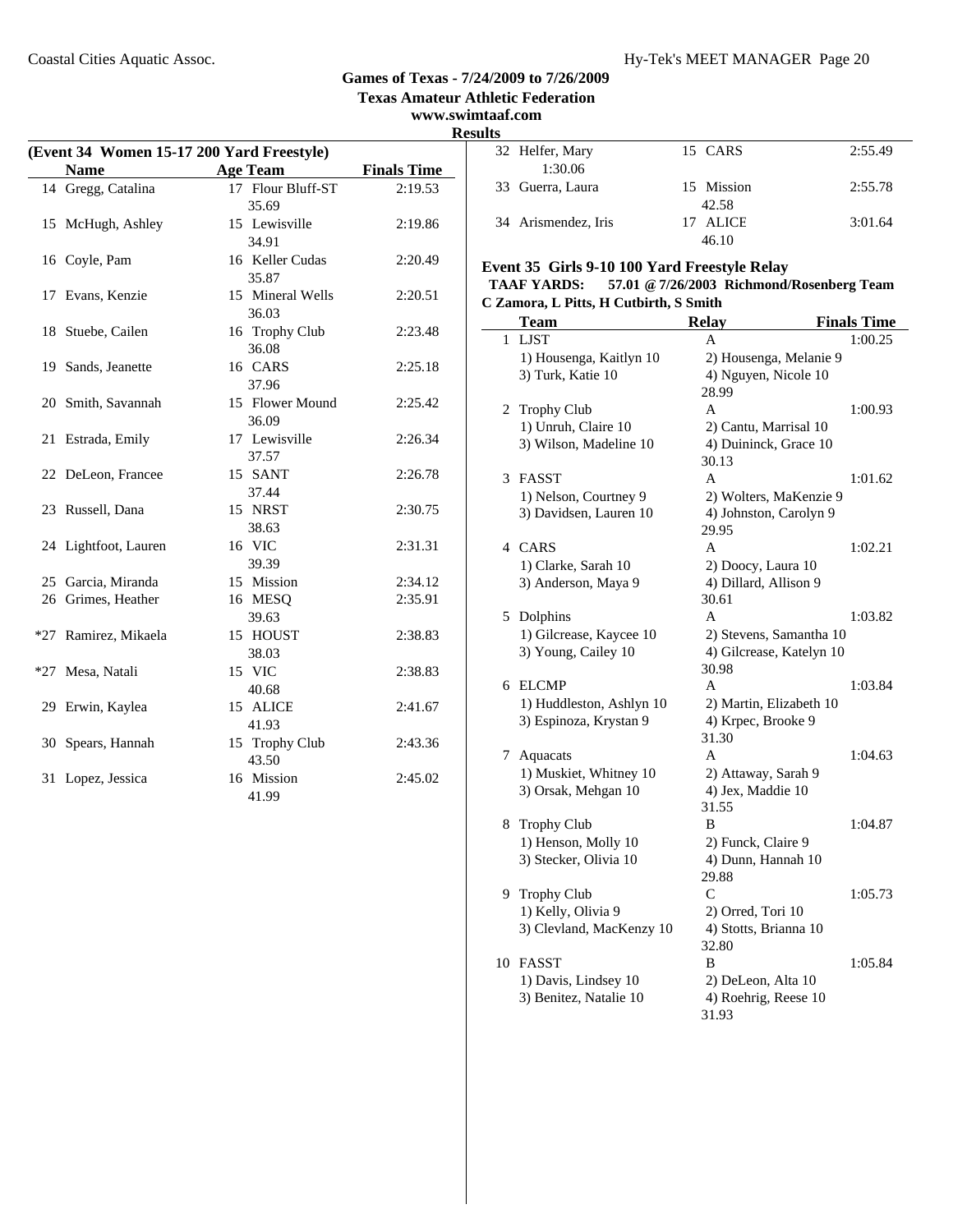**Texas Amateur Athletic Federation**

#### **www.swimtaaf.com Results**

|    | (Event 35 Girls 9-10 100 Yard Freestyle Relay)<br><b>Team</b> | <b>Relay</b>                     | <b>Finals Time</b> |
|----|---------------------------------------------------------------|----------------------------------|--------------------|
|    | 11 Dripping Springs                                           | A                                | 1:05.92            |
|    | 1) Hall, Peyton 10                                            | 2) Matousek, Rylee 9             |                    |
|    | 3) Sheeler, Victoria 10                                       | 4) Oliphant, Breanna 10          |                    |
|    |                                                               | 33.06                            |                    |
|    | 12 RST                                                        | A                                | 1:06.04            |
|    | 1) Moreno, Amanda 10                                          | 2) Suter, Rhiannon 10            |                    |
|    | 3) Dzierzanowski, Kathryn 9                                   | 4) Aprea, Olivia 10              |                    |
|    |                                                               | 31.58                            |                    |
|    | 13 VIC                                                        | A                                | 1:06.36            |
|    | 1) Barker, Sydney 10                                          | 2) Morris, Callie 9              |                    |
|    | 3) Garcia, Michelle 9                                         | 4) Garza, Danielle 10            |                    |
|    |                                                               | 31.81                            |                    |
|    | 14 SL Stingrays                                               | A                                | 1:06.46            |
|    | 1) Perrone, Mary 10                                           | 2) Pitcock, Rachel 9             |                    |
|    | 3) Hein, Mimi 10                                              | 4) Egbert, Mikaela 10<br>32.77   |                    |
|    | 15 ALICE                                                      | A                                | 1:06.90            |
|    | 1) Hendricks, Karley 10                                       | 2) Guerra, Alyssa 10             |                    |
|    | 3) Edwards, Aleah 10                                          | 4) Villarreal, Jillian 10        |                    |
|    |                                                               | 33.02                            |                    |
|    | 16 MCK                                                        | A                                | 1:07.71            |
|    | 1) Wilson, Lillian 9                                          | 2) Hendricks, Ailee 10           |                    |
|    | 3) Radovich, Katherine 9                                      | 4) Perkovich, Elizabeth 9        |                    |
|    |                                                               | 33.86                            |                    |
|    | 17 Mission                                                    | A                                | 1:08.65            |
|    | 1) Fortner, Hannah 9                                          | 2) Garmendia, Abby 10            |                    |
|    | 3) Chandler, Chelsea 10                                       | 4) Cantu, Destiny 10             |                    |
|    |                                                               | 35.71                            |                    |
| 18 | KILLE                                                         | A                                | 1:12.84            |
|    | 1) Holverda, Cheyenne 10                                      | 2) Thomas, Erin 10               |                    |
|    | 3) Davies, Alexandra 10                                       | 4) Chiarenza, Ally 10            |                    |
|    |                                                               | 33.84                            |                    |
| 19 | <b>EDINB</b>                                                  | A                                | 1:13.99            |
|    | 1) Arteaga, Cassandra 10                                      | 2) Acosta, Klaryssa 10           |                    |
|    | 3) Acosta, Briana 10                                          | 4) Rodriguez, Esmer 10           |                    |
|    |                                                               | 35.31                            |                    |
|    | 20 Black Devil Rays-US                                        | Α                                | 1:15.49            |
|    | 1) Skeen, Tina 10                                             | 2) Busse, Haley 10               |                    |
|    | 3) Bennett, Mary 9                                            | 4) Kelly, Kanoa 9                |                    |
|    |                                                               | 39.77                            |                    |
| 21 | Wetcats                                                       | A                                | 1:16.90            |
|    | 1) Johnson, Nataleah 10                                       | 2) Zettler, Alexis 9             |                    |
|    | 3) Woodall, Annamarie 9                                       | 4) McDowell, Breanne 10<br>38.23 |                    |
|    | 22 SANT                                                       | A                                | 1:19.64            |
|    | 1) Torres, Grace                                              | 2) Flores, Venus                 |                    |
|    | 3) Torres, Stephanie                                          | 4) Salazar, Arlene 10            |                    |
|    |                                                               | 33.74                            |                    |
| 23 | SABG                                                          | A                                | 1:20.32            |
|    | 1) Pardo, Alyssa 9                                            | 2) Flores, Devin 10              |                    |
|    | 3) Garcia, Jolene                                             | 4) Mitchell, Ashley 9            |                    |

| 24 HOUST             | А                       | 1:28.44 |
|----------------------|-------------------------|---------|
| 1) Perez, Abrielle 9 | 2) Pickard, Priscilla 9 |         |
| 3) York, Stenise 10  | 4) Hudson, Kacie 10     |         |
|                      | 42. Q8                  |         |

# **Event 36 Women 15-17 200 Yard Freestyle Relay TAAF YARDS: 1:42.01 @7/26/2004 SouthBelt Area Swimteam**

|   | Team                                         | <b>Relay</b><br><b>Finals Time</b> |  |
|---|----------------------------------------------|------------------------------------|--|
| 1 | <b>RST</b>                                   | 1:49.56<br>A                       |  |
|   | 1) Dunstan, Courtney 16                      | 2) Stavinoha, Darci 15             |  |
|   | 3) Przybilla, Mehagan 17                     | 4) Gaas, Julia 15                  |  |
|   | 28.70                                        | 27.42                              |  |
|   | 26.79                                        | 26.65                              |  |
|   | 2 VIC                                        | A<br>1:51.12                       |  |
|   | 1) Enders, Hailey 16                         | 2) Lightfoot, Lauren 16            |  |
|   | 3) Burns, Faith 15                           | 4) Carrier, Kimi 17                |  |
|   | 28.80                                        | 28.64                              |  |
|   | 28.41                                        | 25.27                              |  |
|   | 3 Trophy Club                                | A<br>1:51.59                       |  |
|   | 1) Macy, Madison 17                          | 2) Greener, Casey 16               |  |
|   | 3) Taylor, Sarah 15                          | 4) Eichenseer, Kristen 17          |  |
|   | 28.42                                        | 27.49                              |  |
|   | 28.53                                        | 27.15                              |  |
|   | 4 RST                                        | <sub>B</sub><br>1:53.90            |  |
|   | 1) Rodriguez, Marisa 15                      | 2) Dunstan, Brandy 15              |  |
|   | 3) Porter, Kaitlin 16                        | 4) Buede, Adelle 16                |  |
|   | 28.63                                        | 27.74                              |  |
|   | 28.13                                        | 29.40                              |  |
|   | 5 Lewisville                                 | $\mathsf{A}$<br>1:55.22            |  |
|   | 1) McHugh, Ashley 15                         | 2) Tyson, Marissa 16               |  |
|   | 3) Hudson, Kamille 16                        | 4) McHugh, Amber 17                |  |
|   | 28.96                                        | 28.76                              |  |
|   | 29.96                                        | 27.54                              |  |
|   | 6 Mission                                    | A<br>1:58.44                       |  |
|   | 1) Rowlen, Samantha 16                       | 2) Lopez, Jessica 16               |  |
|   | 3) Garcia, Miranda 15                        | 4) Moreno, Celeste 17              |  |
|   | 29.09                                        | 30.30                              |  |
|   | 30.42                                        | 28.63                              |  |
| 7 | <b>FASST</b>                                 | A<br>2:00.58                       |  |
|   | 1) Brown, Shannon 17                         |                                    |  |
|   | 28.22                                        | 29.64                              |  |
|   | 30.83                                        | 31.89                              |  |
|   | 8 Mineral Wells                              | $\mathsf{A}$<br>2:00.86            |  |
|   | 1) Duesterheft, Ruth 17                      | 2) Leggett, McKenzie 15            |  |
|   | 3) Salisbury, Kayla 15<br>28.35              | 4) Rousseau, Erica 15<br>30.57     |  |
|   | 31.22                                        | 30.72                              |  |
| 9 |                                              | B<br>2:02.50                       |  |
|   | <b>Trophy Club</b><br>1) Hoffmann, Lauren 16 | 2) List, Taylor 15                 |  |
|   | 3) Stuebe, Cailen 16                         | 4) Burks, Amelia 15                |  |
|   | 31.41                                        | 30.93                              |  |
|   | 30.74                                        | 29.42                              |  |
|   |                                              |                                    |  |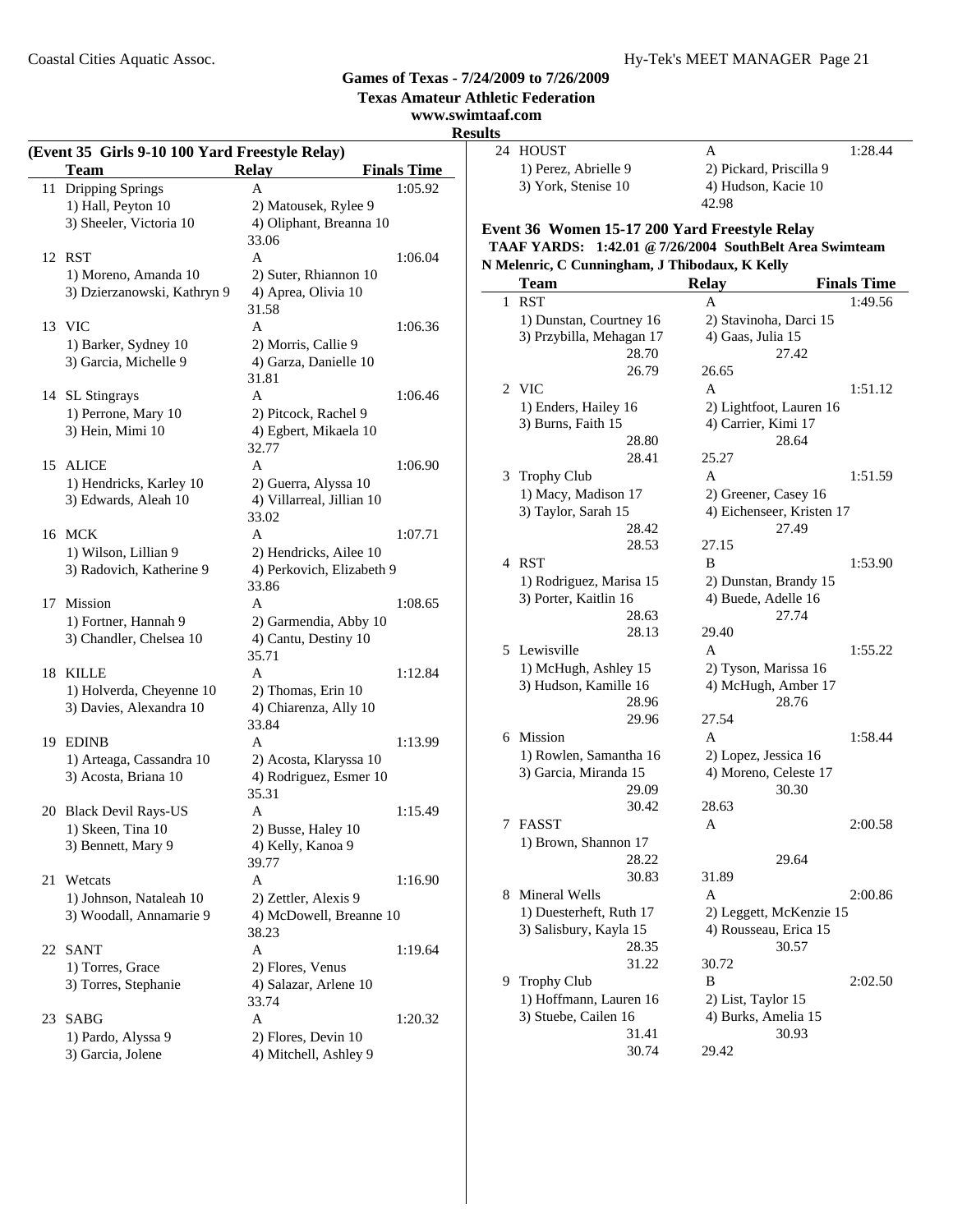**www.swimtaaf.com**

# **Results** 3 A

| 10 |                                                              | <b>Relay</b>                                 | <b>Finals Time</b> |  |
|----|--------------------------------------------------------------|----------------------------------------------|--------------------|--|
|    | <b>ALICE</b>                                                 | A                                            | 2:07.25            |  |
|    | 1) Arismendez, Iris 17                                       | 2) Brown, Brittany 17                        |                    |  |
|    | 3) DeLeon, Denise 15                                         | 4) Erwin, Kaylea 15                          |                    |  |
|    | 35.80                                                        | 32.02                                        |                    |  |
|    | 30.36                                                        | 29.07                                        |                    |  |
| 11 | <b>RST</b>                                                   | $\mathsf{C}$                                 | 2:07.45            |  |
|    | 1) Moreno, Christina 17                                      | 2) Acosta, Amanda 15                         |                    |  |
|    | 3) Mayshack, Fallon 15                                       | 4) Marroquin, Ericka 15                      |                    |  |
|    | 33.23                                                        | 32.14                                        |                    |  |
|    | 30.83                                                        | 31.25                                        |                    |  |
|    | 12 Wetcats                                                   | A                                            | 2:07.58            |  |
|    | 1) Kent, Kelsey 16                                           | 2) Weinberger, Sierra 15                     |                    |  |
|    | 3) Gillham, Paytyn 15                                        | 4) Speights, Cori 17                         |                    |  |
|    | 30.27                                                        | 34.00                                        |                    |  |
|    | 33.99                                                        | 29.32                                        |                    |  |
| 13 | <b>EGLAK</b>                                                 | A                                            | 2:07.92            |  |
|    | 1) Dorsten, Sharon 16                                        | 2) Ecuer, Gabriella 15                       |                    |  |
|    | 3) Pettigrew, Lindsey 16                                     | 4) VanWinkle, Kara 15                        |                    |  |
|    | 30.52                                                        | 33.11                                        |                    |  |
|    | 35.76                                                        | 28.53                                        |                    |  |
|    | 14 MESQ                                                      | A                                            | 2:09.29            |  |
|    | 1) Carlin, Katherine 15                                      | 2) Calvillo, Jenny 16                        |                    |  |
|    | 3) Grimes, Heather 16                                        | 4) Reamsbottom, Stephanie 16                 |                    |  |
|    | 35.60                                                        | 31.44                                        |                    |  |
|    | 32.25                                                        | 30.00                                        |                    |  |
|    | 15 Lewisville                                                | B                                            | 2:13.84            |  |
|    | 1) Smith, Cheyanne 15                                        | 2) Larson, Valerie 15                        |                    |  |
|    | 3) Long, Jenna 15                                            | 4) Larson, Christina 16                      |                    |  |
|    | 30.14<br>32.03                                               | 39.99                                        |                    |  |
|    |                                                              | 31.68<br>B                                   |                    |  |
|    | 16 Mission                                                   |                                              | 2:16.65            |  |
|    | 1) Guitterez, Ashley 15<br>3) Landero, Jovannie 15           | 2) Guerra, Laura 15<br>4) Ochoa, Jeanette 15 |                    |  |
|    | 32.63                                                        | 35.25                                        |                    |  |
|    | 36.12                                                        | 32.65                                        |                    |  |
| 17 | <b>HOUST</b>                                                 | A                                            | 2:31.05            |  |
|    | 1) Gomez, Ariana 16                                          | 2) Ramirez, Mikaela 15                       |                    |  |
|    | 3) Rivera, Natalie 16                                        | 4) Wang, Christine 15                        |                    |  |
|    | 35.50                                                        | 58.16                                        |                    |  |
|    | 57.39                                                        |                                              |                    |  |
|    | <b>Event 37 Roys &amp; &amp; Under 100 Vard Medley Relay</b> |                                              |                    |  |

#### **Event 37 Boys 8 & Under 100 Yard Medley Relay TAAF YARDS: 1:17.93 @7/1/1998 Lajac A**

| Team                    | <b>Relav</b>           | <b>Finals Time</b> |
|-------------------------|------------------------|--------------------|
| <b>FASST</b>            | А                      | 1:17.99            |
| 1) Fogle, Jack 8        | 2) Walsh, Jake 8       |                    |
| 3) Johnston, David 7    | 4) Urbine, Austin 8    |                    |
|                         | 33.16                  |                    |
| 2 SL Stingrays          | А                      | 1:20.64            |
| 1) Zapinski, Jonathan 8 | 2) Kelber, Mason 8     |                    |
| 3) Chao, Matthew 8      | 4) Varriale, Matthew 8 |                    |
|                         | 36.84                  |                    |

| S  |                         |                            |  |
|----|-------------------------|----------------------------|--|
| 3  | <b>ALVIN</b>            | 1:24.86<br>А               |  |
|    | 1) Mayfield, Gabriel 8  | 2) Richardson, Zachary 8   |  |
|    | 3) Pannell, Frankie 8   | 4) Armstrong, Jack 8       |  |
|    |                         | 38.20                      |  |
| 4  | <b>FASST</b>            | B<br>1:25.35               |  |
|    | 1) Phelps, Cooper 8     | 2) May, Gregory 7          |  |
|    | 3) Kula, Joshua 8       | 4) Mejia, Mateo 8          |  |
|    |                         | 38.31                      |  |
| 5  | <b>WOOD</b>             | A<br>1:28.26               |  |
|    | 1) Rorrison, Douglas 7  | 2) Stanberry, Jake 8       |  |
|    | 3) Rizzo, Luke 8        | 4) Lasky, Anthony 8        |  |
|    |                         | 39.15                      |  |
| 6  | <b>Trophy Club</b>      | A<br>1:28.58               |  |
|    | 1) Nelson, Jonathan 8   | 2) Walsh, Brandon 8        |  |
|    | 3) Herman, Tyler 7      | 4) Stotts, Case 8<br>41.58 |  |
| 7  | <b>RST</b>              | A<br>1:29.05               |  |
|    | 1) Miller, Andrew 7     | 2) Jacks, Joshua 8         |  |
|    | 3) Koelzer, Nikolas 7   | 4) Cook, Trent 8           |  |
|    |                         | 41.54                      |  |
| 8  | LJST                    | 1:30.39<br>A               |  |
|    | 1) Fuchs, Collin 7      | 2) Turk, Joe 6             |  |
|    | 3) McKinney, Matthew 7  | 4) Laurel, Benjamin 8      |  |
| *9 | Dolphins                | A<br>1:31.46               |  |
|    | 1) Malatek, Will 8      | 2) Barrera, Isaac 8        |  |
|    | 3) Coonrod, Jack 8      | 4) Thompson, Garrett 7     |  |
|    |                         | 37.60                      |  |
| *9 | VIC                     | 1:31.46<br>A               |  |
|    | 1) Evans, Tre' 8        | 2) McKnight, Andrew 8      |  |
|    | 3) Sievers, Dillan 8    | 4) Lauer, Holden 8         |  |
|    |                         | 40.07                      |  |
| 11 | <b>SL</b> Stingrays     | B<br>1:34.34               |  |
|    | 1) Howrey, Jack 8       | 2) Perrone, Michael 8      |  |
|    | 3) Traylor, Grant 8     | 4) Mathis, Hunter 8        |  |
| 12 | FASST                   | 47.43<br>1:34.88<br>D      |  |
|    | 1) Hohne, Tyler 8       | 2) Kirk, Keaton 7          |  |
|    | 3) Belair, Michael 6    | 4) Jannasch, Jack 8        |  |
|    |                         | 38.90                      |  |
| 13 | HOUST                   | 1:35.54<br>А               |  |
|    | $1)$ Ji, Jesse $8$      | 2) Molo, Cameron 8         |  |
|    | 3) Peak, Xzavious 8     | 4) Ramirez, Joel 8         |  |
|    |                         | 41.01                      |  |
| 14 | FASST                   | $\mathsf{C}$<br>1:37.18    |  |
|    | 1) Stone, Joel 8        | 2) Whitley, Trent 7        |  |
|    | 3) Bland, Ian 7         | 4) Cornwell, Gabriel 8     |  |
|    |                         | 40.89                      |  |
| 15 | Murchison-US            | 1:42.85<br>А               |  |
|    | 1) Kim, Kyuhyun 7       | 2) Rogers, Benjamin 8      |  |
|    | 3) Jung, Jun-Gi 8       | 4) Rogers, Jon 8           |  |
|    |                         | 47.84                      |  |
| 16 | ALICE                   | A<br>1:50.52               |  |
|    | 1) Villarreal, Damien 8 | 2) Gonzalez, David 7       |  |
|    | 3) Villa, Carlitos 7    | 4) Reeves, Blake 8         |  |
|    |                         | 49.84                      |  |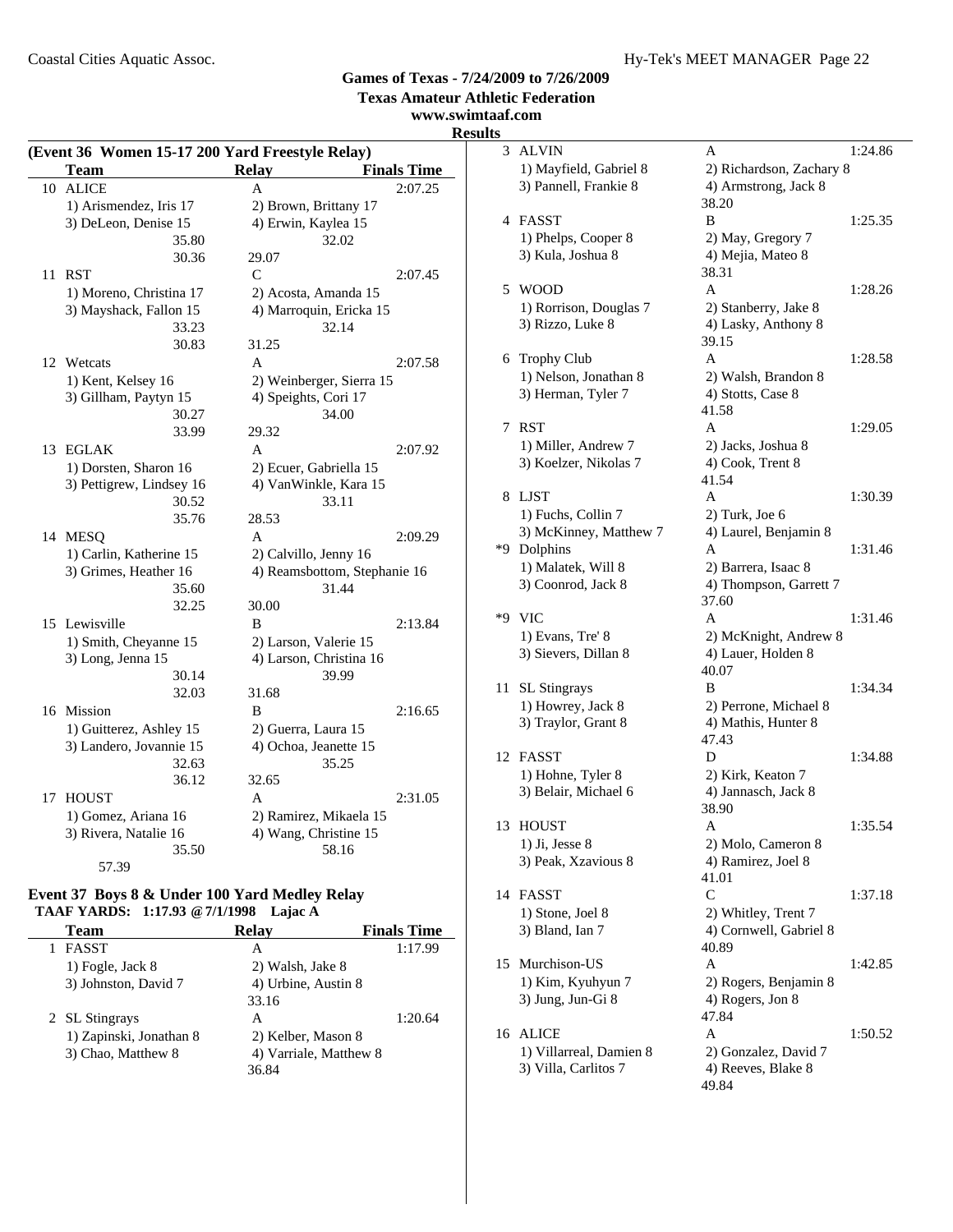#### **Texas Amateur Athletic Federation www.swimtaaf.com Results (Event 37 Boys 8 & Under 100 Yard Medley Relay) Team Relay Finals Time**<br>Trophy Club B DO --- Trophy Club B DQ 1) Venator, Blaine 8 2) Funck, Carson 7 3) Wilson, Heston 7 4) Greener, Luke 8 52.60 **Event 38 Men 18 & Over 200 Yard Medley Relay TAAF YARDS: 1:41.20 @7/27/2003 Lake Jackson Swim Team J Broussard, M Broussard, C Shuster, J Salinas Team Relay Finals Time** 1 WHALE A 1:41.04@ 1) Roberson, Jason 23 2) Rucker, Ryan 19 3) Keith, Braden 21 4) Roberson, Brad 18 24.24 28.05 26.09 22.66 2 FASST A 1:43.69 1) Blandford, Ben 18 2) Pena, Joshua 19<br>
3) Kula, Paul 44 4 4) LaCour, Parker 4) LaCour, Parker 30 26.23 26.50 26.29 24.67 3 RST A 1:45.17 1) Alejo, Tim 21 2) Tomas, Matt 18 3) Regetz, Kenny 21 4) Kempisty, Justin 19 27.84 29.91 24.21 23.21 4 RST B 1:46.93 1) Alejo, Kevin 23 2) Moreno, Richard 19 3) Lee, Curtis 19 4) Marshall, Ricky 19 27.02 30.02 26.71 23.18 5 VIC A 1:51.19 1) Williams, Matthew 18 2) Marthiljohni, Justin 19 3) Walden, Jon 21 4) Diefenbach, Denver 18 27.86 29.71 24.50 29.12 6 CCNAT A 1:51.48 1) King, Shawn 18 2) Moralez, Chris 25 3) Rodriguez, Jose 18 4) Springer, Keith 18 28.70 31.54 26.12 25.12 7 1:54.07 Lewisville A 1) Harvison, Matthew 21 2) Larson, David 19 3) Bathory, Travis 19 4) Crow, Ken 33 30.55 30.24 27.87 25.41 8 MESO A 1:54.20 1) Powell, Jaime 42 2) Liston, Paul 41 3) Brown, Chris 25 4) Hutto, Ryan 22 27.77 32.05 26.38 28.00 9 Seals A 1:55.33 1) Garner, Todd 39 2) Brown, Russell 40 3) Verdeyen, Michael 22 4) Pacheco, Casey 28 31.26 29.07

27.84 27.16

|    | 10 El Paso-DA           | A                          | 1:59.29 |
|----|-------------------------|----------------------------|---------|
|    | 1) Vidana, Luis 18      | 2) Blanco, Edgar Alonso 20 |         |
|    | 3) Gamez, Alex 20       | 4) Reyes, Beto 18          |         |
|    | 31.55                   | 33.68                      |         |
|    | 29.06                   | 25.00                      |         |
| 11 | <b>FASST</b>            | B                          | 2:06.41 |
|    | $1)$ Fogle, John 47     | 2) Johnson, Jay 45         |         |
|    | 3) Stonebarger, Tony 38 | 4) Johnson, Mike 50        |         |
|    | 34.02                   | 35.11                      |         |
|    | 28.91                   | 28.37                      |         |
|    | 12 SL Stingrays         | A                          | 2:06.42 |
|    | 1) Pichler, Michael 18  | 2) Kelber, Bruce 42        |         |
|    | 3) Howrey, Rick 44      | 4) Walburg, James 55       |         |
|    | 31.73                   | 35.25                      |         |
|    | 25.08                   | 34.36                      |         |

#### **Event 39 Boys 8 & Under 50 Yard Freestyle**<br>TAAF VARDS: 31.92 @ 7/27/2004 Corey Du **TAAF YARDS: 31.92 @7/27/2004 Corey Duke**

**Games of Texas - 7/24/2009 to 7/26/2009**

| іллі ілішэ.<br>$51.74 \& 11211200$ T Corey Dunc |                  |   |                     |                    |  |
|-------------------------------------------------|------------------|---|---------------------|--------------------|--|
|                                                 | <b>Name</b>      |   | <b>Age Team</b>     | <b>Finals Time</b> |  |
| $\mathbf{1}$                                    | Helzer, Jacob    | 7 | Denton              | 35.87              |  |
| $\overline{2}$                                  | Williams, Conner | 7 | <b>ELCMP</b>        | 36.09              |  |
| 3                                               | Urbine, Austin   | 8 | <b>FASST</b>        | 36.24              |  |
| 4                                               | Lantz, Rylan     | 8 | IRV <sub>2</sub>    | 37.14              |  |
| 5                                               | Goudeau, Hunter  | 8 | <b>WTS</b>          | 37.32              |  |
| 6                                               | Gocke, Cade      | 8 | CARS                | 37.77              |  |
| 7                                               | Rodriguez, Romeo | 8 | <b>CEM</b>          | 37.86              |  |
| 8                                               | Watt, Lucas      | 8 | Grapevine           | 38.13              |  |
| 9                                               | Ramirez, Joel    | 8 | <b>HOUST</b>        | 38.33              |  |
| 10                                              | Coonrod, Jack    | 8 | Dolphins            | 38.75              |  |
| 11                                              | Barrera, Isaac   | 8 | Dolphins            | 38.88              |  |
| 12                                              | Janke, Tony      | 8 | <b>ELCMP</b>        | 39.09              |  |
| 13                                              | Dunham, Matthew  | 8 | <b>GTSA</b>         | 39.67              |  |
| 14                                              | Lauer, Holden    | 8 | <b>VIC</b>          | 40.16              |  |
| 15                                              | Thomas, Ethan    | 8 | <b>AUSTN</b>        | 40.35              |  |
| 16                                              | Hein, Nicholas   | 8 | <b>Keller Cudas</b> | 40.36              |  |
| 17                                              | Wehmeyer, Logan  | 8 | Wetcats             | 40.46              |  |
| 18                                              | Fontenot, Sean   | 7 | <b>HOUST</b>        | 40.47              |  |
| 19                                              | Kure, Alex       | 8 | McAllen-DA          | 41.39              |  |
| 20                                              | Adauto, Alex     | 7 | The Colony          | 41.95              |  |
| 21                                              | Hammel, Nick     | 8 | <b>AUSTN</b>        | 43.39              |  |
| 22                                              | Donahue, Carson  | 8 | Coa Salamanders-US  | 43.66              |  |
| 23                                              | Gilbert, Logan   | 7 | <b>PARIS</b>        | 43.84              |  |
| 24                                              | Reed, Joshua     | 8 | <b>SANT</b>         | 44.95              |  |
| 25                                              | Scholes, Joey    | 8 | <b>SALA</b>         | 46.63              |  |
| 26                                              | Vidal, Pablo     | 7 | McAllen-DA          | 50.25              |  |
| 27                                              | Overman, Charles | 8 | Wetcats             | 52.28              |  |

#### **Event 40 Men 18-24 50 Yard Freestyle**

**TAAF YARDS: 21.73 @7/26/2008 Jon Walden**

| <b>Name</b>        | <b>Age Team</b> | <b>Finals Time</b> |
|--------------------|-----------------|--------------------|
| 1 Interrante, Zach | 18 CLEB         | 21.36@             |
| 2 Hughes, Forrest  | 18 FST          | 21.46@             |
| 3 Pena, Joshua     | 19 FASST        | 21.83              |
| 4 Roberson, Jason  | 23 WHALE        | 22.02              |
| 5 Eichenseer, Brad | 18 Trophy Club  | 22.32              |
| 6 Blandford, Ben   | 18 FASST        | 22.34              |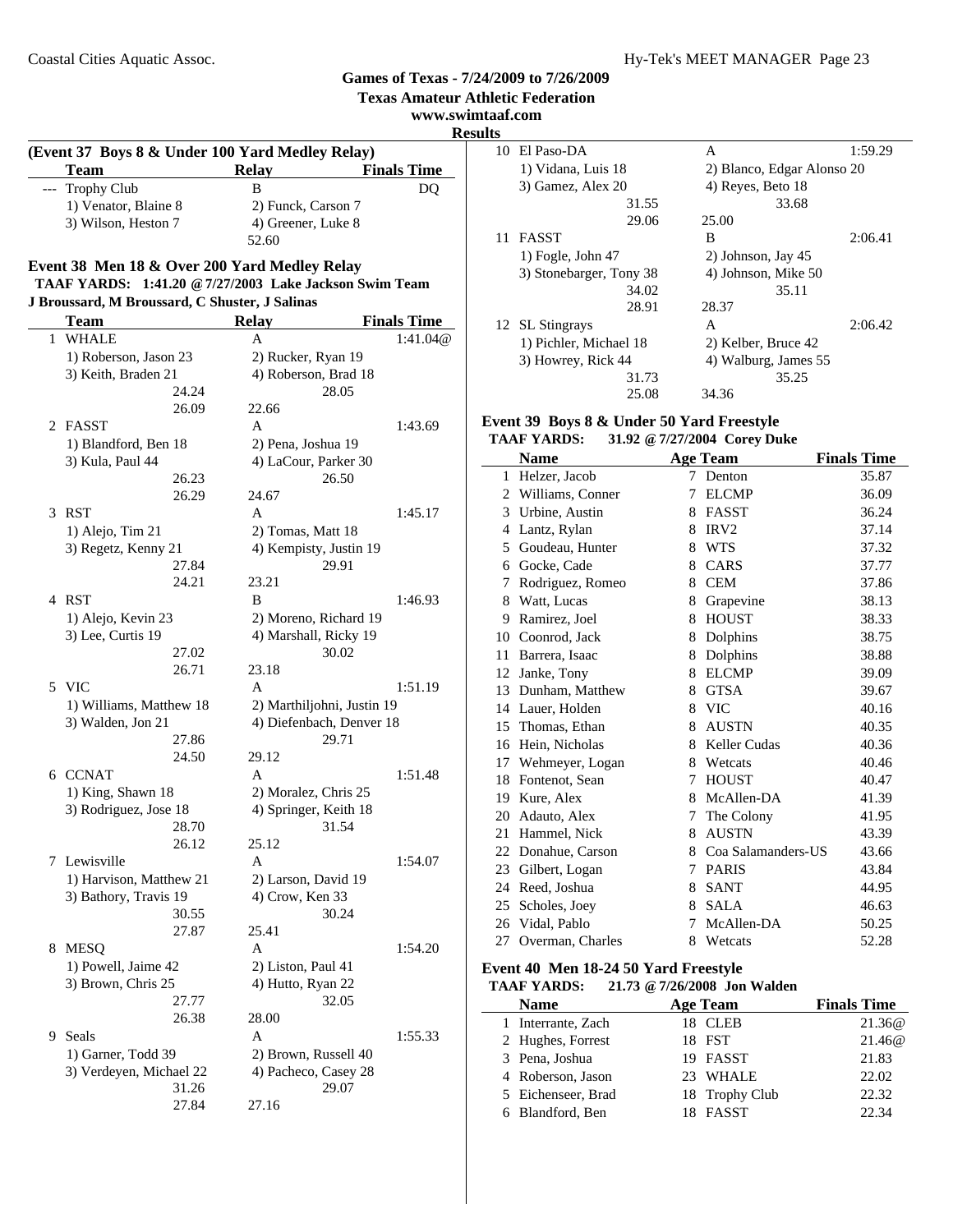#### Coastal Cities Aquatic Assoc. Hy-Tek's MEET MANAGER Page 24

#### **Games of Texas - 7/24/2009 to 7/26/2009 Texas Amateur Athletic Federation**

**www.swimtaaf.com**

**Results**

| (Event 40 Men 18-24 50 Yard Freestyle) |                    |    |                     |                    |  |
|----------------------------------------|--------------------|----|---------------------|--------------------|--|
|                                        | <b>Name</b>        |    | <b>Age Team</b>     | <b>Finals Time</b> |  |
| 7                                      | Walden, Jon        |    | 21 VIC              | 22.35              |  |
| 8                                      | Kempisty, Justin   | 19 | <b>RST</b>          | 22.56              |  |
| 9                                      | Welge, Paul        |    | 18 WHALE            | 23.00              |  |
| 10                                     | Verdeyen, Michael  | 22 | Seals               | 23.30              |  |
| 11                                     | Howard, Landon     | 21 | <b>SBELT</b>        | 23.48              |  |
| 12                                     | Bricker, Lee       | 19 | <b>COLST</b>        | 23.74              |  |
| 13                                     | Pichler, Michael   | 18 | <b>SL Stingrays</b> | 23.91              |  |
| 14                                     | Roberson, Brad     | 18 | <b>WHALE</b>        | 24.50              |  |
| 15                                     | Larson, David      |    | 19 Lewisville       | 24.77              |  |
| 16                                     | Brickey, Matt      |    | 20 BRYAN            | 24.82              |  |
| 17                                     | Barry, Florendo    | 18 | City of Kyle        | 24.84              |  |
| 18                                     | Moreno, Richard    | 19 | <b>RST</b>          | 25.04              |  |
| 19                                     | Bowling, Justin    |    | 19 Lewisville       | 25.40              |  |
| 20                                     | Bathory, Travis    |    | 19 Lewisville       | 25.59              |  |
| 21                                     | Wilkins, Nathan    | 18 | Wetcats             | 26.24              |  |
| 22                                     | Lenox, Dylan       | 18 | Wetcats             | 27.05              |  |
| 23                                     | Williams, Matthew  | 18 | <b>VIC</b>          | 27.25              |  |
| 24                                     | Thai, Henry        | 20 | Lewisville          | 27.36              |  |
| 25                                     | Spindle, Collin    | 18 | <b>DNSN</b>         | 27.70              |  |
| 26                                     | Anderson, Neil     | 18 | Grapevine           | 28.39              |  |
| 27                                     | Engel, Andrew      | 18 | <b>PLANO</b>        | 28.77              |  |
|                                        | 28 Moreno, Joshua  | 19 | City of Kyle        | 28.80              |  |
| 29                                     | Diefenbach, Denver | 18 | <b>VIC</b>          | 30.47              |  |
|                                        |                    |    |                     |                    |  |

## **Event 41 Men 25-39 50 Yard Freestyle**

#### **TAAF YARDS: 22.44 @7/27/2002 Ryan Mullins**

|    | <b>Name</b>       |     | <b>Age Team</b> | <b>Finals Time</b> |
|----|-------------------|-----|-----------------|--------------------|
| 1  | Brown, Chris      |     | 25 MESO         | 24.51              |
|    | 2 Gahley, John    | 27  | Cudas-ST        | 24.68              |
|    | 3 LaCour, Parker  |     | 30 FASST        | 24.70              |
|    | 4 Pacheco, Casey  |     | 28 Seals        | 25.71              |
|    | 5 White, Scott    | 39. | <b>GTSA</b>     | 25.89              |
| 6  | Bromfield, Jeff   |     | 34 Lewisville   | 26.01              |
|    | Stonebarger, Tony |     | 38 FASST        | 26.77              |
| 8  | Garner, Todd      | 39. | Seals           | 28.08              |
| 9  | Leptuch, Pete     |     | 33 Flower Mound | 28.25              |
|    | 10 Adauto, Pete   |     | 34 The Colony   | 28.71              |
|    | 11 Levine, Aaron  | 30  | <b>AUSTN</b>    | 29.37              |
|    | 12 Maxwell, David |     | 34 RST          | 32.42              |
| 13 | Benavides, Mike   |     | 25 SANT         | 47.44              |
|    |                   |     |                 |                    |

#### **Event 42 Men 40 & Over 50 Yard Freestyle TAAF YARDS: 23.25 @7/27/2004 Steve Long**

|    | IAAF IARDS:      | 23.23 @ $1/21/2004$ Steve Long |                 |                    |
|----|------------------|--------------------------------|-----------------|--------------------|
|    | <b>Name</b>      |                                | <b>Age Team</b> | <b>Finals Time</b> |
|    | 1 Wood, Steve    | 49                             | Weatherford     | 22.50@             |
|    | 2 Kula, Paul     |                                | 44 FASST        | 24.26              |
|    | 3 Taylor, James  |                                | 42 Coppell      | 24.49              |
|    | 4 Levine, Jordi  |                                | 48 City of Kyle | 24.60              |
|    | 5 Johnson, Mike  |                                | 50 FASST        | 25.06              |
|    | 6 Rollins, Bruce | 59.                            | WHALE           | 25.53              |
|    | 7 Liston, Paul   | 41                             | MESO            | 25.92              |
| 8  | Brown, Russell   | 40                             | Seals           | 25.95              |
| 9  | Miller, Scott    | 45                             | <b>COLST</b>    | 26.10              |
| 10 | Rankin, Kevin    | 41                             | <b>FASST</b>    | 26.58              |

| . . |                   |                 |       |
|-----|-------------------|-----------------|-------|
|     | 11 Odom, Randall  | 40 GTSA         | 27.05 |
|     | 12 Stoermer, Trey | 40 Trophy Club  | 27.68 |
|     | 13 Anderson, Curt | 48 Lewisville   | 28.57 |
|     | 14 Bryan, Steve   | 52 Dolphins     | 30.17 |
|     | 15 Montag, Jon    | 44 WOOD         | 32.77 |
|     | 16 Thomas, Brad   | 53 Trophy Club  | 34.24 |
|     | 17 Kelly, Robert  | 55 SBELT        | 34.41 |
|     | 18 Walburg, James | 55 SL Stingrays | 34.61 |
| 19  | Seale, Ed         | 57 SBELT        | 35.63 |
|     |                   |                 |       |

#### **Event 43 Boys 8 & Under 25 Yard Backstroke TAAF YARDS: 17.17 @7/1/1999 Derek Loebbecke**

|             | <b>Name</b>        |             | <b>Age Team</b>      | <b>Finals Time</b> |
|-------------|--------------------|-------------|----------------------|--------------------|
|             | 1 Chao, Matthew    |             | 8 SL Stingrays       | 18.52              |
|             | 2 Lasky, Anthony   | 8           | <b>WOOD</b>          | 20.47              |
| 3           | Gallup, Paul       | 8           | <b>WOOD</b>          | 20.71              |
|             | *4 Phelps, Cooper  | 8           | <b>FASST</b>         | 20.85              |
| $*4$        | Berkebile, Noah    |             | 8 AUSTN              | 20.85              |
| 6           | Adauto, Alex       | 7           | The Colony           | 21.04              |
| $7^{\circ}$ | Soriano, John      | 8           | Cudas-ST             | 21.10              |
| 8           | Crabtree, Joshua   | 8           | Denton               | 21.12              |
| 9           | Fogle, Jack        | 8           | <b>FASST</b>         | 21.38              |
| 10          | Hein, Nicholas     | 8           | <b>Keller Cudas</b>  | 21.69              |
| 11          | Hart, Travis       | 8           | Seabrook             | 21.81              |
|             | 12 Rizzo, Luke     | 8           | <b>WOOD</b>          | 22.16              |
| 13          | Fuller, Drake      | 8           | <b>ROWL</b>          | 22.81              |
|             | 14 Wilkey, Preston | 7           | Oso                  | 23.21              |
|             | 15 Gilbert, Logan  | 7           | <b>PARIS</b>         | 23.24              |
| 16          | Reed, Caleb        | 8           | <b>SANT</b>          | 23.40              |
|             | 17 Wehmeyer, Logan | 8           | Wetcats              | 23.41              |
| 18          | Delgado, John      | 8           | <b>SAFSH</b>         | 23.54              |
| 19          | Stone, Joel        |             | 8 FASST              | 23.95              |
|             | 20 Kure, Alex      | 8           | McAllen-DA           | 24.12              |
| 21          | Sandidge, Logan    | $7^{\circ}$ | Boerne-DA            | 24.20              |
| 22          | Lackowski, Danny   | 7           | <b>AUSTN</b>         | 25.12              |
|             | 23 Rogers, Jon     |             | 8 Coa Salamanders-US | 25.16              |
|             | 24 Hernandez, Alex |             | 8 McAllen-DA         | 25.28              |
|             | 25 Torres, Kannon  | 7           | <b>BRYAN</b>         | 25.71              |
|             | 26 Och, Quinton    | 8           | <b>WHALE</b>         | 27.26              |
| 27          | Ji, Jesse          | 8           | <b>HOUST</b>         | 29.09              |

## **Event 44 Men 18-24 50 Yard Backstroke**

## **TAAF YARDS: 25.88 @7/27/2002 Matt Broussard**

|   | <b>Name</b>       |    | <b>Age Team</b>  | <b>Finals Time</b> |
|---|-------------------|----|------------------|--------------------|
|   | Interrante, Zach  | 18 | <b>CLEB</b>      | 25.05@             |
|   | 2 Roberson, Jason | 23 | WHALE            | 25.21@             |
|   | 3 Regetz, Kenny   | 21 | <b>RST</b>       | 27.49              |
|   | 4 Howard, Landon  | 21 | <b>SBELT</b>     | 28.14              |
|   | 5 Keith, Braden   | 21 | <b>WHALE</b>     | 28.83              |
| 6 | Bricker, Lee      | 19 | <b>COLST</b>     | 29.83              |
|   | 7 Vidana, Luis    |    | 18 El Paso-DA    | 29.95              |
| 8 | Brickey, Matt     | 20 | <b>BRYAN</b>     | 29.98              |
| 9 | Berry, James      | 18 | <b>PAST</b>      | 30.19              |
|   | 10 Wilhoit, Ethan |    | 18 Mineral Wells | 31.42              |
|   | 11 Thai, Henry    |    | 20 Lewisville    | 32.31              |
|   | 12 Anderson, Neil | 18 | Grapevine        | 36.16              |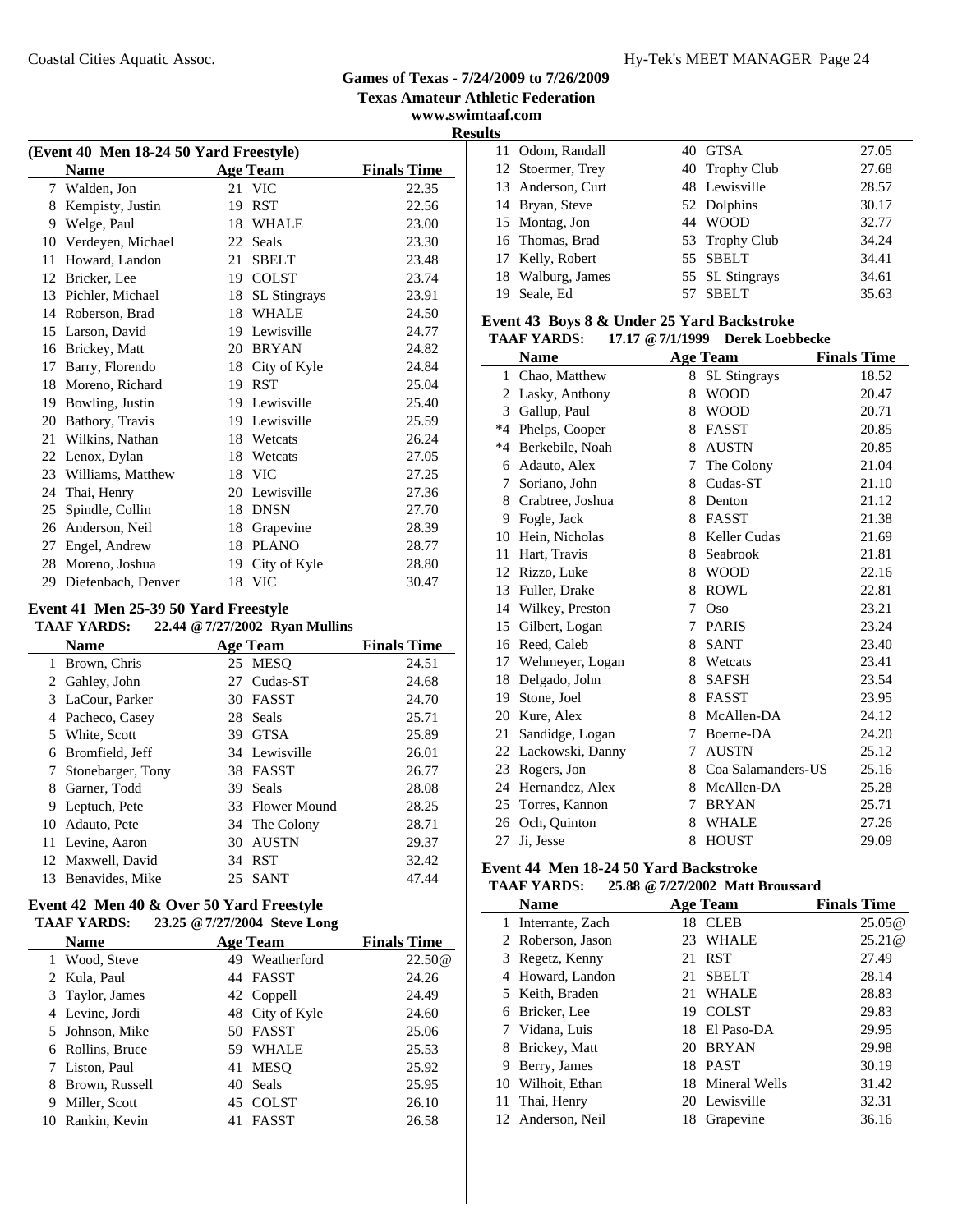L.

#### **Games of Texas - 7/24/2009 to 7/26/2009**

**Texas Amateur Athletic Federation**

**www.swimtaaf.com**

**Results**

## **Event 45 Men 25-39 50 Yard Backstroke TAAF YARDS: 26.58 @7/27/2004 Chris Shuster**

| <b>Name</b>      | Age Team | <b>Finals Time</b> |
|------------------|----------|--------------------|
| 1 Mauk, Derrick  | 32 SBELT | 27.68              |
| 2 White, Scott   | 39 GTSA  | 31.83              |
| 3 Pacheco, Casey | 28 Seals | 31.99              |
| 4 Warren, BJ     | 33 CARS  | 33.19              |
| 5 Maxwell, David | 34 RST   | 39.46              |
| 6 Campbell, Greg | Seals    | 45.21              |

# **Event 46 Men 40 & Over 50 Yard Backstroke**

#### **TAAF YARDS: 27.64 @7/27/2002 Dean Thiboudaux**

|    | <b>Name</b>      |    | <b>Age Team</b> | <b>Finals Time</b> |
|----|------------------|----|-----------------|--------------------|
|    | 1 Wood, Steve    | 49 | Weatherford     | 25.36@             |
|    | 2 Powell, Jaime  |    | 42 MESO         | 27.47@             |
|    | 3 Heck, Steve    | 59 | <b>WHALE</b>    | 28.96              |
| 4  | Kula, Paul       |    | 44 FASST        | 30.60              |
|    | 5 Howrey, Rick   |    | 44 SL Stingrays | 31.13              |
| 6  | Johnson, Mike    |    | 50 FASST        | 31.18              |
|    | Brown, Russell   |    | 40 Seals        | 31.54              |
| 8  | Johnson, Jay     |    | 45 FASST        | 34.37              |
| 9  | Kelber, Bruce    |    | 42 SL Stingrays | 36.54              |
| 10 | Anderson, Curt   |    | 48 Lewisville   | 41.46              |
| 11 | Montag, Jon      | 44 | <b>WOOD</b>     | 47.42              |
|    | 12 Perez, Willie | 54 | El Paso-DA      | 57.16              |

### **Event 47 Boys 8 & Under 25 Yard Breaststroke**

#### **TAAF YARDS: 19.00 @7/1/1997 Dylan Brandt**

|       | Name               |   | <b>Age Team</b>     | <b>Finals Time</b> |
|-------|--------------------|---|---------------------|--------------------|
| 1     | Lantz, Rylan       | 8 | IRV <sub>2</sub>    | 21.72              |
| 2     | Kelber, Mason      | 8 | <b>SL</b> Stingrays | 21.73              |
| 3     | Armstrong, Jack    | 8 | <b>ALVIN</b>        | 22.50              |
| 4     | Cervenka, Samuel   | 7 | <b>BRYAN</b>        | 22.93              |
| 5     | Stallworth, Samuel | 8 | <b>AUSTN</b>        | 23.09              |
| 6     | Crews, Dylan       | 8 | <b>WOOD</b>         | 23.58              |
| 7     | Powell, Chase      | 8 | CARS                | 23.59              |
| 8     | Kreutziger, Logan  | 8 | <b>PAST</b>         | 23.60              |
| 9     | Kingseed, Zachary  | 7 | Boerne-DA           | 23.86              |
| 10    | Turk, Joe          | 6 | <b>LJST</b>         | 24.68              |
| 11    | Vasquez, Roberto   | 8 | <b>PHARR</b>        | 25.07              |
| 12    | Hein, Nicholas     | 8 | Keller Cudas        | 25.37              |
| 13    | Evans, Tre'        | 8 | <b>VIC</b>          | 25.45              |
| 14    | Rodman, Matthew    | 8 | Coppell             | 25.64              |
| 15    | Dougherty, Ethan   | 8 | Coa Salamanders-US  | 25.89              |
| 16    | Frank, Quinten     | 7 | The Colony          | 25.94              |
| 17    | Carpenter, Jaden   | 8 | <b>MCK</b>          | 27.83              |
| 18    | Ji, Jesse          | 8 | <b>HOUST</b>        | 29.19              |
|       | Horn, Cahl         | 7 | Wetcats             | DQ                 |
| $---$ | Janke, Tony        | 8 | <b>ELCMP</b>        | DQ                 |
|       | Clemens, Austin    | 7 | <b>PLANO</b>        | DQ                 |
| $---$ | McMinn, Elan       | 8 | <b>AUSTN</b>        | DQ                 |
|       | Hinjosa, Baltazar  | 8 | <b>TARPO</b>        | DQ                 |
|       |                    |   |                     |                    |

#### **Event 48 Men 18-24 50 Yard Breaststroke TAAF YARDS: 27.79 @8/3/2001 Joe Salinas**

|    | TAAF YAKDS:          | $21.79$ (a $8/3/2001$ | <b>Joe Salinas</b> |                    |
|----|----------------------|-----------------------|--------------------|--------------------|
|    | <b>Name</b>          |                       | <b>Age Team</b>    | <b>Finals Time</b> |
|    | 1 Pena, Joshua       |                       | 19 FASST           | 27.74@             |
| 2  | Rucker, Ryan         | 19                    | WHALE              | 28.69              |
|    | 3 Verdeyen, Michael  |                       | 22 Seals           | 29.08              |
| 4  | Garza, Matt          | 18                    | <b>ALICE</b>       | 29.29              |
|    | 5 Lee, Curtis        | 19                    | RST                | 30.40              |
| 6  | Marthiljohni, Justin |                       | 19 VIC             | 30.58              |
| 7  | Brickey, Matt        |                       | 20 BRYAN           | 30.64              |
| 8. | Larson, David        |                       | 19 Lewisville      | 30.87              |
| 9  | Alejo, Tim           | 21                    | <b>RST</b>         | 31.22              |
| 10 | King, Shawn          | 18                    | <b>CCNAT</b>       | 32.09              |
| 11 | Bowling, Justin      |                       | 19 Lewisville      | 32.61              |
|    | *12 Wetsel, Cody     |                       | 18 Wetcats         | 33.88              |
|    | *12 Hutto, Ryan      |                       | 22 MESO            | 33.88              |
|    | 14 Gamez, Alex       | 20                    | El Paso-DA         | 34.22              |
|    | 15 Spindle, Collin   |                       | 18 DNSN            | 35.33              |

#### **Event 49 Men 25-39 50 Yard Breaststroke**

**TAAF YARDS: 29.64 @8/3/2001 Carey Ward**

| <b>Name</b>       | Age Team      | <b>Finals Time</b> |
|-------------------|---------------|--------------------|
| 1 Bromfield, Jeff | 34 Lewisville | 31.60              |
| 2 Moralez, Chris  | 25 CCNAT      | 31.80              |
| 3 Levine, Aaron   | 30 AUSTN      | 37.92              |

#### **Event 50 Men 40 & Over 50 Yard Breaststroke**

#### **TAAF YARDS: 29.46 @7/27/2004 Jay McDonald**

|    | Name             |     | <b>Age Team</b> | <b>Finals Time</b> |
|----|------------------|-----|-----------------|--------------------|
|    | 1 Liston, Paul   | 41  | <b>MESO</b>     | 31.79              |
|    | 2 Kula, Paul     |     | 44 FASST        | 32.01              |
|    | 3 Stoermer, Trey |     | 40 Trophy Club  | 34.32              |
|    | 4 Rollins, Bruce | 59. | <b>WHALE</b>    | 34.35              |
|    | 5 Johnson, Mike  |     | 50 FASST        | 34.42              |
| 6  | Brown, Russell   |     | 40 Seals        | 35.44              |
|    | 7 Kelber, Bruce  |     | 42 SL Stingrays | 35.65              |
|    | 8 Anderson, Curt |     | 48 Lewisville   | 39.65              |
| 9  | Winstead, John   |     | 48 Trophy Club  | 42.30              |
|    | 10 Thomas, Brad  |     | 53 Trophy Club  | 42.34              |
| 11 | Kelly, Robert    | 55  | <b>SBELT</b>    | 42.91              |
|    | 12 Montag, Jon   | 44  | <b>WOOD</b>     | 55.92              |

#### **Event 51 Boys 8 & Under 25 Yard Butterfly**

#### **TAAF YARDS: 15.48 @7/27/2003 Corey Nix**

|    | Name                 |   | Age Team     | <b>Finals Time</b> |
|----|----------------------|---|--------------|--------------------|
|    | 1 Helzer, Jacob      |   | Denton       | 17.73              |
|    | 2 Williams, Conner   |   | <b>ELCMP</b> | 18.20              |
|    | 3 Brown, Jace        | 8 | <b>MESO</b>  | 18.92              |
|    | 4 Weaver, Christian  | 8 | <b>COAST</b> | 18.93              |
|    | 5 Jones, Varon       | 8 | <b>CBA</b>   | 19.97              |
|    | 6 Crews, Dylan       | 8 | <b>WOOD</b>  | 20.22              |
|    | 7 Mathews, Keith     | 8 | CARS         | 20.49              |
| 8  | Rizzo, Luke          | 8 | <b>WOOD</b>  | 21.38              |
| 9  | Hart, Travis         | 8 | Seabrook     | 21.61              |
| 10 | Bow, Andrew          | 8 | Boerne-DA    | 21.78              |
|    | 11 Linebarger, Brady |   | Lewisville   | 21.91              |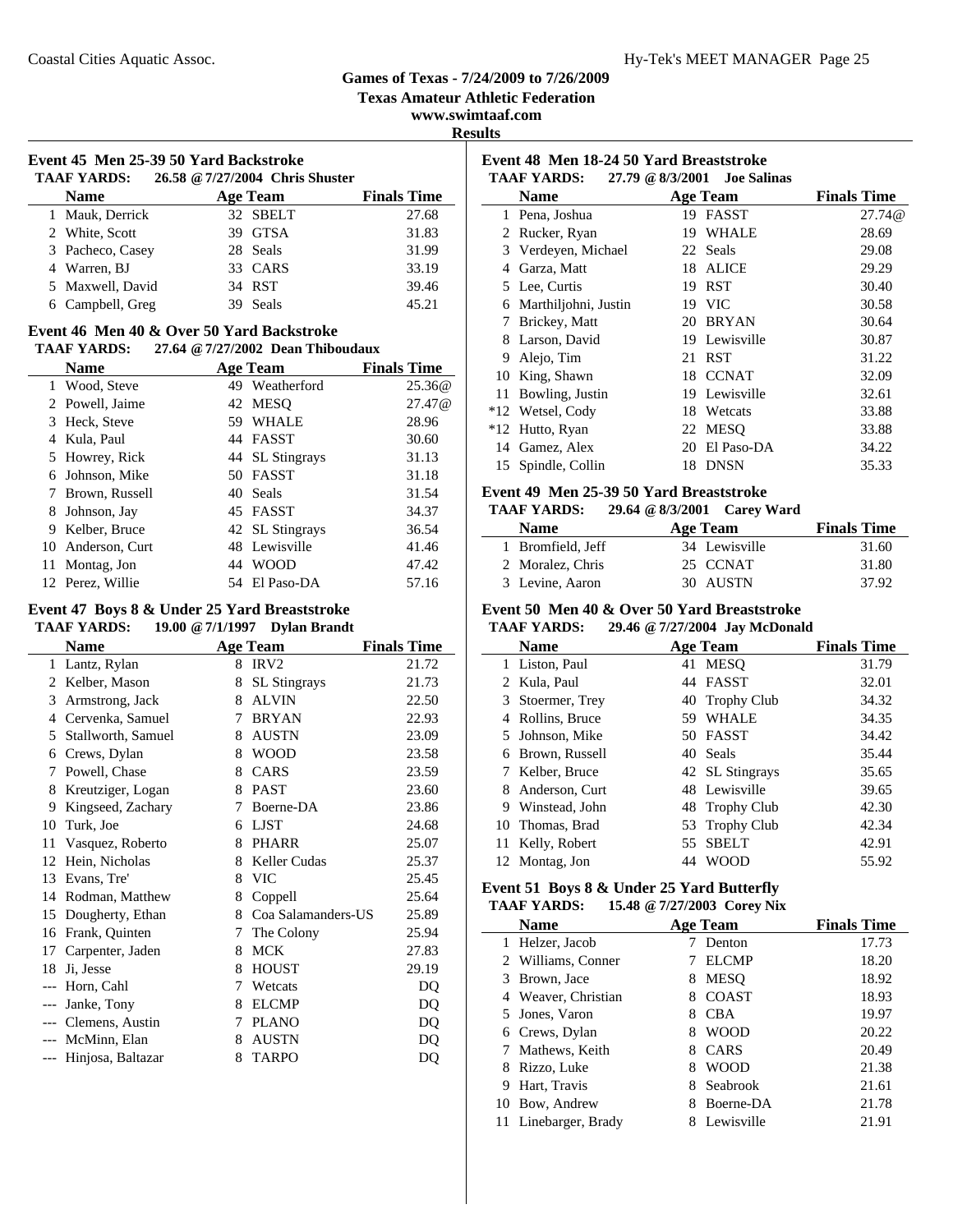**Texas Amateur Athletic Federation**

**www.swimtaaf.com Results**

|    | (Event 51 Boys 8 & Under 25 Yard Butterfly) |   |                 |                    |  |  |  |
|----|---------------------------------------------|---|-----------------|--------------------|--|--|--|
|    | <b>Name</b>                                 |   | <b>Age Team</b> | <b>Finals Time</b> |  |  |  |
|    | 12 Coonrod, Jack                            | 8 | Dolphins        | 22.15              |  |  |  |
| 13 | Hammel, Nick                                | 8 | <b>AUSTN</b>    | 22.29              |  |  |  |
|    | 14 Litvak, Connor                           | 8 | <b>WHALE</b>    | 22.38              |  |  |  |
| 15 | Adauto, Alex                                | 7 | The Colony      | 22.55              |  |  |  |
| 16 | Augustyn, Greg                              |   | Lewisville      | 24.05              |  |  |  |
| 17 | McMinn, Elan                                | 8 | <b>AUSTN</b>    | 24.39              |  |  |  |
| 18 | Scholes, Joey                               | 8 | <b>SALA</b>     | 24.60              |  |  |  |
| 19 | Schultz, Nevin                              | 8 | Manta Rays      | 25.84              |  |  |  |
| 20 | Reed, Caleb                                 | 8 | <b>SANT</b>     | 26.96              |  |  |  |
| 21 | Vidal, Pablo                                |   | McAllen-DA      | 29.45              |  |  |  |
| 22 | Coleman, Dustin                             | 8 | Mudcats-US      | 29.90              |  |  |  |
|    | --- Daughetee, Luke                         | 8 | <b>MESO</b>     | DO                 |  |  |  |
|    | White, Luke                                 | 8 | <b>AUSTN</b>    |                    |  |  |  |
|    |                                             |   |                 |                    |  |  |  |

#### **Event 52 Men 18-24 50 Yard Butterfly**

#### **TAAF YARDS: 23.55 @7/1/1998 Anthony Kwee**

|    | <b>Name</b>       |    | <b>Age Team</b>    | <b>Finals Time</b> |
|----|-------------------|----|--------------------|--------------------|
| 1  | Hughes, Forrest   | 18 | FST                | 23.70              |
| 2  | Rucker, Ryan      | 19 | <b>WHALE</b>       | 24.20              |
| 3  | Pena, Joshua      | 19 | FASST              | 24.35              |
| 4  | Eichenseer, Brad  | 18 | <b>Trophy Club</b> | 24.61              |
| 5  | Walden, Jon       | 21 | <b>VIC</b>         | 24.62              |
| 6  | Kempisty, Justin  | 19 | <b>RST</b>         | 24.66              |
| 7  | Blandford, Ben    | 18 | <b>FASST</b>       | 25.07              |
| 8  | Verdeyen, Michael | 22 | Seals              | 25.11              |
| 9  | Stevens, Martin   | 18 | <b>ROWL</b>        | 25.50              |
| 10 | Howard, Landon    | 21 | <b>SBELT</b>       | 25.95              |
| 11 | Regetz, Kenny     | 21 | <b>RST</b>         | 26.19              |
| 12 | Williams, Matthew | 18 | <b>VIC</b>         | 26.57              |
| 13 | King, Shawn       | 18 | <b>CCNAT</b>       | 26.75              |
| 14 | Brickey, Matt     | 20 | <b>BRYAN</b>       | 27.15              |
| 15 | Keith, Braden     | 21 | <b>WHALE</b>       | 27.38              |
| 16 | Hutto, Ryan       | 22 | <b>MESO</b>        | 27.59              |
| 17 | Moreno, Richard   | 19 | <b>RST</b>         | 27.90              |
| 18 | Bathory, Travis   | 19 | Lewisville         | 28.05              |
| 19 | Thai, Henry       | 20 | Lewisville         | 29.07              |
| 20 | Wilhoit, Ethan    | 18 | Mineral Wells      | 29.29              |
| 21 | Villarreal, Edgar | 18 | <b>STARS</b>       | 29.74              |
| 22 | Engel, Andrew     | 18 | <b>PLANO</b>       | 34.90              |
| 23 | Vestal, Brian     | 22 | <b>SBELT</b>       | 35.17              |
|    |                   |    |                    |                    |

#### **Event 53 Men 25-39 50 Yard Butterfly TAAF YARDS: 24.82 @7/27/2002 Ryan Mullins**

|              | іллі ілішэ.       |    | $27.02 \approx 7/27/2002$ Kyan Muhims |                    |
|--------------|-------------------|----|---------------------------------------|--------------------|
|              | <b>Name</b>       |    | <b>Age Team</b>                       | <b>Finals Time</b> |
| $\mathbf{1}$ | Mauk, Derrick     |    | 32 SBELT                              | 27.08              |
|              | 2 Brown, Chris    |    | 25 MESQ                               | 27.42              |
|              | 3 LaCour, Parker  |    | 30 FASST                              | 27.55              |
|              | 4 Pacheco, Casey  |    | 28 Seals                              | 28.05              |
|              | 5 Bromfield, Jeff |    | 34 Lewisville                         | 28.43              |
|              | 6 Leptuch, Pete   |    | 33 Flower Mound                       | 28.66              |
|              | Deines, George    | 31 | <b>GRLD</b>                           | 29.38              |
| 8            | Gahley, John      |    | 27 Cudas-ST                           | 30.36              |
| 9            | White, Scott      | 39 | <b>GTSA</b>                           | 31.62              |
| 10           | Benavides, Mike   |    | 25 SANT                               | 59.77              |
|              |                   |    |                                       |                    |

# **Event 54 Men 40 & Over 50 Yard Butterfly**

| <b>TAAF YARDS:</b> | 25.62 @ 7/27/2004 Steve Long |                |                    |
|--------------------|------------------------------|----------------|--------------------|
| <b>Name</b>        | <b>Age Team</b>              |                | <b>Finals Time</b> |
| 1 Wood, Steve      |                              | 49 Weatherford | 24.79@             |
| 2 Powell, Jaime    |                              | 42 MESO        | 25.99              |
| 3 Heck, Steve      | 59.                          | WHALE          | 26.79              |
| 4 Kula, Paul       |                              | 44 FASST       | 26.94              |
| 5 Johnson, Mike    |                              | 50 FASST       | 29.34              |
| 6 Odom, Randall    | 40                           | <b>GTSA</b>    | 29.63              |
| 7 Johnson, Jay     |                              | 45 FASST       | 31.78              |
| Beckman, Jeff      |                              | Dolphins       | 35.36              |

# **Event 55 Boys 8 & Under 25 Yard Freestyle**

|                | <b>TAAF YARDS:</b>   |   | 14.76 @ 7/1/1998 J.D. Scott |                    |
|----------------|----------------------|---|-----------------------------|--------------------|
|                | <b>Name</b>          |   | <b>Age Team</b>             | <b>Finals Time</b> |
|                | 1 Walsh, Jake        |   | 8 FASST                     | 15.37              |
| 2              | Jones, Varon         | 8 | <b>CBA</b>                  | 16.09              |
| 3              | Jannasch, Jack       | 8 | <b>FASST</b>                | 16.23              |
| $\overline{4}$ | Goudeau, Hunter      | 8 | <b>WTS</b>                  | 16.29              |
| 5              | Zapinski, Jonathan   | 8 | <b>SL</b> Stingrays         | 16.42              |
| 6              | Gocke, Cade          | 8 | CARS                        | 16.54              |
| 7              | Brown, Jace          | 8 | <b>MESQ</b>                 | 16.69              |
| 8              | Crews, Dylan         | 8 | <b>WOOD</b>                 | 16.70              |
| 9              | Watt, Lucas          | 8 | Grapevine                   | 16.99              |
|                | 10 Walsh, Brandon    | 8 | <b>Trophy Club</b>          | 17.11              |
|                | 11 Lauer, Holden     | 8 | <b>VIC</b>                  | 17.77              |
|                | 12 Duncan, Jett      | 6 | <b>WOOD</b>                 | 17.80              |
| 13             | Hart, Travis         | 8 | Seabrook                    | 17.99              |
| 14             | Calderon, Micah      |   | 6 Weatherford               | 18.19              |
|                | 15 Thompson, Garrett | 7 | Dolphins                    | 18.51              |
|                | 16 White, Luke       | 8 | <b>AUSTN</b>                | 18.66              |
| 17             | Malatek, Will        | 8 | Dolphins                    | 18.85              |
|                | 18 Hormozi, Shaya    | 7 | <b>WHALE</b>                | 18.92              |
|                | 19 Kure, Alex        | 8 | McAllen-DA                  | 18.96              |
|                | 20 Berkebile, Noah   | 8 | <b>AUSTN</b>                | 19.38              |
| 21             | Litvak, Connor       | 8 | <b>WHALE</b>                | 19.47              |
|                | 22 Cervenka, Samuel  | 7 | <b>BRYAN</b>                | 19.49              |
| 23             | Gilbert, Logan       | 7 | <b>PARIS</b>                | 19.86              |
| 24             | McMinn, Elan         | 8 | <b>AUSTN</b>                | 20.01              |
| 25             | Scholes, Joey        | 8 | <b>SALA</b>                 | 20.23              |
|                | 26 Horn, Cahl        | 7 | Wetcats                     | 21.37              |
| 27             | Carter, Baryn        | 8 | <b>SABG</b>                 | 22.73              |
| 28             | Hernandez, Alex      | 8 | McAllen-DA                  | 32.32              |

#### **Event 56 Men 18-24 100 Yard Freestyle**

 $\mathbb{R}^2$ 

#### **TAAF YARDS: 48.58 @7/26/2008 Joshua Pena**

| <b>Name</b>       |       | Age Team            | <b>Finals Time</b> |
|-------------------|-------|---------------------|--------------------|
| Interrante, Zach  |       | <b>CLEB</b><br>18   | 46.70@             |
| 22.38             | 24.32 |                     |                    |
| 2 Pena, Joshua    |       | <b>FASST</b><br>19. | 48.24@             |
| 23.40             | 24.84 |                     |                    |
| 3 Hughes, Forrest |       | 18 FST              | 48.51@             |
| 22.88             | 25.63 |                     |                    |
| Blandford, Ben    |       | <b>FASST</b><br>18  | 48.68              |
| 23.72             | 24.96 |                     |                    |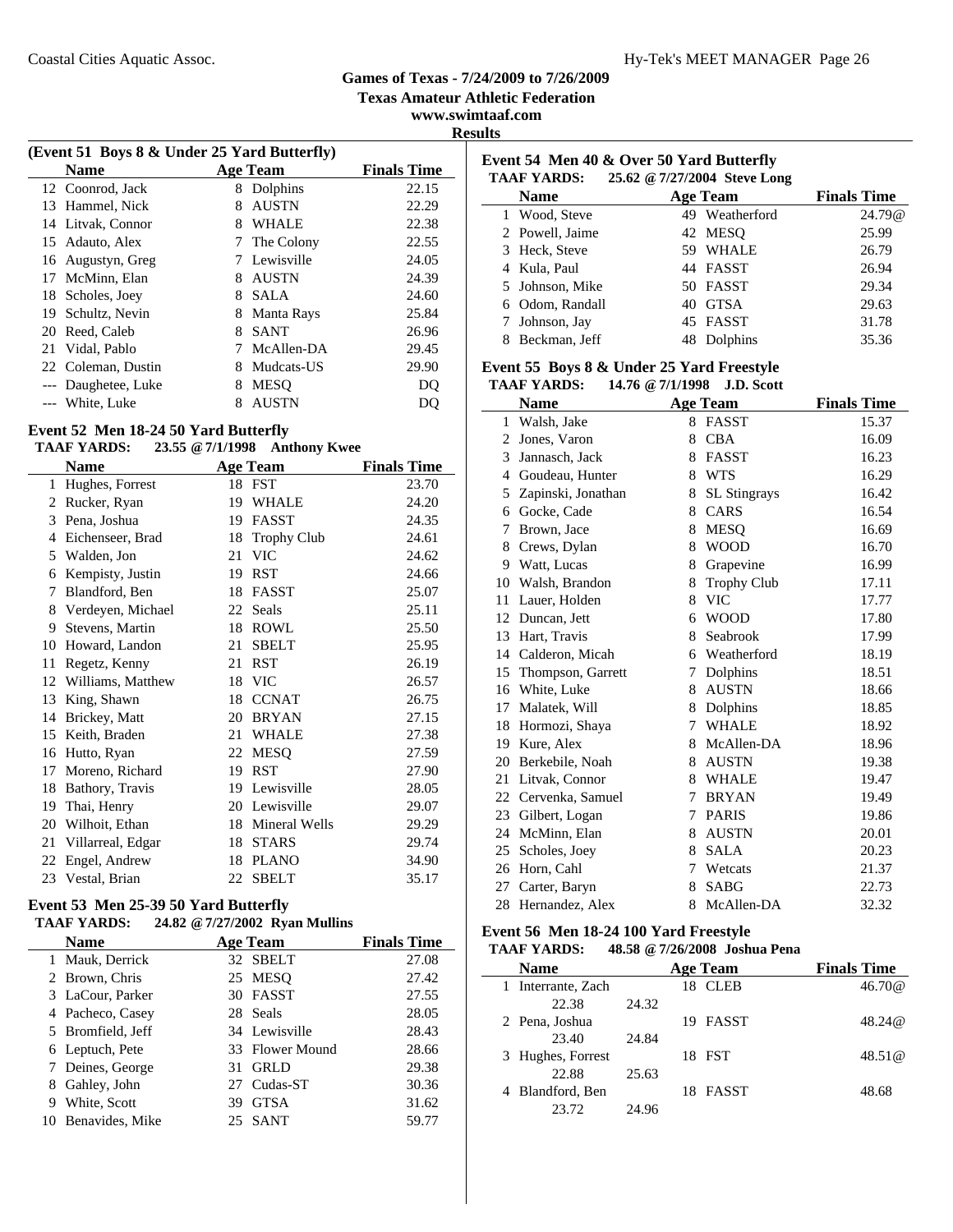#### Coastal Cities Aquatic Assoc. The Coastal Cities Aquatic Assoc. The Coastal Cities Aquatic Assoc.

#### **Games of Texas - 7/24/2009 to 7/26/2009 Texas Amateur Athletic Federation**

**www.swimtaaf.com Results**

| (Event 56 Men 18-24 100 Yard Freestyle) |       |    |                  |                    |  |
|-----------------------------------------|-------|----|------------------|--------------------|--|
| <b>Name</b>                             |       |    | <b>Age Team</b>  | <b>Finals Time</b> |  |
| 5 Bricker, Lee                          |       |    | 19 COLST         | 52.55              |  |
| 25.61                                   | 26.94 |    |                  |                    |  |
| 6 Welge, Paul                           |       |    | 18 WHALE         | 53.32              |  |
| 25.68                                   | 27.64 |    |                  |                    |  |
| 7 Rodriguez, Jimmy                      |       |    | 19 WHALE         | 53.76              |  |
| 25.54                                   | 28.22 |    |                  |                    |  |
| 8 Bowling, Justin                       |       |    | 19 Lewisville    | 57.18              |  |
| 27.52                                   | 29.66 |    |                  |                    |  |
| 9 Bathory, Travis                       |       |    | 19 Lewisville    | 57.29              |  |
| 28.17                                   | 29.12 |    |                  |                    |  |
| 10 Harvison, Matthew                    |       |    | 21 Lewisville    | 59.00              |  |
| 28.58                                   | 30.42 |    |                  |                    |  |
| 11 Villarreal, Edgar                    |       |    | 18 STARS         | 59.63              |  |
| 29.30                                   | 30.33 |    |                  |                    |  |
| 12 Thai, Henry                          |       |    | 20 Lewisville    | 59.92              |  |
| 27.98                                   | 31.94 |    |                  |                    |  |
| 13 Brickey, Matt                        |       |    | 20 BRYAN         | 1:01.97            |  |
| 29.11                                   | 32.86 |    |                  |                    |  |
| 14 Anderson, Neil                       |       | 18 | Grapevine        | 1:05.43            |  |
| 29.60                                   | 35.83 |    |                  |                    |  |
| 15 Wilhoit, Ethan                       |       |    | 18 Mineral Wells | 1:05.74            |  |
| 30.51                                   | 35.23 |    |                  |                    |  |
| 16 Diefenbach, Denver                   |       |    | 18 VIC           | 1:12.09            |  |
| 33.94                                   | 38.15 |    |                  |                    |  |

#### **Event 57 Men 25-39 100 Yard Freestyle TAAF YARDS: 50.33 @7/1/2001 Ben Meisenheimer**

|   | <b>Name</b>         |         |    | <b>Age Team</b> | <b>Finals Time</b> |
|---|---------------------|---------|----|-----------------|--------------------|
|   | 1 LaCour, Parker    |         |    | 30 FASST        | 55.19              |
|   | 26.61               | 28.58   |    |                 |                    |
|   | 2 Gahley, John      |         |    | 27 Cudas-ST     | 56.60              |
|   | 27.66               | 28.94   |    |                 |                    |
|   | 3 Pacheco, Casey    |         |    | 28 Seals        | 56.64              |
|   | 27.42               | 29.22   |    |                 |                    |
|   | 4 White, Scott      |         | 39 | <b>GTSA</b>     | 59.53              |
|   | 27.51               | 32.02   |    |                 |                    |
|   | 5 Stonebarger, Tony |         |    | 38 FASST        | 1:00.56            |
|   | 29.15               | 31.41   |    |                 |                    |
|   | 6 Leptuch, Pete     |         |    | 33 Flower Mound | 1:01.72            |
|   | 29.78               | 31.94   |    |                 |                    |
|   | 7 Deines, George    |         | 31 | <b>GRLD</b>     | 1:06.49            |
|   | 31.26               | 35.23   |    |                 |                    |
|   | 8 Maxwell, David    |         |    | 34 RST          | 1:15.92            |
|   | 34.79               | 41.13   |    |                 |                    |
| 9 | Benavides, Mike     |         | 25 | <b>SANT</b>     | 1:53.00            |
|   | 52.86               | 1:00.14 |    |                 |                    |

#### **Event 58 Men 40 & Over 100 Yard Freestyle TAAF YARDS: 52.67 @7/27/2004 Ben Meisenheimer**

#### **Name Age Team Finals Time** 1 Wood, Steve 49 Weatherford 50.04@ 24.55 25.49 2 Heck, Steve 59 WHALE 54.53 26.96 27.57

| LS. |                  |       |     |                     |         |
|-----|------------------|-------|-----|---------------------|---------|
| 3   | Kula, Paul       |       |     | 44 FASST            | 54.63   |
|     | 26.40            | 28.23 |     |                     |         |
| 4   | Howrey, Rick     |       |     | 44 SL Stingrays     | 56.72   |
|     | 27.73            | 28.99 |     |                     |         |
|     | 5 Rollins, Bruce |       | 59  | WHALE               | 57.27   |
|     | 27.29            | 29.98 |     |                     |         |
| 6   | Miller, Scott    |       |     | 45 COLST            | 58.46   |
|     | 27.87            | 30.59 |     |                     |         |
|     | Odom, Randall    |       | 40. | <b>GTSA</b>         | 1:01.66 |
|     | 29.14            | 32.52 |     |                     |         |
| 8   | Bryan, Steve     |       |     | 52 Dolphins         | 1:08.43 |
|     | 32.37            | 36.06 |     |                     |         |
| 9   | Walburg, James   |       | 55  | <b>SL</b> Stingrays | 1:18.38 |
|     | 37.54            | 40.84 |     |                     |         |

## **Event 59 Boys 8 & Under 100 Yard IM**

## **TAAF YARDS: 1:28.74 @7/1/1998 Graham Webster**

|       | <b>Name</b>            |         |   | <b>Age Team</b>      | <b>Finals Time</b> |
|-------|------------------------|---------|---|----------------------|--------------------|
| 1     | Johnston, David        |         |   | 7 FASST              | 1:24.97@           |
|       | 39.06                  | 45.91   |   |                      |                    |
|       | 2 Chao, Matthew        |         |   | 8 SL Stingrays       | 1:25.26@           |
|       | 40.44                  | 44.82   |   |                      |                    |
|       | 3 Williams, Conner     |         | 7 | <b>ELCMP</b>         | 1:35.07            |
|       | 43.11                  | 51.96   |   |                      |                    |
|       | 4 Helzer, Jacob        |         | 7 | Denton               | 1:36.91            |
|       | 45.27                  | 51.64   |   |                      |                    |
|       | 5 Jones, Varon         |         | 8 | <b>CBA</b>           | 1:38.33            |
|       | 46.57                  | 51.76   |   |                      |                    |
|       | 6 Lantz, Rylan         |         | 8 | IRV <sub>2</sub>     | 1:40.48            |
|       | 47.48                  | 53.00   |   |                      |                    |
| 7     | Pannell, Frankie       |         | 8 | <b>ALVIN</b>         | 1:42.31            |
|       | 50.69                  | 51.62   |   |                      |                    |
|       | 8 Weaver, Christian    |         | 8 | <b>COAST</b>         | 1:44.02            |
|       | 47.73                  | 56.29   |   |                      |                    |
|       | 9 Watt, Lucas          |         | 8 | Grapevine            | 1:46.24            |
|       | 48.86                  | 57.38   |   |                      |                    |
| 10    | Bow, Andrew            |         | 8 | Boerne-DA            | 1:46.35            |
|       | 1:46.34                | 0.01    |   |                      |                    |
| 11    | Mathews, Keith         |         | 8 | CARS                 | 1:46.50            |
|       | 46.59                  | 59.91   |   |                      |                    |
|       | 12 Jacks, Joshua       |         | 8 | <b>RST</b>           | 1:49.00            |
|       | 51.58                  | 57.42   |   |                      |                    |
| 13    | Soriano, John          |         |   | 8 Cudas-ST           | 1:50.73            |
|       | 50.92                  | 59.81   |   |                      |                    |
|       | 14 Cervenka, Samuel    |         | 7 | <b>BRYAN</b>         | 1:52.70            |
|       | 54.79                  | 57.91   |   |                      |                    |
|       | 15 Hammel, Nick        |         | 8 | <b>AUSTN</b>         | 1:52.90            |
|       | 54.43                  | 58.47   |   |                      |                    |
|       | 16 Richardson, Zachary |         |   | 8 ALVIN              | 1:57.60            |
|       | 55.94                  | 1:01.66 |   |                      |                    |
| 17    | Kim, Kyuhyun           |         |   | 7 Coa Salamanders-US | 2:02.90            |
|       | 58.42                  | 1:04.48 |   |                      |                    |
| $---$ | Howrey, Jack           |         | 8 | <b>SL Stingrays</b>  | DQ                 |
|       | 51.59                  | 56.22   |   |                      |                    |
|       | Dougherty, Ethan       |         | 8 | Coa Salamanders-US   | DQ                 |
|       | 1:07.64                | 1:07.35 |   |                      |                    |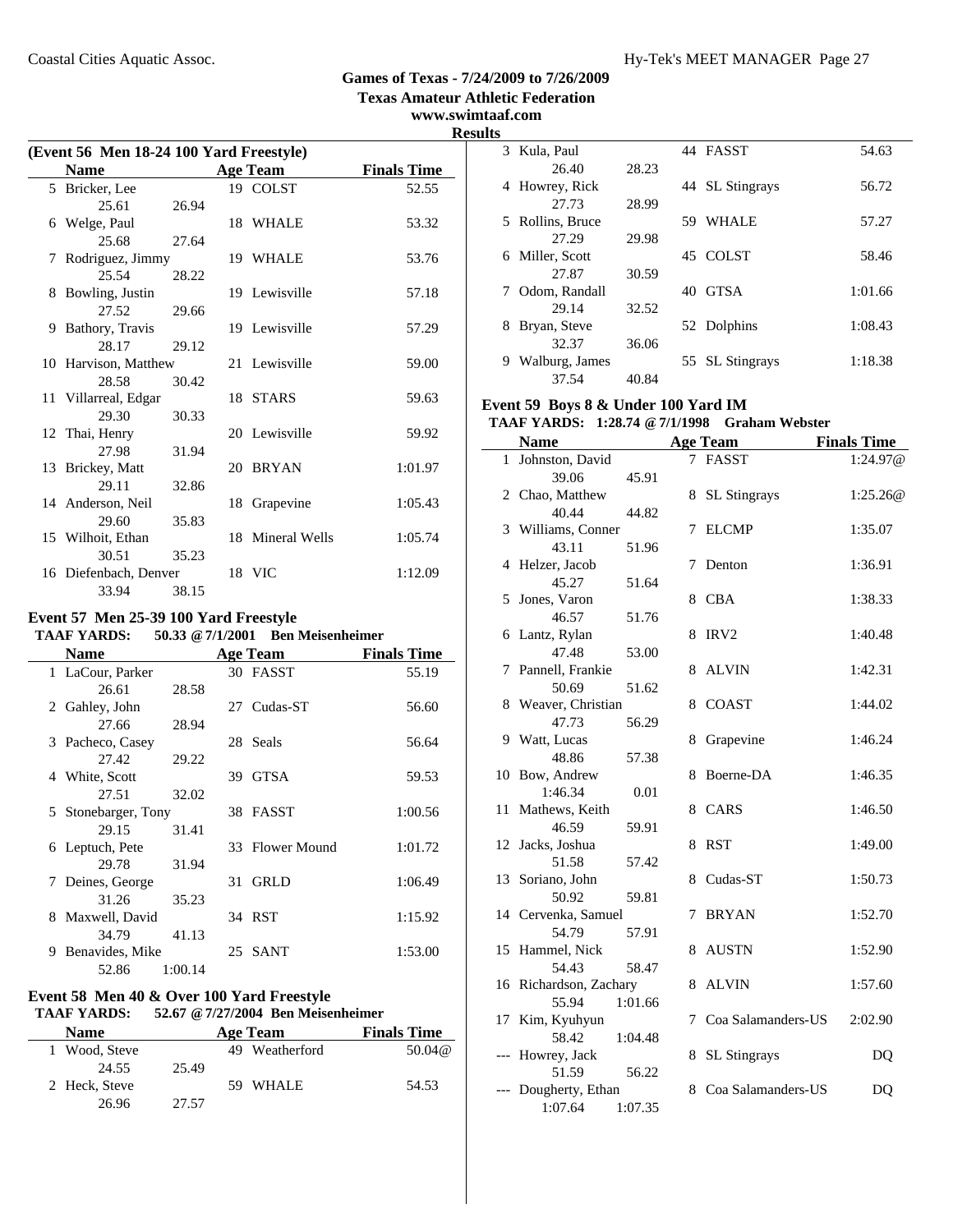**Texas Amateur Athletic Federation**

**www.swimtaaf.com**

| Event 60 Men 18-24 100 Yard IM<br><b>TAAF YARDS:</b><br>55.20 @ 7/1/1999<br><b>Eric Wiley</b> |                         |       |    |                 |                    |
|-----------------------------------------------------------------------------------------------|-------------------------|-------|----|-----------------|--------------------|
|                                                                                               | <b>Name</b>             |       |    | <b>Age Team</b> | <b>Finals Time</b> |
|                                                                                               | 1 Interrante, Zach      |       |    | 18 CLEB         | 53.11@             |
|                                                                                               | 24.82                   | 28.29 |    |                 |                    |
|                                                                                               | 2 Rucker, Ryan          |       |    | 19 WHALE        | 55.80              |
|                                                                                               | 3 Verdeyen, Michael     |       |    | 22 Seals        | 57.50              |
|                                                                                               | 27.36                   | 30.14 |    |                 |                    |
|                                                                                               | 4 Lee, Curtis           |       |    | 19 RST          | 1:00.62            |
|                                                                                               | 28.64                   | 31.98 |    |                 |                    |
| 5                                                                                             | Walden, Jon             |       |    | 21 VIC          | 1:01.18            |
|                                                                                               | 28.68                   | 32.50 |    |                 |                    |
| 6                                                                                             | King, Shawn             |       |    | 18 CCNAT        | 1:01.32            |
|                                                                                               | 28.23                   | 33.09 |    |                 |                    |
| 7                                                                                             | Alejo, Tim              |       | 21 | <b>RST</b>      | 1:01.41            |
|                                                                                               | 28.75                   | 32.66 |    |                 |                    |
| 8                                                                                             | Stevens, Martin         |       | 18 | ROWL            | 1:01.45            |
|                                                                                               | 27.02                   | 34.43 |    |                 |                    |
| 9                                                                                             | Blanco, Edgar Alonso    |       |    | 20 El Paso-DA   | 1:02.18            |
|                                                                                               | 28.67                   | 33.51 |    |                 |                    |
|                                                                                               | 10 Larson, David        |       |    | 19 Lewisville   | 1:02.50            |
|                                                                                               | 30.56                   | 31.94 |    |                 |                    |
| 11                                                                                            | Brickey, Matt           |       |    | 20 BRYAN        | 1:03.11            |
|                                                                                               | 29.06                   | 34.05 |    |                 |                    |
|                                                                                               | 12 Marthiljohni, Justin |       |    | 19 VIC          | 1:05.87            |
|                                                                                               | 31.62                   | 34.25 |    |                 |                    |
|                                                                                               | 13 Hutto, Ryan          |       |    | 22 MESQ         | 1:06.44            |
|                                                                                               | 30.86                   | 35.58 |    |                 |                    |
|                                                                                               | 14 Berry, James         |       | 18 | <b>PAST</b>     | 1:06.78            |
|                                                                                               | 29.63                   | 37.15 |    |                 |                    |
|                                                                                               | 15 Spindle, Collin      |       | 18 | <b>DNSN</b>     | 1:12.95            |
|                                                                                               | 34.01                   | 38.94 |    |                 |                    |
|                                                                                               | 16 Engel, Andrew        |       | 18 | <b>PLANO</b>    | 1:18.19            |
|                                                                                               | 35.30                   | 42.89 |    |                 |                    |
|                                                                                               | 17 Vestal, Brian        |       |    | 22 SBELT        | 1:25.32            |
|                                                                                               | 40.48                   | 44.84 |    |                 |                    |

| Event 61 Men 25-39 100 Yard IM |       |    | <b>TAAF YARDS:</b> 57.94 @ 7/23/2005 Wright Stanton |                    |
|--------------------------------|-------|----|-----------------------------------------------------|--------------------|
| <b>Name</b>                    |       |    | <b>Age Team</b>                                     | <b>Finals Time</b> |
| 1 Mauk, Derrick                |       |    | 32 SBELT                                            | 1:04.47            |
| 28.07                          | 36.40 |    |                                                     |                    |
| 2 Bromfield, Jeff              |       |    | 34 Lewisville                                       | 1:07.18            |
| 32.31                          | 34.87 |    |                                                     |                    |
| 3 LaCour, Parker               |       |    | 30 FASST                                            | 1:10.33            |
| 31.54                          | 38.79 |    |                                                     |                    |
| 4 Leptuch, Pete                |       |    | 33 Flower Mound                                     | 1:10.34            |
| 32.93                          | 37.41 |    |                                                     |                    |
| 5 Warren, BJ                   |       |    | 33 CARS                                             | 1:10.89            |
| 32.68                          | 38.21 |    |                                                     |                    |
| 6 Stonebarger, Tony            |       |    | 38 FASST                                            | 1:11.54            |
| 33.36                          | 38.18 |    |                                                     |                    |
| 7 Deines, George               |       | 31 | GRLD                                                | 1:12.66            |

33.27 39.39

| 8 Gahley, John                                       |       |     | 27 Cudas-ST     | 1:14.91            |  |  |
|------------------------------------------------------|-------|-----|-----------------|--------------------|--|--|
| 33.89                                                | 41.02 |     |                 |                    |  |  |
| Event 62 Men 40 & Over 100 Yard IM                   |       |     |                 |                    |  |  |
| <b>TAAF YARDS: 1:00.00 @ 7/26/2008 Gerry Leutner</b> |       |     |                 |                    |  |  |
| <b>Name</b>                                          |       |     | <b>Age Team</b> | <b>Finals Time</b> |  |  |
| 1 Wood, Steve                                        |       |     | 49 Weatherford  | 57.65@             |  |  |
| 25.96                                                | 31.69 |     |                 |                    |  |  |
| 2 Powell, Jaime                                      |       |     | 42 MESQ         | 1:02.73            |  |  |
| 27.86                                                | 34.87 |     |                 |                    |  |  |
| 3 Taylor, James                                      |       |     | 42 Coppell      | 1:03.06            |  |  |
| 28.99                                                | 34.07 |     |                 |                    |  |  |
| 4 Liston, Paul                                       |       |     | 41 MESO         | 1:04.35            |  |  |
| 29.56                                                | 34.79 |     |                 |                    |  |  |
| 5 Kula, Paul                                         |       |     | 44 FASST        | 1:04.81            |  |  |
| 29.70                                                | 35.11 |     |                 |                    |  |  |
| 6 Kelber, Bruce                                      |       |     | 42 SL Stingrays | 1:14.76            |  |  |
| 34.96                                                | 39.80 |     |                 |                    |  |  |
| 7 Beckman, Jeff                                      |       | 48. | Dolphins        | 1:24.07            |  |  |
| 38.15                                                | 45.92 |     |                 |                    |  |  |
| --- Heck, Steve                                      |       | 59  | WHALE           | DO                 |  |  |
| 29.40                                                | 32.57 |     |                 |                    |  |  |

#### **Event 63 Men 18 & Over 200 Yard Freestyle TAAF YARDS: 2:00.57 @7/23/2005 Matt Murdock**

|   | <b>Name</b>          |       | <b>Age Team</b> |       | <b>Finals Time</b> |
|---|----------------------|-------|-----------------|-------|--------------------|
|   | 1 Tomas, Matt        |       | 18 RST          |       | 1:51.06@           |
|   | 25.93                | 28.55 | 28.49           | 28.09 |                    |
|   | 2 Garza, Matt        |       | 18 ALICE        |       | 1:57.16@           |
|   | 25.68                | 28.68 | 30.34           | 32.46 |                    |
|   | 3 Rodriguez, Jimmy   |       | 19 WHALE        |       | 1:59.35@           |
|   | 27.35                | 30.32 | 31.63           | 30.05 |                    |
|   | 4 Bricker, Lee       |       | 19 COLST        |       | 2:02.91            |
|   | 28.42                | 31.34 | 32.22           | 30.93 |                    |
|   | 5 Stevens, Martin    |       | 18 ROWL         |       | 2:03.43            |
|   | 26.42                | 30.03 | 32.73           | 34.25 |                    |
|   | 6 Nguyen, Vi         |       | 21 Coppell      |       | 2:05.85            |
|   | 26.81                | 30.80 | 34.70           | 33.54 |                    |
| 7 | Howrey, Rick         |       | 44 SL Stingrays |       | 2:07.51            |
|   | 28.88                | 32.38 | 34.03           | 32.22 |                    |
|   | 8 Pacheco, Casey     |       | 28 Seals        |       | 2:12.46            |
|   | 30.35                | 32.93 | 34.76           | 34.42 |                    |
|   | 9 Rollins, Bruce     |       | 59 WHALE        |       | 2:13.73            |
|   | 29.89                | 33.82 | 35.20           | 34.82 |                    |
|   | 10 Villarreal, Edgar |       | 18 STARS        |       | 2:16.32            |
|   | 30.30                | 35.15 | 36.67           | 34.20 |                    |
|   | 11 Miller, Scott     |       | 45 COLST        |       | 2:16.72            |
|   | 30.22                | 33.26 | 34.72           | 38.52 |                    |
|   | 12 Kula, Paul        |       | 44 FASST        |       | 2:16.85            |
|   | 30.54                | 34.28 | 35.86           | 36.17 |                    |
|   | 13 Walburg, James    |       | 55 SL Stingrays |       | 2:57.62            |
|   |                      |       | 46.44           |       |                    |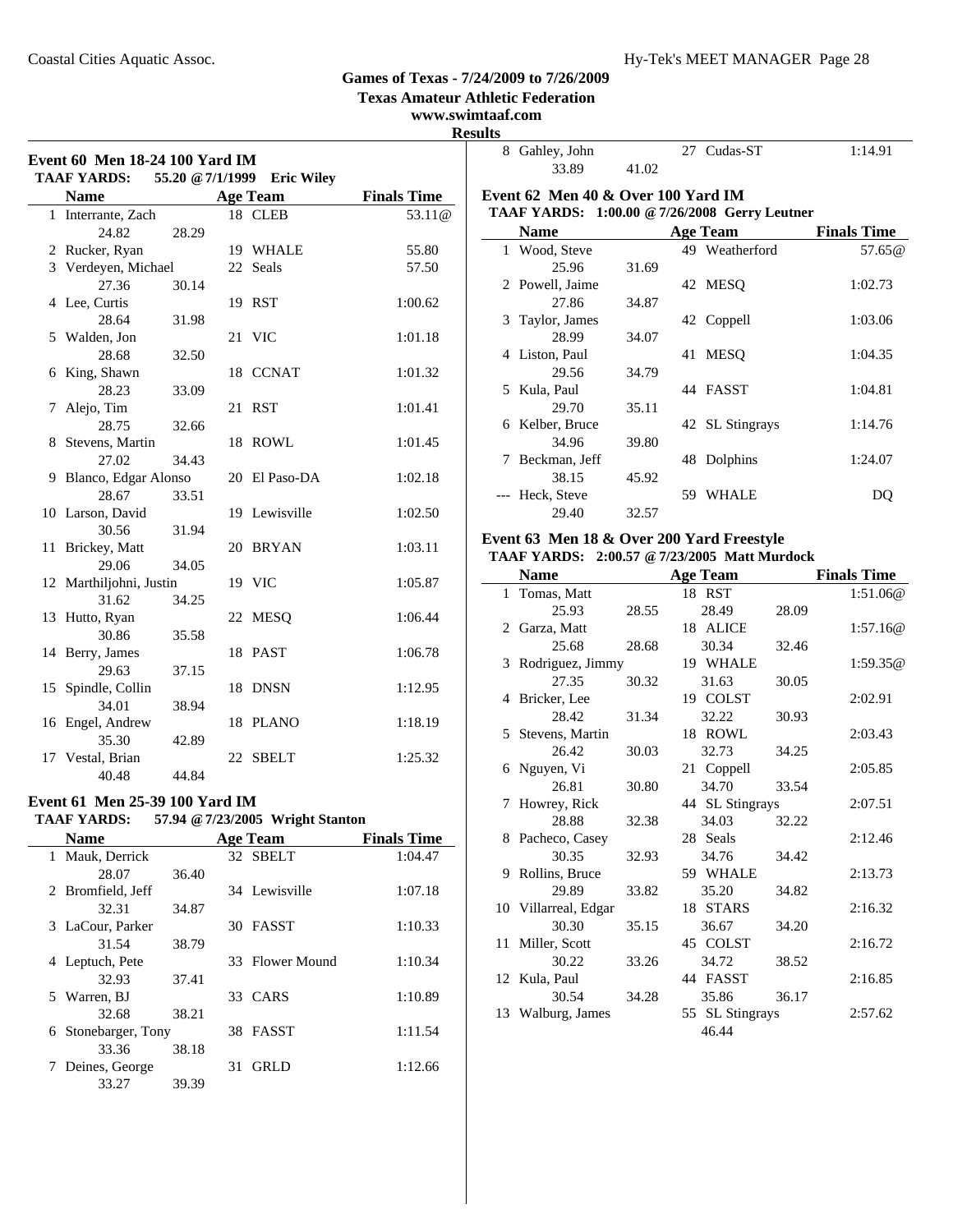Ļ.

# **Games of Texas - 7/24/2009 to 7/26/2009**

**Texas Amateur Athletic Federation**

# **www.swimtaaf.com**

# **Results**

| Event 64 Boys 8 & Under 100 Yard Freestyle Relay<br>TAAF YARDS: 1:06.38 @ 7/1/1995<br><b>Bedford</b> |                         |                               |                    |  |
|------------------------------------------------------------------------------------------------------|-------------------------|-------------------------------|--------------------|--|
|                                                                                                      | <b>Team</b>             | <b>Relay</b>                  | <b>Finals Time</b> |  |
| 1                                                                                                    | <b>FASST</b>            | A                             | 1:07.47            |  |
|                                                                                                      | 1) Walsh, Jake 8        | 2) Mejia, Mateo 8             |                    |  |
|                                                                                                      | 3) Urbine, Austin 8     | 4) Johnston, David 7          |                    |  |
|                                                                                                      | 33.29<br>34.18          |                               |                    |  |
|                                                                                                      | 2 WTS                   | A                             | 1:11.30            |  |
|                                                                                                      | 1) Cheatham, Zachary 8  | 2) Maher, J C 8               |                    |  |
|                                                                                                      | 3) Alcalar, Christian 8 | 4) Goudeau, Hunter 8          |                    |  |
|                                                                                                      | 37.58<br>33.72          |                               |                    |  |
| 3                                                                                                    | <b>FASST</b>            | B                             | 1:11.58            |  |
|                                                                                                      | 1) Cornwell, Gabriel 8  | 2) Fogle, Jack 8              |                    |  |
|                                                                                                      | 3) Phelps, Cooper 8     | 4) Kula, Joshua 8             |                    |  |
|                                                                                                      | 36.21<br>35.37          |                               |                    |  |
|                                                                                                      | 4 SL Stingrays          | A                             | 1:11.59            |  |
|                                                                                                      | 1) Zapinski, Jonathan 8 | 2) Traylor, Grant 8           |                    |  |
|                                                                                                      | 3) Varriale, Matthew 8  | 4) Kelber, Mason 8            |                    |  |
|                                                                                                      | 37.74<br>33.85          |                               |                    |  |
| 5                                                                                                    | RST                     | A                             | 1:12.51            |  |
|                                                                                                      | 1) McGrath, Connor 7    | 2) Dzierzanowski, Christopher |                    |  |
|                                                                                                      | 3) Jacks, Joshua 8      | 4) Cook, Trent 8              |                    |  |
|                                                                                                      | 38.31<br>34.20          |                               |                    |  |
|                                                                                                      | 6 ALVIN                 | A                             | 1:13.78            |  |
|                                                                                                      | 1) Pannell, Frankie 8   | 2) McCoy, Dylan 7             |                    |  |
|                                                                                                      | 3) Geiman, Grant 8      | 4) Armstrong, Jack 8          |                    |  |
|                                                                                                      | 36.41<br>37.37          |                               |                    |  |
| 7                                                                                                    | <b>Trophy Club</b>      | A                             | 1:14.87            |  |
|                                                                                                      | 1) Walsh, Brandon 8     | 2) Venator, Blaine 8          |                    |  |
|                                                                                                      | 3) Greener, Luke 8      | 4) Stotts, Case 8             |                    |  |
|                                                                                                      | 38.35<br>36.52          |                               |                    |  |
| 8                                                                                                    | <b>CARS</b>             | A                             | 1:16.14            |  |
|                                                                                                      | 1) Gocke, Cade 8        | 2) Keller, Jackson 8          |                    |  |
|                                                                                                      | 3) Powell, Chase 8      | 4) Mathews, Keith 8           |                    |  |
|                                                                                                      | 38.83<br>37.31          |                               |                    |  |
|                                                                                                      | 9 FASST                 | C                             | 1:16.29            |  |
|                                                                                                      | 1) Bland, Ian 7         | 2) May, Gregory 7             |                    |  |
|                                                                                                      | 3) Hicks, Riley 8       | 4) Jannasch, Jack 8           |                    |  |
|                                                                                                      | 36.15<br>40.14          |                               |                    |  |
|                                                                                                      | 10 HOUST                | А                             | 1:19.19            |  |
|                                                                                                      | 1) Fontenot, Sean 7     | 2) Molo, Cameron 8            |                    |  |
|                                                                                                      | 3) Peak, Xzavious 8     | 4) Ramirez, Joel 8            |                    |  |
|                                                                                                      | 40.52<br>38.67          |                               |                    |  |
| 11                                                                                                   | Lewisville              | A                             | 1:20.61            |  |
|                                                                                                      | 1) Linebarger, Brady 8  | 2) Schott, Tyler 6            |                    |  |
|                                                                                                      | 3) Skinner, Kyle 7      | 4) Augustyn, Greg 7           |                    |  |
|                                                                                                      | 41.50<br>39.11          |                               |                    |  |
| 12                                                                                                   | LJST                    | A                             | 1:20.96            |  |
|                                                                                                      | 1) Fuchs, Collin 7      | $2)$ Turk, Joe $6$            |                    |  |
|                                                                                                      | 3) McKinney, Matthew 7  | 4) Laurel, Benjamin 8         |                    |  |
|                                                                                                      | 40.62<br>40.34          |                               |                    |  |
| 13                                                                                                   | PAST                    | A                             | 1:21.07            |  |
|                                                                                                      | 1) Brown, Ryan 8        | 2) Garlough, Forrest 8        |                    |  |
|                                                                                                      | 3) Kreutziger, Logan 8  | 4) Ward, Cas 8                |                    |  |
|                                                                                                      | 40.88<br>40.19          |                               |                    |  |

| 14 | Seals                  |         | A                       | 1:25.10 |
|----|------------------------|---------|-------------------------|---------|
|    | 1) Berry, Lawson 7     |         | 2) Winston, Gage 8      |         |
|    | 3) Jenkins, Collier 8  |         | 4) Atchue, Sean 8       |         |
|    | 42.59                  | 42.51   |                         |         |
|    | 15 Black Devil Rays-US |         | A                       | 1:26.87 |
|    | 1) Donahue, Carson 8   |         | 2) Solana, Kaedon 8     |         |
|    | 3) Dougherty, Ethan 8  |         | 4) Coffee, Calvin 7     |         |
|    | 44.74                  | 42.13   |                         |         |
|    | 16 Wetcats             |         | A                       | 1:28.17 |
|    | 1) Horn, Cahl 7        |         | 2) Morris, Logan 7      |         |
|    | 3) Hook, Kaleb 7       |         | 4) Wehmeyer, Logan 8    |         |
|    | 46.54                  | 41.63   |                         |         |
| 17 | ALICE                  |         | A                       | 1:28.46 |
|    | 1) O'Hara, Jason 7     |         | 2) Reeves, Blake 8      |         |
|    | 3) Gonzalez, David 7   |         | 4) Villarreal, Damien 8 |         |
|    | 42.18                  | 46.28   |                         |         |
| 18 | Boerne-DA              |         | A                       | 1:29.77 |
|    | 1) Sandidge, Logan 7   |         | 2) Roberts, Tyler 7     |         |
|    | 3) Kingseed, Zachary 7 |         | 4) Peterson, Coltin 7   |         |
|    | 43.84                  | 45.93   |                         |         |
| 19 | Mission                |         | A                       | 1:40.00 |
|    | 1) Epling, Seth 7      |         | 2) Hernandez, Obed 8    |         |
|    | 3) Odale, Jordan 7     |         | 4) Solis, Aryn 7        |         |
|    | 46.69                  | 53.31   |                         |         |
| 20 | Wetcats                |         | B                       | 1:41.66 |
|    | 1) Dickson, Andrew 8   |         | 2) Overby, Jonathon 8   |         |
|    | 3) Horn, Colt 5        |         | 4) Overman, Charles 8   |         |
|    | 55.38                  | 46.28   |                         |         |
| 21 | Dolphins               |         | A                       | 2:15.24 |
|    | 1) Beckman, Nate 5     |         | 2) Barrera, Noah 6      |         |
|    | 3) Hawkins, Isaac 5    |         | 4) Baron, Spencer 8     |         |
|    | 1:10.69                | 1:04.55 |                         |         |

#### **Event 65 Men 18 & Over 200 Yard Freestyle Relay TAAF YARDS: 1:31.21 @7/26/2008 R&R Aquatics K Regetz, R Moreno, R Marshall, J Kempisty**

|   | <b>Team</b>           |       | <b>Relay</b>           |                        | <b>Finals Time</b> |
|---|-----------------------|-------|------------------------|------------------------|--------------------|
| 1 | <b>WHALE</b>          |       | А                      |                        | 1:29.74@           |
|   | 1) Roberson, Brad 18  |       |                        | 2) Rodriguez, Jimmy 19 |                    |
|   | 3) Welge, Paul 18     |       | 4) Roberson, Jason 23  |                        |                    |
|   | 20.87                 | 23.29 | 22.65                  | 22.93                  |                    |
|   | 2 RST                 |       | A                      |                        | 1:31.10@           |
|   | 1) Marshall, Ricky 19 |       | 2) Kempisty, Justin 19 |                        |                    |
|   | 3) Tomas, Matt 18     |       | 4) Regetz, Kenny 21    |                        |                    |
|   | 23.51                 | 22.66 | 22.02                  | 22.91                  |                    |
|   | 3 FASST               |       | A                      |                        | 1:33.54            |
|   | 1) Pena, Joshua 19    |       | 2) Kula, Paul 44       |                        |                    |
|   | 3) LaCour, Parker 30  |       | 4) Blandford, Ben 18   |                        |                    |
|   | 22.50                 | 24.38 | 24.70                  | 21.96                  |                    |
|   | 4 RST                 |       | B                      |                        | 1:37.58            |
|   | 1) Alejo, Tim 21      |       | 2) Lee, Curtis 19      |                        |                    |
|   | 3) Alejo, Kevin 23    |       | 4) Moreno, Richard 19  |                        |                    |
|   | 24.29                 | 24.95 | 24.48                  | 23.86                  |                    |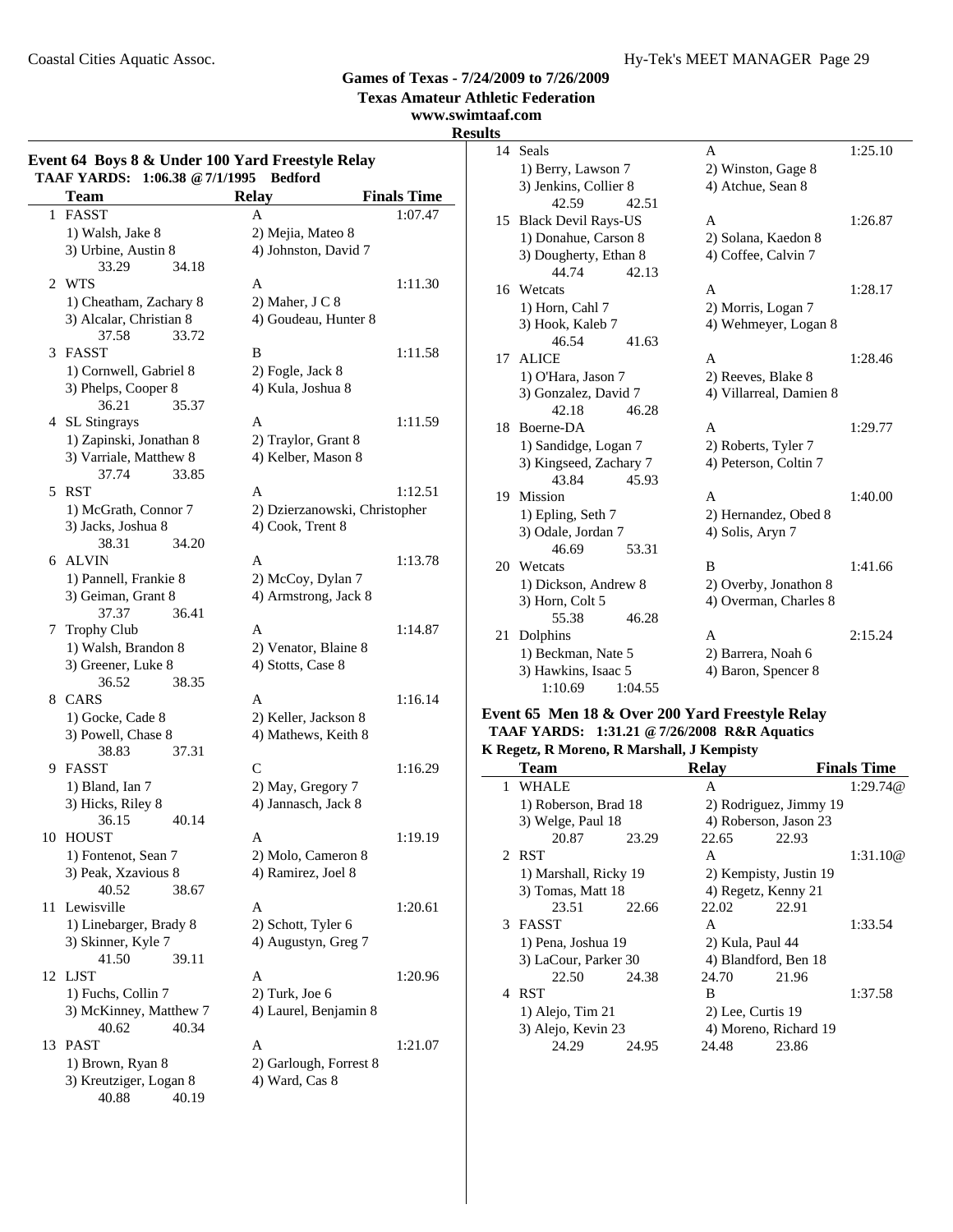**www.swimtaaf.com**

# **Results**

|    | (Event 65 Men 18 & Over 200 Yard Freestyle Relay) |       |                       |                         |                    |  |  |
|----|---------------------------------------------------|-------|-----------------------|-------------------------|--------------------|--|--|
|    | <b>Team</b>                                       |       | <b>Relay</b>          |                         | <b>Finals Time</b> |  |  |
|    | 5 Lewisville                                      |       | A                     |                         | 1:40.18            |  |  |
|    | 1) Larson, David 19                               |       | 2) Crow, Ken 33       |                         |                    |  |  |
|    | 3) Harvison, Matthew 21                           |       | 4) Bowling, Justin 19 |                         |                    |  |  |
|    | 25.36                                             | 25.14 | 25.08                 | 24.60                   |                    |  |  |
| 6  | El Paso-DA                                        |       | A                     |                         | 1:40.38            |  |  |
|    | 1) Blanco, Edgar Alonso 20                        |       | 2) Gamez, Alex 20     |                         |                    |  |  |
|    | 3) Vidana, Luis 18                                |       | 4) Reyes, Beto 18     |                         |                    |  |  |
|    | 23.74                                             | 25.90 | 26.35                 | 24.39                   |                    |  |  |
| 7  | City of Kyle                                      |       | A                     |                         | 1:41.41            |  |  |
|    | 1) Barry, Florendo 18                             |       | 2) Levine, Jordi 48   |                         |                    |  |  |
|    | 3) Moreno, Joshua 19                              |       | 4) Stein, Chad 19     |                         |                    |  |  |
|    | 24.83                                             | 28.68 | 25.39                 | 22.51                   |                    |  |  |
| 8  | Seals                                             |       | A                     |                         | 1:42.17            |  |  |
|    | 1) Vollmer, Nick 23                               |       |                       | 2) Verdeyen, Michael 22 |                    |  |  |
|    | 3) Pacheco, Casey 28                              |       | 4) Brown, Russell 40  |                         |                    |  |  |
|    | 23.40                                             | 26.39 | 26.94                 | 25.44                   |                    |  |  |
| 9  | MESO                                              |       | A                     |                         | 1:45.13            |  |  |
|    | 1) Liston, David 36                               |       | 2) Hutto, Ryan 22     |                         |                    |  |  |
|    | 3) Liston, Paul 41                                |       | 4) Powell, Jaime 42   |                         |                    |  |  |
|    | 25.90                                             | 26.11 | 26.97                 | 26.15                   |                    |  |  |
| 10 | <b>FASST</b>                                      |       | B                     |                         | 1:48.06            |  |  |
|    | $1)$ Fogle, John 47                               |       | 2) Johnson, Mike 50   |                         |                    |  |  |
|    | 3) Rankin, Kevin 41                               |       | 4) Johnson, Jay 45    |                         |                    |  |  |
|    | 27.31                                             | 25.22 | 27.12                 | 28.41                   |                    |  |  |
| 11 | Wetcats                                           |       | A                     |                         | 1:51.74            |  |  |
|    | 1) Lenox, Dylan 18                                |       | 2) Wilkins, Nathan 18 |                         |                    |  |  |
|    | 3) Wetsel, Cody 18                                |       | 4) Wetsel, Brandon 29 |                         |                    |  |  |
|    | 28.85                                             | 30.79 | 27.25                 | 24.85                   |                    |  |  |
| 12 | <b>Trophy Club</b>                                |       | A                     |                         | 1:52.63            |  |  |
|    | 1) Stoermer, Trey 40                              |       | 2) Thomas, Brad 53    |                         |                    |  |  |
|    | 3) Winstead, John 48                              |       | 4) Melbourn, Steve 42 |                         |                    |  |  |
|    | 23.45                                             | 33.48 | 27.64                 | 28.06                   |                    |  |  |

## **Event 66 Mixed 18 & Over 100 Yard Freestyle Relay TAAF YARDS: 46.14 @7/26/2008 Frisco**

**T Nix, K Hunt, H Blizzard, J Pena**

| Team                     | <b>Relay</b>             | <b>Finals Time</b> |
|--------------------------|--------------------------|--------------------|
| 1 Seals                  | А                        | 48.18              |
| 1) Brown, Russell M40    | 2) Pope, Seabre W18      |                    |
| 3) Haynes, Carissa W30   | 4) Verdeyen, Michael M22 |                    |
| 24.25<br>23.93           |                          |                    |
| 2 FASST                  | A                        | 50.42              |
| 1) LaCour, Parker M30    | 2) Johnson, Dolores W18  |                    |
| 3) Little, Kelly W44     | 4) Kula, Paul M44        |                    |
| 25.17<br>25.25           |                          |                    |
| <b>SBELT</b><br>3        | A                        | 51.78              |
| 1) Howard, Landon M21    | 2) Vestal, Brian M22     |                    |
| 3) Seale, Gwendalyn W18  | 4) Taylor, Jenna W21     |                    |
| 24.57<br>27.21           |                          |                    |
| 4 FASST                  | B                        | 52.20              |
| 1) Johnson, Mike M50     | 2) Rankin, Kevin M41     |                    |
| 3) Blizzard, Heather W20 | 4) Call, Nancy W55       |                    |
| 24.05<br>28.15           |                          |                    |
|                          |                          |                    |

|    | 5 Lewisville             | A                          | 52.58   |
|----|--------------------------|----------------------------|---------|
|    | 1) Anderson, Alyse W21   | 2) Anderson, Curt M48      |         |
|    | 3) Augustyn, Britt W37   | 4) Harvison, Matthew M21   |         |
|    | 26.11<br>26.47           |                            |         |
| 6  | <b>RST</b>               | A                          | 53.46   |
|    | 1) Littleton, Laura W20  | 2) Schramme, Toni W47      |         |
|    | 3) Atkinson, Kellie W24  | 4) Jones, Kris M28         |         |
|    | 28.71<br>24.75           |                            |         |
| Τ  | <b>Trophy Club</b>       | A                          | 53.92   |
|    | 1) Eichenseer, Brad M18  | 2) Caldwell, Christine W20 |         |
|    | 3) Haitz, Daniel M21     | 4) Haitz, Kelly W18        |         |
|    | 30.67<br>23.25           |                            |         |
| 8. | <b>FASST</b>             | C                          | 59.61   |
|    | 1) Stonebarger, Tony M38 | 2) Anderson, Joni W47      |         |
|    | 3) Johnson, Jay M45      | 4) Burrell, Amy W38        |         |
|    | 26.59<br>33.02           |                            |         |
| 9  | Seals                    | $\mathcal{C}$              | 1:03.07 |
|    | 1) Garner, Kelly W38     | 2) Garner, Todd M39        |         |
|    | 3) Wallace, Barbara W47  | 4) Campbell, Greg M39      |         |
|    | 29.74<br>33.33           |                            |         |

#### **Event 67 Mixed 18 & Over 200 Yard Freestyle Relay TAAF YARDS: 1:42.49 @7/26/2008 Frisco**

#### **T Nix, K Hunt, H Blizzard, J Pena**

|               | <b>Team</b>                 |       | <b>Relay</b> |                            | <b>Finals Time</b> |
|---------------|-----------------------------|-------|--------------|----------------------------|--------------------|
| $\mathbf{1}$  | <b>FASST</b>                |       | A            |                            | 1:41.66@           |
|               | 1) Pena, Joshua M19         |       |              | 2) Miller, Jennifer W19    |                    |
|               | 3) Blandford, Ben M18       |       |              | 4) Rose, Melissa W30       |                    |
|               | 23.00                       | 29.05 | 27.87        | 21.74                      |                    |
| 2             | <b>SBELT</b>                |       | A            |                            | 1:43.09            |
|               | 1) Mauk, Derrick M32        |       |              | 2) Howard, Landon M21      |                    |
|               | 3) Mauk, Kasey W22          |       |              | 4) Kelly, Kristine W21     |                    |
|               | 23.77                       | 25.21 | 28.68        | 25.43                      |                    |
| $\mathcal{F}$ | Seals                       |       | A            |                            | 1:45.12            |
|               | 1) Vollmer, Nick M23        |       |              | 2) Verdeyen, Michael M22   |                    |
|               | 3) Haynes, Carissa W30      |       |              | 4) Pope, Seabre W18        |                    |
|               | 26.68                       | 25.82 | 28.91        | 23.71                      |                    |
|               | 4 Lewisville                |       | A            |                            | 1:45.46            |
|               | 1) Bathory, Travis M19      |       |              | 2) Emandinzer, Natalie W22 |                    |
|               | 3) Thai, Henry M20          |       |              | 4) Anderson, Alyse W21     |                    |
|               | 26.10                       | 27.36 | 25.28        | 26.72                      |                    |
|               | 5 VIC                       |       | A            |                            | 1:46.83            |
|               | 1) Marthiljohni, Justin M19 |       |              | 2) Walden, Leah W18        |                    |
|               | 3) Machacek, Ariel W18      |       |              | 4) Walden, Jon M21         |                    |
|               | 26.56                       | 28.63 | 29.47        | 22.17                      |                    |
|               | 6 FASST                     |       | B            |                            | 1:54.10            |
|               | 1) Kula, Paul M44           |       |              | 2) Johnson, Mike M50       |                    |
|               | 3) Blizzard, Heather W20    |       |              | 4) Johnson, Dolores W18    |                    |
|               | 26.56                       | 25.99 | 30.34        | 31.21                      |                    |
| 7             | Seals                       |       | B            |                            | 2:10.55            |
|               | 1) Brown, Russell M40       |       |              | 2) Pacheco, Casey M28      |                    |
|               | 3) Stone, Jeanne W27        |       |              | 4) Taylor, Sarah W23       |                    |
|               | 31.29                       | 34.29 | 27.43        | 37.54                      |                    |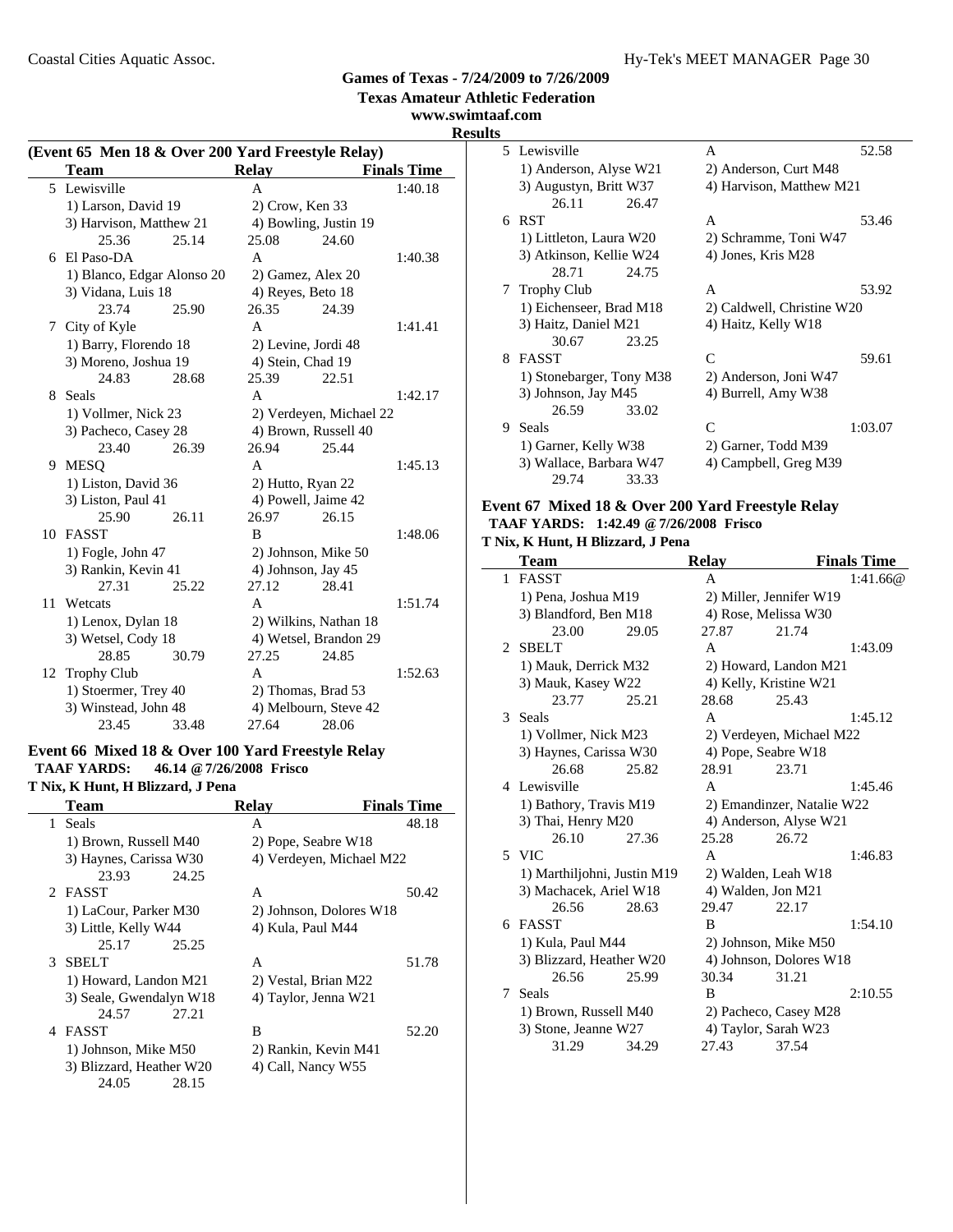**Texas Amateur Athletic Federation**

#### **www.swimtaaf.com Results**

#### **Event 68 Mixed 18 & Over 200 Yard Medley Relay Team Relay Finals Time** 1 FASST A 1:56.75 1) Miller, Jennifer W19 2) Pena, Joshua M19 3) Blandford, Ben M18 4) Rose, Melissa W30 27.10 28.22 30.95 30.48 2 2:00.42 Lewisville A 1) Gosewisch, Megan W30 2) Larson, David M19 3) Harvison, Matthew M21 4) Jones, Jenny W24 34.57 30.66 30.78 24.41 3 VIC A 2:02.71 1) Williams, Matthew M18 2) Machacek, Ariel W18 3) Walden, Leah W18 4) Walden, Jon M21 30.12 37.12 32.27 23.20 4 Seals A 2:06.58 1) Vollmer, Nick M23 2) Verdeyen, Michael M22 3) Pope, Seabre W18 4) Stone, Jeanne W27 30.31 41.89 26.14 28.24 5 Trophy Club A 2:07.10 1) Haitz, Kelly W18 2) Haitz, Daniel M21 3) Eichenseer, Brad M18 4) Caldwell, Christine W20 35.83 33.25 25.72 32.30 6 2:08.91 FASST B 1) Little, Kelly W44 2) Kula, Paul M44 3) Johnson, Dolores W18 4) LaCour, Parker M30 37.63 32.82 29.62 28.84 7 Seals B 2:20.22 1) Pacheco, Casey M28 2) Brown, Russell M40 3) Haynes, Carissa W30 4) Garner, Kelly W38 31.78 34.64 35.11 38.69 8 FASST C 2:26.13 1) Johnson, Mike M50 2) Blizzard, Heather W20 3) Call, Nancy W55 4) Rankin, Kevin M41 32.43 46.54 31.19 35.97 9 2:26.51 Dolphins A 1) Coulehan, Kathy W43 2) Young, Judy W44 3) Beckman, Jeff M48 4) Bryan, Steve M52 43.12 40.13 33.37 29.89 10 FASST D 2:40.44 1) Johnson, Jay M45 2) Stonebarger, Tony M38  $3)$  Anderson, Joni W47  $4)$  Burrell, Amy W38 51.05 35.49 34.79 39.11

#### **Event 69 Girls 8 & Under 100 Yard Medley Relay TAAF YARDS: 1:13.46 @7/27/2004 Southlake Stingrays 2004 M Hayes, E Landers, A Privett, H Vassios**

| <b>Team</b>          | <b>Relay</b>         | <b>Finals Time</b> |
|----------------------|----------------------|--------------------|
| <b>WOOD</b>          | А                    | 1:18.74            |
| 1) Arendes, Haley 8  | 2) Montag, Ashley 8  |                    |
| 3) Gawronska, Zoe 8  | 4) Fields, Emory 7   |                    |
| 44.21<br>34.53       |                      |                    |
| 2 SL Stingrays       | А                    | 1:21.44            |
| 1) Tatum, Samantha 8 | 2) Platt, Haley 8    |                    |
| 3) Privett, Kate 8   | 4) Schmidt, Claire 8 |                    |
| 47.38<br>34.06       |                      |                    |

| ts  |                                         |                                            |         |
|-----|-----------------------------------------|--------------------------------------------|---------|
| 3   | WHALE                                   | Α                                          | 1:22.16 |
|     | 1) Walter, Gabriela 7                   | 2) Little, Karlye 7                        |         |
|     | 3) Reitsma, Rebecca 8                   | 4) Russell, Alexandra 8                    |         |
|     | 48.61<br>33.55                          |                                            |         |
|     | 4 FASST                                 | А                                          | 1:24.28 |
|     | 1) Satterwhite, Emma 8                  | 2) Simpson, Claire 8                       |         |
|     | 3) Emmons, Kyndall 8                    | 4) DeLeon, Ava 8                           |         |
|     | 1:24.35                                 |                                            |         |
|     | 5 FASST                                 | B                                          | 1:24.32 |
|     | 1) Ryalls, Lindsey 8                    | 2) Roehrig, Laine 8                        |         |
|     | 3) McCracken, Kyra 8                    | 4) Bumpas, Alex 7                          |         |
|     | 46.13<br>38.19                          |                                            |         |
|     | 6 ELCMP                                 | A                                          | 1:26.11 |
|     | 1) Thrash, Camille 8                    | 2) Wilson, Emily 8                         |         |
|     | 3) Hunt, Christine 8                    | 4) Slattery, Sydney 8                      |         |
|     | 48.68<br>37.43                          |                                            |         |
|     | 7 Dolphins                              | A                                          | 1:28.33 |
|     | 1) Williams, Cammi 7                    | 2) Ramirez, Niaya 8                        |         |
|     | 3) Beckman, Sam 8                       | 4) Smith, Emily 8                          |         |
|     | 49.70<br>38.63                          |                                            |         |
|     | 8 Ramsey-US                             | A                                          | 1:29.31 |
|     | 1) Heath, Jian Jian 8                   | 2) Knifton, Sophie 6                       |         |
|     | 3) Blankenship, Ellie 8                 | 4) Knifton, Kate 8                         |         |
|     | 1:29.37                                 |                                            |         |
|     | 9 FASST                                 | C                                          | 1:29.57 |
|     | 1) Medigovich, Lydia 8                  | 2) Jannasch, Jadyn 7                       |         |
|     | 3) Phillip, Megan 7                     | 4) Rickerhauser, Sarah 8                   |         |
|     | 46.35<br>43.22                          |                                            |         |
|     | 10 LJST                                 | A                                          | 1:30.33 |
|     | 1) Ellis, Amanda 7                      | 2) Tran, Vivie 8                           |         |
|     | 3) Snell, Madison 8                     | 4) Chakraborty, Riya 8                     |         |
|     | 45.50<br>44.83                          |                                            |         |
| *11 | <b>ALICE</b>                            | A                                          | 1:32.72 |
|     | 1) Salazar, Lia 8                       | 2) Gonzalez, Alex 8                        |         |
|     | 3) Zambrano, Mariel 8                   | 4) Cadena, Victoria 8                      |         |
|     | 45.48<br>47.24                          |                                            |         |
| *11 | Trophy Club                             | A                                          | 1:32.72 |
|     | 1) Lentzner, Emily 8<br>3) Mann, Abby 8 | 2) McKowen, Brydon 8<br>4) Cantu, Allaya 8 |         |
|     | 52.89<br>39.83                          |                                            |         |
|     | 13 Reed-US                              | А                                          | 1:33.48 |
|     | 1) McDonald, Maya 7                     | 2) Napoliello, Maite 8                     |         |
|     | 3) Vasquez, Milabella 8                 | 4) Arden, Liv 8                            |         |
|     | 28.24<br>1:05.24                        |                                            |         |
| 14  | SL Stingrays                            | В                                          | 1:34.86 |
|     | 1) Shelton, Aspen 8                     | 2) Zettle, Ashley 7                        |         |
|     | 3) Varriale, Samantha 8                 | 4) Etzelmiller, Kinzie 7                   |         |
|     | 43.56<br>51.30                          |                                            |         |
| 15  | Seals                                   | A                                          | 1:37.10 |
|     | 1) Wood, Kennedy 8                      | 2) Brawner, Kinsey 8                       |         |
|     | 3) Pritchard, Paige 8                   | 4) Wallace, Alyson 7                       |         |
|     | 46.19<br>50.91                          |                                            |         |
| 16  | <b>ALVIN</b>                            | А                                          | 1:39.88 |
|     | 1) Nelson, Leah 7                       | 2) Reimer, Alison 8                        |         |
|     | 3) Hinds, Lindsey 7                     | 4) Larson, Julia 8                         |         |
|     | 53.21<br>46.67                          |                                            |         |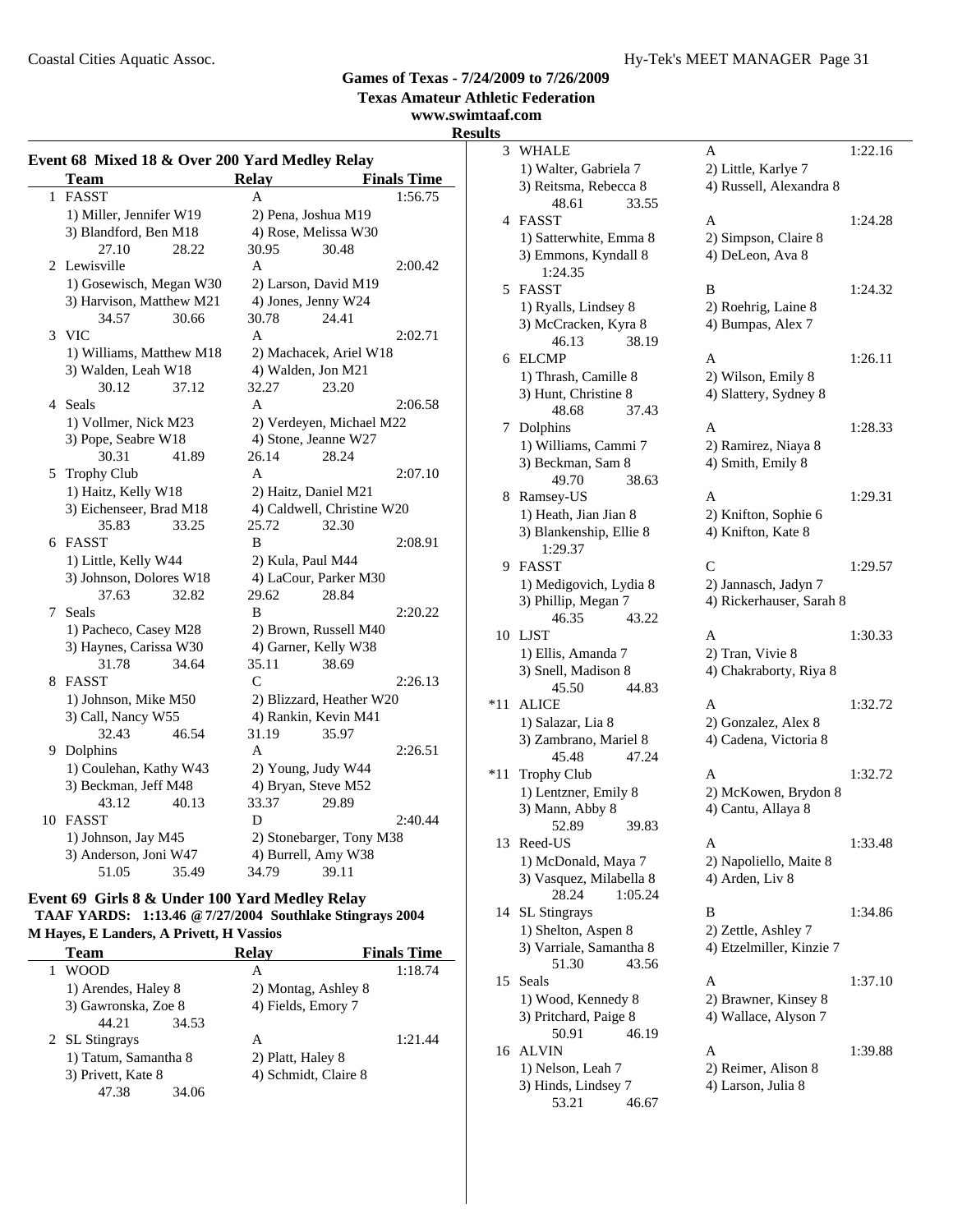**Texas Amateur Athletic Federation**

**www.swimtaaf.com**

**Results**

| (Event 69 Girls 8 & Under 100 Yard Medley Relay) |                       |                    |
|--------------------------------------------------|-----------------------|--------------------|
| Team                                             | <b>Relay</b>          | <b>Finals Time</b> |
| 17 Mission                                       | A                     | 1:41.25            |
| 1) Honrubia, Anna 6                              | 2) Honrubia, Lilly 8  |                    |
| 3) Sanchez, Aryn 7                               | 4) Brechler, Lauren 8 |                    |
| 55.81<br>45.44                                   |                       |                    |
| 18 PLANO                                         | A                     | 1:47.10            |
| 1) Senthilnathan, Neha 7                         | 2) Krska, Alexandra 8 |                    |
| 3) Zhang, Ann 7                                  | 4) Beam, Briana 8     |                    |
| 48.48<br>58.62                                   |                       |                    |
| 19 Dripping Springs                              | A                     | 1:47.64            |
| 1) Hall, Carson 6                                | 2) Chu, Kelsey 6      |                    |
| 3) Dankwardt, Audra 7                            | 4) Faivre, Anna 7     |                    |
| 1:01.75<br>45.89                                 |                       |                    |
| ALICE                                            | B                     | D()                |
| 1) Cruz, Criselda 8                              | 2) Downes, Kendall 7  |                    |
| 3) Villarreal, Mireya 7                          | 4) Pena, Noriah 8     |                    |
| 46.01<br>1:00.42                                 |                       |                    |

#### **Event 70 Women 18 & Over 200 Yard Medley Relay TAAF YARDS: 1:59.51 @7/26/2008 R&R Aquatics J Roth, C Phillips, L Littleton, E Floyd**

|                | Team                      |       | <b>Relay</b>        |                           | <b>Finals Time</b> |
|----------------|---------------------------|-------|---------------------|---------------------------|--------------------|
| 1              | <b>RST</b>                |       | A                   |                           | 1:58.56@           |
|                | 1) Littleton, Laura 20    |       |                     | 2) Floyd, Emily 21        |                    |
|                | 3) Morrow, Morgan 19      |       |                     | 4) Gale, Marissa 18       |                    |
|                | 29.21                     | 33.87 | 29.52               | 25.96                     |                    |
| $\mathfrak{D}$ | <b>RST</b>                |       | B                   |                           | 2:06.55            |
|                | 1) Summers, Kristin 19    |       |                     | 2) Teague, Jordan 18      |                    |
|                | 3) Hlavaty, Lyndey 18     |       |                     | 4) Autrey, Maggie 18      |                    |
|                | 32.43                     | 35.68 | 30.70               | 27.74                     |                    |
|                | 3 Lewisville              |       | A                   |                           | 2:10.08            |
|                | 1) Anderson, Alyse 21     |       |                     | 2) Augustyn, Britt 37     |                    |
|                | 3) Stone, Beverly 45      |       |                     | 4) Emandinzer, Natalie 22 |                    |
|                | 29.71                     | 42.76 | 30.47               | 27.14                     |                    |
|                | 4 FASST                   |       | $\mathsf{A}$        |                           | 2:12.23            |
|                | 1) Miller, Jennifer 19    |       | 2) Rose, Melissa 30 |                           |                    |
|                | 3) Johnson, Dolores 18    |       |                     | 4) Blizzard, Heather 20   |                    |
|                | 35.77                     | 36.72 | 31.07               | 28.67                     |                    |
| 5.             | Seals                     |       | A                   |                           | 2:16.04            |
|                | 1) Pope, Seabre 18        |       |                     | 2) Stone, Jeanne 27       |                    |
|                | 3) Haynes, Carissa 30     |       |                     | 4) Taylor, Sarah 23       |                    |
|                | 28.96                     | 39.45 | 33.83               | 33.80                     |                    |
|                | 6 Boerne-DA               |       | A                   |                           | 2:26.27            |
|                | 1) Clark, Sabrina 41      |       |                     | 2) Gardea, Marianna 42    |                    |
|                | 3) Guidry, Danielle 19    |       |                     | 4) McQuaid, Cindy 47      |                    |
|                | 30.61                     | 46.34 | 40.19               | 29.13                     |                    |
| 7              | <b>Trophy Club</b>        |       | A                   |                           | 2:33.87            |
|                | 1) Venator, Stormy 35     |       |                     | 2) Henson, Andrea 38      |                    |
|                | 3) Eichenseer, Melissa 43 |       |                     | 4) Hayslip, Denise 32     |                    |
|                | 41.63                     | 43.53 | 39.01               | 29.70                     |                    |
| 8              | <b>FASST</b>              |       | B                   |                           | 3:07.05            |
|                | 1) Anderson, Joni 47      |       |                     | 2) Burrell, Amy 38        |                    |
|                | 50.69                     | 52.29 | 44.87               | 39.20                     |                    |
|                |                           |       |                     |                           |                    |

| Event 71 Girls 8 & Under 50 Yard Freestyle<br><b>TAAF YARDS:</b><br>32.66 @ 7/27/2002 MayLin Meisenheimer |                         |   |                      |                    |
|-----------------------------------------------------------------------------------------------------------|-------------------------|---|----------------------|--------------------|
|                                                                                                           | <b>Name</b>             |   | Age Team             | <b>Finals Time</b> |
| $\mathbf{1}$                                                                                              | McComb, Cailyn          | 7 | <b>ELCMP</b>         | 33.91              |
| 2                                                                                                         | Huggins, Gabby          | 8 | Weatherford          | 33.94              |
| 3                                                                                                         | Jestes, Hope            | 8 | <b>MCK</b>           | 35.14              |
| 4                                                                                                         | Boyd, Elle              | 8 | Manta Rays           | 36.32              |
| 5                                                                                                         | Looney, Lindsay         | 7 | <b>DNSN</b>          | 37.05              |
| 6                                                                                                         | Wilson, Hannah          | 8 | <b>TM Hurricanes</b> | 37.06              |
| 7                                                                                                         | Landis, Valerie         | 7 | <b>MCK</b>           | 37.78              |
| 8                                                                                                         | Gray, Emma              | 8 | <b>FST</b>           | 38.48              |
| 9                                                                                                         | Lasky, Amanda           | 8 | Coppell              | 39.63              |
| 10                                                                                                        | Jansky, Camryn          | 7 | <b>ELCMP</b>         | 39.89              |
| 11                                                                                                        | Beckman, Sam            | 8 | Dolphins             | 40.12              |
| 12                                                                                                        | Thrower, Adeline        | 8 | CARS                 | 40.43              |
|                                                                                                           | 13 Woodall, Payton      | 8 | Wetcats              | 40.66              |
| 14                                                                                                        | Knifton, Kate           | 8 | Coa Salamanders-US   | 40.73              |
|                                                                                                           | 15 Velasco, Luisa       | 8 | Lewisville           | 40.81              |
| 16                                                                                                        | Smith, Emily            | 8 | Dolphins             | 41.43              |
| 17                                                                                                        | Arden, Liv              | 8 | <b>AUSTN</b>         | 43.44              |
| 18                                                                                                        | Linscomb, Jodi          | 8 | <b>FREER</b>         | 43.47              |
| 19                                                                                                        | Chakraborty, Riya       | 8 | <b>LJST</b>          | 45.29              |
| 20                                                                                                        | Park, Claudia           | 8 | <b>AUSTN</b>         | 45.36              |
| 21                                                                                                        | Rodriguez, Monica       | 8 | <b>EDINB</b>         | 46.43              |
| 22                                                                                                        | Charles-Walters, Madiso | 8 | <b>KILLE</b>         | 54.79              |
| 23                                                                                                        | Zimmerman, Kendall      | 8 | Tsunami              | 57.24              |

## **Event 72 Women 18-24 50 Yard Freestyle**

#### **TAAF YARDS: 25.60 @7/27/2003 Amber Tyler**

|    | <b>Name</b>         |    | <b>Age Team</b>      | <b>Finals Time</b> |
|----|---------------------|----|----------------------|--------------------|
| 1  | Pope, Seabre        |    | 18 Seals             | 24.92@             |
| 2  | Morrow, Morgan      | 19 | <b>RST</b>           | 25.44@             |
| 3  | Edwards, Collette   | 18 | <b>ROWL</b>          | 25.81              |
| 4  | Anderson, Alyse     | 21 | Lewisville           | 26.64              |
| 5  | McMahon, Kaitlyn    | 18 | Seabrook             | 26.87              |
| 6  | Stone, Anne         | 19 | <b>RST</b>           | 26.89              |
| 7  | Jones, Jenny        | 24 | Lewisville           | 26.94              |
| 8  | Alonzo, Tiffany     | 21 | <b>TM Hurricanes</b> | 27.34              |
| 9  | Caldwell, Christine | 20 | <b>Trophy Club</b>   | 27.40              |
| 10 | Guidry, Danielle    | 19 | Boerne-DA            | 27.44              |
| 11 | Reitz, Mollee       | 19 | Grapevine            | 27.55              |
| 12 | Taliaferro, Nicole  | 19 | <b>UNATT</b>         | 27.63              |
| 13 | Emandinzer, Natalie |    | 22 Lewisville        | 27.98              |
| 14 | Johnson, Dolores    | 18 | FASST                | 28.49              |
| 15 | Iglehart, Chelsea   | 18 | Mineral Wells        | 28.70              |
| 16 | Walden, Leah        | 18 | <b>VIC</b>           | 28.79              |
| 17 | Brandon, Danielle   | 18 | <b>HARL</b>          | 29.00              |
| 18 | Blizzard, Heather   | 20 | <b>FASST</b>         | 29.03              |
| 19 | Fedderke, Caitlin   | 18 | <b>RST</b>           | 29.38              |
| 20 | Fitch, Brittany     | 18 | Mineral Wells        | 30.70              |
| 21 | Seale, Gwendalyn    | 18 | <b>SBELT</b>         | 31.14              |
| 22 | Collins, Caitlin    | 18 | <b>MESO</b>          | 33.82              |
| 23 | Taylor, Sarah       | 23 | Seals                | 34.06              |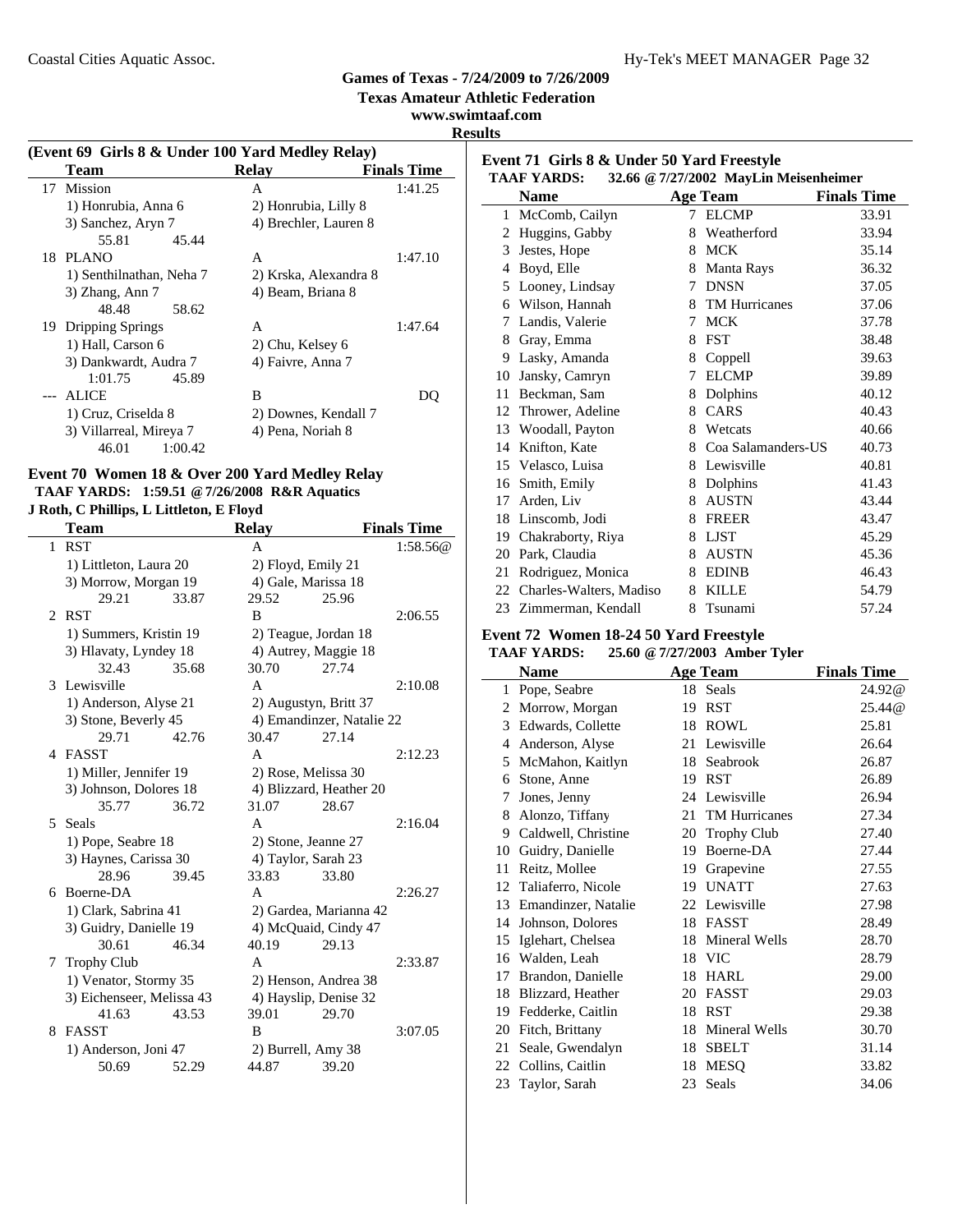#### Coastal Cities Aquatic Assoc. The Coastal Cities Aquatic Assoc. The Coastal Cities Aquatic Assoc.

## **Games of Texas - 7/24/2009 to 7/26/2009**

**Texas Amateur Athletic Federation**

 $\overline{\phantom{0}}$ 

j.

#### **www.swimtaaf.com Results**

| Event 73 Women 25-39 50 Yard Freestyle |  |  |                               |
|----------------------------------------|--|--|-------------------------------|
| <b>TAAF YARDS:</b>                     |  |  | 26.46 @ 7/27/2004 Joyce Curry |

|    | <b>Name</b>           |     | <b>Age Team</b>    | <b>Finals Time</b> |
|----|-----------------------|-----|--------------------|--------------------|
|    | Rose, Melissa         |     | 30 FASST           | 28.08              |
| 2  | Gosewisch, Megan      |     | 30 Lewisville      | 28.50              |
| 3  | Haynes, Carissa       | 30  | Seals              | 29.21              |
|    | Culbertson, Julie     | 27  | <b>COLST</b>       | 29.30              |
|    | 5 Stone, Jeanne       | 27  | Seals              | 31.52              |
| 6  | Augustyn, Britt       |     | 37 Lewisville      | 33.41              |
|    | Pruett, Diane         | 31. | Flower Mound       | 34.10              |
| 8  | Montag, Christine     | 36  | <b>WOOD</b>        | 34.92              |
| 9  | Henson, Andrea        | 38  | <b>Trophy Club</b> | 36.05              |
| 10 | Pendegrass, Cassandra | 36  | El Paso-DA         | 38.61              |
| 11 | Burrell, Amy          | 38  | <b>FASST</b>       | 38.69              |
| 12 | Inselman, Hope        | 30  | Flower Mound       | 39.54              |
|    | 13 Venator, Stormy    |     | 35 Trophy Club     | 39.61              |
| 14 | Barker, Adriana       | 32  | Flower Mound       | 43.90              |

#### **Event 74 Women 40 & Over 50 Yard Freestyle TAAF YARDS: 26.67 @7/26/2008 Kim Hunt**

|    | <b>Name</b>           |    | <b>Age Team</b> | <b>Finals Time</b> |
|----|-----------------------|----|-----------------|--------------------|
| 1  | Matherne, Susan       |    | 47 SBELT        | 25.53@             |
| 2  | Stone, Beverly        |    | 45 Lewisville   | 26.74              |
| 3  | Little, Kelly         |    | 44 FASST        | 30.64              |
| 4  | Call, Nancy           |    | 55 FASST        | 32.23              |
|    | 5 Eichenseer, Melissa |    | 43 Trophy Club  | 32.47              |
|    | 6 Walter, Claudia     |    | 46 WHALE        | 33.18              |
| 7  | Young, Judy           |    | 44 Dolphins     | 35.09              |
| 8  | Anderson, Joni        | 47 | FASST           | 35.36              |
| 9  | Tatum-Wagner, Bettina |    | 48 SL Stingrays | 36.20              |
| 10 | McQuaid, Cindy        | 47 | Boerne-DA       | 36.37              |
| 11 | Carlson, Lynn         |    | 44 Trophy Club  | 37.23              |
| 12 | Clark, Sabrina        | 41 | Boerne-DA       | 39.57              |
| 13 | Buede, Theresa        | 49 | <b>RST</b>      | 41.90              |
| 14 | Kelly, Darla          | 52 | <b>SBELT</b>    | 1:02.92            |

# **Event 75 Girls 8 & Under 25 Yard Backstroke**

 $\overline{a}$ 

**TAAF YARDS: 17.95 @8/3/2001 Stacie O'Shea**

|    | Name              |   | <b>Age Team</b>     | <b>Finals Time</b> |
|----|-------------------|---|---------------------|--------------------|
|    | 1 Privett, Kate   | 8 | <b>SL</b> Stingrays | 19.10              |
| 2  | Becker, Charli    | 8 | <b>NRST</b>         | 19.19              |
| 3  | Jestes, Hope      | 8 | <b>MCK</b>          | 19.36              |
| 4  | Longino, Jayden   | 8 | Sharks-AR           | 19.84              |
| 5  | Lasky, Amanda     | 8 | Coppell             | 20.37              |
| 6  | Thrash, Camille   | 8 | <b>ELCMP</b>        | 20.90              |
| 7  | Bumpas, Alex      | 7 | <b>FASST</b>        | 21.04              |
| 8  | Medlock, Leilani  | 8 | <b>TXCTY</b>        | 21.15              |
| 9  | Montag, Ashley    | 8 | <b>WOOD</b>         | 21.32              |
| 10 | Tatum, Samantha   | 8 | <b>SL</b> Stingrays | 21.47              |
| 11 | Rudy, Claire      | 8 | <b>AUSTN</b>        | 21.54              |
|    | 12 Little, Karlye | 7 | <b>WHALE</b>        | 21.56              |
| 13 | Mabry, Gretchen   | 8 | <b>SL</b> Stingrays | 22.17              |
|    | 14 Lange, Monica  | 8 | Boerne-DA           | 22.76              |
| 15 | Gray, Robin       | 8 | Wetcats             | 22.79              |
| 16 | Arendes, Haley    | 8 | <b>WOOD</b>         | 22.84              |
| 17 | Medigovich, Lydia | 8 | <b>FASST</b>        | 23.04              |
|    |                   |   |                     |                    |

| ᇅ |                      |    |              |       |
|---|----------------------|----|--------------|-------|
|   | 18 Canales, Rebecca  |    | 8 STARS      | 23.06 |
|   | 19 Satterwhite, Emma | 8. | FASST        | 23.20 |
|   | 20 Annarino, Blakely | 8  | <b>BREN</b>  | 23.35 |
|   | 21 Kaderli, Corine   | 8. | AUSTN        | 23.42 |
|   | 22 Williams, Cammi   |    | 7 Dolphins   | 23.69 |
|   | 23 Orta, Marina      | 8. | SANT         | 27.43 |
|   | 24 Silva, Genesis    |    | 7 McAllen-DA | 28.08 |
|   | 25 Glover, Aaliyah   |    | <b>SABG</b>  | 29.02 |
|   |                      |    |              |       |

#### **Event 76 Women 18-24 50 Yard Backstroke**

#### **TAAF YARDS: 29.48 @7/23/2005 Courtney Phillips**

|    | <b>Name</b>          |    | <b>Age Team</b> | <b>Finals Time</b> |
|----|----------------------|----|-----------------|--------------------|
| 1  | Pope, Seabre         |    | 18 Seals        | 29.32@             |
| 2  | Gale, Marissa        | 18 | <b>RST</b>      | 29.83              |
|    | 3 Anderson, Alyse    |    | 21 Lewisville   | 29.93              |
| 4  | Littleton, Laura     |    | 20 RST          | 30.18              |
|    | 5 Guidry, Danielle   | 19 | Boerne-DA       | 30.27              |
| 6  | McMahon, Kaitlyn     |    | 18 Seabrook     | 30.66              |
| 7  | Haitz, Kelly         |    | 18 Trophy Club  | 31.55              |
| 8  | Kelly, Kristine      | 21 | <b>SBELT</b>    | 32.39              |
| 9  | Wilcox, Cassandra    | 20 | <b>VIC</b>      | 33.05              |
| 10 | Walden, Leah         |    | 18 VIC          | 34.01              |
| 11 | Blizzard, Heather    | 20 | FASST           | 35.35              |
|    | 12 Fedderke, Caitlin | 18 | <b>RST</b>      | 35.95              |
| 13 | Milner, Alysia       | 18 | Weatherford     | 36.48              |
|    | 14 Colpitts, Melissa | 23 | <b>AUSTN</b>    | 37.98              |
|    | 15 Brandon, Danielle | 18 | HARL            | 38.65              |

## **Event 77 Women 25-39 50 Yard Backstroke**

#### **TAAF YARDS: 32.71 @7/27/2003 Jackie White**

| <b>Name</b>        | Age Team        | <b>Finals Time</b> |
|--------------------|-----------------|--------------------|
| 1 Gosewisch, Megan | 30 Lewisville   | 34.72              |
| 2 Venator, Stormy  | 35 Trophy Club  | 42.22              |
| 3 Summitt, Emily   | 38 Flower Mound | 44.34              |
| 4 Barker, Adriana  | 32 Flower Mound | 1:05.85            |

## **Event 78 Women 40 & Over 50 Yard Backstroke**

#### **TAAF YARDS: 31.91 @7/27/2004 Lynn Barnhart**

| <b>Name</b>             | <b>Age Team</b> | <b>Finals Time</b> |
|-------------------------|-----------------|--------------------|
| 1 Little, Kelly         | 44 FASST        | 35.39              |
| 2 Kelber, Christin      | 40 SL Stingrays | 37.42              |
| 3 Tatum-Wagner, Bettina | 48 SL Stingrays | 45.03              |
| 4 Clark, Sabrina        | 41 Boerne-DA    | 46.42              |
| 5 Buede, Theresa        | 49 RST          | 52.17              |
|                         |                 |                    |

#### **Event 79 Girls 8 & Under 25 Yard Breaststroke TAAF YARDS: 19.89 @7/1/1998 Lauren Weeks**

| <b>Name</b>         | Age Team          | <b>Finals Time</b> |
|---------------------|-------------------|--------------------|
| 1 McComb, Cailyn    | <b>ELCMP</b>      | 20.06              |
| 2 Crowhurst, Gabby  | CARS<br>8         | 20.38              |
| 3 Montag, Ashley    | <b>WOOD</b><br>8  | 21.09              |
| 4 Tran, Vivie       | <b>LIST</b><br>8  | 21.19              |
| 5 Jantzi, Andrea    | <b>BREN</b><br>8  | 22.46              |
| 6 Simpson, Claire   | <b>FASST</b><br>8 | 22.65              |
| 7 Jannasch, Jadyn   | <b>FASST</b>      | 22.79              |
| Roehrig, Laine<br>8 | <b>FASST</b>      | 22.98              |
| Gonzalez, Alex      | <b>ALICE</b>      | 23.17              |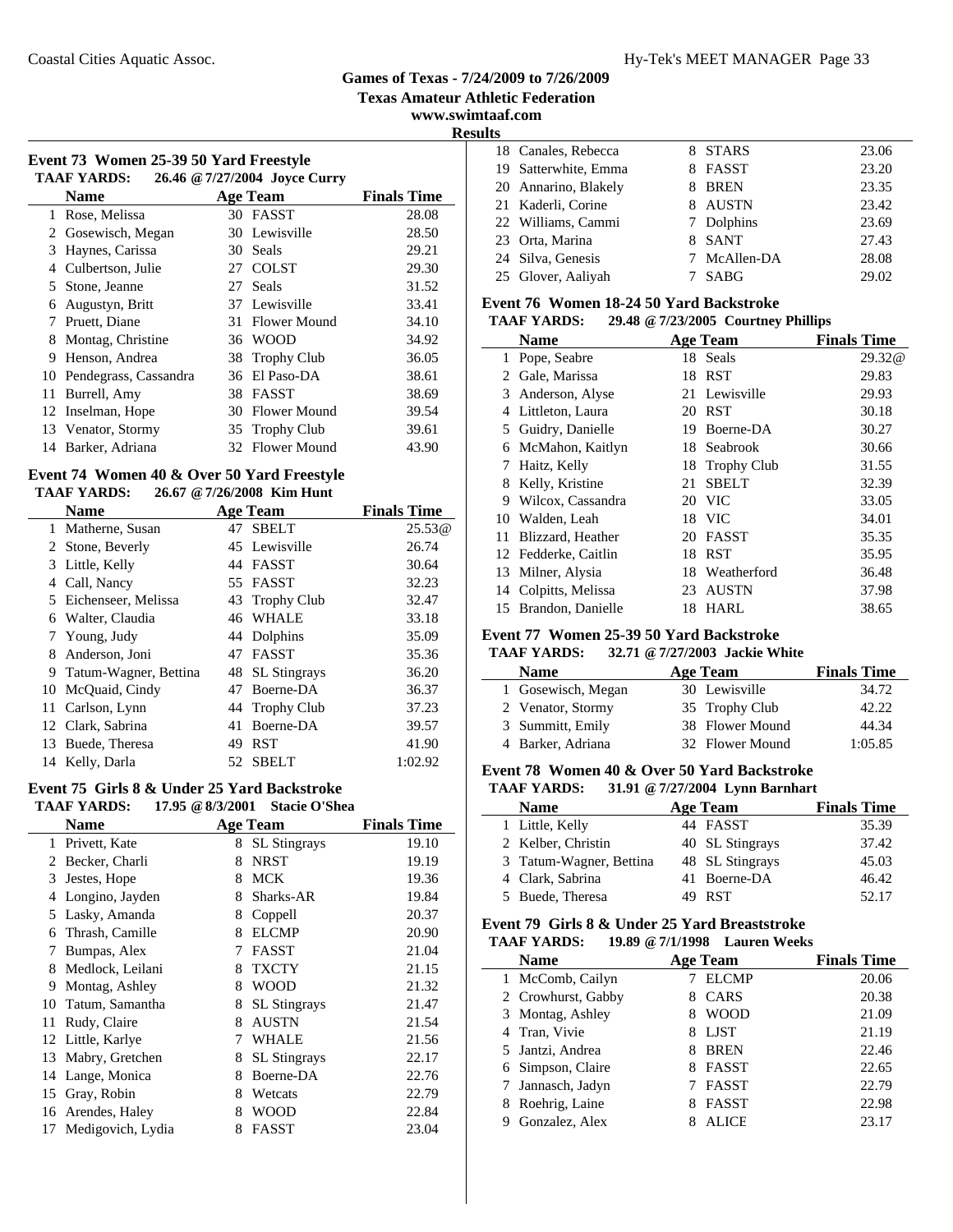**Texas Amateur Athletic Federation**

**www.swimtaaf.com Results**

|       |                                                                |   |                     | www.s              |
|-------|----------------------------------------------------------------|---|---------------------|--------------------|
|       |                                                                |   |                     |                    |
|       | (Event 79 Girls 8 & Under 25 Yard Breaststroke)<br><b>Name</b> |   | Age Team            | <b>Finals Time</b> |
| 10    | Blankenship, Ellie                                             | 8 | AUSTN               | 24.37              |
| 11    | Trudeau, Abby                                                  | 8 | Manta Rays          | 24.58              |
|       | 12 Lange, Monica                                               | 8 | Boerne-DA           | 25.04              |
| 13    | Platt, Haley                                                   | 8 | <b>SL</b> Stingrays | 25.18              |
| 14    | Anthony, Paige                                                 | 8 | Grapevine           | 25.26              |
| 15    | Little, Karlye                                                 | 7 | WHALE               | 25.70              |
| 16    | Jackson, Remington                                             | 8 | Denton              | 26.08              |
| $*17$ | Breedlove, Delia                                               | 8 | Denton              | 26.12              |
| $*17$ | Walter, Gabriela                                               |   | WHALE               | 26.12              |
| 19    | Gillham, Jaydyn                                                |   | Wetcats             | 26.53              |
| 20    | Acosta, Miranda                                                | 8 | <b>EDINB</b>        | 28.36              |
| 21    | Levine, Sarah                                                  | 8 | City of Kyle        | 28.69              |
|       | 22 Santos, Sophia                                              | 8 | WCRO                | 29.85              |
| 23    | McIlvain, Kadie                                                | 7 | <b>WCRO</b>         | 33.79              |
| 24    | Silva, Genesis                                                 | 7 | McAllen-DA          | 34.65              |
|       | Gray, Emma                                                     | 8 | <b>FST</b>          | DO                 |

#### **Event 80 Women 18-24 50 Yard Breaststroke TAAF YARDS: 32.62 @7/27/2003 Heather Claney**

|              | <b>Name</b>          |    | <b>Age Team</b>    | <b>Finals Time</b> |  |
|--------------|----------------------|----|--------------------|--------------------|--|
| $\mathbf{1}$ | Pope, Seabre         |    | 18 Seals           | 33.64              |  |
|              | 2 Orred, Kelsey      | 19 | <b>Trophy Club</b> | 34.20              |  |
| 3            | Wilcox, Cassandra    | 20 | <b>VIC</b>         | 34.95              |  |
| 4            | Autrey, Maggie       | 18 | <b>RST</b>         | 36.09              |  |
|              | 5 Taliaferro, Nicole | 19 | <b>UNATT</b>       | 36.15              |  |
| 6            | Stone, Anne          | 19 | <b>RST</b>         | 37.34              |  |
| 7            | Machacek, Ariel      | 18 | <b>VIC</b>         | 37.45              |  |
| 8            | Hlavaty, Lyndey      | 18 | <b>RST</b>         | 38.24              |  |
| 9            | Taylor, Jenna        | 21 | <b>SBELT</b>       | 38.87              |  |
| 10           | Blizzard, Heather    | 20 | <b>FASST</b>       | 39.41              |  |
| 11           | Wasmund, Jessica     | 18 | <b>DNSN</b>        | 41.55              |  |
|              | 12 Seale, Gwendalyn  | 18 | <b>SBELT</b>       | 41.57              |  |
| 13           | Peterson, Emilie     | 19 | Boerne-DA          | 42.60              |  |
|              | 14 Leamons, Ruby     | 18 | Stephenville       | 43.28              |  |
|              | 15 Fitch, Brittany   | 18 | Mineral Wells      | 43.47              |  |
| 16           | Brandon, Danielle    | 18 | <b>HARL</b>        | 45.40              |  |
|              | 17 Taylor, Sarah     | 23 | Seals              | 47.08              |  |

#### **Event 81 Women 25-39 50 Yard Breaststroke TAAF YARDS: 34.88 @7/1/1996 Kim Sine**

|    | <b>Name</b>              |    | <b>Age Team</b> | <b>Finals Time</b> |
|----|--------------------------|----|-----------------|--------------------|
|    | 1 Culbertson, Julie      |    | 27 COLST        | 35.14              |
|    | 2 Rose, Melissa          |    | 30 FASST        | 36.24              |
| 3  | Haynes, Carissa          |    | 30 Seals        | 38.64              |
| 4  | Murray, Jennifer         |    | 36 Mudcats-US   | 38.90              |
|    | 5 Stone, Jeanne          |    | 27 Seals        | 39.34              |
| 6  | Hayslip, Denise          |    | 32 Trophy Club  | 39.43              |
|    | Montag, Christine        |    | 36 WOOD         | 42.61              |
| 8  | Augustyn, Britt          |    | 37 Lewisville   | 43.39              |
| 9  | Henson, Andrea           |    | 38 Trophy Club  | 45.21              |
|    | 10 Meinhausen, Carrie    | 39 | Sharks-AR       | 45.80              |
|    | 11 Pendegrass, Cassandra |    | 36 El Paso-DA   | 53.47              |
|    | 12 Inselman, Hope        |    | 30 Flower Mound | 54.23              |
| 13 | Barker, Adriana          |    | 32 Flower Mound | 1:03.41            |

# **Event 82 Women 40 & Over 50 Yard Breaststroke TAAF YARDS: 35.53 @7/1/1998 Kim Sine**

| <b>Name</b>        | <b>Age Team</b> | <b>Finals Time</b> |
|--------------------|-----------------|--------------------|
| 1 Armstrong, Vera  | 45 ALVIN        | 37.88              |
| 2 Young, Judy      | 44 Dolphins     | 40.49              |
| 3 Kelber, Christin | 40 SL Stingrays | 41.16              |
| 4 Walter, Claudia  | 46 WHALE        | 42.78              |
| 5 Wallace, Barbara | 47 Seals        | 44.82              |
| 6 Carlson, Lynn    | 44 Trophy Club  | 45.11              |
| 7 Gardea, Marianna | 42 Boerne-DA    | 47.67              |
| 8 Ellis, Julie     | 42 LJST         | 48.64              |
| Kelly, Darla       | 52 SBELT        | 1:57.14            |

#### **Event 83 Girls 8 & Under 25 Yard Butterfly**

#### **TAAF YARDS: 15.73 @7/1/1996 Dana Vollmer**

|    | <b>Name</b>           |   | <b>Age Team</b>     | <b>Finals Time</b> |
|----|-----------------------|---|---------------------|--------------------|
|    | 1 Russell, Alexandra  | 8 | <b>WHALE</b>        | 16.31              |
|    | 2 Gawronska, Zoe      | 8 | <b>WOOD</b>         | 16.64              |
| 3  | Huggins, Gabby        | 8 | Weatherford         | 17.29              |
| 4  | Bales, Alia           | 8 | CARS                | 18.52              |
| 5  | Thrash, Camille       | 8 | <b>ELCMP</b>        | 18.84              |
| 6  | Longino, Jayden       | 8 | Sharks-AR           | 18.92              |
| 7  | Jantzi, Andrea        | 8 | <b>BREN</b>         | 18.93              |
| 8  | Boyd, Elle            | 8 | Manta Rays          | 19.13              |
| 9  | Holland, Lauren       | 8 | <b>GTSA</b>         | 19.39              |
|    | 10 Emmons, Kyndall    | 8 | FASST               | 20.34              |
| 11 | Blankenship, Ellie    | 8 | <b>AUSTN</b>        | 20.43              |
|    | 12 Velasco, Luisa     | 8 | Lewisville          | 21.49              |
| 13 | Arendes, Haley        | 8 | <b>WOOD</b>         | 21.83              |
|    | 14 Varriale, Samantha | 8 | <b>SL</b> Stingrays | 21.86              |
| 15 | Reitsma, Rebecca      | 8 | <b>WHALE</b>        | 21.87              |
| 16 | Vasquez, Milabella    | 8 | Coa Salamanders-US  | 21.88              |
| 17 | Gardea, Kathryn       | 7 | Boerne-DA           | 22.72              |
| 18 | Ngo, Madella          | 7 | <b>AUSTN</b>        | 22.90              |
| 19 | Burrell, Erin         | 8 | <b>FASST</b>        | 23.32              |
| 20 | Mann, Abby            | 8 | Trophy Club         | 23.93              |
| 21 | Ayers, Aisling        | 8 | Boerne-DA           | 24.08              |
| 22 | Annarino, Blakely     | 8 | <b>BREN</b>         | 24.34              |
| 23 | Honrubia, Anna        | 6 | Mission             | 25.13              |
| 24 | Rodriguez, Monica     | 8 | <b>EDINB</b>        | 25.54              |
| 25 | Santos, Sophia        | 8 | <b>WCRO</b>         | 32.11              |
| 26 | McIlvain, Kadie       | 7 | <b>WCRO</b>         | 38.72              |

#### **Event 84 Women 18-24 50 Yard Butterfly**

#### **TAAF YARDS: 28.06 @8/3/2001 Jessica Kent**

| <b>Name</b>           | Age Team         | <b>Finals Time</b> |
|-----------------------|------------------|--------------------|
| 1 Pope, Seabre        | 18 Seals         | 26.64@             |
| 2 Edwards, Collette   | 18 ROWL          | 28.84              |
| 3 Floyd, Emily        | 21 RST           | 29.06              |
| 4 Littleton, Laura    | 20 RST           | 30.14              |
| 5 Alonzo, Tiffany     | 21 TM Hurricanes | 30.61              |
| 6 Reitz, Mollee       | 19 Grapevine     | 30.73              |
| 7 Johnson, Dolores    | 18 FASST         | 30.79              |
| 8 McMahon, Kaitlyn    | 18 Seabrook      | 30.93              |
| 9 Emandinzer, Natalie | 22 Lewisville    | 31.08              |
| 10 Walden, Leah       | VIC.             | 31.82              |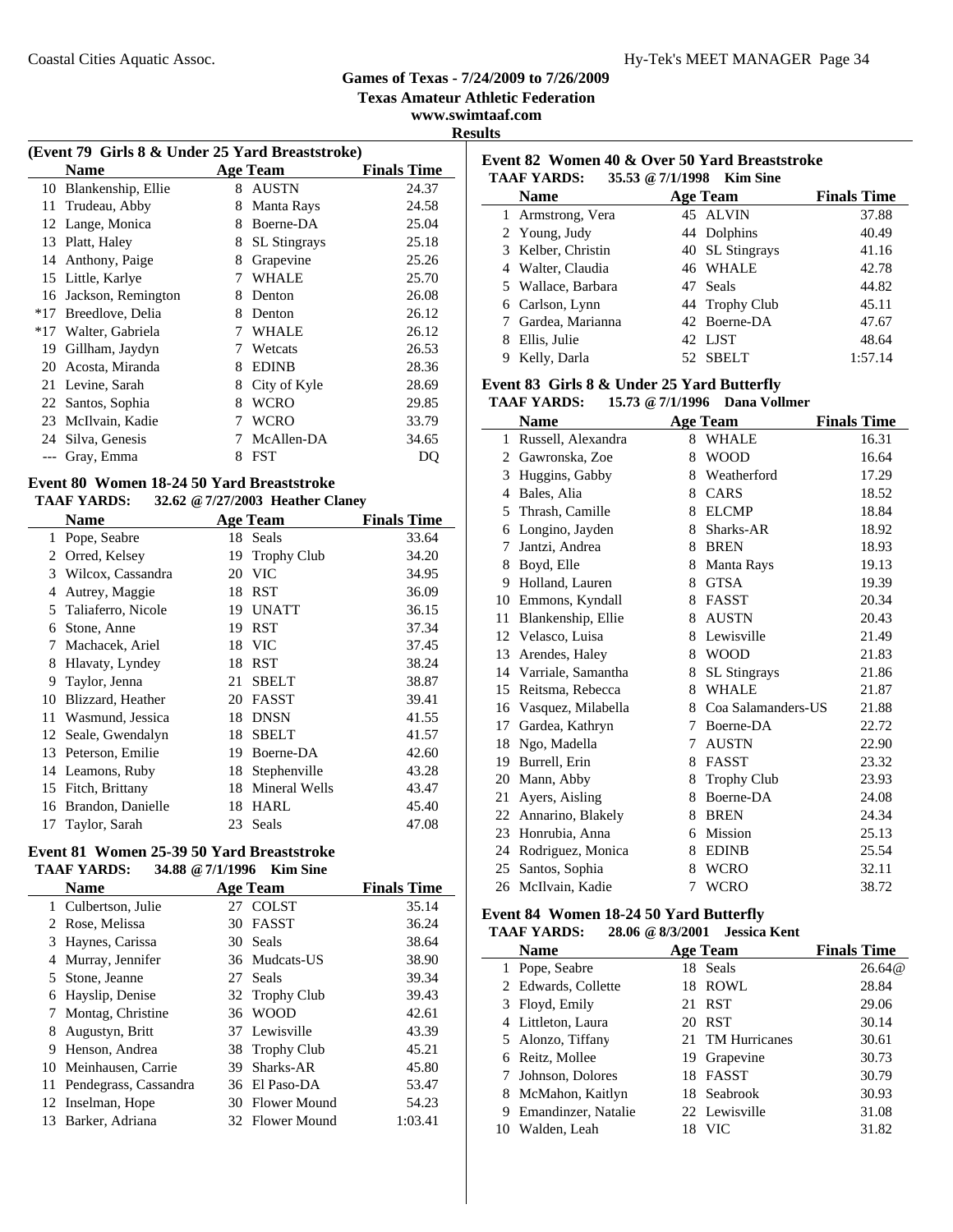**Texas Amateur Athletic Federation**

**www.swimtaaf.com**

#### **Results**

| (Event 84 Women 18-24 50 Yard Butterfly) |                      |  |                 |                    |
|------------------------------------------|----------------------|--|-----------------|--------------------|
|                                          | <b>Name</b>          |  | <b>Age Team</b> | <b>Finals Time</b> |
|                                          | 11 Blizzard, Heather |  | 20 FASST        | 32.44              |
|                                          | 12 Kelly, Kristine   |  | 21 SBELT        | 33.00              |
|                                          | 13 Fedderke, Caitlin |  | 18 RST          | 33.80              |
|                                          | 14 Collins, Caitlin  |  | 18 MESO         | 37.64              |
|                                          | 15 Wasmund, Jessica  |  | 18 DNSN         | 42.53              |

# **Event 85 Women 25-39 50 Yard Butterfly**

| <b>TAAF YARDS:</b>  |                 | 28.97 @ 7/1/1995 Kristi Bertelsman |                    |
|---------------------|-----------------|------------------------------------|--------------------|
| <b>Name</b>         | <b>Age Team</b> |                                    | <b>Finals Time</b> |
| 1 Culbertson, Julie |                 | 27 COLST                           | 31.63              |
| 2 Pottorff, Kristi  |                 | 27 MESO                            | 32.33              |
| 3 Haynes, Carissa   |                 | 30 Seals                           | 34.29              |
| 4 Rose, Melissa     |                 | 30 FASST                           | 34.62              |
| 5 Barker, Adriana   |                 | 32 Flower Mound                    | 1:07.33            |

#### **Event 86 Women 40 & Over 50 Yard Butterfly<br>TAAF YARDS:** 29.07 @ 7/27/2004 Lynn Barnh: **TAAF YARDS: 29.07 @7/27/2004 Lynn Barnhart**

| тааг тамоо.           | $27.07 \approx 7/27/200$ T Lymin Dailmail |                    |
|-----------------------|-------------------------------------------|--------------------|
| <b>Name</b>           | <b>Age Team</b>                           | <b>Finals Time</b> |
| 1 Matherne, Susan     | 47 SBELT                                  | 28.57@             |
| 2 Stone, Beverly      | 45 Lewisville                             | 30.09              |
| 3 Eichenseer, Melissa | 43 Trophy Club                            | 39.26              |
| 4 McQuaid, Cindy      | 47 Boerne-DA                              | 40.61              |

#### **Event 87 Girls 8 & Under 25 Yard Freestyle TAAF YARDS: 14.85 @8/3/2001 Kelsey Emmons**

| IAAF YAKDS:<br>14.05 $\&$ 0/3/2001 Reisey Emmons |                        |   |                     |                    |
|--------------------------------------------------|------------------------|---|---------------------|--------------------|
|                                                  | <b>Name</b>            |   | <b>Age Team</b>     | <b>Finals Time</b> |
| $\mathbf{1}$                                     | Russell, Alexandra     | 8 | <b>WHALE</b>        | 15.40              |
| $\overline{2}$                                   | Huggins, Gabby         | 8 | Weatherford         | 15.62              |
| 3                                                | McComb, Cailyn         | 7 | <b>ELCMP</b>        | 15.64              |
| 4                                                | Montag, Ashley         | 8 | <b>WOOD</b>         | 15.81              |
| 5                                                | Longino, Jayden        | 8 | Sharks-AR           | 16.08              |
| 6                                                | Jestes, Hope           | 8 | <b>MCK</b>          | 16.47              |
| 7                                                | Thrower, Adeline       | 8 | CARS                | 16.78              |
| 8                                                | Cantu, Allaya          | 8 | <b>Trophy Club</b>  | 16.79              |
| 9                                                | Boyd, Elle             | 8 | <b>Manta Rays</b>   | 16.89              |
| 10                                               | Reitsma, Rebecca       | 8 | <b>WHALE</b>        | 16.91              |
| 11                                               | Looney, Lindsay        | 7 | <b>DNSN</b>         | 17.33              |
|                                                  | 12 Bales, Alia         | 8 | CARS                | 17.44              |
| 13                                               | Schmidt, Claire        | 8 | <b>SL</b> Stingrays | 17.61              |
| 14                                               | Reimer, Alison         | 8 | <b>ALVIN</b>        | 17.66              |
| 15                                               | Rudy, Claire           | 8 | <b>AUSTN</b>        | 17.81              |
| 16                                               | Medlock, Leilani       | 8 | <b>TXCTY</b>        | 17.88              |
| 17                                               | Morgan, Ruby           | 8 | <b>AUSTN</b>        | 18.10              |
|                                                  | 18 Woodall, Payton     | 8 | Wetcats             | 18.15              |
| 19                                               | Lasky, Amanda          | 8 | Coppell             | 18.21              |
| 20                                               | Smith, Emily           | 8 | Dolphins            | 18.63              |
| 21                                               | Annarino, Blakely      | 8 | <b>BREN</b>         | 18.83              |
|                                                  | 22 Honrubia, Lilly     | 8 | Mission             | 18.90              |
| 23                                               | Brechler, Lauren       | 8 | Mission             | 19.81              |
|                                                  | 24 Orta, Marina        | 8 | <b>SANT</b>         | 19.86              |
| 25                                               | Pickard, Sasha         | 8 | <b>AUSTN</b>        | 19.87              |
|                                                  | 26 Pelicano, Francesca | 7 | Dolphins            | 20.27              |
| 27                                               | Casillas, Trinity      | 8 | <b>SANT</b>         | 21.24              |
|                                                  |                        |   |                     |                    |

#### **Event 88 Women 18-24 100 Yard Freestyle TAAF YARDS: 56.24 @7/26/2008 Emily Floyd Name Age Team Finals Time** 1 Floyd, Emily 21 RST 55.15@ 28.49 2 57.42 Edwards, Collette 18 ROWL 30.08 3 58.96 Jones, Jenny 24 Lewisville 30.81 4 Alonzo, Tiffany 21 TM Hurricanes 59.09 30.32 5 1:00.08 Emandinzer, Natalie 22 Lewisville 31.56 6 1:00.34 Wilcox, Cassandra 20 VIC 31.19 7 Reitz, Mollee 19 Grapevine 1:00.84 31.05 8 Haitz, Kelly 18 Trophy Club 1:01.27 32.22 9 Caldwell, Christine 20 Trophy Club 1:01.39 31.86 10 Taliaferro, Nicole 19 UNATT 1:01.43 32.51 11 Orred, Kelsey 19 Trophy Club 1:01.80 31.69 12 Johnson, Dolores 18 FASST 1:01.94 31.63 13 1:02.45 Autrey, Maggie 18 RST 32.80 14 1:06.49 Brandon, Danielle 18 HARL 35.52 15 1:07.26 Iglehart, Chelsea 18 Mineral Wells 35.56 16 Fitch, Brittany 18 Mineral Wells 1:08.33 35.88 17 1:08.78 Taylor, Jenna 21 SBELT

| 17 Taylor, Jenna | 21 SBELT                                                                                                    | 1:08.78 |
|------------------|-------------------------------------------------------------------------------------------------------------|---------|
|                  | 35.98                                                                                                       |         |
|                  | 18 DNSN                                                                                                     | 1:10.48 |
|                  | 36.10                                                                                                       |         |
|                  | 23 AUSTN                                                                                                    | 1:11.99 |
|                  | 38.57                                                                                                       |         |
|                  | 18 Weatherford                                                                                              | 1:13.24 |
|                  | 39.01                                                                                                       |         |
|                  | 18 MESO                                                                                                     | 1:15.64 |
|                  | 40.45                                                                                                       |         |
|                  | 23 Seals                                                                                                    | 1:17.61 |
|                  | 18 Wasmund, Jessica<br>19 Colpitts, Melissa<br>20 Milner, Alysia<br>21 Collins, Caitlin<br>22 Taylor, Sarah |         |

#### **Event 89 Women 25-39 100 Yard Freestyle**

 $\sim$ 

#### **TAAF YARDS: 59.72 @7/1/1998 Trina Campbell**

| <b>Name</b>        | Age Team      | <b>Finals Time</b> |
|--------------------|---------------|--------------------|
| 1 Gosewisch, Megan | 30 Lewisville | 1:01.81            |
|                    | 32.06         |                    |
| 2 Rose, Melissa    | 30 FASST      | 1:02.37            |
|                    | 32.44         |                    |

40.60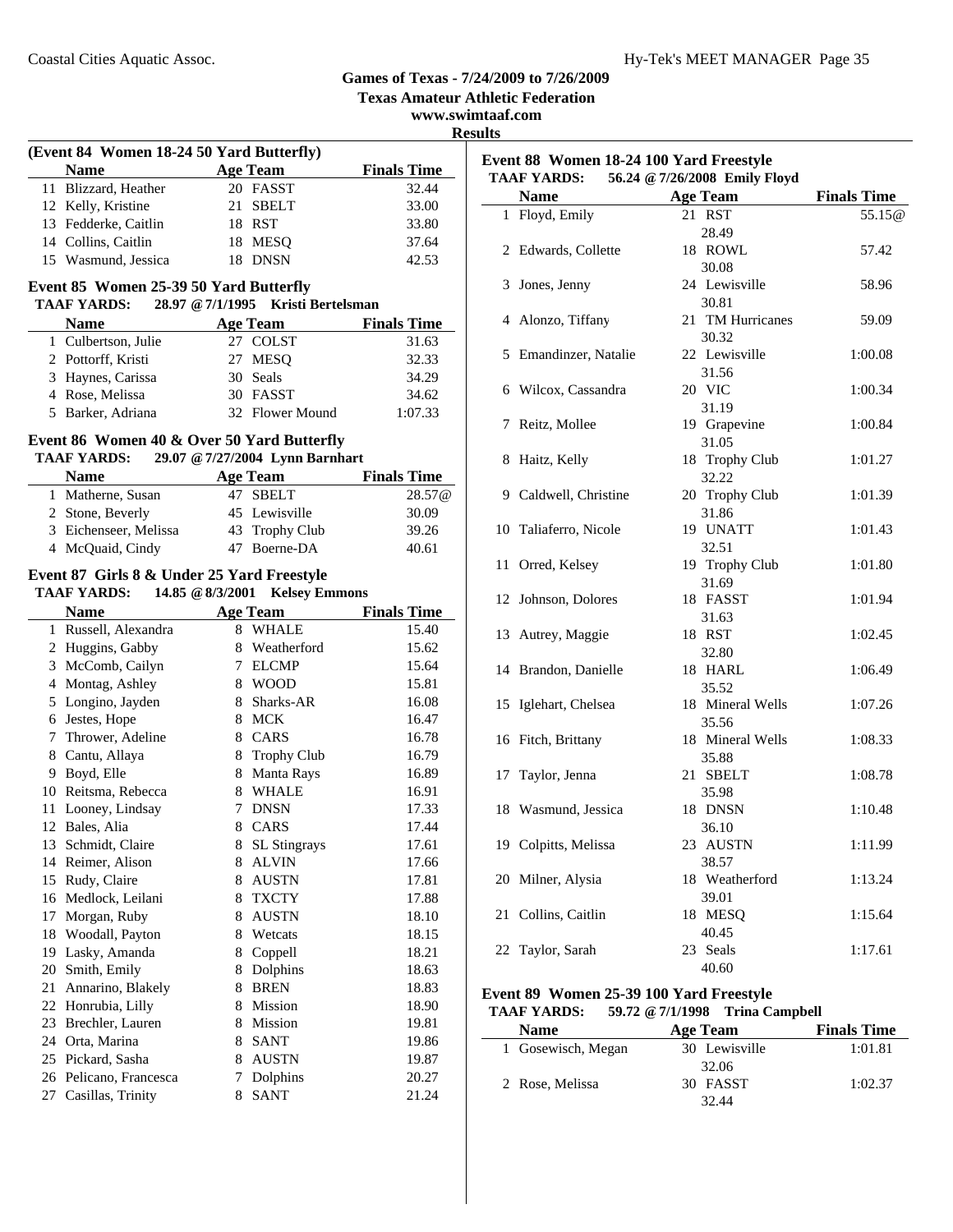**Texas Amateur Athletic Federation**

**www.swimtaaf.com**

**Results**

| (Event 89 Women 25-39 100 Yard Freestyle) |                 |                    |  |  |
|-------------------------------------------|-----------------|--------------------|--|--|
| <b>Name</b>                               | <b>Age Team</b> | <b>Finals Time</b> |  |  |
| 3 Culbertson, Julie                       | 27 COLST        | 1:04.52            |  |  |
|                                           | 33.19           |                    |  |  |
| 4 Hayslip, Denise                         | 32 Trophy Club  | 1:06.58            |  |  |
|                                           | 35.36           |                    |  |  |
| 5 Stone, Jeanne                           | 27 Seals        | 1:13.71            |  |  |
|                                           | 38.29           |                    |  |  |
| 6 Summitt, Emily                          | 38 Flower Mound | 1:20.25            |  |  |
|                                           | 42.96           |                    |  |  |
|                                           |                 |                    |  |  |

#### **Event 90 Women 40 & Over 100 Yard Freestyle TAAF YARDS: 59.67 @7/26/2008 Beverly Stone**

| <b>Name</b>             | <b>Age Team</b>    | <b>Finals Time</b> |
|-------------------------|--------------------|--------------------|
| Matherne, Susan<br>1    | <b>SBELT</b><br>47 | 55.05@             |
|                         | 28.37              |                    |
| 2 Little, Kelly         | 44 FASST           | 1:10.68            |
|                         | 37.38              |                    |
| Call, Nancy<br>3.       | 55 FASST           | 1:11.75            |
|                         | 37.13              |                    |
| 4 Anderson, Joni        | 47 FASST           | 1:15.54            |
|                         | 39.04              |                    |
| 5 Tatum-Wagner, Bettina | 48 SL Stingrays    | 1:30.14            |
|                         | 47.28              |                    |

# **Event 91 Girls 8 & Under 100 Yard IM**

#### **TAAF YARDS: 1:26.74 @7/26/2008 Hope Williams**

|    | <b>Name</b>       | <b>Age Team</b>      | <b>Finals Time</b> |
|----|-------------------|----------------------|--------------------|
|    | 1 Privett, Kate   | 8 SL Stingrays       | 1:28.15            |
|    |                   | 47.83                |                    |
|    | 2 Jantzi, Andrea  | 8 BREN               | 1:33.13            |
|    |                   | 50.05                |                    |
|    | 3 Knifton, Kate   | 8 Coa Salamanders-US | 1:37.58            |
|    |                   | 52.97                |                    |
|    | 4 Wilson, Hannah  | 8 TM Hurricanes      | 1:39.70            |
|    |                   | 53.46                |                    |
| 5  | Holland, Lauren   | 8 GTSA               | 1:40.74            |
|    |                   | 56.99                |                    |
| 6  | Crowhurst, Gabby  | 8 CARS               | 1:43.98            |
|    |                   | 54.31                |                    |
| 7  | DeLeon, Ava       | 8 FASST              | 1:45.01            |
|    |                   | 55.95                |                    |
| 8. | Pickard, Sasha    | 8 AUSTN              | 1:45.02            |
|    |                   | 55.81                |                    |
| 9  | Sugawara, Alissa  | 8 RST                | 1:51.16            |
|    |                   | 1:01.64              |                    |
|    | 10 Hayes, Drew    | 8 DNSN               | 1:51.67            |
|    |                   | 58.47                |                    |
|    | 11 Wilson, Emily  | 8 ELCMP              | 1:52.89            |
|    |                   | 1:02.06              |                    |
|    | 12 Gray, Emma     | 8 FST                | 1:53.44            |
|    |                   | 59.94                |                    |
|    | 13 Palma, Sabrina | 8 ROWL               | 1:53.45            |
|    |                   | 57.96                |                    |
|    | 14 Beckman, Sam   | 8 Dolphins           | 1:56.54            |
|    |                   | 1:04.75              |                    |
|    |                   |                      |                    |

| KILLE<br>8    | 1:58.28 |
|---------------|---------|
| 1:04.93       |         |
| AUSTN<br>8    | DO      |
| 59.19         |         |
| Dolphins<br>8 | DO      |
| 1:03.17       |         |
| 8 The Colony  | DO      |
| 1:00.53       |         |
| Mission<br>8  | DO      |
| 1:19.65       |         |
|               |         |

# **Event 92 Women 18-24 100 Yard IM**

| <b>TAAF YARDS:</b> 1:05.43 @ 7/27/2004 Amanda Neal |  |
|----------------------------------------------------|--|
|                                                    |  |

| <b>Finals Time</b> |
|--------------------|
| 1:04.19@           |
|                    |
| 1:06.04            |
|                    |
| 1:07.63            |
|                    |
| 1:08.59            |
|                    |
| 1:10.74            |
|                    |
| 1:11.91            |
|                    |
| 1:11.92            |
|                    |
| 1:12.51            |
|                    |
| 1:12.64            |
|                    |
| 1:13.33            |
|                    |
| 1:13.36            |
|                    |
| 1:18.31            |
|                    |

#### **Event 93 Women 25-39 100 Yard IM**

#### **TAAF YARDS: 1:05.54 @7/1/1999 Cindy Johnson**

| <b>Age Team</b> | <b>Finals Time</b> |
|-----------------|--------------------|
| 27 COLST        | 1:11.91            |
| 37.73           |                    |
| 37 Lewisville   | 1:29.81            |
| 49.04           |                    |
| 31 Flower Mound | 1:34.61            |
| 49.54           |                    |
| 36 El Paso-DA   | 1:52.34            |
| 55.91           |                    |
| 30 Flower Mound | DO                 |
| 54.65           |                    |
|                 |                    |

#### **Event 94 Women 40 & Over 100 Yard IM**

#### **TAAF YARDS: 1:07.76 @7/27/2004 Lynn Barnhart**

| <b>Name</b>       | Age Team      | <b>Finals Time</b> |
|-------------------|---------------|--------------------|
| 1 Stone, Beverly  | 45 Lewisville | 1:12.08            |
| 2 Armstrong, Vera | 45 ALVIN      | 1:13.70            |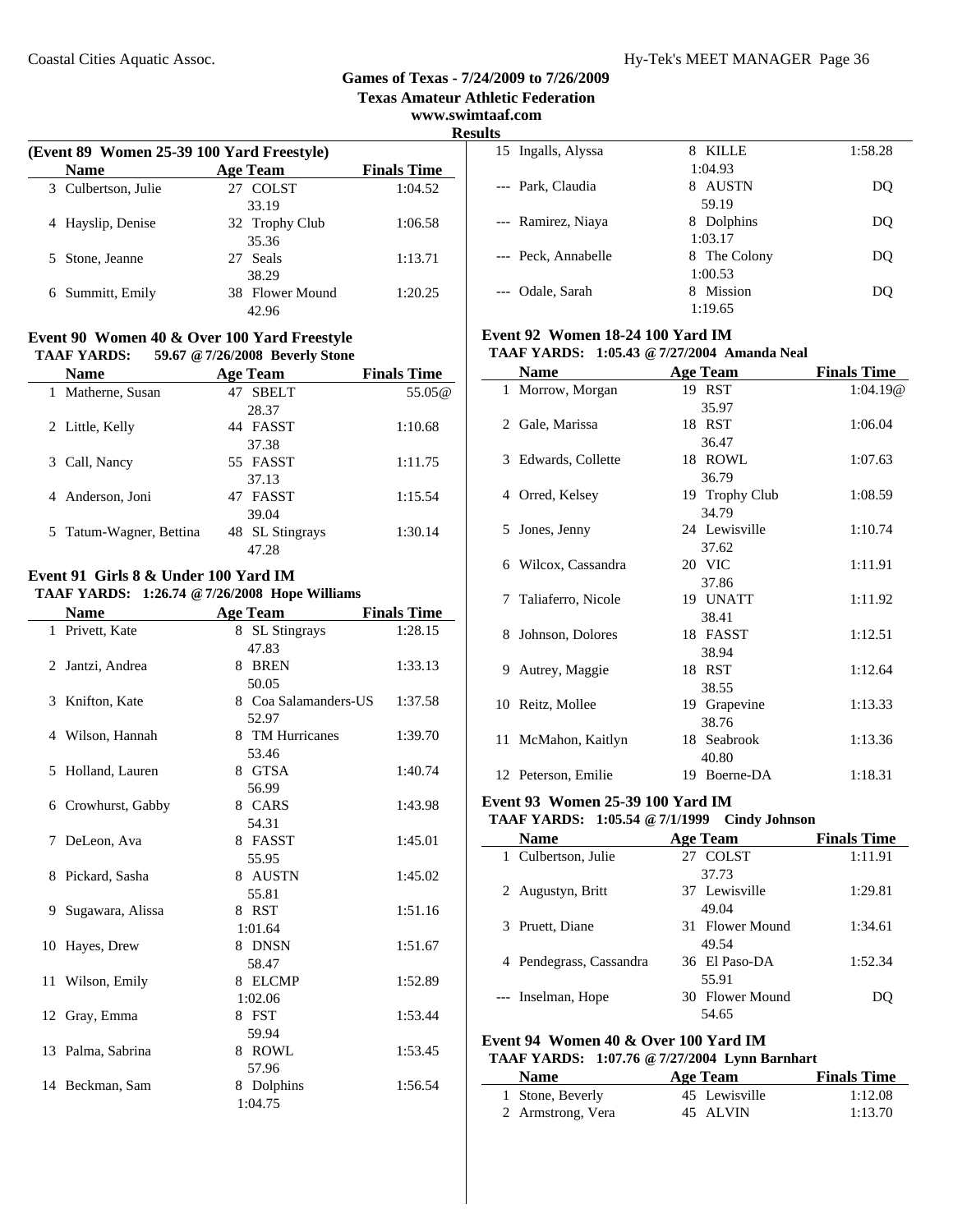**Texas Amateur Athletic** 

## www.swimtaaf.

**Results**<br>12

| (Event 94 Women 40 & Over 100 Yard IM) |                                                         |                                          |                    |  |
|----------------------------------------|---------------------------------------------------------|------------------------------------------|--------------------|--|
|                                        | <b>Name</b>                                             | <b>Age Team</b>                          | <b>Finals Time</b> |  |
|                                        | 3 Kelber, Christin                                      | 40 SL Stingrays                          | 1:24.76            |  |
|                                        | 39.00<br>45.76                                          |                                          |                    |  |
|                                        | Event 95 Girls 8 & Under 100 Yard Freestyle Relay       |                                          |                    |  |
|                                        | TAAF YARDS: 1:05.12 @ 7/27/2002 Callalen Area Swim Team |                                          |                    |  |
|                                        | K Kemp, K Kemp, K Schwirtlich, M Meisenheimer           |                                          |                    |  |
|                                        | Team                                                    | <b>Relay</b>                             | <b>Finals Time</b> |  |
|                                        | 1 Trophy Club                                           | A                                        | 1:14.54            |  |
|                                        | 1) Mann, Abby 8                                         | 2) McKowen, Brydon 8                     |                    |  |
|                                        | 3) Fusselman, Meredith 8                                | 4) Cantu, Allaya 8                       |                    |  |
|                                        | 36.79<br>37.75                                          |                                          |                    |  |
| 2                                      | LJST                                                    | A                                        | 1:15.27            |  |
|                                        | 1) Chakraborty, Riya 8                                  | 2) Gambrel, Rachel 8                     |                    |  |
|                                        | 3) Sterling, Alyssa 8                                   | 4) Tran, Vivie 8                         |                    |  |
| 3                                      | 41.75<br>33.52<br>MCK                                   | A                                        | 1:15.38            |  |
|                                        | 1) Perez, Ashley 8                                      | 2) Norris, Callie 8                      |                    |  |
|                                        | 3) Jestes, Hope 8                                       | 4) Landis, Rachel 7                      |                    |  |
|                                        | 41.06<br>34.32                                          |                                          |                    |  |
|                                        | 4 SL Stingrays                                          | A                                        | 1:16.43            |  |
|                                        | 1) Platt, Haley 8                                       | 2) Tatum, Samantha 8                     |                    |  |
|                                        | 3) Varriale, Samantha 8                                 | 4) Schmidt, Claire 8                     |                    |  |
|                                        | 38.76<br>37.67                                          |                                          |                    |  |
|                                        | 5 FASST                                                 | A                                        | 1:16.57            |  |
|                                        | 1) Bumpas, Alex 7                                       | 2) DeLeon, Ava 8                         |                    |  |
|                                        | 3) Phillip, Megan 7                                     | 4) Emmons, Kyndall 8                     |                    |  |
|                                        | 41.25<br>35.32<br>6 Lewisville                          | A                                        | 1:16.81            |  |
|                                        | 1) Olson, Lizzie 8                                      | 2) Wingard, Megan 7                      |                    |  |
|                                        | 3) Hulen, Skylar 7                                      | 4) Velasco, Luisa 8                      |                    |  |
|                                        | 38.18<br>38.63                                          |                                          |                    |  |
| 7                                      | FASST                                                   | C                                        | 1:17.06            |  |
|                                        | 1) Simpson, Claire 8                                    | 2) Miller, Alexis 8                      |                    |  |
|                                        | 3) Arevalo, Natasha 7                                   | 4) Roehrig, Laine 8                      |                    |  |
|                                        | 40.62<br>36.44                                          |                                          |                    |  |
| 8                                      | <b>FASST</b>                                            | B                                        | 1:18.34            |  |
|                                        | 1) Ryalls, Lindsey 8                                    | 2) Satterwhite, Emma 8                   |                    |  |
|                                        | 3) McCracken, Kyra 8                                    | 4) Ramirez, Araceli 8                    |                    |  |
|                                        | 41.59<br>36.75                                          |                                          |                    |  |
| 9                                      | <b>ALVIN</b><br>1) Larson, Julia 8                      | A                                        | 1:19.19            |  |
|                                        | 3) Hinds, Lindsey 7                                     | 2) Nelson, Leah 7<br>4) Reimer, Alison 8 |                    |  |
|                                        | 40.13<br>39.06                                          |                                          |                    |  |
| 10                                     | Boerne-DA                                               | Α                                        | 1:19.73            |  |
|                                        | 1) Lange, Monica 8                                      | 2) Ayers, Aisling 8                      |                    |  |
|                                        | 3) Schwab, Teresa 8                                     | 4) Gardea, Kathryn 7                     |                    |  |
|                                        | 39.62<br>40.11                                          |                                          |                    |  |
| 11                                     | Wetcats                                                 | A                                        | 1:19.98            |  |
|                                        | 1) Gray, Robin 8                                        | 2) Mayo, Caylie 8                        |                    |  |

3) Galvan, Kamille 8 4) Woodall, Payton 8

40.15 39.83

|    | etic Federation            |                         |
|----|----------------------------|-------------------------|
|    | af.com                     |                         |
| S  |                            |                         |
| 12 | Mission                    | 1:22.26<br>A            |
|    | 1) Honrubia, Anna 6        | 2) Brechler, Lauren 8   |
|    | 3) Honrubia, Lilly 8       | 4) Sanchez, Aryn 7      |
|    | 41.62<br>40.64             |                         |
| 13 | <b>PAST</b>                | 1:22.98<br>A            |
|    | 1) Meek, Lady 8            | 2) Clark, Hailey 7      |
|    | 3) Garlough, Maddie 7      | 4) Hille, Allison 8     |
|    | 43.88<br>39.10             |                         |
| 14 | <b>ALICE</b>               | A<br>1:23.37            |
|    | 1) Villarreal, Mireya 7    | 2) Salazar, Lia 8       |
|    | 3) Cadena, Victoria 8      | 4) Gonzalez, Alex 8     |
|    | 45.82<br>37.55             |                         |
| 15 | <b>RST</b>                 | A<br>1:27.11            |
|    | 1) Brown, Rylie 8          | 2) Gaas, Carmen 7       |
|    | 3) Palmer, Madison 8       | 4) Turner, Ashlan 8     |
|    | 42.83<br>44.28             |                         |
| 16 | Seals                      | 1:28.63<br>A            |
|    | 1) Pritchard, Paige 8      | 2) Wallace, Alyson 7    |
|    | 3) Brown, Raegan 7         | 4) Wood, Kennedy 8      |
|    | 45.12<br>43.51             |                         |
| 17 | Reed-US                    | 1:31.64<br>A            |
|    | 1) Arden, Liv 8            | 2) Goff, Abigail 6      |
|    | 3) McDonald, Georgia 7     | 4) Napoliello, Maite 8  |
|    | 48.62<br>43.02             |                         |
| 18 | <b>Black Devil Rays-US</b> | A<br>1:34.32            |
|    | 1) Rudy, Claire 8          | 2) Hebda, Ivy 8         |
|    | 3) Aguilar, Julia 7        | 4) Janes, Claudia 8     |
|    | 47.98<br>46.34             |                         |
| 19 | Dripping Springs           | A<br>1:37.34            |
|    | 1) Hall, Carson 6          | 2) Fronterra, Ryan 6    |
|    | 3) Faivre, Anna 7          | 4) Ganey, Isabella 7    |
|    | 49.39<br>47.95             |                         |
|    | Wetcats                    | B<br>DQ                 |
|    | 1) Gillham, Jaydyn 7       | 2) Weinberger, Hannah 8 |
|    | 3) Ward, Rebecca 7         | 4) McDowell, Bridget 8  |
|    | 50.55<br>45.74             |                         |

#### **Event 96 Women 18 & Over 200 Yard Freestyle TAAF YARDS: 2:03.30 @7/26/2008 Emily Floyd**

|   | Name                  |       | <b>Age Team</b> |       | <b>Finals Time</b> |
|---|-----------------------|-------|-----------------|-------|--------------------|
|   | 1 Floyd, Emily        |       | 21 RST          |       | 2:01.36@           |
|   | 28.19                 | 30.13 | 31.57           | 31.47 |                    |
|   | 2 Pope, Seabre        |       | 18 Seals        |       | 2:05.51            |
|   | 28.72                 | 31.92 | 32.50           | 32.37 |                    |
|   | 3 Taliaferro, Nicole  |       | 19 UNATT        |       | 2:11.74            |
|   | 29.37                 | 32.66 | 34.00           | 35.71 |                    |
|   | 4 Emandinzer, Natalie |       | 22 Lewisville   |       | 2:14.53            |
|   | 32.10                 | 33.99 | 35.47           | 32.97 |                    |
|   | 5 Hlavaty, Lyndey     |       | 18 RST          |       | 2:14.58            |
|   | 31.57                 | 33.90 | 35.43           | 33.68 |                    |
|   | 6 Call, Nancy         |       | 55 FASST        |       | 2:34.08            |
|   | 35.99                 | 39.29 | 39.68           | 39.12 |                    |
| 7 | Milner, Alysia        |       | 18 Weatherford  |       | 2:35.22            |
|   | 34.16                 | 40.14 | 39.10           | 41.82 |                    |
| 8 | Anderson, Joni        |       | 47 FASST        |       | 2:44.11            |
|   | 38.83                 | 40.62 | 42.39           | 42.27 |                    |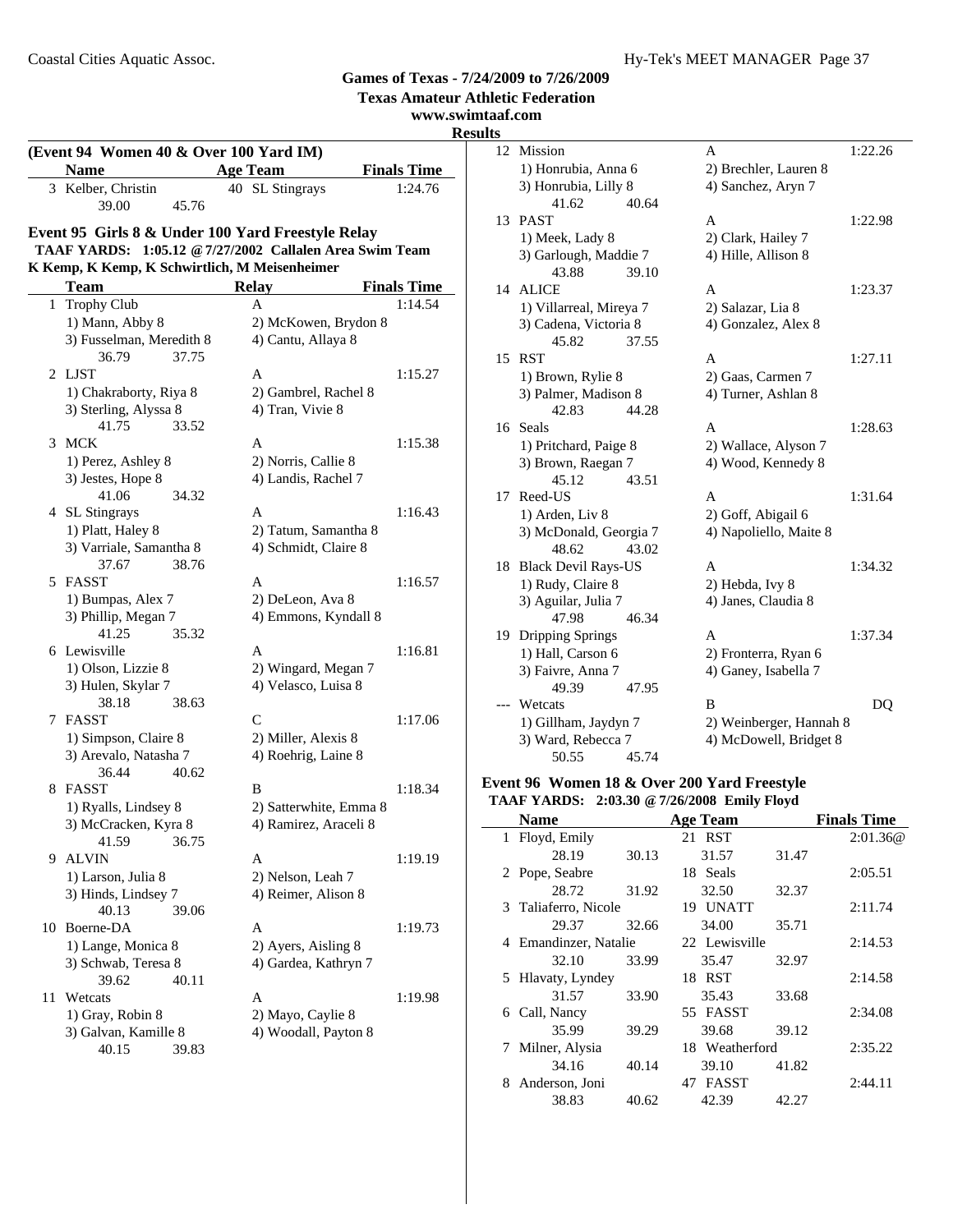#### **www.swimtaaf.com Results (Event 96 Women 18 & Over 200 Yard Freestyle) Name Age Team Finals Time**<br>9 Summitt, Emily **38 Flower Mound** 2:56.78 38 Flower Mound  $2:56.78$ 10 Pruett, Diane 31 Flower Mound 2:58.42 11 Tatum-Wagner, Bettina 48 SL Stingrays 3:32.14 45.63 53.24 56.41 56.86 **Event 97 Women 18 & Over 200 Yard Freestyle Relay TAAF YARDS: 1:47.66 @7/26/2008 R&R Aquatics C Phillips, K Summers, A Stone, L Littleton Team Relay Finals Time** 1 RST A 1:44.87@ 1) Littleton, Laura 20 2) Floyd, Emily 21 3) Morrow, Morgan 19 4) Gale, Marissa 18 25.65 26.38 26.85 25.99 2 RST B 1:49.19 1) Hlavaty, Lyndey 18 2) Teague, Jordan 18<br>3) Summers, Kristin 19 4) Stone, Anne 19 3) Summers, Kristin 19 27.20 27.70 27.55 26.74 3 1:49.55 Lewisville A 1) Anderson, Alyse 21 2) Jones, Jenny 24 3) Stone, Beverly 45 4) Emandinzer, Natalie 22 27.83 27.27 26.08 28.37 4 1:52.48 Trophy Club A 1) Haitz, Kelly 18 2) Caldwell, Christine 20 3) Hayslip, Denise 32 4) Orred, Kelsey 19 27.79 27.65 28.81 28.23 5 SBELT A 1:54.81 1) Matherne, Susan 47 2) Kelly, Kristine 21 3) Mauk, Kasey 22 4) Taylor, Jenna 21 25.56 30.07 30.52 28.66 6 FASST A 1:59.32 1) Miller, Jennifer 19 2) Rose, Melissa 30 3) Johnson, Dolores 18 4) Blizzard, Heather 20 35.65 51.73 31.98 7 Seals A 2:02.53 1) Pope, Seabre 18 2) Haynes, Carissa 30 3) Stone, Jeanne 27 4) Taylor, Sarah 23 29.96 34.75 32.75 25.07 8 Trophy Club B 2:19.15 1) Eichenseer, Melissa 43 2) Venator, Stormy 35 3) Carlson, Lynn 44 4 4) Henson, Andrea 38 35.78 30.90 35.65 36.82 9 2:28.83 FASST B 1) Anderson, Joni 47 2) Burrell, Amy 38 41.66 33.24 35.67 38.26

#### **Event 98 Boys 11-12 200 Yard Medley Relay TAAF YARDS: 2:09.08 @7/1/1999 Trophy Club**

| <b>Team</b>                | Relav                  | <b>Finals Time</b> |
|----------------------------|------------------------|--------------------|
| FASST                      | А                      | 2:13.72            |
| 1) Medigovich, Addisson 12 | 2) Peterson, Thomas 11 |                    |
| 3) Pena, Jerick 12         | 4) Rankin, Eric 11     |                    |
| 8.03                       | 1:40.05<br>25.64       |                    |

|        | al.com                                     |                                                |
|--------|--------------------------------------------|------------------------------------------------|
| S<br>2 | <b>SL Stingrays</b>                        | 2:13.94<br>A                                   |
|        |                                            |                                                |
|        | 1) Johnson, Patrick 11                     | 2) Hein, Josh 12                               |
|        | 3) Zapinski, Joseph 12                     | 4) Walsh, Baron 12                             |
|        | 35.52<br>38.40                             | 30.09<br>29.93                                 |
| 3      | Mudcats-US                                 | A<br>2:18.85                                   |
|        | 1) Bobo, Austin 11                         | 2) Stribling, Hudson 12                        |
|        | 3) Smith, William 12                       | 4) Kehlenbeck, Seth 12                         |
|        | 36.42<br>40.11                             | 27.93<br>34.39                                 |
| 4      | GTSA                                       | A<br>2:20.23                                   |
|        | 1) Keffer, Max 12                          | 2) Goodeaux, Bailey 12                         |
|        | 3) Barton, Caleb 12                        | 4) White, Justin 12                            |
|        | 35.99<br>38.70                             | 36.24<br>29.30                                 |
| 5      | <b>RST</b>                                 | A<br>2:20.39                                   |
|        | 1) Dzierzanowski, Davis 11                 | 2) Alaniz, Arnold 12                           |
|        | 3) Ross, Samuel 12                         | 4) Kellogg, Robbie 12                          |
|        | 37.82<br>38.81                             | 32.47<br>31.29                                 |
| 6      | ELCMP                                      | A<br>2:22.68                                   |
|        | 1) Krpec, Blake 11                         | 2) Wilkins, Matthew 11                         |
|        | 3) Priesmeyer, Tayton 11                   | 4) Acosta, Charles 12                          |
|        | 13.00<br>23.34                             | 20.58<br>1:25.76                               |
| 7      | <b>ALVIN</b>                               | 2:24.91<br>A                                   |
|        | 1) Hinds, Nathan 11                        | 2) Moore, Jacob 12                             |
|        | 3) Nelson, John 11                         | 4) Dornak, Jared 11                            |
|        | 38.18<br>36.61                             | 37.63<br>32.49                                 |
| 8      | <b>FASST</b>                               | B<br>2:27.92                                   |
|        | 1) Bruni, Ryan 11                          |                                                |
|        | 3) Sauber, Travis 12                       | 2) Simpson, Mark 11<br>4) Dohmeyer, Douglas 12 |
|        | 36.53<br>42.49                             | 37.59<br>31.31                                 |
| 9.     | <b>ALICE</b>                               | A<br>2:29.49                                   |
|        | 1) Martinez, Zackary Joe 11                | 2) Gonzalez, Gusty 11                          |
|        | 3) Arismendez, Isaul 12                    | 4) Aguilar, Christopher 12                     |
|        | 40.53<br>44.83                             | 33.17<br>30.96                                 |
|        | 10 Trophy Club                             | A<br>2:33.32                                   |
|        | 1) Marshall, Jack 12                       | 2) Lenkiewicz, Nathan 11                       |
|        | 3) Winstead, Seth 12                       | 4) Stoermer, Blake 11                          |
|        | 44.72<br>37.63                             | 34.09<br>36.88                                 |
| 11     | Seals                                      | 2:40.57<br>A                                   |
|        | 1) Gonzalez, Ethan 11                      | 2) Solisz, Christopher 12                      |
|        |                                            |                                                |
|        | 3) Wallace, Tommy 11<br>46.04<br>44.91     | 4) Chancellor, Ian 12<br>34.99<br>34.63        |
| 12     | <b>FASST</b>                               | C<br>2:41.48                                   |
|        | 1) Boone, Carter 11                        | 2) Phillip, Matthew 12                         |
|        | 3) Foster, Preston 12                      | 4) Rickerhauser, Andrew 12                     |
|        | 43.42<br>41.68                             | 42.31<br>34.07                                 |
| 13     | <b>Black Devil Rays-US</b>                 | 2:50.97<br>А                                   |
|        |                                            |                                                |
|        | 1) Portillo, Sam 11<br>3) Telang, Vipul 12 | 2) Bowen, Joe 11<br>4) Funk, Chris 11          |
|        | 43.67<br>2:07.30                           |                                                |
| 14     | TM Hurricanes                              | 2:54.07<br>А                                   |
|        |                                            |                                                |
|        | 1) Salazar, Eric 11                        | 2) Vargas, Caiman 11                           |
|        | 3) Calk, Noah 11<br>49.42<br>49.51         | 4) Reyes, Bryan 11<br>35.32                    |
| 15     | Lewisville                                 | 39.82<br>A<br>2:57.09                          |
|        | 1) Mills, Rusty 12                         | 2) Bregenzer, Brian 12                         |
|        | 3) Linebarger, Cole 11                     | 4) Wright, Michael 12                          |
|        | 47.59<br>54.40                             | 31.29<br>43.81                                 |
|        |                                            |                                                |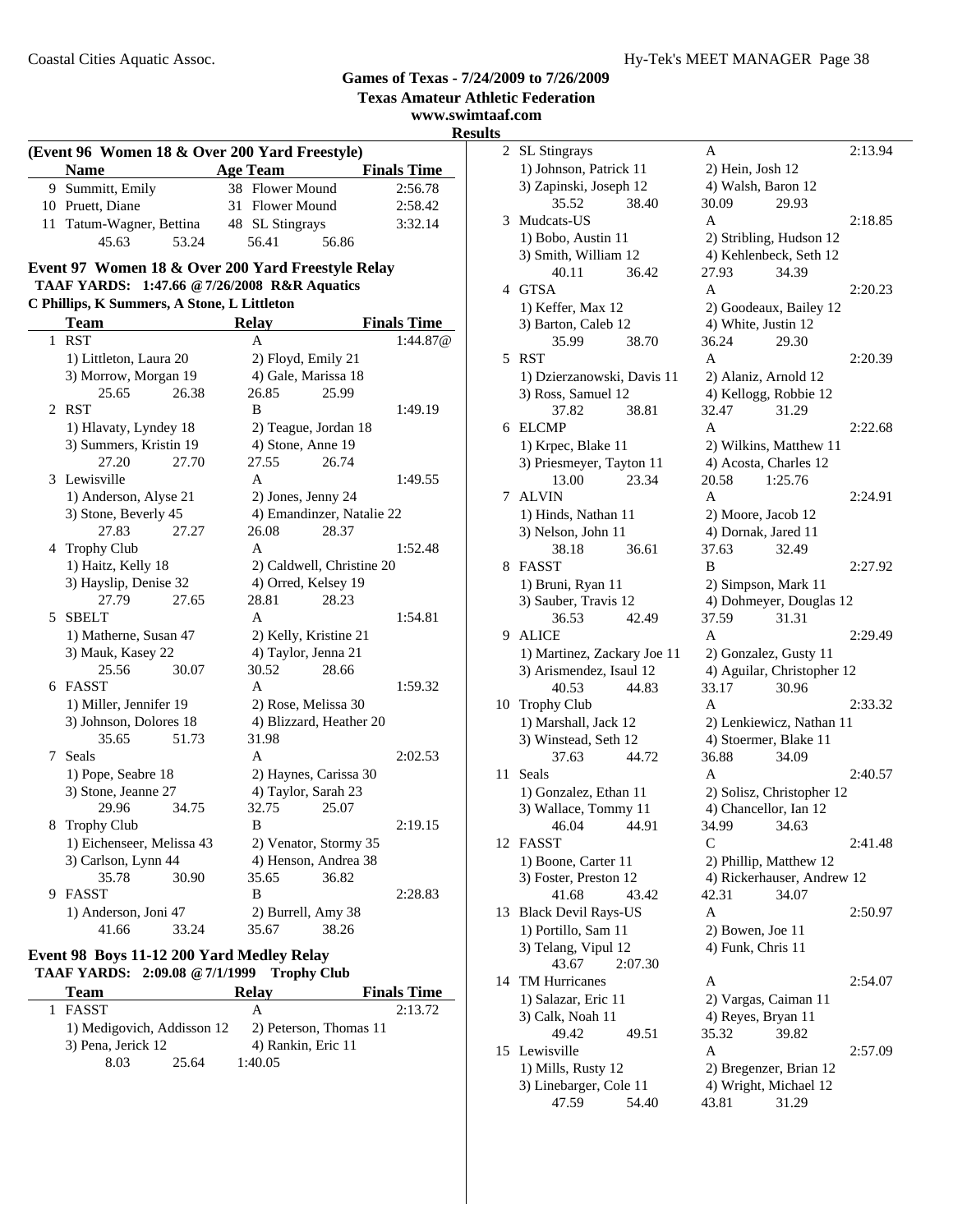$\overline{a}$ 

#### **Games of Texas - 7/24/2009 to 7/26/2009 Texas Amateur Athletic Federation**

**www.swimtaaf.com Results**

#### **(Event 98 Boys 11-12 200 Yard Medley Relay) Team Relay Finals Time**<br>SANT A 3:01.01 16 SANT 1) Ortz, Matthew 2) Salazar, Isiah 12<br>3) Tunon, Briston 12 4) Perez, Christian 3) Tunon, Briston 12 (4) Perez, Christian<br>50.31 (51.39 (38.31 (41.00) 50.31 51.39 38.31 17 HOUST A 3:08.26 1) Ramirez, Noel 12 2) Wang, Stephen 12 3) Yu, Kenneth 12 4) Yun, Albert 11<br>53.27 40.02 39.99 54.98 40.02

#### **Event 99 Boys 13-14 200 Yard Medley Relay TAAF YARDS: 1:51.40 @7/1/1995 Bedford**

|    | Team                                   | <b>Relay</b>                  | <b>Finals Time</b> |
|----|----------------------------------------|-------------------------------|--------------------|
|    | 1 FASST                                | A                             | 1:59.95            |
|    | 1) Phelps, Coleman 14                  | 2) Sim, Alex 14               |                    |
|    | 3) Emmons, Miller 13                   | 4) McCracken, Dalton 14       |                    |
|    | 31.15<br>31.81                         | 29.76                         | 27.23              |
| 2  | <b>ALICE</b>                           | A                             | 2:00.46            |
|    | 1) Saenz, Gian 14                      | 2) Saenz, Andre 14            |                    |
|    | 3) Chavarria, Rony 14                  | 4) Garcia, Marcus 14          |                    |
|    | 32.14<br>35.03                         | 28.39                         | 24.90              |
| 3  | <b>Bedford</b>                         | A                             | 2:00.89            |
|    | 1) Powell, Jake 13                     | 2) Tony, Chris 13             |                    |
|    | 3) Carter, Jared 14                    | 4) Yerigan, Reid 14           |                    |
|    | 30.92<br>34.14                         | 30.93                         | 24.90              |
| 4  | LJST                                   | A                             | 2:00.92            |
|    | 1) Seymour, Andy 13                    | 2) Robbins, Andrew 14         |                    |
|    | 3) Sheffield, Logan 13                 | 4) Sterling, Wyatt 13         |                    |
|    | 31.90<br>34.99                         | 27.58                         | 26.45              |
| 5. | <b>ALVIN</b>                           | A                             | 2:00.96            |
|    | 1) Greer, Dyllan 13                    | 2) Wiley, Derek 13            |                    |
|    | 3) Easley, Justin 14                   | 4) Webb, Logan 14             |                    |
|    | 31.94<br>34.27                         | 28.40                         | 26.35              |
|    | 6 Seals                                | A                             | 2:02.45            |
|    | 1) Winston, Garrett 13                 | 2) Winston, Grant 14          |                    |
|    | 3) Pearson, Hunter 14                  | 4) Fauber, Daniel 13          |                    |
|    | 1:30.99<br>31.46                       |                               |                    |
| 7  | FASST                                  | B                             | 2:10.65            |
|    | 1) Madden, John 13                     | 2) Liggett, Jacob 14          |                    |
|    | 3) Fomby, Garrett 13<br>31.80<br>35.36 | 4) Anderson, Matt 14<br>35.49 | 28.00              |
| 8  | <b>EGLAK</b>                           | A                             | 2:10.70            |
|    | 1) Barajas, Aaron 14                   | 2) Young, Logan 14            |                    |
|    | 3) Skinkis, Dylan 14                   | 4) Basiliere, Jackson 14      |                    |
|    | 35.52<br>37.90                         | 31.11                         | 26.17              |
| 9  | <b>PLANO</b>                           | A                             | 2:11.67            |
|    | 1) Trompeter, Sean 14                  | 2) Princehouse, Hank 13       |                    |
|    | 3) Thorne, Luke 14                     | 4) Constien, Cole 14          |                    |
|    | 1:09.05<br>34.38                       | 28.24                         |                    |
| 10 | <b>SL</b> Stingrays                    | A                             | 2:13.95            |
|    | 1) Webb, Benton 14                     | 2) Arkes, Austin 13           |                    |
|    | 3) Anderson, Drew 13                   | 4) Perrone, Samuel 13         |                    |
|    | 35.46<br>34.18                         | 30.90                         | 33.41              |
|    |                                        |                               |                    |

| 11 | <b>FASST</b>              |       | $\mathcal{C}$          |                         | 2:15.09 |
|----|---------------------------|-------|------------------------|-------------------------|---------|
|    | 1) McElheney, Wesley 13   |       | 2) Zacny, Collin 13    |                         |         |
|    | 3) Clark, Ryan 14         |       | 4) Mamarian, Jacob 14  |                         |         |
|    | 36.27                     | 36.21 | 35.76                  | 26.85                   |         |
| 12 | <b>RST</b>                |       | A                      |                         | 2:17.84 |
|    | 1) Miller, Gabriel 13     |       |                        | 2) LeMaire, Chandler 13 |         |
|    | 3) Garza, Christopher 13  |       | 4) Burditt, Mason 13   |                         |         |
|    | 38.19                     | 39.18 | 31.11                  | 29.36                   |         |
| 13 | <b>HOUST</b>              |       | A                      |                         | 2:17.91 |
|    | 1) Blanco, Francisco 14   |       | 2) Perez, Johnathan 13 |                         |         |
|    | 3) Yun, Edward 13         |       | 4) Jamison, Daniel 13  |                         |         |
|    | 33.69                     | 42.97 | 33.68                  | 27.57                   |         |
|    | 14 Boerne-DA              |       | A                      |                         | 2:18.53 |
|    | 1) Neal, Jeffery 13       |       | 2) Ballou, Noah 13     |                         |         |
|    | 3) Wettig, Christopher 13 |       | 4) Goles, Theodore 14  |                         |         |
|    | 35.50                     | 40.24 | 34.23                  | 28.56                   |         |
| 15 | Mudcats-US                |       | A                      |                         | 2:20.31 |
|    | 1) Stribling, JC 13       |       | 2) Yargo, Dakota 14    |                         |         |
|    | 3) Fontaine, Matthew 14   |       | 4) Parrott, Justin 13  |                         |         |
|    | 36.83                     | 33.95 | 45.11                  | 24.42                   |         |
| 16 | Mission                   |       | A                      |                         | 2:26.23 |
|    | 1) Cavazos, Isaiah 14     |       | 2) DeLeon, Gavin 13    |                         |         |
|    | 3) Mercado, Andres 14     |       | 4) Solis, Andy 14      |                         |         |
|    | 46.64                     | 35.67 | 31.42                  | 32.50                   |         |
| 17 | Lewisville                |       | $\mathsf{A}$           |                         | 2:29.03 |
|    | 1) Munro, Zachary 14      |       | 2) Murphy, Joe 13      |                         |         |
|    | 3) Huxtable, Chance 14    |       | 4) Wright, Matthew 14  |                         |         |
|    | 44.65                     | 38.46 | 34.73                  | 31.19                   |         |
|    | Canyon Vista-US           |       | A                      |                         | DQ      |
|    | 1) Allen, Ross 13         |       |                        | 2) Haynes, Anthony 13   |         |
|    | 3) Smith, Aaron 14        |       | 4) Loehr, Joshua 13    |                         |         |
|    | 38.96                     | 42.01 | 33.38                  | 36.31                   |         |
|    |                           |       |                        |                         |         |

## **Event 100 Boys 11-12 100 Yard Freestyle**

#### **TAAF YARDS: 57.06 @7/24/2005 Cody Armstrong**

|   | <b>Name</b>         |       | <b>Age Team</b> | <b>Finals Time</b> |
|---|---------------------|-------|-----------------|--------------------|
|   | 1 Heg, Michael      |       | 12 WOOD         | 59.37              |
|   | 28.95               | 30.42 |                 |                    |
|   | 2 Buck, Tyler       |       | 12 Dolphins     | 1:01.90            |
|   | 29.67               | 32.23 |                 |                    |
|   | 3 Alaniz, Arnold    |       | 12 RST          | 1:01.91            |
|   | 29.68               | 32.23 |                 |                    |
|   | 4 Hauglum, Anthony  |       | 12 Cudas-ST     | 1:02.25            |
|   | 28.73               | 33.52 |                 |                    |
|   | 5 Kacko, Jordan     |       | 11 Aquacats     | 1:02.92            |
|   | 29.28               | 33.64 |                 |                    |
|   | 6 McDaniel, Donovan |       | 12 BARR         | 1:04.27            |
|   | 31.73               | 32.54 |                 |                    |
| 7 | Mattei, Michael     |       | 11 MCK          | 1:04.48            |
|   | 30.85               | 33.63 |                 |                    |
|   | 8 Winstead, Seth    |       | 12 Trophy Club  | 1:06.31            |
|   | 32.09               | 34.22 |                 |                    |
|   | 9 DeLaLama, Zaher   |       | 12 PHARR        | 1:06.54            |
|   | 30.75               | 35.79 |                 |                    |
|   | 10 Everly, David    |       | 12 CARS         | 1:06.56            |
|   | 32.28               | 34.28 |                 |                    |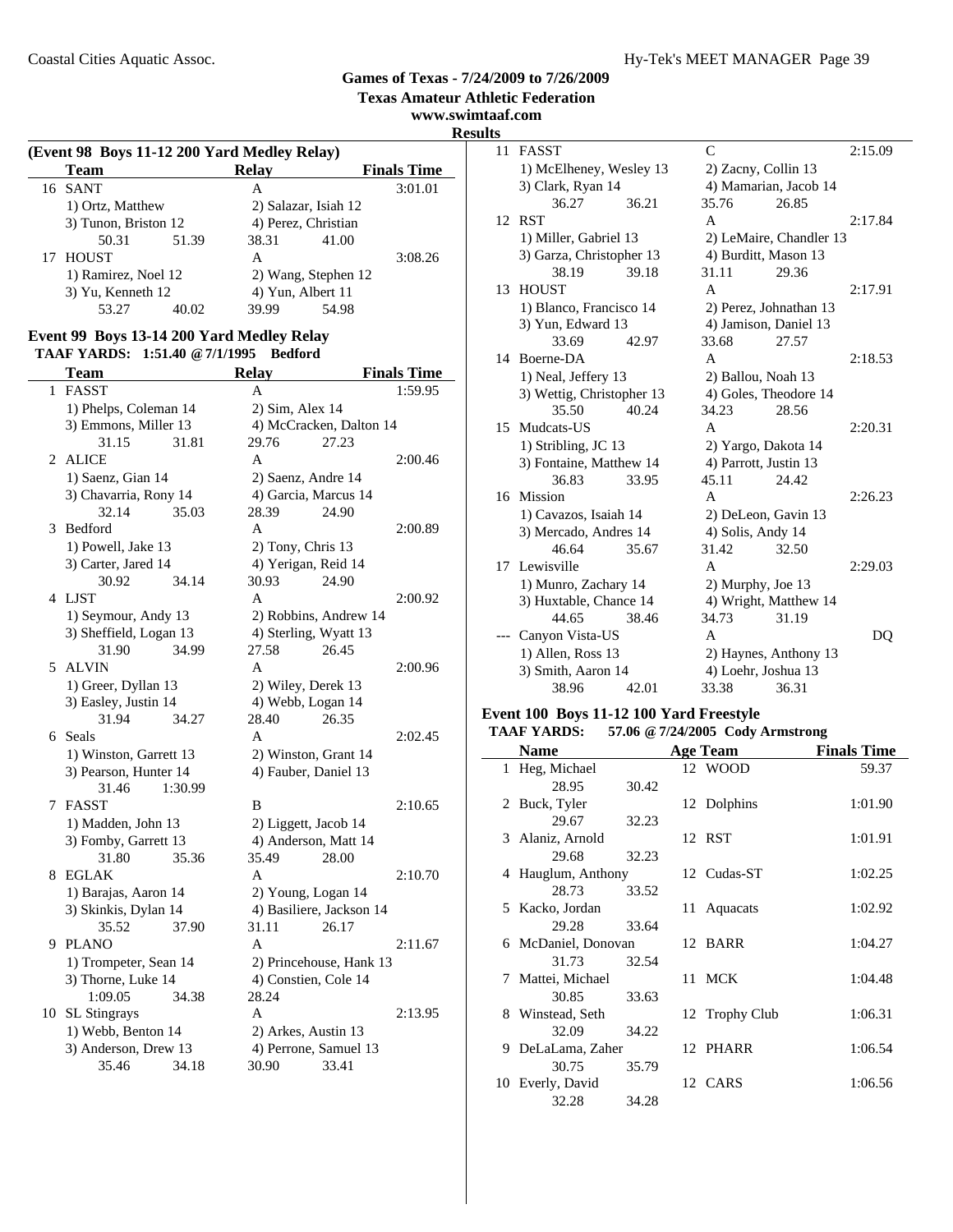#### **www.swimtaaf.com Results**

| (Event 100 Boys 11-12 100 Yard Freestyle) |                       |       |    |                 |                    |
|-------------------------------------------|-----------------------|-------|----|-----------------|--------------------|
|                                           | <b>Name</b>           |       |    | <b>Age Team</b> | <b>Finals Time</b> |
|                                           | 11 Fierro, Jesus      |       |    | 12 TXCTY        | 1:07.38            |
|                                           | 31.71                 | 35.67 |    |                 |                    |
|                                           | 12 Carlile, Stetson   |       |    | 12 Stephenville | 1:07.60            |
|                                           | 32.16                 | 35.44 |    |                 |                    |
|                                           | 13 Trompeter, Mark    |       |    | 12 PLANO        | 1:07.89            |
|                                           | 33.11                 | 34.78 |    |                 |                    |
|                                           | 14 Pierce, Nathaniel  |       |    | 12 Lewisville   | 1:08.15            |
|                                           | 32.06                 | 36.09 |    |                 |                    |
|                                           | 15 Walker, Richard    |       |    | 12 NRST         | 1:09.00            |
|                                           | 33.00                 | 36.00 |    |                 |                    |
|                                           | 16 Koster, Adam       |       | 11 | Trophy Club     | 1:09.21            |
|                                           | 28.81                 | 40.40 |    |                 |                    |
|                                           | 17 Scholes, Jacob     |       |    | 12 SALA         | 1:10.61            |
|                                           | 32.72                 | 37.89 |    |                 |                    |
|                                           | 18 Sallans, Reed      |       |    | 12 AUSTN        | 1:12.06            |
|                                           | 33.67                 | 38.39 |    |                 |                    |
|                                           | 19 Colpiitts, Timothy |       |    | 12 AUSTN        | 1:13.15            |
|                                           | 35.05                 | 38.10 |    |                 |                    |
|                                           | 20 Zettler, Ty        |       |    | 12 Wetcats      | 1:13.54            |
|                                           | 33.70                 | 39.84 |    |                 |                    |
|                                           | 21 Cervenka, Nathan   |       |    | 12 BRYAN        | 1:13.64            |
|                                           | 34.23                 | 39.41 |    |                 |                    |
|                                           | 22 Guerra, Diego      |       | 11 | <b>AUSTN</b>    | 1:14.16            |
|                                           | 34.07                 | 40.09 |    |                 |                    |
|                                           | 23 Goodner, Jake      |       |    | 12 Dolphins     | 1:15.40            |
|                                           | 35.41                 | 39.99 |    |                 |                    |
|                                           | 24 Yu, Kenneth        |       |    | 12 HOUST        | 1:20.62            |
|                                           | 38.64                 | 41.98 |    |                 |                    |
|                                           | 25 Neal, Josiah       |       | 11 | Tsunami         | 1:25.39            |
|                                           | 39.45                 | 45.94 |    |                 |                    |
|                                           | 26 Yun, Albert        |       | 11 | <b>HOUST</b>    | 1:32.09            |
|                                           | 42.41                 | 49.68 |    |                 |                    |

#### **Event 101 Boys 13-14 100 Yard Freestyle TAAF YARDS: 50.80 @7/24/2005 Jason Armstrong**

| Name                   |       | <b>Age Team</b> | <b>Finals Time</b> |
|------------------------|-------|-----------------|--------------------|
| 1 Burditt, Clay        |       | 14 RST          | 55.51              |
| 26.33                  | 29.18 |                 |                    |
| 2 Fauber, Daniel       |       | 13 Seals        | 55.53              |
| 26.57                  | 28.96 |                 |                    |
| 3 Sewalt, Ryan         |       | 14 MESO         | 56.33              |
| 26.44                  | 29.89 |                 |                    |
| 4 Nicholson, Ethan     |       | 14 PARIS        | 56.37              |
| 27.43                  | 28.94 |                 |                    |
| 5 Stockmann, Matthew   |       | 14 GTSA         | 57.00              |
| 27.21                  | 29.79 |                 |                    |
| 6 Warrum, Samuel       |       | 13 The Colony   | 57.35              |
| 26.93                  | 30.42 |                 |                    |
| 7 Hovenden, Evan       |       | 14 MESO         | 58.36              |
| 27.77                  | 30.59 |                 |                    |
| Becker, Preston<br>8   |       | 14 WHALE        | 59.02              |
| 28.93                  | 30.09 |                 |                    |
| Fontenot, Michael<br>9 |       | 13 HOUST        | 59.55              |
| 28.35                  | 31.20 |                 |                    |

| -- |                        |       |    |                |         |
|----|------------------------|-------|----|----------------|---------|
|    | 10 Mattei, Matt        |       |    | 14 MCK         | 59.71   |
|    | 27.93                  | 31.78 |    |                |         |
| 11 | Sterling, Wyatt        |       |    | 13 LJST        | 59.80   |
|    | 29.09                  | 30.71 |    |                |         |
|    | 12 Treadwell, Tyler    |       |    | 14 RST         | 59.82   |
|    | 28.75                  | 31.07 |    |                |         |
|    | 13 Prinslow, Steven    |       |    | 14 MCK         | 59.98   |
|    | 28.60                  | 31.38 |    |                |         |
|    | 14 Lin, Steven         |       |    | 14 VIC         | 1:00.83 |
|    | 28.17                  | 32.66 |    |                |         |
|    | 15 Lopez, Trey         |       |    | 14 Sharks-AR   | 1:03.69 |
|    | 29.85                  | 33.84 |    |                |         |
|    | 16 Martinez, Kevin     |       |    | 14 SALA        | 1:04.01 |
|    | 30.38                  | 33.63 |    |                |         |
|    | 17 Brenner, Kevin      |       |    | 14 AUSTN       | 1:04.23 |
|    | 29.74                  | 34.49 |    |                |         |
|    | 18 Carlson, Joseph     |       |    | 13 Weatherford | 1:04.47 |
|    | 30.19                  | 34.28 |    |                |         |
|    | 19 Stribling, JC       |       |    | 13 Mudcats-US  | 1:05.17 |
|    | 31.68                  | 33.49 |    |                |         |
|    | 20 Tovar, Greg         |       |    | 14 SANT        | 1:05.63 |
|    | 32.34                  | 33.29 |    |                |         |
|    | 21 Huxtable, Chance    |       |    | 14 Lewisville  | 1:05.76 |
|    | 30.72                  | 35.04 |    |                |         |
|    | 22 Anderson, Tommy     |       |    | 14 Dolphins    | 1:07.54 |
|    | 31.90                  | 35.64 |    |                |         |
|    | 23 Arnold, Cody        |       | 13 | <b>FREER</b>   | 1:08.53 |
|    | 32.08                  | 36.45 |    |                |         |
|    | 24 Johns, Wes          |       |    | 13 AUSTN       | 1:09.93 |
|    | 33.28                  | 36.65 |    |                |         |
|    | 25 Farias, Steven Ian  |       |    | 13 Mission     | 1:10.33 |
|    | 32.68                  | 37.65 |    |                |         |
|    | 26 Mazybolton, Hadiyah |       |    | 14 Dolphins    | 1:19.72 |
|    | 37.26                  | 42.46 |    |                |         |

#### **Event 102 Boys 11-12 50 Yard Backstroke**

#### **TAAF YARDS: 29.99 @7/27/2003 Nicholas Han**

|    | Name                 |    | <b>Age Team</b>     | <b>Finals Time</b> |
|----|----------------------|----|---------------------|--------------------|
| 1  | Hauglum, Anthony     |    | 12 Cudas-ST         | 32.72              |
| 2  | Nojek, Alastair      | 12 | <b>WOOD</b>         | 33.17              |
| 3  | Matherne, Harrison   | 12 | <b>SBELT</b>        | 33.78              |
| 4  | Medigovich, Addisson |    | 12 FASST            | 33.88              |
| 5. | Stevens, Ben         |    | 12 Dolphins         | 34.28              |
| 6  | Thomet, Collin       |    | 12 Seabrook         | 34.65              |
| 7  | Garcia, Esteban      |    | 12 Deer Park        | 35.31              |
| 8  | Russell, Jake        |    | 12 The Colony       | 36.13              |
| 9  | Carroll, Mason       |    | 12 VIC              | 36.24              |
| 10 | Johnson, Patrick     | 11 | <b>SL</b> Stingrays | 36.30              |
| 11 | Bruni, Ryan          | 11 | <b>FASST</b>        | 36.74              |
| 12 | Sands, Victor        | 11 | CARS                | 37.04              |
| 13 | Nichols, Jeremy      | 11 | <b>MESO</b>         | 37.49              |
| 14 | DeLaLama, Zaher      | 12 | PHARR               | 38.11              |
| 15 | Sanchez, Leonardo    | 11 | El Paso-DA          | 38.34              |
| 16 | Miller, Kyle         | 11 | <b>COLST</b>        | 38.90              |
| 17 | Pierce, Nathaniel    |    | 12 Lewisville       | 38.93              |
| 18 | Reed, Ryan           | 11 | WHALE               | 39.18              |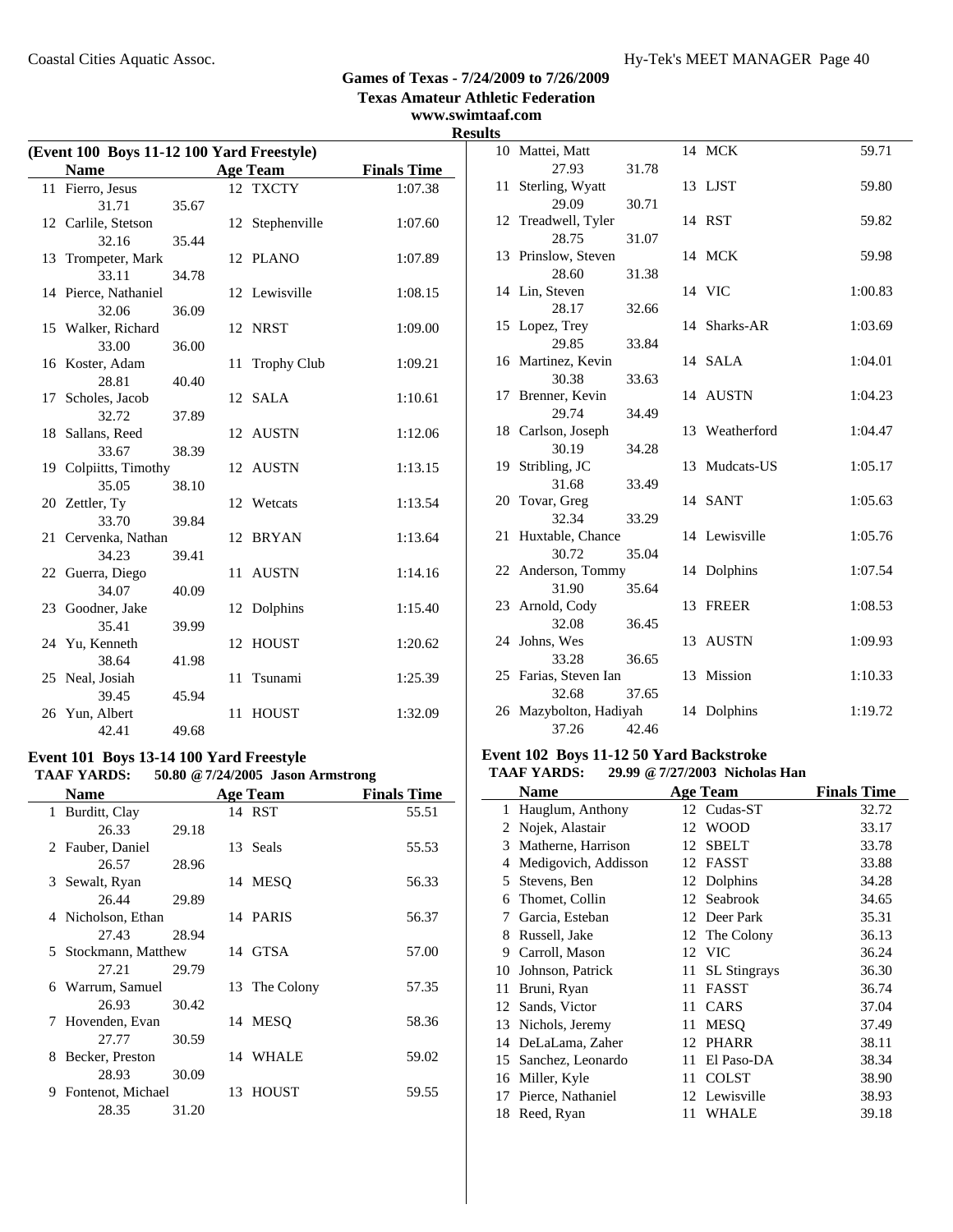**Texas Amateur Athletic Federation**

**www.swimtaaf.com Results**

| (Event 102 Boys 11-12 50 Yard Backstroke) |      |  |              |                                                                                                          |  |  |  |
|-------------------------------------------|------|--|--------------|----------------------------------------------------------------------------------------------------------|--|--|--|
| <b>Name</b>                               |      |  |              | <b>Finals Time</b>                                                                                       |  |  |  |
| 19 King, Brandon                          |      |  |              | 39.88                                                                                                    |  |  |  |
| 20 Whitfield, Brandon                     |      |  |              | 41.63                                                                                                    |  |  |  |
| 21 Rabe, Matt                             |      |  |              | 42.15                                                                                                    |  |  |  |
| 22 Portillo, Sam                          |      |  |              | 43.77                                                                                                    |  |  |  |
| 23 Garcia, Nahum                          |      |  |              | 45.27                                                                                                    |  |  |  |
| 45.57                                     |      |  |              |                                                                                                          |  |  |  |
| 24 Carter, Brandon                        |      |  | <b>SABG</b>  | 52.72                                                                                                    |  |  |  |
| 52.04                                     | 0.68 |  |              |                                                                                                          |  |  |  |
| Welsch, Logan                             |      |  | <b>WHALE</b> | 55.16                                                                                                    |  |  |  |
|                                           |      |  |              | <b>Age Team</b><br>12 BRYAN<br>12 Denton<br>12 Dolphins<br>11 Coa Salamanders-US<br>12 El Paso-DA<br>11. |  |  |  |

#### **Event 103 Boys 13-14 50 Yard Backstroke TAAF YARDS: 27.51 @7/27/2003 Roel Rivera**

| <b>Name</b>  |                   |    | <b>Age Team</b> | <b>Finals Time</b> |  |  |
|--------------|-------------------|----|-----------------|--------------------|--|--|
| $\mathbf{1}$ | Tovey, Jake       | 14 | SL Stingrays    | 27.93              |  |  |
| 2            | Scott, Eddie      | 14 | <b>GTSA</b>     | 29.37              |  |  |
| 3            | Powell, Jake      | 13 | Bedford         | 30.45              |  |  |
| 4            | Lawson, Billy     |    | 14 The Colony   | 30.81              |  |  |
| 5            | Obeirne, Sean     | 14 | El Paso-DA      | 30.84              |  |  |
| 6            | Winston, Garrett  | 13 | Seals           | 31.76              |  |  |
| 7            | Phelps, Coleman   | 14 | FASST           | 31.90              |  |  |
| 8            | Cabuya, Daniel    | 13 | <b>ROWL</b>     | 32.05              |  |  |
| 9            | De Jong, Jackson  | 14 | <b>CIMAR</b>    | 32.08              |  |  |
| 10           | Mattei, Matt      | 14 | <b>MCK</b>      | 32.11              |  |  |
| 11           | Prinslow, Steven  | 14 | <b>MCK</b>      | 32.17              |  |  |
| 12           | Seymour, Andy     | 13 | <b>LJST</b>     | 32.20              |  |  |
| 13           | Saenz, Gian       | 14 | <b>ALICE</b>    | 32.71              |  |  |
| 14           | McMahon, Ryan     | 14 | Seabrook        | 32.93              |  |  |
| 15           | Anderson, Blake   | 14 | <b>AUSTN</b>    | 33.05              |  |  |
| 16           | Hermes, Ryan      | 14 | <b>WHALE</b>    | 33.07              |  |  |
| 17           | Fontenot, Michael | 13 | <b>HOUST</b>    | 33.18              |  |  |
| 18           | Cano, Omero       | 14 | <b>EDINB</b>    | 33.98              |  |  |
| 19           | Cosper, Lane      | 14 | <b>KILLE</b>    | 34.74              |  |  |
| 20           | Duewall, Justin   | 13 | <b>BRYAN</b>    | 35.63              |  |  |
| 21           | Brown, Travis     | 14 | Stingrays       | 36.02              |  |  |
| 22           | Pena, Aaron       | 14 | <b>SANT</b>     | 37.30              |  |  |
| 23           | Miller, Gabriel   | 13 | <b>RST</b>      | 38.24              |  |  |
| 24           | Allen, Ross       | 13 | <b>AUSTN</b>    | 39.18              |  |  |
| 25           | Williams, Eric    | 14 | Dolphins        | 41.87              |  |  |
| 26           | Garcia, Edgar     | 14 | El Paso-DA      | 43.57              |  |  |

#### **Event 104 Boys 11-12 50 Yard Breaststroke TAAF YARDS: 32.31 @7/1/1996 Chase Kessinger**

| TAAF TANDS.<br>$32.31 \& 7111990$ Chase Ressinger |                       |     |                 |                    |  |
|---------------------------------------------------|-----------------------|-----|-----------------|--------------------|--|
|                                                   | <b>Name</b>           |     | <b>Age Team</b> | <b>Finals Time</b> |  |
|                                                   | 1 Wilkins, Matthew    | 11  | <b>ELCMP</b>    | 35.27              |  |
|                                                   | 2 Mayfield, Travis    |     | 12 CARS         | 35.81              |  |
|                                                   | 3 Ramsden, Jorge      |     | 12 McAllen-DA   | 35.83              |  |
|                                                   | 4 Gillham, Braydyn    | 11  | Wetcats         | 36.67              |  |
|                                                   | 5 Moore, Jacob        |     | 12 ALVIN        | 36.70              |  |
|                                                   | 6 Stribling, Hudson   |     | 12 Mudcats-US   | 37.46              |  |
|                                                   | Manley, Shane         |     | 12 FST          | 37.59              |  |
|                                                   | Peterson, Thomas      | 11  | <b>FASST</b>    | 38.01              |  |
| 9                                                 | Fields, Nathan        | 11  | <b>WOOD</b>     | 39.48              |  |
|                                                   | 10 Tamprateep, Vinyou | 12. | Denton          | 39.80              |  |
|                                                   | Hein, Josh            |     | 12 SL Stingrays | 39.84              |  |

| ເບນ |                           |    |                 |       |
|-----|---------------------------|----|-----------------|-------|
|     | 12 Jordan, Drew           |    | 12 Grapevine    | 40.61 |
|     | 13 Meinhausen, Matthew    |    | 12 Sharks-AR    | 40.63 |
|     | 14 Wojciechowski, Dominik |    | 12 DNSN         | 40.96 |
|     | 15 Sprinkle, Andrew       |    | 12 Manta Rays   | 41.23 |
|     | 16 Dohmeyer, Douglas      |    | 12 FASST        | 41.87 |
| 17  | Matson, Thomas            |    | 12 AUSTN        | 42.01 |
|     | 18 Stevens, Ben           |    | 12 Dolphins     | 42.14 |
|     | 19 Carlile, Stetson       |    | 12 Stephenville | 42.39 |
|     | 20 Al-Sharif, Zachary     |    | 12 WHALE        | 42.43 |
|     | 21 Colpiitts, Timothy     |    | 12 AUSTN        | 42.57 |
|     | 22 Sallans, Reed          |    | 12 AUSTN        | 44.09 |
|     | 23 Sanchez, Leonardo      |    | 11 El Paso-DA   | 44.19 |
|     | 24 Salazar, Daniel        |    | 12 SAFSH        | 45.16 |
|     | 25 Gilcrease, Braden      |    | 12 Dolphins     | 45.84 |
|     | 26 Santos, Samuel         | 11 | <b>WCRO</b>     | 48.10 |

## **Event 105 Boys 13-14 50 Yard Breaststroke**

# **TAAF YARDS: 29.94 @7/28/2004 Sean O'Shea**

| Name |                    |    | <b>Age Team</b>    | <b>Finals Time</b> |
|------|--------------------|----|--------------------|--------------------|
| 1    | Remetta, John      |    | 14 SL Stingrays    | 30.60              |
| 2    | Knapp, Cody        | 14 | Denton             | 31.75              |
| 3    | Carter, Jared      | 14 | <b>Bedford</b>     | 32.25              |
| 4    | Becker, Preston    | 14 | <b>WHALE</b>       | 32.46              |
| 5    | Garza, Shane       | 14 | <b>Trophy Club</b> | 32.52              |
| 6    | Obeirne, Sean      | 14 | El Paso-DA         | 32.92              |
| 7    | Stockmann, Matthew | 14 | <b>GTSA</b>        | 33.57              |
| 8    | Yargo, Dakota      | 14 | Mudcats-US         | 33.78              |
| 9    | Wiley, Derek       | 13 | <b>ALVIN</b>       | 34.35              |
| 10   | Pantalion, Nathan  | 13 | <b>COAST</b>       | 34.41              |
| 11   | Chandler, Dakota   | 14 | Deer Park          | 34.68              |
|      | 12 Cavazos, Isaiah |    | 14 Mission         | 34.96              |
| 13   | Brown, Travis      | 14 | <b>Stingrays</b>   | 35.36              |
| 14   | Zacny, Collin      | 13 | FASST              | 35.52              |
| 15   | Liggett, Jacob     | 14 | FASST              | 35.73              |
| 16   | Ternoir, Augustin  | 13 | El Paso-DA         | 35.91              |
| 17   | Mangel, Sean       | 13 | <b>RST</b>         | 35.93              |
| 18   | Fannin, Wyatt      | 13 | <b>DNSN</b>        | 36.23              |
| 19   | Saenz, Andre       | 14 | <b>ALICE</b>       | 36.31              |
| 20   | Gilbert, Bentley   | 14 | <b>PARIS</b>       | 36.58              |
| 21   | Solis, Andy        | 14 | Mission            | 37.04              |
| 22   | Johns, Wes         | 13 | <b>AUSTN</b>       | 37.80              |
| 23   | Anderson, Tommy    | 14 | Dolphins           | 38.63              |
| 24   | Hawkins, Braden    |    | 14 Dolphins        | 38.66              |
| 25   | DeFord, Richard    |    | 14 Waco-DA         | 38.95              |
| 26   | Tovar, Greg        | 14 | <b>SANT</b>        | 39.11              |
| 27   | Knippa, Brian      | 14 | AUSTN              | 42.15              |

#### **Event 106 Boys 11-12 50 Yard Butterfly**

#### **TAAF YARDS: 29.00 @7/1/1997 Michael Hernalsteen**

| <b>Name</b>          | <b>Age Team</b> | <b>Finals Time</b> |  |
|----------------------|-----------------|--------------------|--|
| 1 Smith, William     | 12 Mudcats-US   | 27.86@             |  |
| 2 Martinez, Nicholas | 12 WHALE        | 29.38              |  |
| 3 Zapinski, Joseph   | 12 SL Stingrays | 30.23              |  |
| 4 Matherne, Harrison | 12 SBELT        | 30.37              |  |
| 5 Buck, Tyler        | 12 Dolphins     | 30.82              |  |
| 6 Heg, Michael       | 12 WOOD         | 30.94              |  |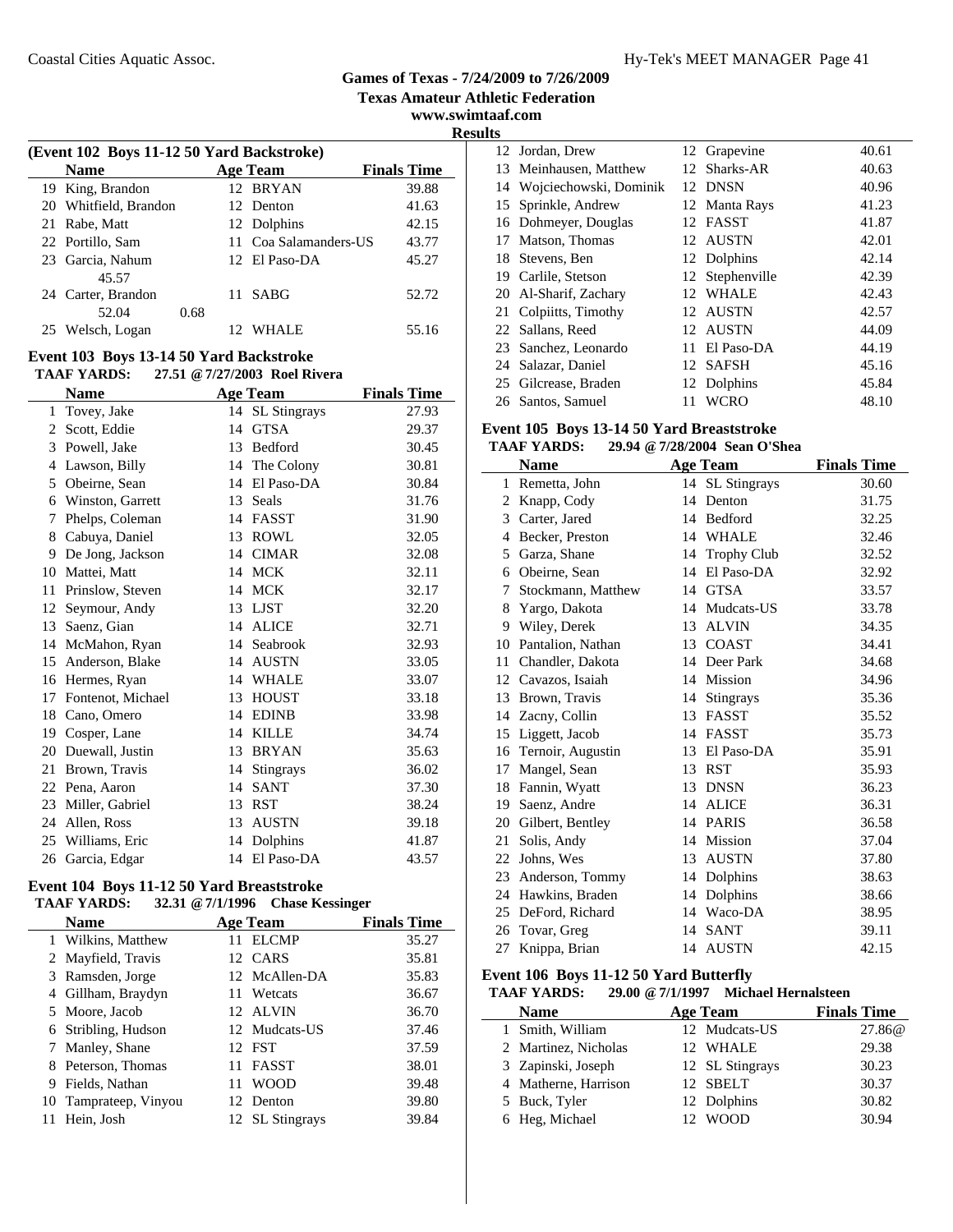**www.swimtaaf.com**

**Results**

| (Event 106 Boys 11-12 50 Yard Butterfly) |                    |    |                      |                    |  |  |  |
|------------------------------------------|--------------------|----|----------------------|--------------------|--|--|--|
|                                          | <b>Name</b>        |    | <b>Age Team</b>      | <b>Finals Time</b> |  |  |  |
| 7                                        | Ramsden, Jorge     |    | 12 McAllen-DA        | 31.85              |  |  |  |
| 8                                        | Constien, Carter   | 12 | <b>PLANO</b>         | 32.21              |  |  |  |
| 9                                        | Fields, Nathan     | 11 | <b>WOOD</b>          | 32.23              |  |  |  |
| 10                                       | Pena, Jerick       | 12 | <b>FASST</b>         | 32.29              |  |  |  |
| 11                                       | Hauglum, Anthony   | 12 | Cudas-ST             | 33.19              |  |  |  |
| 12                                       | Garcia, Esteban    | 12 | Deer Park            | 33.45              |  |  |  |
| 13                                       | Gomez, Hector      | 12 | El Paso-DA           | 33.94              |  |  |  |
| 14                                       | Yerigan, Ben       | 12 | Bedford              | 34.03              |  |  |  |
| 15                                       | Calk, Noah         | 11 | <b>TM Hurricanes</b> | 34.60              |  |  |  |
| 16                                       | Jordan, Drew       | 12 | Grapevine            | 35.47              |  |  |  |
| 17                                       | Simpson, Mark      | 11 | <b>FASST</b>         | 37.02              |  |  |  |
| 18                                       | Miller, Kyle       | 11 | <b>COLST</b>         | 38.88              |  |  |  |
| 19                                       | Stevens, Luke      | 12 | <b>GRLD</b>          | 39.14              |  |  |  |
| 20                                       | Walburg, Jared     | 11 | <b>SL</b> Stingrays  | 39.20              |  |  |  |
| 21                                       | Tunon, Briston     | 12 | <b>SANT</b>          | 39.66              |  |  |  |
| 22                                       | Zimmerman, Grant   | 12 | Tsunami              | 39.74              |  |  |  |
| 23                                       | Elias, Hunter      | 11 | <b>AUSTN</b>         | 39.99              |  |  |  |
| 24                                       | Vasquez, Ivan      | 12 | <b>PHARR</b>         | 44.03              |  |  |  |
| 25                                       | Guerra, Diego      | 11 | <b>AUSTN</b>         | 45.02              |  |  |  |
|                                          | Al-Sharif, Zachary | 12 | <b>WHALE</b>         | DQ                 |  |  |  |
|                                          |                    |    |                      |                    |  |  |  |

#### **Event 107 Boys 13-14 50 Yard Butterfly**

#### **TAAF YARDS: 25.29 @7/1/1995 Peter Idziak**

| <b>Name</b> |                     |    | <b>Age Team</b>     | <b>Finals Time</b> |
|-------------|---------------------|----|---------------------|--------------------|
| 1           | Remetta, John       | 14 | <b>SL</b> Stingrays | 26.78              |
| 2           | Campbell, Logan     | 13 | Deer Park           | 26.85              |
| 3           | Sheffield, Logan    | 13 | <b>LJST</b>         | 27.82              |
| 4           | Scott, Eddie        | 14 | <b>GTSA</b>         | 28.34              |
| 5           | Lilly, Donzie       | 14 | CARS                | 28.46              |
| 6           | Powell, Jake        | 13 | Bedford             | 28.77              |
| 7           | Trompeter, Sean     | 14 | <b>PLANO</b>        | 29.56              |
| 8           | Emmons, Miller      | 13 | <b>FASST</b>        | 29.57              |
| 9           | Winston, Garrett    | 13 | Seals               | 30.30              |
| 10          | Nicholson, Ethan    | 14 | <b>PARIS</b>        | 30.94              |
| 11          | Lin, Steven         | 14 | <b>VIC</b>          | 31.15              |
| 12          | Horton, Landon      | 14 | <b>NRST</b>         | 31.24              |
| 13          | Skinkis, Dylan      | 14 | <b>EGLAK</b>        | 31.33              |
| 14          | Cabuya, Daniel      | 13 | <b>ROWL</b>         | 31.56              |
| 15          | Flores, Alejandro   | 14 | <b>Mission</b>      | 31.95              |
| 16          | Obeirne, Colin      | 13 | El Paso-DA          | 32.22              |
| 17          | Tony, Chris         | 13 | Bedford             | 32.65              |
| 18          | Jones, Vanarthur    | 14 | <b>HOUST</b>        | 33.32              |
| 19          | Duewall, Justin     | 13 | <b>BRYAN</b>        | 33.48              |
| 20          | Wettig, Christopher | 13 | Boerne-DA           | 33.62              |
| 21          | Villarreal, James   | 14 | <b>EDINB</b>        | 33.91              |
| 22          | Mach, Joseph        | 13 | <b>AUSTN</b>        | 36.22              |
| 23          | DeFord, Richard     | 14 | Waco-DA             | 38.06              |
|             | 24 Vasquez, Jose    | 13 | City of Kyle        | 40.36              |

#### **Event 108 Boys 11-12 50 Yard Freestyle**

#### **TAAF YARDS: 25.66 @8/1/1993 John Zimmerman - Grapevine**

| <b>Name</b>        | Age Team       | <b>Finals Time</b> |  |  |
|--------------------|----------------|--------------------|--|--|
| 1 Mayfield, Travis | 12 CARS        | 26.27              |  |  |
| 2 Koster, Adam     | 11 Trophy Club | 26.47              |  |  |

| 115            |                    |    |                      |       |
|----------------|--------------------|----|----------------------|-------|
| 3              | Smith, William     | 12 | Mudcats-US           | 26.93 |
| $\overline{4}$ | Martinez, Nicholas | 12 | <b>WHALE</b>         | 27.35 |
| 5              | Gomez, Hector      | 12 | El Paso-DA           | 27.45 |
| 6              | Nojek, Alastair    | 12 | <b>WOOD</b>          | 27.94 |
| 7              | Matherne, Harrison | 12 | <b>SBELT</b>         | 28.15 |
| 8              | McDaniel, Donovan  | 12 | <b>BARR</b>          | 28.19 |
| 9              | Kacko, Jordan      | 11 | Aquacats             | 28.51 |
| 10             | Everly, David      | 12 | CARS                 | 28.57 |
| 11             | Fierro, Jesus      | 12 | <b>TXCTY</b>         | 29.17 |
| 12             | Constien, Carter   | 12 | <b>PLANO</b>         | 29.52 |
| 13             | DeLaLama, Zaher    | 12 | <b>PHARR</b>         | 30.07 |
| 14             | Walsh, Baron       | 12 | <b>SL</b> Stingrays  | 30.08 |
| 15             | Yerigan, Ben       | 12 | Bedford              | 30.13 |
| 16             | Gillham, Braydyn   | 11 | Wetcats              | 30.30 |
| 17             | Sallans, Reed      | 12 | <b>AUSTN</b>         | 30.38 |
| 18             | Scholes, Jacob     | 12 | <b>SALA</b>          | 30.79 |
| 19             | Calk, Noah         | 11 | <b>TM Hurricanes</b> | 30.83 |
| 20             | Stevens, Ben       | 12 | Dolphins             | 30.98 |
| 21             | Telang, Vipul      | 12 | Coa Salamanders-US   | 31.42 |
| 22             | Kim, Andrew        | 12 | McAllen-DA           | 31.81 |
| 23             | Hein, Nathan       | 11 | Keller Cudas         | 31.83 |
| 24             | Morris, Elliott    | 12 | <b>PAST</b>          | 32.05 |
| 25             | Becka, Justin      | 11 | Dolphins             | 32.97 |
| 26             | Salazar, Isiah     | 12 | <b>SANT</b>          | 34.31 |

## **Event 109 Boys 13-14 50 Yard Freestyle**

#### **TAAF YARDS: 23.15 @7/24/2005 Jason Armstrong**

|              | <b>Name</b>        |    | <b>Age Team</b> | <b>Finals Time</b> |
|--------------|--------------------|----|-----------------|--------------------|
| $\mathbf{1}$ | Tovey, Jake        |    | 14 SL Stingrays | 24.29              |
| 2            | Yerigan, Reid      | 14 | Bedford         | 25.30              |
| 3            | Chavarria, Rony    | 14 | <b>ALICE</b>    | 25.59              |
| 4            | Garcia, Marcus     | 14 | <b>ALICE</b>    | 25.60              |
| 5            | Easley, Justin     | 14 | <b>ALVIN</b>    | 25.84              |
| 6            | Warrum, Samuel     |    | 13 The Colony   | 25.93              |
| 7            | Yargo, Dakota      |    | 14 Mudcats-US   | 26.08              |
| 8            | Gilbert, Bentley   |    | 14 PARIS        | 26.15              |
| 9            | Hamper, David      | 14 | LJST            | 26.41              |
| 10           | Basiliere, Jackson |    | 14 EGLAK        | 27.13              |
| 11           | Prinslow, Steven   | 14 | <b>MCK</b>      | 27.21              |
| 12           | Scott, Eddie       | 14 | <b>GTSA</b>     | 27.23              |
| 13           | Becker, Preston    | 14 | <b>WHALE</b>    | 27.24              |
| 14           | Hoisington, Connor | 13 | <b>MCK</b>      | 27.44              |
| 15           | Martinez, Kevin    | 14 | <b>SALA</b>     | 27.73              |
| 16           | Fannin, Wyatt      | 13 | DNSN            | 27.88              |
| 17           | Anderson, Matt     | 14 | <b>FASST</b>    | 27.91              |
|              | 18 Cosper, Lane    | 14 | <b>KILLE</b>    | 28.01              |
| 19           | Cano, Omero        | 14 | <b>EDINB</b>    | 28.02              |
| 20           | Solis, Andy        | 14 | Mission         | 28.08              |
| 21           | Brenner, Kevin     | 14 | <b>AUSTN</b>    | 28.70              |
| 22           | Neal, Jeffery      | 13 | Boerne-DA       | 29.01              |
| 23           | Anderson, Blake    | 14 | <b>AUSTN</b>    | 29.10              |
| 24           | Hermes, Ryan       | 14 | WHALE           | 29.14              |
|              | 25 Tovar, Greg     | 14 | <b>SANT</b>     | 29.69              |
|              | 26 Obeirne, Colin  | 13 | El Paso-DA      | 30.17              |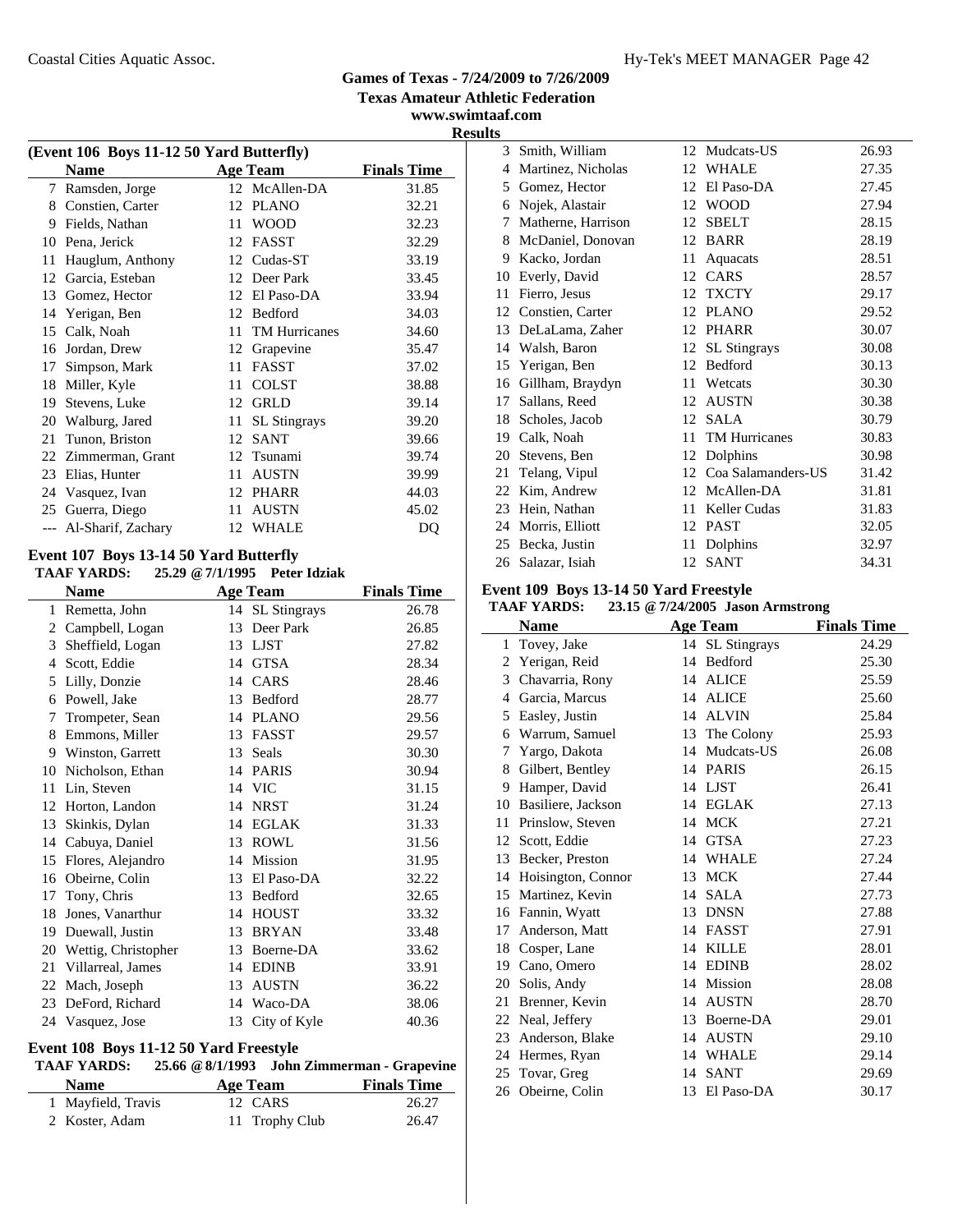25 Fontaine, Matthew 14 Mudcats-US 1:22.08

26 Jones, Vanarthur 14 HOUST 1:24.07

39.80 42.28

40.41 43.66

#### **Games of Texas - 7/24/2009 to 7/26/2009**

**Texas Amateur Athletic Federation**

#### **www.swimtaaf.com Results**

| <b>Finals Time</b><br><b>Finals Time</b><br><b>Age Team</b><br><b>Name</b><br><b>Age Team</b><br>Name<br>1 Martinez, Nicholas<br>12 WHALE<br>14 SL Stingrays<br>1:00.40@<br>1:11.25<br>1 Tovey, Jake<br>32.74<br>38.51<br>28.50<br>31.90<br>14 FASST<br>2 Kacko, Jordan<br>1:12.18<br>2 Sim, Alex<br>1:04.56<br>11 Aquacats<br>32.95<br>30.93<br>33.63<br>39.23<br>12 WOOD<br>1:12.52<br>3 Campbell, Logan<br>13 Deer Park<br>1:06.53<br>3 Heg, Michael<br>34.13<br>38.39<br>29.94<br>36.59<br>4 Nojek, Alastair<br>12 WOOD<br>1:14.04<br>4 Burditt, Clay<br>14 RST<br>1:06.63<br>38.75<br>30.49<br>36.14<br>35.29<br>14 El Paso-DA<br>5 Fields, Nathan<br>11 WOOD<br>1:14.58<br>5 Obeirne, Sean<br>1:07.47<br>34.40<br>40.18<br>36.12<br>31.35<br>12 BARR<br>6 McDaniel, Donovan<br>1:15.87<br>6 Sewalt, Ryan<br>14 MESQ<br>1:07.50<br>35.80<br>40.07<br>30.06<br>37.44<br>7 Gomez, Hector<br>12 El Paso-DA<br>1:15.99<br>7 Webb, Logan<br>14 ALVIN<br>1:07.89<br>8 Ramsden, Jorge<br>36.67<br>12 McAllen-DA<br>31.22<br>1:16.61<br>14 GTSA<br>39.12<br>37.49<br>8 Stockmann, Matthew<br>1:08.52<br>9 Constien, Carter<br>32.86<br>35.66<br>12 PLANO<br>1:17.89<br>9 Lilly, Donzie<br>14 CARS<br>1:09.00<br>35.38<br>42.51<br>31.11<br>37.89<br>10 Jordan, Drew<br>12 Grapevine<br>1:18.29<br>10 Gilbert, Bentley<br>14 PARIS<br>1:10.86<br>35.52<br>42.77<br>32.19<br>38.67<br>11 Hein, Josh<br>12 SL Stingrays<br>1:18.48<br>11 Carter, Jared<br>14 Bedford<br>1:11.13<br>36.86<br>41.62<br>33.84<br>37.29<br>12 Childress, Jesse<br>12 DNSN<br>1:20.23<br>38.94<br>41.29<br>12 Cabuya, Daniel<br>13 ROWL<br>1:11.17<br>13 Sauber, Travis<br>32.61<br>38.56<br>12 FASST<br>1:21.58<br>14 Seals<br>13 Wallace, Charles<br>1:11.20<br>37.43<br>44.15<br>31.96<br>39.24<br>14 Carlile, Stetson<br>12 Stephenville<br>1:21.70<br>13 SL Stingrays<br>14 Anderson, Drew<br>1:11.30<br>39.01<br>42.69<br>12 SALA<br>38.48<br>15 Scholes, Jacob<br>1:22.12<br>32.82<br>15 Lin, Steven<br>14 VIC<br>1:11.52<br>44.81<br>37.31<br>33.12<br>38.40<br>16 Huggins, Bryant<br>12 Weatherford<br>1:22.78<br>14 CIMAR<br>45.88<br>1:13.22<br>36.90<br>16 De Jong, Jackson<br>12 McAllen-DA<br>40.24<br>17 Kim, Andrew<br>1:23.13<br>32.98<br>17 Brenner, Kevin<br>14 AUSTN<br>1:13.48<br>38.64<br>44.49<br>12 Sharks-AR<br>38.74<br>18 Meinhausen, Matthew<br>1:27.10<br>34.74<br>13 El Paso-DA<br>1:13.90<br>42.01<br>45.09<br>18 Obeirne, Colin<br>38.79<br>12 Coa Salamanders-US<br>1:31.34<br>35.11<br>19 Telang, Vipul<br>1:14.33<br>43.70<br>47.64<br>19 Villarreal, James<br>14 EDINB<br>34.79<br>20 King, Brandon<br>1:31.83<br>39.54<br>12 BRYAN<br>1:16.87<br>40.29<br>51.54<br>20 Hermes, Ryan<br>14 WHALE<br>34.50<br>21 Reed, Ryan<br>11 WHALE<br>1:32.81<br>42.37<br>21 Brown, Travis<br>14 Stingrays<br>1:17.66<br>41.07<br>51.74<br>37.05<br>22 Goodner, Jake<br>12 Dolphins<br>1:36.48<br>40.61<br>14 AUSTN<br>1:18.60<br>52.38<br>22 Anderson, Blake<br>44.10<br>37.19<br>23 Hernandez, Logan<br>12 Dolphins<br>1:38.51<br>41.41<br>23 Hawkins, Braden<br>14 Dolphins<br>1:20.36<br>45.48<br>53.03<br>1:48.86<br>37.83<br>42.53<br>24 Bowen, Joe<br>11 AUSTN<br>24 Duewall, Justin<br>13 BRYAN<br>1:20.66<br>52.77<br>56.09<br>35.97<br>44.69 | Event 110 Boys 11-12 100 Yard IM<br>TAAF YARDS: 1:07.63 @ 7/1/1999 Jonathan Carey |  |  | Event 111 Boys 13-14 100 Yard IM<br>TAAF YARDS: 1:00.43 @ 7/28/2004 Daniel Karkoska |  |  |
|----------------------------------------------------------------------------------------------------------------------------------------------------------------------------------------------------------------------------------------------------------------------------------------------------------------------------------------------------------------------------------------------------------------------------------------------------------------------------------------------------------------------------------------------------------------------------------------------------------------------------------------------------------------------------------------------------------------------------------------------------------------------------------------------------------------------------------------------------------------------------------------------------------------------------------------------------------------------------------------------------------------------------------------------------------------------------------------------------------------------------------------------------------------------------------------------------------------------------------------------------------------------------------------------------------------------------------------------------------------------------------------------------------------------------------------------------------------------------------------------------------------------------------------------------------------------------------------------------------------------------------------------------------------------------------------------------------------------------------------------------------------------------------------------------------------------------------------------------------------------------------------------------------------------------------------------------------------------------------------------------------------------------------------------------------------------------------------------------------------------------------------------------------------------------------------------------------------------------------------------------------------------------------------------------------------------------------------------------------------------------------------------------------------------------------------------------------------------------------------------------------------------------------------------------------------------------------------------------------------------------------------------------------------------------------------------------------------------------------------------------------------------------------------------------------------------------------------------------------------------------------------------------------------------------------------------------------------------------------------------------------------------------------------------------------------------------------------------------------------------------------------------------------------------------------------------------------------------------------------------------|-----------------------------------------------------------------------------------|--|--|-------------------------------------------------------------------------------------|--|--|
|                                                                                                                                                                                                                                                                                                                                                                                                                                                                                                                                                                                                                                                                                                                                                                                                                                                                                                                                                                                                                                                                                                                                                                                                                                                                                                                                                                                                                                                                                                                                                                                                                                                                                                                                                                                                                                                                                                                                                                                                                                                                                                                                                                                                                                                                                                                                                                                                                                                                                                                                                                                                                                                                                                                                                                                                                                                                                                                                                                                                                                                                                                                                                                                                                                                    |                                                                                   |  |  |                                                                                     |  |  |
|                                                                                                                                                                                                                                                                                                                                                                                                                                                                                                                                                                                                                                                                                                                                                                                                                                                                                                                                                                                                                                                                                                                                                                                                                                                                                                                                                                                                                                                                                                                                                                                                                                                                                                                                                                                                                                                                                                                                                                                                                                                                                                                                                                                                                                                                                                                                                                                                                                                                                                                                                                                                                                                                                                                                                                                                                                                                                                                                                                                                                                                                                                                                                                                                                                                    |                                                                                   |  |  |                                                                                     |  |  |
|                                                                                                                                                                                                                                                                                                                                                                                                                                                                                                                                                                                                                                                                                                                                                                                                                                                                                                                                                                                                                                                                                                                                                                                                                                                                                                                                                                                                                                                                                                                                                                                                                                                                                                                                                                                                                                                                                                                                                                                                                                                                                                                                                                                                                                                                                                                                                                                                                                                                                                                                                                                                                                                                                                                                                                                                                                                                                                                                                                                                                                                                                                                                                                                                                                                    |                                                                                   |  |  |                                                                                     |  |  |
|                                                                                                                                                                                                                                                                                                                                                                                                                                                                                                                                                                                                                                                                                                                                                                                                                                                                                                                                                                                                                                                                                                                                                                                                                                                                                                                                                                                                                                                                                                                                                                                                                                                                                                                                                                                                                                                                                                                                                                                                                                                                                                                                                                                                                                                                                                                                                                                                                                                                                                                                                                                                                                                                                                                                                                                                                                                                                                                                                                                                                                                                                                                                                                                                                                                    |                                                                                   |  |  |                                                                                     |  |  |
|                                                                                                                                                                                                                                                                                                                                                                                                                                                                                                                                                                                                                                                                                                                                                                                                                                                                                                                                                                                                                                                                                                                                                                                                                                                                                                                                                                                                                                                                                                                                                                                                                                                                                                                                                                                                                                                                                                                                                                                                                                                                                                                                                                                                                                                                                                                                                                                                                                                                                                                                                                                                                                                                                                                                                                                                                                                                                                                                                                                                                                                                                                                                                                                                                                                    |                                                                                   |  |  |                                                                                     |  |  |
|                                                                                                                                                                                                                                                                                                                                                                                                                                                                                                                                                                                                                                                                                                                                                                                                                                                                                                                                                                                                                                                                                                                                                                                                                                                                                                                                                                                                                                                                                                                                                                                                                                                                                                                                                                                                                                                                                                                                                                                                                                                                                                                                                                                                                                                                                                                                                                                                                                                                                                                                                                                                                                                                                                                                                                                                                                                                                                                                                                                                                                                                                                                                                                                                                                                    |                                                                                   |  |  |                                                                                     |  |  |
|                                                                                                                                                                                                                                                                                                                                                                                                                                                                                                                                                                                                                                                                                                                                                                                                                                                                                                                                                                                                                                                                                                                                                                                                                                                                                                                                                                                                                                                                                                                                                                                                                                                                                                                                                                                                                                                                                                                                                                                                                                                                                                                                                                                                                                                                                                                                                                                                                                                                                                                                                                                                                                                                                                                                                                                                                                                                                                                                                                                                                                                                                                                                                                                                                                                    |                                                                                   |  |  |                                                                                     |  |  |
|                                                                                                                                                                                                                                                                                                                                                                                                                                                                                                                                                                                                                                                                                                                                                                                                                                                                                                                                                                                                                                                                                                                                                                                                                                                                                                                                                                                                                                                                                                                                                                                                                                                                                                                                                                                                                                                                                                                                                                                                                                                                                                                                                                                                                                                                                                                                                                                                                                                                                                                                                                                                                                                                                                                                                                                                                                                                                                                                                                                                                                                                                                                                                                                                                                                    |                                                                                   |  |  |                                                                                     |  |  |
|                                                                                                                                                                                                                                                                                                                                                                                                                                                                                                                                                                                                                                                                                                                                                                                                                                                                                                                                                                                                                                                                                                                                                                                                                                                                                                                                                                                                                                                                                                                                                                                                                                                                                                                                                                                                                                                                                                                                                                                                                                                                                                                                                                                                                                                                                                                                                                                                                                                                                                                                                                                                                                                                                                                                                                                                                                                                                                                                                                                                                                                                                                                                                                                                                                                    |                                                                                   |  |  |                                                                                     |  |  |
|                                                                                                                                                                                                                                                                                                                                                                                                                                                                                                                                                                                                                                                                                                                                                                                                                                                                                                                                                                                                                                                                                                                                                                                                                                                                                                                                                                                                                                                                                                                                                                                                                                                                                                                                                                                                                                                                                                                                                                                                                                                                                                                                                                                                                                                                                                                                                                                                                                                                                                                                                                                                                                                                                                                                                                                                                                                                                                                                                                                                                                                                                                                                                                                                                                                    |                                                                                   |  |  |                                                                                     |  |  |
|                                                                                                                                                                                                                                                                                                                                                                                                                                                                                                                                                                                                                                                                                                                                                                                                                                                                                                                                                                                                                                                                                                                                                                                                                                                                                                                                                                                                                                                                                                                                                                                                                                                                                                                                                                                                                                                                                                                                                                                                                                                                                                                                                                                                                                                                                                                                                                                                                                                                                                                                                                                                                                                                                                                                                                                                                                                                                                                                                                                                                                                                                                                                                                                                                                                    |                                                                                   |  |  |                                                                                     |  |  |
|                                                                                                                                                                                                                                                                                                                                                                                                                                                                                                                                                                                                                                                                                                                                                                                                                                                                                                                                                                                                                                                                                                                                                                                                                                                                                                                                                                                                                                                                                                                                                                                                                                                                                                                                                                                                                                                                                                                                                                                                                                                                                                                                                                                                                                                                                                                                                                                                                                                                                                                                                                                                                                                                                                                                                                                                                                                                                                                                                                                                                                                                                                                                                                                                                                                    |                                                                                   |  |  |                                                                                     |  |  |
|                                                                                                                                                                                                                                                                                                                                                                                                                                                                                                                                                                                                                                                                                                                                                                                                                                                                                                                                                                                                                                                                                                                                                                                                                                                                                                                                                                                                                                                                                                                                                                                                                                                                                                                                                                                                                                                                                                                                                                                                                                                                                                                                                                                                                                                                                                                                                                                                                                                                                                                                                                                                                                                                                                                                                                                                                                                                                                                                                                                                                                                                                                                                                                                                                                                    |                                                                                   |  |  |                                                                                     |  |  |
|                                                                                                                                                                                                                                                                                                                                                                                                                                                                                                                                                                                                                                                                                                                                                                                                                                                                                                                                                                                                                                                                                                                                                                                                                                                                                                                                                                                                                                                                                                                                                                                                                                                                                                                                                                                                                                                                                                                                                                                                                                                                                                                                                                                                                                                                                                                                                                                                                                                                                                                                                                                                                                                                                                                                                                                                                                                                                                                                                                                                                                                                                                                                                                                                                                                    |                                                                                   |  |  |                                                                                     |  |  |
|                                                                                                                                                                                                                                                                                                                                                                                                                                                                                                                                                                                                                                                                                                                                                                                                                                                                                                                                                                                                                                                                                                                                                                                                                                                                                                                                                                                                                                                                                                                                                                                                                                                                                                                                                                                                                                                                                                                                                                                                                                                                                                                                                                                                                                                                                                                                                                                                                                                                                                                                                                                                                                                                                                                                                                                                                                                                                                                                                                                                                                                                                                                                                                                                                                                    |                                                                                   |  |  |                                                                                     |  |  |
|                                                                                                                                                                                                                                                                                                                                                                                                                                                                                                                                                                                                                                                                                                                                                                                                                                                                                                                                                                                                                                                                                                                                                                                                                                                                                                                                                                                                                                                                                                                                                                                                                                                                                                                                                                                                                                                                                                                                                                                                                                                                                                                                                                                                                                                                                                                                                                                                                                                                                                                                                                                                                                                                                                                                                                                                                                                                                                                                                                                                                                                                                                                                                                                                                                                    |                                                                                   |  |  |                                                                                     |  |  |
|                                                                                                                                                                                                                                                                                                                                                                                                                                                                                                                                                                                                                                                                                                                                                                                                                                                                                                                                                                                                                                                                                                                                                                                                                                                                                                                                                                                                                                                                                                                                                                                                                                                                                                                                                                                                                                                                                                                                                                                                                                                                                                                                                                                                                                                                                                                                                                                                                                                                                                                                                                                                                                                                                                                                                                                                                                                                                                                                                                                                                                                                                                                                                                                                                                                    |                                                                                   |  |  |                                                                                     |  |  |
|                                                                                                                                                                                                                                                                                                                                                                                                                                                                                                                                                                                                                                                                                                                                                                                                                                                                                                                                                                                                                                                                                                                                                                                                                                                                                                                                                                                                                                                                                                                                                                                                                                                                                                                                                                                                                                                                                                                                                                                                                                                                                                                                                                                                                                                                                                                                                                                                                                                                                                                                                                                                                                                                                                                                                                                                                                                                                                                                                                                                                                                                                                                                                                                                                                                    |                                                                                   |  |  |                                                                                     |  |  |
|                                                                                                                                                                                                                                                                                                                                                                                                                                                                                                                                                                                                                                                                                                                                                                                                                                                                                                                                                                                                                                                                                                                                                                                                                                                                                                                                                                                                                                                                                                                                                                                                                                                                                                                                                                                                                                                                                                                                                                                                                                                                                                                                                                                                                                                                                                                                                                                                                                                                                                                                                                                                                                                                                                                                                                                                                                                                                                                                                                                                                                                                                                                                                                                                                                                    |                                                                                   |  |  |                                                                                     |  |  |
|                                                                                                                                                                                                                                                                                                                                                                                                                                                                                                                                                                                                                                                                                                                                                                                                                                                                                                                                                                                                                                                                                                                                                                                                                                                                                                                                                                                                                                                                                                                                                                                                                                                                                                                                                                                                                                                                                                                                                                                                                                                                                                                                                                                                                                                                                                                                                                                                                                                                                                                                                                                                                                                                                                                                                                                                                                                                                                                                                                                                                                                                                                                                                                                                                                                    |                                                                                   |  |  |                                                                                     |  |  |
|                                                                                                                                                                                                                                                                                                                                                                                                                                                                                                                                                                                                                                                                                                                                                                                                                                                                                                                                                                                                                                                                                                                                                                                                                                                                                                                                                                                                                                                                                                                                                                                                                                                                                                                                                                                                                                                                                                                                                                                                                                                                                                                                                                                                                                                                                                                                                                                                                                                                                                                                                                                                                                                                                                                                                                                                                                                                                                                                                                                                                                                                                                                                                                                                                                                    |                                                                                   |  |  |                                                                                     |  |  |
|                                                                                                                                                                                                                                                                                                                                                                                                                                                                                                                                                                                                                                                                                                                                                                                                                                                                                                                                                                                                                                                                                                                                                                                                                                                                                                                                                                                                                                                                                                                                                                                                                                                                                                                                                                                                                                                                                                                                                                                                                                                                                                                                                                                                                                                                                                                                                                                                                                                                                                                                                                                                                                                                                                                                                                                                                                                                                                                                                                                                                                                                                                                                                                                                                                                    |                                                                                   |  |  |                                                                                     |  |  |
|                                                                                                                                                                                                                                                                                                                                                                                                                                                                                                                                                                                                                                                                                                                                                                                                                                                                                                                                                                                                                                                                                                                                                                                                                                                                                                                                                                                                                                                                                                                                                                                                                                                                                                                                                                                                                                                                                                                                                                                                                                                                                                                                                                                                                                                                                                                                                                                                                                                                                                                                                                                                                                                                                                                                                                                                                                                                                                                                                                                                                                                                                                                                                                                                                                                    |                                                                                   |  |  |                                                                                     |  |  |
|                                                                                                                                                                                                                                                                                                                                                                                                                                                                                                                                                                                                                                                                                                                                                                                                                                                                                                                                                                                                                                                                                                                                                                                                                                                                                                                                                                                                                                                                                                                                                                                                                                                                                                                                                                                                                                                                                                                                                                                                                                                                                                                                                                                                                                                                                                                                                                                                                                                                                                                                                                                                                                                                                                                                                                                                                                                                                                                                                                                                                                                                                                                                                                                                                                                    |                                                                                   |  |  |                                                                                     |  |  |
|                                                                                                                                                                                                                                                                                                                                                                                                                                                                                                                                                                                                                                                                                                                                                                                                                                                                                                                                                                                                                                                                                                                                                                                                                                                                                                                                                                                                                                                                                                                                                                                                                                                                                                                                                                                                                                                                                                                                                                                                                                                                                                                                                                                                                                                                                                                                                                                                                                                                                                                                                                                                                                                                                                                                                                                                                                                                                                                                                                                                                                                                                                                                                                                                                                                    |                                                                                   |  |  |                                                                                     |  |  |
|                                                                                                                                                                                                                                                                                                                                                                                                                                                                                                                                                                                                                                                                                                                                                                                                                                                                                                                                                                                                                                                                                                                                                                                                                                                                                                                                                                                                                                                                                                                                                                                                                                                                                                                                                                                                                                                                                                                                                                                                                                                                                                                                                                                                                                                                                                                                                                                                                                                                                                                                                                                                                                                                                                                                                                                                                                                                                                                                                                                                                                                                                                                                                                                                                                                    |                                                                                   |  |  |                                                                                     |  |  |
|                                                                                                                                                                                                                                                                                                                                                                                                                                                                                                                                                                                                                                                                                                                                                                                                                                                                                                                                                                                                                                                                                                                                                                                                                                                                                                                                                                                                                                                                                                                                                                                                                                                                                                                                                                                                                                                                                                                                                                                                                                                                                                                                                                                                                                                                                                                                                                                                                                                                                                                                                                                                                                                                                                                                                                                                                                                                                                                                                                                                                                                                                                                                                                                                                                                    |                                                                                   |  |  |                                                                                     |  |  |
|                                                                                                                                                                                                                                                                                                                                                                                                                                                                                                                                                                                                                                                                                                                                                                                                                                                                                                                                                                                                                                                                                                                                                                                                                                                                                                                                                                                                                                                                                                                                                                                                                                                                                                                                                                                                                                                                                                                                                                                                                                                                                                                                                                                                                                                                                                                                                                                                                                                                                                                                                                                                                                                                                                                                                                                                                                                                                                                                                                                                                                                                                                                                                                                                                                                    |                                                                                   |  |  |                                                                                     |  |  |
|                                                                                                                                                                                                                                                                                                                                                                                                                                                                                                                                                                                                                                                                                                                                                                                                                                                                                                                                                                                                                                                                                                                                                                                                                                                                                                                                                                                                                                                                                                                                                                                                                                                                                                                                                                                                                                                                                                                                                                                                                                                                                                                                                                                                                                                                                                                                                                                                                                                                                                                                                                                                                                                                                                                                                                                                                                                                                                                                                                                                                                                                                                                                                                                                                                                    |                                                                                   |  |  |                                                                                     |  |  |
|                                                                                                                                                                                                                                                                                                                                                                                                                                                                                                                                                                                                                                                                                                                                                                                                                                                                                                                                                                                                                                                                                                                                                                                                                                                                                                                                                                                                                                                                                                                                                                                                                                                                                                                                                                                                                                                                                                                                                                                                                                                                                                                                                                                                                                                                                                                                                                                                                                                                                                                                                                                                                                                                                                                                                                                                                                                                                                                                                                                                                                                                                                                                                                                                                                                    |                                                                                   |  |  |                                                                                     |  |  |
|                                                                                                                                                                                                                                                                                                                                                                                                                                                                                                                                                                                                                                                                                                                                                                                                                                                                                                                                                                                                                                                                                                                                                                                                                                                                                                                                                                                                                                                                                                                                                                                                                                                                                                                                                                                                                                                                                                                                                                                                                                                                                                                                                                                                                                                                                                                                                                                                                                                                                                                                                                                                                                                                                                                                                                                                                                                                                                                                                                                                                                                                                                                                                                                                                                                    |                                                                                   |  |  |                                                                                     |  |  |
|                                                                                                                                                                                                                                                                                                                                                                                                                                                                                                                                                                                                                                                                                                                                                                                                                                                                                                                                                                                                                                                                                                                                                                                                                                                                                                                                                                                                                                                                                                                                                                                                                                                                                                                                                                                                                                                                                                                                                                                                                                                                                                                                                                                                                                                                                                                                                                                                                                                                                                                                                                                                                                                                                                                                                                                                                                                                                                                                                                                                                                                                                                                                                                                                                                                    |                                                                                   |  |  |                                                                                     |  |  |
|                                                                                                                                                                                                                                                                                                                                                                                                                                                                                                                                                                                                                                                                                                                                                                                                                                                                                                                                                                                                                                                                                                                                                                                                                                                                                                                                                                                                                                                                                                                                                                                                                                                                                                                                                                                                                                                                                                                                                                                                                                                                                                                                                                                                                                                                                                                                                                                                                                                                                                                                                                                                                                                                                                                                                                                                                                                                                                                                                                                                                                                                                                                                                                                                                                                    |                                                                                   |  |  |                                                                                     |  |  |
|                                                                                                                                                                                                                                                                                                                                                                                                                                                                                                                                                                                                                                                                                                                                                                                                                                                                                                                                                                                                                                                                                                                                                                                                                                                                                                                                                                                                                                                                                                                                                                                                                                                                                                                                                                                                                                                                                                                                                                                                                                                                                                                                                                                                                                                                                                                                                                                                                                                                                                                                                                                                                                                                                                                                                                                                                                                                                                                                                                                                                                                                                                                                                                                                                                                    |                                                                                   |  |  |                                                                                     |  |  |
|                                                                                                                                                                                                                                                                                                                                                                                                                                                                                                                                                                                                                                                                                                                                                                                                                                                                                                                                                                                                                                                                                                                                                                                                                                                                                                                                                                                                                                                                                                                                                                                                                                                                                                                                                                                                                                                                                                                                                                                                                                                                                                                                                                                                                                                                                                                                                                                                                                                                                                                                                                                                                                                                                                                                                                                                                                                                                                                                                                                                                                                                                                                                                                                                                                                    |                                                                                   |  |  |                                                                                     |  |  |
|                                                                                                                                                                                                                                                                                                                                                                                                                                                                                                                                                                                                                                                                                                                                                                                                                                                                                                                                                                                                                                                                                                                                                                                                                                                                                                                                                                                                                                                                                                                                                                                                                                                                                                                                                                                                                                                                                                                                                                                                                                                                                                                                                                                                                                                                                                                                                                                                                                                                                                                                                                                                                                                                                                                                                                                                                                                                                                                                                                                                                                                                                                                                                                                                                                                    |                                                                                   |  |  |                                                                                     |  |  |
|                                                                                                                                                                                                                                                                                                                                                                                                                                                                                                                                                                                                                                                                                                                                                                                                                                                                                                                                                                                                                                                                                                                                                                                                                                                                                                                                                                                                                                                                                                                                                                                                                                                                                                                                                                                                                                                                                                                                                                                                                                                                                                                                                                                                                                                                                                                                                                                                                                                                                                                                                                                                                                                                                                                                                                                                                                                                                                                                                                                                                                                                                                                                                                                                                                                    |                                                                                   |  |  |                                                                                     |  |  |
|                                                                                                                                                                                                                                                                                                                                                                                                                                                                                                                                                                                                                                                                                                                                                                                                                                                                                                                                                                                                                                                                                                                                                                                                                                                                                                                                                                                                                                                                                                                                                                                                                                                                                                                                                                                                                                                                                                                                                                                                                                                                                                                                                                                                                                                                                                                                                                                                                                                                                                                                                                                                                                                                                                                                                                                                                                                                                                                                                                                                                                                                                                                                                                                                                                                    |                                                                                   |  |  |                                                                                     |  |  |
|                                                                                                                                                                                                                                                                                                                                                                                                                                                                                                                                                                                                                                                                                                                                                                                                                                                                                                                                                                                                                                                                                                                                                                                                                                                                                                                                                                                                                                                                                                                                                                                                                                                                                                                                                                                                                                                                                                                                                                                                                                                                                                                                                                                                                                                                                                                                                                                                                                                                                                                                                                                                                                                                                                                                                                                                                                                                                                                                                                                                                                                                                                                                                                                                                                                    |                                                                                   |  |  |                                                                                     |  |  |
|                                                                                                                                                                                                                                                                                                                                                                                                                                                                                                                                                                                                                                                                                                                                                                                                                                                                                                                                                                                                                                                                                                                                                                                                                                                                                                                                                                                                                                                                                                                                                                                                                                                                                                                                                                                                                                                                                                                                                                                                                                                                                                                                                                                                                                                                                                                                                                                                                                                                                                                                                                                                                                                                                                                                                                                                                                                                                                                                                                                                                                                                                                                                                                                                                                                    |                                                                                   |  |  |                                                                                     |  |  |
|                                                                                                                                                                                                                                                                                                                                                                                                                                                                                                                                                                                                                                                                                                                                                                                                                                                                                                                                                                                                                                                                                                                                                                                                                                                                                                                                                                                                                                                                                                                                                                                                                                                                                                                                                                                                                                                                                                                                                                                                                                                                                                                                                                                                                                                                                                                                                                                                                                                                                                                                                                                                                                                                                                                                                                                                                                                                                                                                                                                                                                                                                                                                                                                                                                                    |                                                                                   |  |  |                                                                                     |  |  |
|                                                                                                                                                                                                                                                                                                                                                                                                                                                                                                                                                                                                                                                                                                                                                                                                                                                                                                                                                                                                                                                                                                                                                                                                                                                                                                                                                                                                                                                                                                                                                                                                                                                                                                                                                                                                                                                                                                                                                                                                                                                                                                                                                                                                                                                                                                                                                                                                                                                                                                                                                                                                                                                                                                                                                                                                                                                                                                                                                                                                                                                                                                                                                                                                                                                    |                                                                                   |  |  |                                                                                     |  |  |
|                                                                                                                                                                                                                                                                                                                                                                                                                                                                                                                                                                                                                                                                                                                                                                                                                                                                                                                                                                                                                                                                                                                                                                                                                                                                                                                                                                                                                                                                                                                                                                                                                                                                                                                                                                                                                                                                                                                                                                                                                                                                                                                                                                                                                                                                                                                                                                                                                                                                                                                                                                                                                                                                                                                                                                                                                                                                                                                                                                                                                                                                                                                                                                                                                                                    |                                                                                   |  |  |                                                                                     |  |  |
|                                                                                                                                                                                                                                                                                                                                                                                                                                                                                                                                                                                                                                                                                                                                                                                                                                                                                                                                                                                                                                                                                                                                                                                                                                                                                                                                                                                                                                                                                                                                                                                                                                                                                                                                                                                                                                                                                                                                                                                                                                                                                                                                                                                                                                                                                                                                                                                                                                                                                                                                                                                                                                                                                                                                                                                                                                                                                                                                                                                                                                                                                                                                                                                                                                                    |                                                                                   |  |  |                                                                                     |  |  |
|                                                                                                                                                                                                                                                                                                                                                                                                                                                                                                                                                                                                                                                                                                                                                                                                                                                                                                                                                                                                                                                                                                                                                                                                                                                                                                                                                                                                                                                                                                                                                                                                                                                                                                                                                                                                                                                                                                                                                                                                                                                                                                                                                                                                                                                                                                                                                                                                                                                                                                                                                                                                                                                                                                                                                                                                                                                                                                                                                                                                                                                                                                                                                                                                                                                    |                                                                                   |  |  |                                                                                     |  |  |
|                                                                                                                                                                                                                                                                                                                                                                                                                                                                                                                                                                                                                                                                                                                                                                                                                                                                                                                                                                                                                                                                                                                                                                                                                                                                                                                                                                                                                                                                                                                                                                                                                                                                                                                                                                                                                                                                                                                                                                                                                                                                                                                                                                                                                                                                                                                                                                                                                                                                                                                                                                                                                                                                                                                                                                                                                                                                                                                                                                                                                                                                                                                                                                                                                                                    |                                                                                   |  |  |                                                                                     |  |  |
|                                                                                                                                                                                                                                                                                                                                                                                                                                                                                                                                                                                                                                                                                                                                                                                                                                                                                                                                                                                                                                                                                                                                                                                                                                                                                                                                                                                                                                                                                                                                                                                                                                                                                                                                                                                                                                                                                                                                                                                                                                                                                                                                                                                                                                                                                                                                                                                                                                                                                                                                                                                                                                                                                                                                                                                                                                                                                                                                                                                                                                                                                                                                                                                                                                                    |                                                                                   |  |  |                                                                                     |  |  |
|                                                                                                                                                                                                                                                                                                                                                                                                                                                                                                                                                                                                                                                                                                                                                                                                                                                                                                                                                                                                                                                                                                                                                                                                                                                                                                                                                                                                                                                                                                                                                                                                                                                                                                                                                                                                                                                                                                                                                                                                                                                                                                                                                                                                                                                                                                                                                                                                                                                                                                                                                                                                                                                                                                                                                                                                                                                                                                                                                                                                                                                                                                                                                                                                                                                    |                                                                                   |  |  |                                                                                     |  |  |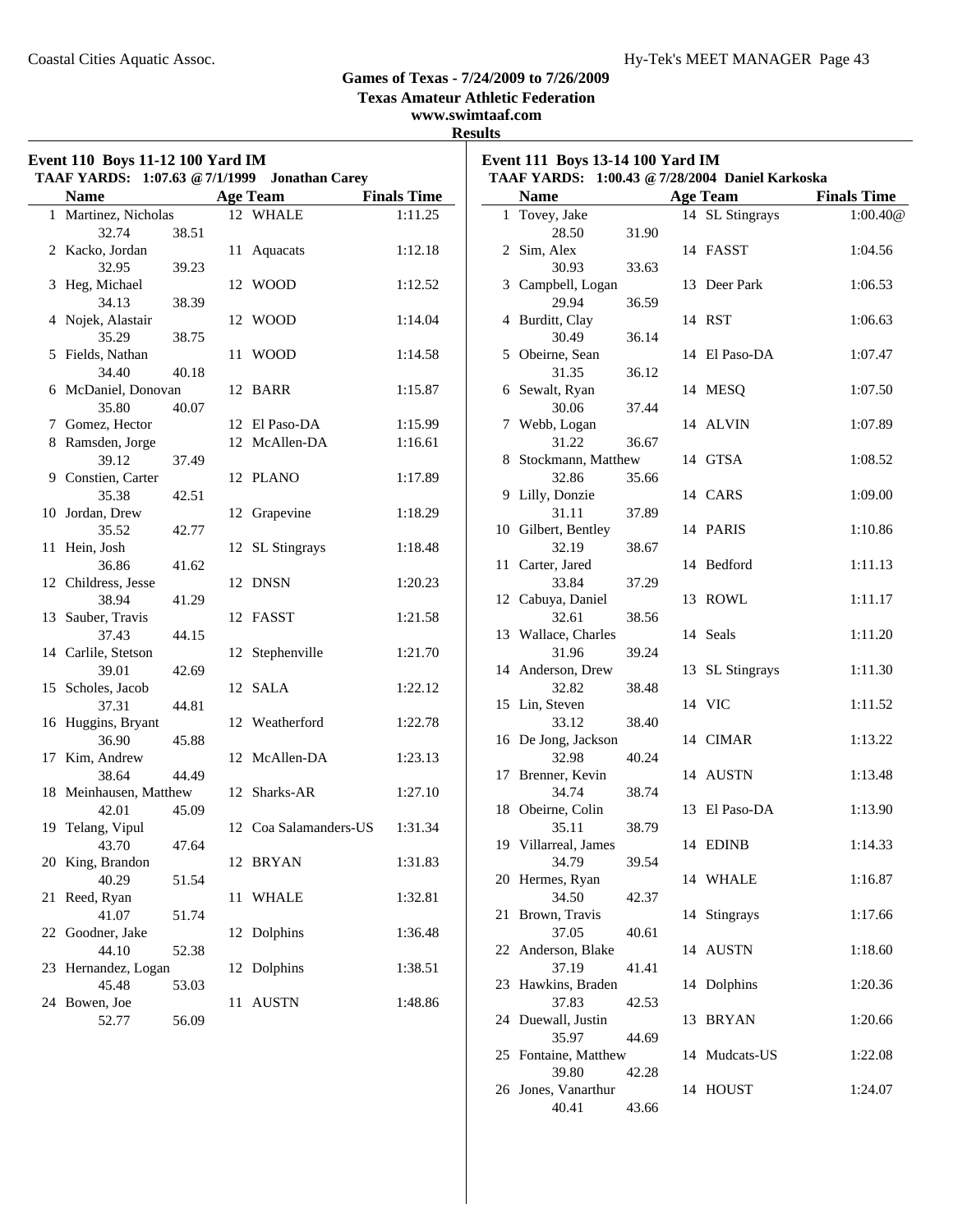#### **Texas Amateur Athletic Federation www.swimtaaf.com Results (Event 111 Boys 13-14 100 Yard IM) Name Age Team Finals Time**<br>Williams, Eric 14 Dolphins DQ --- Williams, Eric 14 Dolphins DO **Event 112 Boys 13-14 200 Yard Freestyle TAAF YARDS: 1:54.39 @7/1/1995 Adam Main Name Age Team Finals Time** 1 Remetta, John 14 SL Stingrays 1:57.49 26.87 29.88 30.67 30.07 2 2:09.03 Nicholson, Ethan 14 PARIS 29.55 33.04 34.64 31.80 3 2:10.42 Trompeter, Sean 14 PLANO 30.09 33.21 34.83 32.29 4 2:12.88 Fannin, Wyatt 13 DNSN 30.80 33.76 35.68 32.64 5 Thorne, Luke 14 PLANO 2:13.04 30.21 33.58 34.95 34.30 6 Seymour, Andy 13 LJST 2:13.23 30.96 34.37 35.83 32.07 7 Warrum, Samuel 13 The Colony 2:13.64 30.64 34.76 35.72 32.52 8 2:13.74 Greer, Dyllan 13 ALVIN 30.15 33.48 35.37 34.74 9 2:16.18 Treadwell, Tyler 14 RST 30.24 34.87 36.82 34.25 10 Hovenden, Evan 14 MESO 2:16.71 31.20 35.31 36.86 33.34 11 2:17.77 O'Sullivan, Timothy 13 ALVIN 31.07 34.39 37.78 34.53 12 Lawson, Billy 14 The Colony 2:18.10 31.80 33.50 36.05 36.75 13 2:25.72 Carlson, Joseph 13 Weatherford 33.05 1:15.24 37.43 14 Hinojosa, Roy 14 Mission 2:29.89 32.67 38.83 40.57 37.82 15 2:30.50 Castillo, Max 14 TM Hurricanes 16 2:40.26 Ochoa, Ariel 13 Mission 33.02 39.99 43.38 43.87 17 2:40.73 Dickey, Ben 13 AUSTN 35.01 40.09 43.29 42.34 18 2:40.74 Ortega, Ronnie 14 TM Hurricanes 35.45 40.08 42.59 42.62

#### **Event 113 Boys 11-12 200 Yard Freestyle Relay TAAF YARDS: 1:54.88 @7/1/1995 Rst A**

| Team                       | <b>Relay</b>        |                       | <b>Finals Time</b>     |         |  |
|----------------------------|---------------------|-----------------------|------------------------|---------|--|
| CARS                       |                     | А                     |                        | 1:55.51 |  |
| 1) Everly, David 12        |                     |                       | 2) Madden, Daniel 11   |         |  |
|                            | 3) Sands, Victor 11 |                       | 4) Mayfield, Travis 12 |         |  |
| 28.00                      | 31.51               | 30.50                 | 25.50                  |         |  |
| 2 RST                      |                     | A                     |                        | 1:59.39 |  |
| 1) Alaniz, Arnold 12       |                     | 2) Kellogg, Robbie 12 |                        |         |  |
| 3) Dzierzanowski, Davis 11 |                     | 4) Ross, Samuel 12    |                        |         |  |
| 28.15                      | 32.84               | 29.66                 | 28.74                  |         |  |

| S  | al.com                                             |                                               |  |
|----|----------------------------------------------------|-----------------------------------------------|--|
| 3  | <b>Trophy Club</b>                                 | A<br>1:59.83                                  |  |
|    | 1) Koster, Adam 11                                 | 2) Lenkiewicz, Nathan 11                      |  |
|    | 3) Marshall, Jack 12                               | 4) Winstead, Seth 12                          |  |
|    | 26.77<br>31.70                                     | 31.92<br>29.44                                |  |
| 4  | <b>ELCMP</b>                                       | A<br>2:01.18                                  |  |
|    | 1) Wilkins, Matthew 11                             | 2) Krpec, Blake 11                            |  |
|    | 3) Priesmeyer, Tayton 11                           | 4) Acosta, Charles 12                         |  |
|    | 31.38<br>29.11                                     | 30.33<br>30.36                                |  |
| 5  | <b>FASST</b>                                       | A<br>2:01.47                                  |  |
|    | 1) Peterson, Thomas 11                             | 2) Sauber, Travis 12                          |  |
|    | 3) Pena, Jerick 12                                 | 4) Rankin, Eric 11                            |  |
|    | 30.06<br>31.40                                     | 29.96<br>30.05                                |  |
| 6  | <b>SL</b> Stingrays                                | A<br>2:04.60                                  |  |
|    | 1) Johnson, Patrick 11                             | 2) Zapinski, Joseph 12                        |  |
|    | 3) Walburg, Jared 11                               | 4) Walsh, Baron 12                            |  |
|    | 31.24<br>28.99                                     | 33.99<br>30.38                                |  |
| 7  | <b>ALICE</b>                                       | A<br>2:09.34                                  |  |
|    | 1) Gonzalez, Gusty 11                              | 2) Martinez, Zackary Joe 11                   |  |
|    | 3) Aguilar, Christopher 12                         | 4) Arismendez, Isaul 12                       |  |
|    | 38.19<br>29.85                                     | 31.64<br>29.66                                |  |
| 8  | FASST                                              | B<br>2:11.91                                  |  |
|    | 1) Medigovich, Addisson 12                         | 2) Simpson, Mark 11                           |  |
|    | 3) Bruni, Ryan 11                                  | 4) Dohmeyer, Douglas 12                       |  |
|    | 32.13<br>33.97                                     | 33.76<br>32.05                                |  |
|    | 9 VIC                                              | A<br>2:12.65                                  |  |
|    | 1) Lauer, Hunter 12                                | 2) Enders, Hunter 11                          |  |
|    | 3) Brandt, Spencer 11                              | 4) Carroll, Mason 12                          |  |
|    | 33.03<br>34.49                                     | 34.11<br>31.02                                |  |
|    | 10 Lewisville                                      | A<br>2:14.68                                  |  |
|    | 1) Pierce, Nathaniel 12                            | 2) Potthast, Gabe 11                          |  |
|    | 3) Wright, Michael 12                              | 4) Linebarger, Cole 11                        |  |
|    | 32.61<br>35.65                                     | 35.97<br>30.45                                |  |
| 11 | Wetcats                                            | A<br>2:17.16                                  |  |
|    | 1) Zettler, Ty 12                                  | 2) Morris, Hunter 11                          |  |
|    | 3) McDowell, Brandon 12                            | 4) Gillham, Braydyn 11                        |  |
|    | 35.89<br>33.29                                     | 37.48<br>30.50                                |  |
| 12 | <b>FASST</b>                                       | C<br>2:17.49                                  |  |
|    | 1) Boone, Carter 11                                | 2) Belair, Nicholas 11                        |  |
|    | 3) Phillip, Matthew 12                             | 4) Rickerhauser, Andrew 12                    |  |
|    | 34.69<br>35.28                                     | 33.43<br>34.09                                |  |
| 13 | <b>HOUST</b>                                       | A<br>2:18.88                                  |  |
|    | 1) Ramirez, Noel 12                                | 2) Wang, Stephen 12                           |  |
|    | 3) Yu, Kenneth 12                                  | 4) Yun, Albert 11                             |  |
|    | 31.33<br>34.97                                     | 39.49<br>33.09                                |  |
| 14 | <b>Black Devil Rays-US</b>                         | A<br>2:22.33                                  |  |
|    | 1) Bowen, Joe 11                                   | 2) Telang, Vipul 12                           |  |
|    | 3) Portillo, Sam 11                                | 4) Funk, Chris 11<br>37.60                    |  |
|    |                                                    | 30.88<br>B                                    |  |
| 15 | <b>Trophy Club</b>                                 | 2:22.75                                       |  |
|    | 1) Stoermer, Blake 11                              | $2)$ Cox, John 12                             |  |
|    | 3) Melcher, Andrew 12                              | 4) Stecker, Adam 12                           |  |
|    | 35.56<br>37.37                                     | 34.64<br>35.18                                |  |
| 16 | <b>RST</b>                                         | B<br>2:24.78                                  |  |
|    | 1) LeMaire, John-Mills 11<br>3) Ratliff, TroDon 12 | 2) Treadwell, Justin 12<br>4) Cook, Travis 11 |  |
|    | 34.87                                              | 37.85<br>34.77                                |  |
|    | 37.29                                              |                                               |  |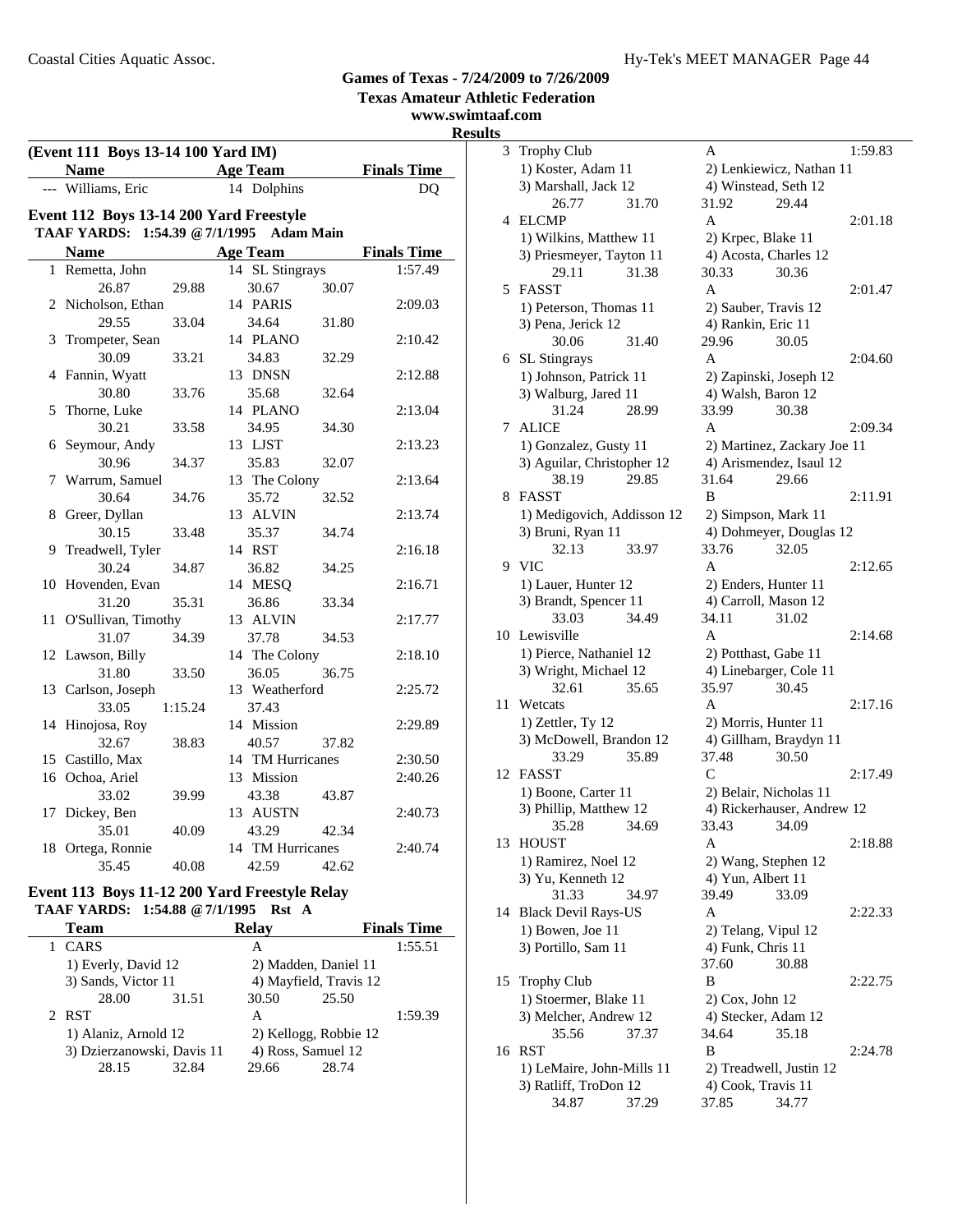**www.swimtaaf.com**

**Results**

| (Event 113 Boys 11-12 200 Yard Freestyle Relay) |                     |       |                   |                         |                    |  |
|-------------------------------------------------|---------------------|-------|-------------------|-------------------------|--------------------|--|
|                                                 | <b>Team</b>         |       | <b>Relay</b>      |                         | <b>Finals Time</b> |  |
| 17                                              | <b>Mission</b>      |       | А                 |                         | 2:45.07            |  |
|                                                 | 1) Cantu, Abdiel 12 |       |                   | 2) Hernandez, Caleb 11  |                    |  |
|                                                 | 3) Pena, Rodrigo 12 |       | 4) Solis, Alex 12 |                         |                    |  |
|                                                 | 42.71               | 47.99 | 41.25             | 33.12                   |                    |  |
|                                                 | --- Dolphins        |       | А                 |                         | DO                 |  |
|                                                 | 1) Becka, Justin 11 |       |                   | 2) Gilcrease, Braden 12 |                    |  |
|                                                 | 3) Goodner, Jake 12 |       |                   | 4) Pedraza, Aaron 11    |                    |  |
|                                                 | 33.55               | 34.21 | 35.69             | 36.23                   |                    |  |

## **Event 114 Boys 13-14 200 Yard Freestyle Relay TAAF YARDS: 1:39.21 @7/24/2005 McKinney Sea Lions**

|  | S Andrews, J Pajela, N Mucci, M Clark |  |  |  |  |
|--|---------------------------------------|--|--|--|--|
|--|---------------------------------------|--|--|--|--|

|      | <b>Team</b>              | <b>Relay</b> |                    | <b>Finals Time</b>       |         |
|------|--------------------------|--------------|--------------------|--------------------------|---------|
| 1    | <b>RST</b>               |              | A                  |                          | 1:44.03 |
|      | 1) Garza, Christopher 13 |              |                    | 2) Mangel, Sean 13       |         |
|      | 3) Treadwell, Tyler 14   |              |                    | 4) Burditt, Clay 14      |         |
|      | 26.62                    | 26.31        | 25.98              | 25.12                    |         |
| 2    | <b>LJST</b>              |              | A                  |                          | 1:45.45 |
|      | 1) Hamper, David 14      |              |                    | 2) Robbins, Andrew 14    |         |
|      | 3) Sterling, Wyatt 13    |              |                    | 4) Sheffield, Logan 13   |         |
|      | 26.21                    | 27.37        | 26.85              | 25.02                    |         |
| $*3$ | Seals                    |              | A                  |                          | 1:45.85 |
|      | 1) Wallace, Charles 14   |              |                    | 2) Pearson, Hunter 14    |         |
|      | 3) Winston, Grant 14     |              |                    | 4) Fauber, Daniel 13     |         |
|      | 27.44                    | 26.19        | 27.75              | 24.47                    |         |
| $*3$ | <b>ALVIN</b>             |              | A                  |                          | 1:45.85 |
|      | 1) Greer, Dyllan 13      |              |                    | 2) Wiley, Derek 13       |         |
|      | 3) Webb, Logan 14        |              |                    | 4) Easley, Justin 14     |         |
|      | 27.64                    | 26.52        | 26.46              | 25.23                    |         |
|      | 5 ALICE                  |              | A                  |                          | 1:46.34 |
|      | 1) Saenz, Andre 14       |              | 2) Saenz, Gian 14  |                          |         |
|      | 3) Chavarria, Rony 14    |              |                    | 4) Garcia, Marcus 14     |         |
|      | 28.89                    | 27.44        | 24.63              | 25.38                    |         |
| 6    | Deer Park                |              | A                  |                          | 1:48.32 |
|      | 1) Young, Zachary 14     |              |                    | 2) Mohle, Brandon 13     |         |
|      | 3) Chandler, Dakota 14   |              |                    | 4) Campbell, Logan 13    |         |
|      | 28.60                    | 27.52        | 26.16              | 26.04                    |         |
| 7    | <b>FASST</b>             |              | A                  |                          | 1:48.73 |
|      | 1) McCracken, Dalton 14  |              |                    | 2) Phelps, Coleman 14    |         |
|      | 3) Anderson, Matt 14     |              | 4) Sim, Alex 14    |                          |         |
|      | 27.58                    | 28.24        | 27.42              | 25.49                    |         |
| 8    | FASST                    |              | B                  |                          | 1:50.33 |
|      | 1) Emmons, Miller 13     |              |                    | 2) Mamarian, Jacob 14    |         |
|      | 3) Liggett, Jacob 14     |              |                    | 4) Madden, John 13       |         |
|      | 27.94                    | 27.22        | 28.00              | 27.17                    |         |
| 9    | <b>MCK</b>               |              | A                  |                          | 1:52.12 |
|      | 1) Nguyen, Alex 13       |              |                    | 2) Hoisington, Connor 13 |         |
|      | 3) Mertz, Ethan 13       |              | 4) Mattei, Matt 14 |                          |         |
|      | 30.85                    | 27.52        | 26.37              | 27.38                    |         |
| 10   | <b>MESQ</b>              |              | A                  |                          | 1:52.97 |
|      | 1) Daughetee, Josh 13    |              |                    | 2) Gallimore, Kendal 14  |         |
|      | 3) Hovenden, Evan 14     |              | 4) Wayne, Neil 14  |                          |         |
|      | 31.19                    | 28.45        | 26.80              | 26.53                    |         |

| 11 | <b>Trophy Club</b>              |       | A                           |                           | 1:57.57 |
|----|---------------------------------|-------|-----------------------------|---------------------------|---------|
|    | 1) Garza, Shane 14              |       | 2) Millsap, Brennon 14      |                           |         |
|    | 3) Price, Ryan 13               |       |                             | 4) Lovering, Hunter 14    |         |
|    | 26.97                           | 29.26 | 30.75                       | 30.59                     |         |
| 12 | Mission                         |       | A                           |                           | 1:59.17 |
|    | 1) Flores, Alejandro 14         |       | 2) DeLeon, Gavin 13         |                           |         |
|    | 3) Farias, Steven Ian 13        |       | 4) Quiroga, Rey 13          |                           |         |
|    | 29.20                           | 30.94 | 30.67                       | 28.36                     |         |
| 13 | SL Stingrays                    |       | $\mathsf{A}$                |                           | 2:00.50 |
|    | 1) Arkes, Austin 13             |       | 2) Anderson, Drew 13        |                           |         |
|    | 3) Perrone, Samuel 13           |       | 4) Webb, Benton 14          |                           |         |
|    | 27.33                           | 28.62 | 34.79                       | 29.76                     |         |
| 14 | Boerne-DA                       |       | A                           |                           | 2:02.35 |
|    | 1) Wettig, Christopher 13       |       | 2) Goles, Theodore 14       |                           |         |
|    | 3) Ballou, Noah 13              |       | 4) Neal, Jeffery 13         |                           |         |
|    | 31.05                           | 32.92 | 30.77                       | 27.61                     |         |
| 15 | <b>TM Hurricanes</b>            |       | A                           |                           | 2:03.87 |
|    | 1) Calk, Alec 14                |       | 2) Paschal, Wyatt 14        |                           |         |
|    | 3) Castillo, Max 14             |       | 4) Ortega, Ronnie 14        |                           |         |
|    | 28.68                           | 32.83 | 30.62                       | 31.74                     |         |
| 16 | Brentwood-US                    |       | A                           |                           | 2:04.31 |
|    | 1) Dickey, Ben 13               |       | 2) Fulbright, Luke 13       |                           |         |
|    | 3) Johns, Wes 13                |       | 4) Knippa, Brian 14         |                           |         |
|    | 30.79                           | 31.17 | 30.76                       | 31.59                     |         |
| 17 | <b>Mission</b>                  |       | B                           |                           | 2:04.56 |
|    | 1) Hinojosa, Roy 14             |       | 2) Chavez, Efran 14         |                           |         |
|    | 3) Cavazos, Isaiah 14           |       | 4) Ochoa, Ariel 13          |                           |         |
|    | 28.84                           | 34.62 | 30.51                       | 30.59                     |         |
| 18 | Lewisville                      |       | A                           |                           | 2:07.94 |
|    | 1) Huxtable, Chance 14          |       | 2) Munro, Zachary 14        |                           |         |
|    | 3) Wright, Matthew 14           |       | 4) Murphy, Joe 13           |                           |         |
|    | 29.61                           | 36.01 | 32.66                       | 29.66                     |         |
| 19 | Dolphins                        |       | A                           |                           | 2:09.00 |
|    | 1) Anderson, Tommy 14           |       |                             | 2) Hawkins, Braden 14     |         |
|    | 3) Williams, Eric 14            |       |                             | 4) Mazybolton, Hadiyah 14 |         |
|    | 30.00                           | 32.43 | 30.86                       | 35.71                     |         |
|    | <b>KILLE</b>                    |       | A                           |                           | DQ      |
|    | 1) Chapple, Christopher 14      |       |                             | 2) Swader, Michael 13     |         |
|    | 3) Salisbury, James 13          | 38.72 | 4) Cosper, Lane 14<br>35.82 |                           |         |
|    | 31.58<br><b>HOUST</b>           |       | A                           | 27.74                     | DQ      |
|    | 1) Blanco, Francisco 14         |       |                             |                           |         |
|    |                                 |       |                             | 2) Jones, Vanarthur 14    |         |
|    | 3) Perez, Johnathan 13<br>30.28 |       | 4) Yun, Edward 13           | 27.50                     |         |
|    |                                 | 27.03 | 30.64                       |                           |         |

#### **Event 115 Girls 11-12 200 Yard Medley Relay TAAF YARDS: 2:07.90 @8/3/2001 Alvin M Lostracco, L Follmar, N Leslie, N Melenric**

 $\overline{\phantom{0}}$ 

| <b>Team</b>    |                          | <b>Relav</b> | <b>Finals Time</b>     |
|----------------|--------------------------|--------------|------------------------|
| 1 SL Stingrays |                          | А            | 2:12.06                |
|                | 1) O'Brian, Madeleine 12 |              | 2) Tovey, Laura 12     |
|                | 3) Martin, Katie 12      |              | 4) Childress, Sarah 12 |
| 714            | 26.70                    | 37.67        | 1:00.55                |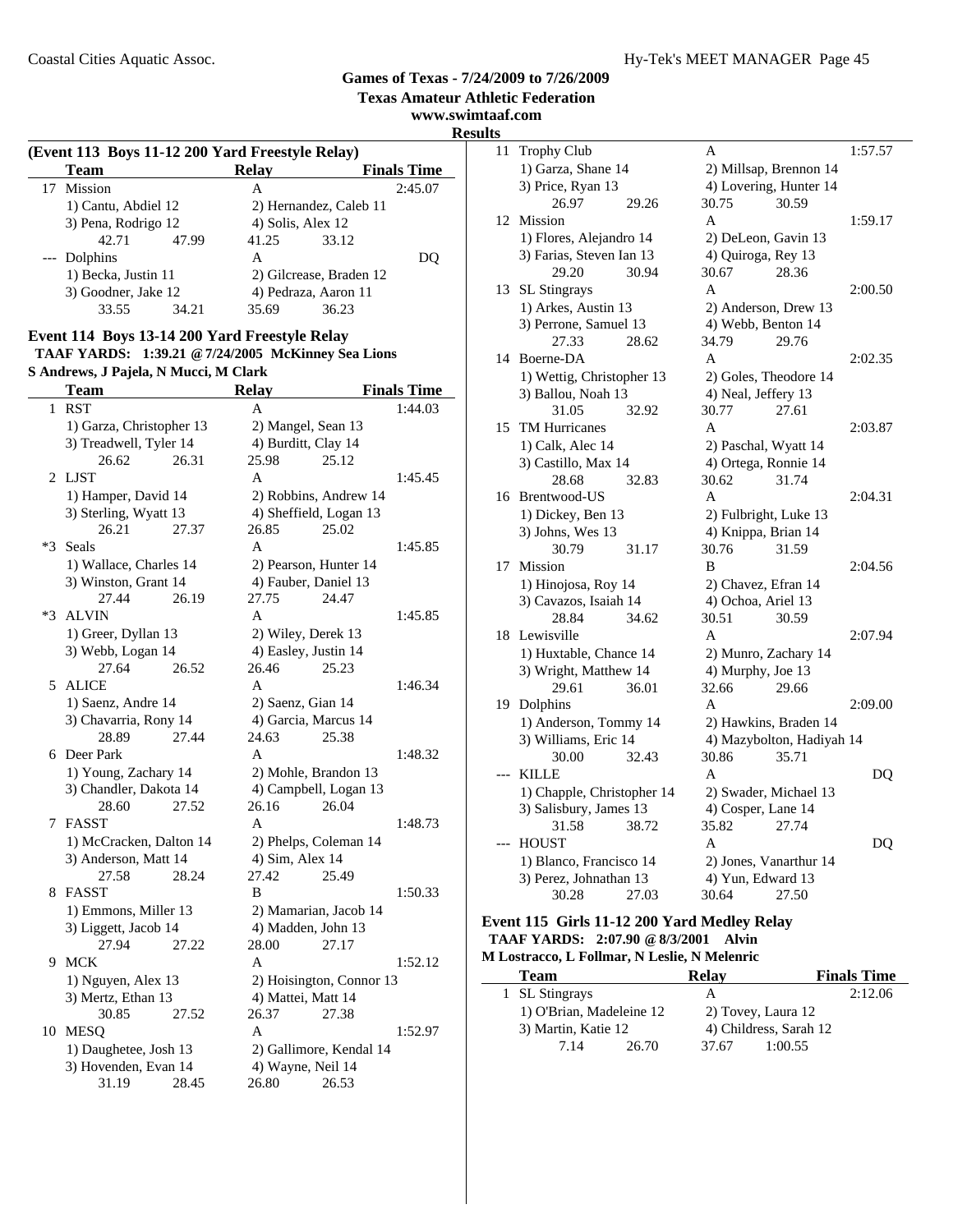**www.swimtaaf.com**

# **Results**

|                             | (Event 115 Girls 11-12 200 Yard Medley Relay)<br>Team | <b>Relay</b>                                  | <b>Finals Time</b> |
|-----------------------------|-------------------------------------------------------|-----------------------------------------------|--------------------|
| $\mathcal{D}_{\mathcal{L}}$ | <b>LJST</b>                                           | A                                             | 2:16.23            |
|                             | 1) Bai, Carrie 12                                     | 2) Strobel, Austin 12                         |                    |
|                             | 3) Neely, Taylor 11                                   | 4) Kuettel, Molly 11                          |                    |
|                             | 33.55<br>37.92                                        | 36.37<br>28.39                                |                    |
|                             | 3 SL Stingrays                                        | B                                             | 2:17.86            |
|                             | 1) Perrone, Anna 12                                   | 2) Howrey, Katie 12                           |                    |
|                             | 3) Privett, Maggie 12                                 | 4) Schmidt, Lauren 11                         |                    |
|                             | 35.77<br>37.28                                        | 33.17<br>31.64                                |                    |
|                             |                                                       | A                                             | 2:20.75            |
|                             | 4 Trophy Club                                         |                                               |                    |
|                             | 1) Greener, Ali 12                                    | 2) Orred, Erin 12                             |                    |
|                             | 3) Reckmeyer, Hannah 12                               | 4) Eastin, Alyssa 12                          |                    |
|                             | 37.93<br>36.41                                        | 34.22<br>32.19                                |                    |
|                             | 5 LJST                                                | B                                             | 2:21.72            |
|                             | 1) Grey, Savannah 12                                  | 2) Perez, Catalina 12                         |                    |
|                             | 3) Robbins, Annie 11                                  | 4) Vavra, Cassidy 11                          |                    |
|                             | 36.69<br>38.85                                        | 34.53<br>31.65                                |                    |
|                             | 6 CARS                                                | A                                             | 2:22.76            |
|                             | 1) Pike, Jessica 12                                   | 2) Shumway, Alexandra 12                      |                    |
|                             | 3) Rogan, Caroline 12                                 | 4) Rock, Mary Leigh 11                        |                    |
|                             | 35.72<br>43.81                                        | 31.79<br>31.44                                |                    |
|                             | 7 VIC                                                 | A                                             | 2:22.83            |
|                             | 1) Pruitt, Sierra 11                                  | 2) Evans, Haleigh 11                          |                    |
|                             | 3) Burns, Hope 12                                     | 4) Hill, Lillian 12                           |                    |
|                             |                                                       | 32.57                                         |                    |
|                             | 8 FASST                                               | A                                             | 2:24.16            |
|                             | 1) Palsson, Alyssa 12                                 | 2) Wolters, Bailey 11                         |                    |
|                             | 3) Burrell, Lauren 11                                 | 4) Bland, Mackenzie 12                        |                    |
|                             | 37.15<br>41.00                                        | 33.96<br>32.05                                |                    |
|                             | 9 Boerne-DA                                           | A                                             | 2:24.42            |
|                             | 1) Peterson, Savanna 11                               | 2) Yoder, Peyton 12                           |                    |
|                             | 3) Gray, Kendall 12                                   | 4) Inman, Jordan 12                           |                    |
|                             | 37.81<br>38.37                                        | 33.82<br>34.42                                |                    |
|                             | 10 FASST                                              | B                                             | 2:27.37            |
|                             | 1) Fogle, Brianna 12                                  | 2) Winkle, Emily 11                           |                    |
|                             | 3) Beard, Amanda 12                                   | 4) Kirk, Camille 12                           |                    |
|                             | 38.37<br>40.81                                        | 37.39<br>30.80                                |                    |
| 11                          | <b>WTS</b>                                            | A                                             | 2:30.09            |
|                             | 1) Casey, Amanda 12                                   | 2) Stolle, Sydney 12                          |                    |
|                             | 3) Hinze, Libby 11                                    | 4) Billings, Rachel 11                        |                    |
|                             | 33.65<br>58.60                                        | 22.57<br>35.27                                |                    |
|                             | 12 Dripping Springs                                   | A                                             | 2:31.07            |
|                             | 1) Matousek, Cassidy 12                               |                                               |                    |
|                             | 3) Adkins, Jordan 12                                  | 2) O'Gorman, Carly 12<br>4) Graham, Payton 12 |                    |
|                             | 42.97<br>42.16                                        | 34.25<br>31.69                                |                    |
|                             |                                                       |                                               | 2:32.94            |
| 13                          | <b>Black Devil Rays-US</b>                            | A                                             |                    |
|                             | 1) Rudy, Hannah 12                                    | 2) Schultz, Heidi 11                          |                    |
|                             | 3) Funk, Kim 12                                       | 4) Woodford, Ale 11                           |                    |
|                             | 39.36<br>44.76                                        | 36.07<br>32.75                                |                    |
|                             | 14 FASST                                              | $\mathsf{C}$                                  | 2:37.21            |
|                             | 1) Gehring, Jody 12                                   | 2) Thompson, Amber 11                         |                    |
|                             | 3) Franke, Dagny 12                                   | 4) Chung, Minyoung 12                         |                    |
|                             |                                                       | 39.73<br>35.34                                |                    |

| 15  | <b>ALICE</b>               |       | A                        |                          | 2:37.34 |
|-----|----------------------------|-------|--------------------------|--------------------------|---------|
|     | 1) Ozuna, Sabrina 12       |       | 2) Rangel, Julyssa 12    |                          |         |
|     | 3) Rodriguez, Nicole 12    |       |                          | 4) Chavarria, Larysa 12  |         |
|     | 39.37                      | 43.84 | 37.96                    | 36.17                    |         |
|     | 16 WHALE                   |       | A                        |                          | 2:37.53 |
|     | 1) Walter, Isabella 11     |       |                          | 2) Rozum, Deborah 12     |         |
|     | 3) Russell, Makayla 12     |       |                          | 4) Zyskowski, Vanessa 11 |         |
|     | 42.81                      | 38.99 | 40.69                    | 35.04                    |         |
| 17  | <b>STARS</b>               |       | A                        |                          | 2:49.89 |
|     | 1) Perez, Daniella 12      |       | 2) Alvarez, Bianca 11    |                          |         |
|     | 3) Gonzalez, Gabby 12      |       |                          | 4) Villarreal, Andrea 11 |         |
|     | 40.97                      | 51.84 | 41.92                    | 35.16                    |         |
| 18  | <b>SALA</b>                |       | A                        |                          | 2:52.99 |
|     | 1) McGowan, Katie 12       |       | 2) Grant, Emily 12       |                          |         |
|     | 3) Olson, Rachel 12        |       | 4) Robinson, Hayley      |                          |         |
|     | 45.83                      | 46.28 | 46.66                    | 34.22                    |         |
| 19  | <b>Black Devil Rays-US</b> |       | B                        |                          | 2:54.10 |
|     | 1) Brinckmann, Kaila 12    |       |                          | 2) Staveley, Sydney 12   |         |
|     | 3) Hultgren, Gabrielle 11  |       | 4) Dewitt, Cara 11       |                          |         |
|     | 41.72                      | 42.71 | 16.47                    | 1:13.20                  |         |
| 20  | <b>SANT</b>                |       | A                        |                          | 2:57.83 |
|     | 1) Mata, Sarah             |       |                          | 2) Salazar, Nathally 12  |         |
|     | 3) Tovar, Pricilla 12      |       | 4) Hanson, Dorothy       |                          |         |
|     | 50.47                      | 46.10 | 41.33                    | 39.93                    |         |
| --- | <b>RST</b>                 |       | A                        |                          | DQ      |
|     | 1) Sanchez, Alexandra 11   |       | 2) Garcia, Arlene 11     |                          |         |
|     | 3) McGrath, Katy 12        |       | 4) Mangel, Shelbi 11     |                          |         |
|     | 37.23                      | 41.51 | 37.18                    | 31.48                    |         |
| --- | <b>HOUST</b>               |       | A                        |                          | DQ      |
|     | 1) Chen, Tonya 12          |       | 2) Hathaway, Courtney 11 |                          |         |
|     | 3) Lyles, Lyla 12          |       | 4) Yu, Katherine 12      |                          |         |
|     | 1:40.91                    | 34.89 | 36.65                    |                          |         |
|     | Denton                     |       | A                        |                          | DQ      |
|     | 1) Davis, Emily 12         |       |                          | 2) Seals, Savannah 12    |         |
|     | 3) Acton, Becky 12         |       |                          | 4) Crabtree, Brittany 12 |         |
|     | 42.41                      | 36.13 | 37.89                    | 29.76                    |         |

#### **Event 116 Girls 13-14 200 Yard Medley Relay TAAF YARDS: 2:01.69 @7/28/2003 Frisco - Fast J Miller, A Johnson, H Blizzard, K Nolet**

| <b>Team</b>    | Relav |                                                                                                                                                     | <b>Finals Time</b> |                                                                                                                       |
|----------------|-------|-----------------------------------------------------------------------------------------------------------------------------------------------------|--------------------|-----------------------------------------------------------------------------------------------------------------------|
| 1 SL Stingrays |       | A                                                                                                                                                   |                    | 2:07.56                                                                                                               |
|                |       |                                                                                                                                                     |                    |                                                                                                                       |
|                |       |                                                                                                                                                     |                    |                                                                                                                       |
| 32.49          | 34.98 | 31.22                                                                                                                                               | 28.87              |                                                                                                                       |
| 2 RST          |       | A                                                                                                                                                   |                    | 2:08.35                                                                                                               |
|                |       |                                                                                                                                                     |                    |                                                                                                                       |
|                |       | 4) O'Hearn, Becca 14                                                                                                                                |                    |                                                                                                                       |
| 33.09          | 36.66 | 32.10                                                                                                                                               | 26.50              |                                                                                                                       |
| 3 LJST         |       | A                                                                                                                                                   |                    | 2:09.02                                                                                                               |
|                |       |                                                                                                                                                     |                    |                                                                                                                       |
|                |       |                                                                                                                                                     |                    |                                                                                                                       |
| 34.90          | 34.20 | 30.31                                                                                                                                               | 29.61              |                                                                                                                       |
|                |       | 1) Lepicier, Danielle 14<br>3) Vassios, Haley 13<br>1) Przybilla, Hannah 13<br>3) Taylor, Krysta 13<br>1) Zhou, Nijia 13<br>3) Doughty, Madeline 13 |                    | 2) Privett, Abby 13<br>4) Platschka, Natalie 14<br>2) Haman, Taylor 13<br>2) Vavra, Sidney 13<br>4) Lander, Lauren 14 |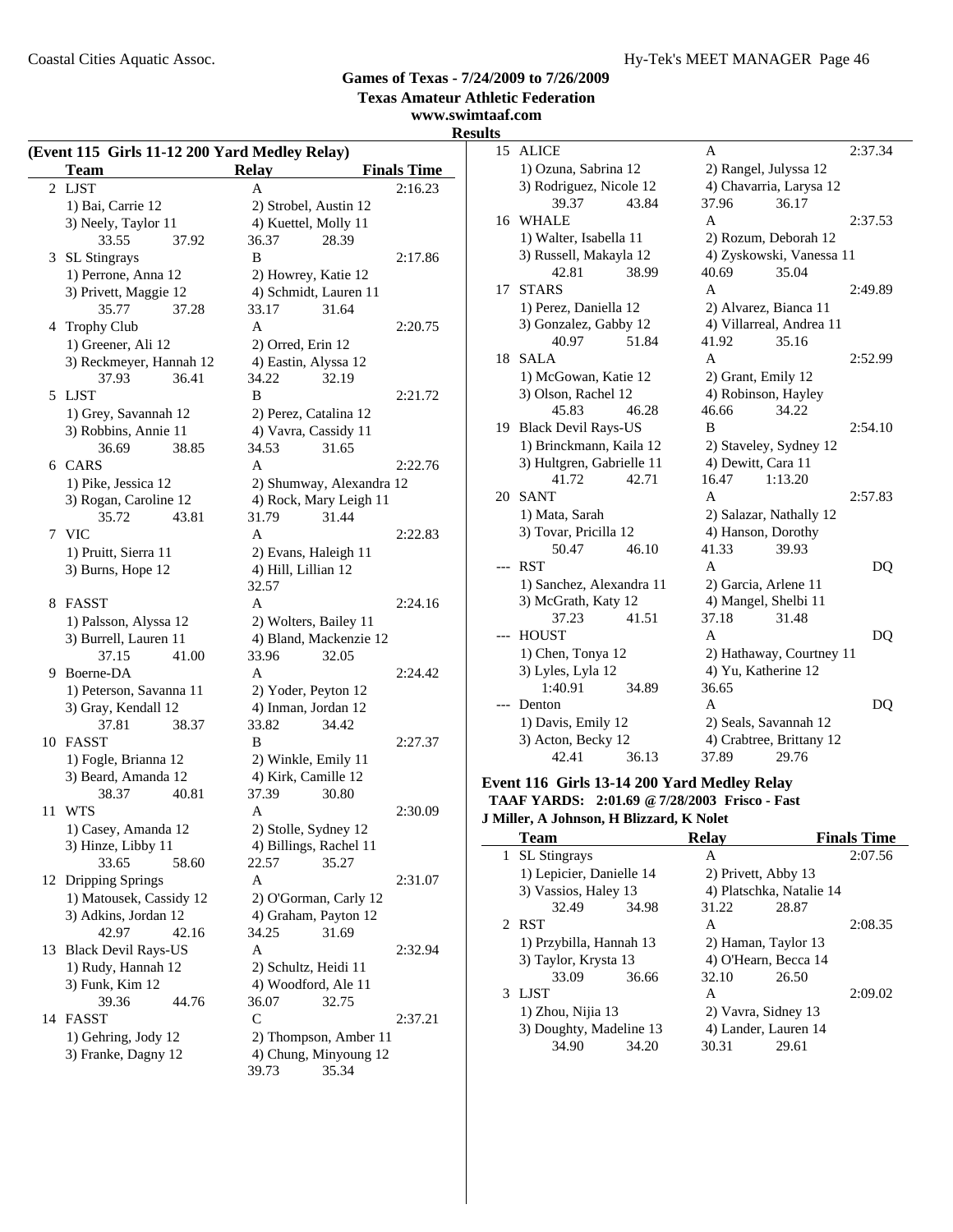**Texas Amateur Athletic Federation**

**www.swimtaaf.com**

#### **(Event 116 Girls 13-14 200 Yard Medley Relay) Team Relay Finals Time**  $\overline{a}$

|       | Team                                     | <b>Relay</b>                                | <b>Finals Time</b> |
|-------|------------------------------------------|---------------------------------------------|--------------------|
| 4     | Aquacats                                 | A                                           | 2:10.08            |
|       | 1) Frawley, Rachael 13                   | 2) Allgeyer, Anneliese 14                   |                    |
|       | 3) Attaway, Meagan 14                    | 4) Kristynik, Angela 13                     |                    |
|       | 33.83<br>36.58                           | 30.50<br>29.17                              |                    |
|       | 5 Mission                                | A                                           | 2:10.89            |
|       | 1) Cantu, Brianna 14                     | 2) Garcia, Jade 14                          |                    |
|       | 3) Gonzales, Leanna 14                   | 4) Gutierrez, Brianna 14                    |                    |
|       | 32.49<br>37.07                           | 33.09<br>28.24                              |                    |
| 6     | FASST                                    | A                                           | 2:13.52            |
|       | 1) Hunt, Kelsey 14                       | 2) Gray, Meredith 13                        |                    |
|       | 3) Williams, Caroline 13                 | 4) Brown, Kristen 14                        |                    |
|       | 31.28<br>38.86                           | 32.26<br>31.12                              |                    |
| 7     | <b>GTSA</b>                              | A                                           | 2:15.19            |
|       | 1) Perales, Paige 13                     | 2) Montanari, Madison 14                    |                    |
|       | 3) Walker, Shanna 13                     | 4) Casteel, Ivy 13                          |                    |
|       | 34.09<br>37.13                           | 32.74<br>31.23                              |                    |
| 8     | <b>MESQ</b>                              | A                                           | 2:15.21            |
|       | 1) Willard, Taylor 14                    | 2) Mellott, Kelly 14                        |                    |
|       | 3) Brittenham, Katy 14                   | 4) Gomillion, Sarah 14                      |                    |
|       | 35.39                                    | 31.95<br>29.35                              |                    |
|       | 38.52                                    |                                             | 2:18.92            |
| 9.    | <b>Trophy Club</b>                       | A                                           |                    |
|       | 1) Koster, Eva 13                        | 2) Duininck, Lauren 14                      |                    |
|       | 3) Reckmeyer, Suzanne 14                 | 4) Lentzner, Ashley 13                      |                    |
|       | 34.22<br>36.51                           | 32.03<br>36.16<br>B                         | 2:19.57            |
| 10    | SL Stingrays                             |                                             |                    |
|       | 1) Neason, Sarah 13                      | 2) Stockton, Madeleine 13                   |                    |
|       | 3) Noonan, Samantha 14                   | 4) Knese, Morgan 13<br>33.95                |                    |
|       | 36.28<br>38.98                           | 30.36                                       |                    |
| 11    | Seals                                    | A                                           | 2:20.59            |
|       | 1) Pearson, Audrey 13                    | 2) Rodgers, Rachael 13                      |                    |
|       | 3) Maldonado, Megan 14<br>40.08<br>37.91 | 4) Montgomery, Macaul 13<br>34.14<br>28.46  |                    |
|       |                                          | A                                           | 2:20.88            |
|       | 12 Mudcats-US                            |                                             |                    |
|       | 1) Strode, Kaitlyn 13                    | 2) Stewart, Cheyenne 14                     |                    |
|       | 3) Mosley, Lauren 13<br>38.18            | 4) Crenshaw, Brittney 14<br>33.26<br>29.78  |                    |
| $*13$ | 39.66<br><b>WHALE</b>                    | A                                           | 2:21.05            |
|       | 1) Lenzsch, Rachel 14                    | 2) Rodriguez, Jordan 13                     |                    |
|       | 3) Russell, Danielle 14                  |                                             |                    |
|       | 41.24 36.76                              | 4) Walter, Francesca 13                     |                    |
| $*13$ | <b>ALICE</b>                             | 29.25<br>33.80<br>А                         | 2:21.05            |
|       |                                          |                                             |                    |
|       | 1) Munoz, Ariana 14                      | 2) Garza, Elizabeth 14                      |                    |
|       | 3) Martinez, Clari 14                    | 4) Paiz, Ari 14<br>33.73                    |                    |
| 15    | 36.89<br>39.60<br><b>PLANO</b>           | 30.83<br>A                                  | 2:23.28            |
|       | 1) O'Brien, Molly 13                     |                                             |                    |
|       |                                          | 2) Joshua, Sandra 13<br>4) Leonard, Sara 14 |                    |
|       | 3) Princehouse, Jennifer 13              |                                             |                    |
|       | 37.56<br>38.96                           | 35.98<br>30.78                              |                    |
|       | 16 Dolphins                              | A                                           | 2:25.11            |
|       | 1) Coonrod, Charlotte 14                 | 2) Rabe, Kitty 13                           |                    |
|       | 3) Esplen, Hillary 13                    | 4) Woodall, Emma 13                         |                    |
|       |                                          | 44.58                                       |                    |

| <b>Results</b> |                         |       |         |                        |         |
|----------------|-------------------------|-------|---------|------------------------|---------|
|                | 17 FASST                |       | B       |                        | 2:26.06 |
|                | 1) Morse, Lauren 13     |       |         | 2) Hanttula, Taylor 14 |         |
|                | 3) Davis, Kimber 13     |       |         | 4) Tomlin, Brianna 14  |         |
|                | 37.21                   | 40.28 | 1:08.57 |                        |         |
|                | 18 VIC                  |       | A       |                        | 2:26.08 |
|                | 1) Miller, Kylie 14     |       |         | 2) Heyde, Rachel 13    |         |
|                | 3) Hoerig, Karly Rae 13 |       |         | 4) Boles, Carly 14     |         |
|                | 39.40                   | 43.27 | 33.83   | 29.58                  |         |
|                | --- Dittmar-US          |       | A       |                        | DO)     |
|                | 1) Buol, Venessa 13     |       |         | 2) Lopez, Triniti 13   |         |
|                | 3) Zieschang, Sarah 13  |       |         | 4) Lopez, Symantha 14  |         |
|                | 37.72                   | 50.84 | 35.00   | 35.11                  |         |

## **Event 117 Girls 11-12 100 Yard Freestyle**

|    | <b>TAAF YARDS:</b>   | 57.78 @ 8/3/2001 |    | <b>Elizabeth Weiss</b> |                    |
|----|----------------------|------------------|----|------------------------|--------------------|
|    | <b>Name</b>          |                  |    | <b>Age Team</b>        | <b>Finals Time</b> |
|    | 1 Gardea, Abby       |                  |    | 12 Deer Park           | 58.47              |
|    | 27.54                | 30.93            |    |                        |                    |
| 2  | Abraham, Caroline    |                  | 11 | PW-TA                  | 1:04.20            |
|    | 31.17                | 33.03            |    |                        |                    |
| 3  | Hayes, Martha        |                  | 12 | <b>DNSN</b>            | 1:05.13            |
|    | 31.02                | 34.11            |    |                        |                    |
| 4  | Strong, Alexis       |                  | 12 | <b>BARR</b>            | 1:05.97            |
|    | 30.89                | 35.08            |    |                        |                    |
| 5  | Manlapaz, Isabella   |                  | 12 | Seals                  | 1:06.21            |
|    | 31.14                | 35.07            |    |                        |                    |
|    | 6 Perez, Catalina    |                  | 12 | LJST                   | 1:06.92            |
|    | 31.96                | 34.96            |    |                        |                    |
| 7  | Perrone, Anna        |                  | 12 | <b>SL</b> Stingrays    | 1:07.09            |
|    | 31.78                | 35.31            |    |                        |                    |
| 8  | Sanchez, Alexandra   |                  | 11 | <b>RST</b>             | 1:08.09            |
|    | 1:08.25              |                  |    |                        |                    |
| 9  | Brechler, Jordyn     |                  | 11 | Mission                | 1:08.91            |
|    | 32.08                | 36.83            |    |                        |                    |
|    | 10 Scarcliff, Gabbi  |                  | 12 | Grapevine              | 1:09.90            |
|    | 33.88                | 36.02            |    |                        |                    |
| 11 | Naughton, Emily      |                  | 11 | Lewisville             | 1:10.21            |
|    | 34.27                | 35.94            |    |                        |                    |
|    | 12 Cadriel, Diamond  |                  | 11 | <b>EGLAK</b>           | 1:10.56            |
|    | 13 Oliver, Jenna     |                  | 11 | <b>DNSN</b>            | 1:10.72            |
|    | 33.89                | 36.83            |    |                        |                    |
|    | 14 Miranda, Kimberly |                  | 12 | <b>PARIS</b>           | 1:11.87            |
|    | 34.94                | 36.93            |    |                        |                    |
| 15 | Kinney, Haley        |                  | 11 | <b>MCK</b>             | 1:12.11            |
|    | 34.80                | 37.31            |    |                        |                    |
|    | 16 Corbin, Josie     |                  | 11 | Waco-DA                | 1:12.75            |
|    | 34.86                | 37.89            |    |                        |                    |
| 17 | Riordan, Sydney      |                  | 12 | Dolphins               | 1:13.10            |
|    | 37.19                | 35.91            |    |                        |                    |
|    | 18 Woodford, Ale     |                  | 11 | Coa Salamanders-US     | 1:13.46            |
|    | 35.26                | 38.20            |    |                        |                    |
|    | 19 Brinckmann, Kaila |                  |    | 12 Coa Salamanders-US  | 1:18.71            |
|    | 36.61                | 42.10            |    |                        |                    |
|    | 20 Brunson, Kansas   |                  | 12 | Wetcats                | 1:18.83            |
|    | 37.03                | 41.80            |    |                        |                    |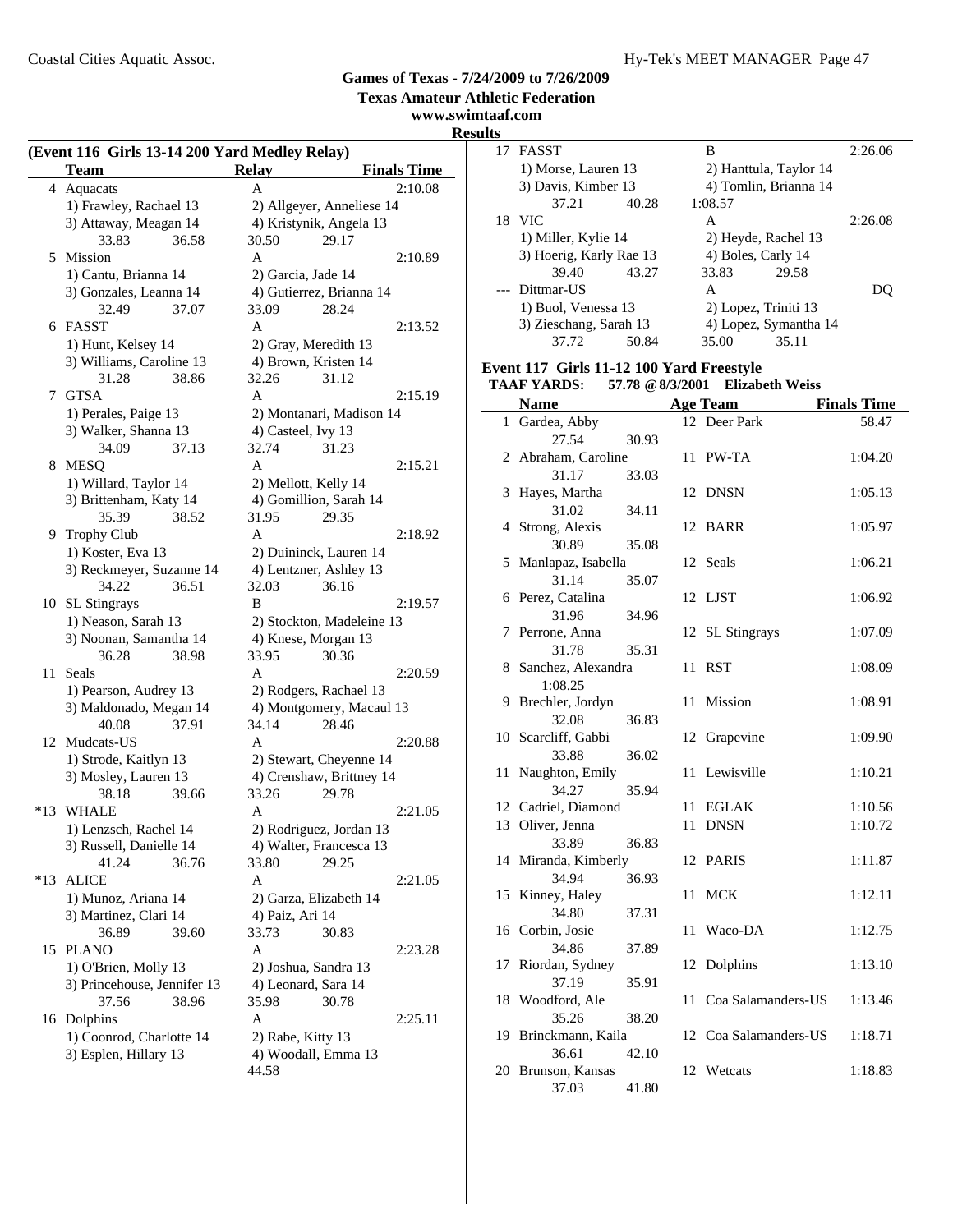**Texas Amateur Athletic Federation**

**www.swimtaaf.com**

**Results**

| (Event 117 Girls 11-12 100 Yard Freestyle) |                       |       |  |                 |                    |  |
|--------------------------------------------|-----------------------|-------|--|-----------------|--------------------|--|
|                                            | <b>Name</b>           |       |  | <b>Age Team</b> | <b>Finals Time</b> |  |
|                                            | 21 Hathaway, Courtney |       |  | 11 HOUST        | 1:21.67            |  |
|                                            | 38.85                 | 42.82 |  |                 |                    |  |
|                                            | 22 Palacio, Micaela   |       |  | <b>FREER</b>    | 1:23.81            |  |
|                                            | 38.51                 | 45.30 |  |                 |                    |  |
|                                            | 23 Najar, Selena      |       |  | Dolphins        | 1:32.49            |  |
|                                            | 43.22                 | 49.27 |  |                 |                    |  |
| 24                                         | Yu, Katherine         |       |  | 12 HOUST        | 1:32.97            |  |
|                                            | 43.35                 | 49.62 |  |                 |                    |  |

#### **Event 118 Girls 13-14 100 Yard Freestyle TAAF YARDS: 55.68 @7/27/2008 Alex Huff**

|      | <b>Name</b>                    |    | <b>Age Team</b>     | <b>Finals Time</b> |
|------|--------------------------------|----|---------------------|--------------------|
| 1    | Fryar, Tori                    |    | 13 DNSN             | 57.75              |
|      | 27.51<br>30.24                 |    |                     |                    |
|      | 2 Lisewsky, Rachael            |    | 14 Seabrook         | 1:00.50            |
|      | 28.43<br>32.07                 |    |                     |                    |
| 3    | Saxton, Courtney               |    | 14 Deer Park        | 1:00.54            |
|      | 28.61<br>31.93                 |    |                     |                    |
|      | 4 Guajardo, Roxanne            |    | 14 Mission          | 1:03.06            |
|      | 30.98<br>32.08                 |    |                     |                    |
| 5    | Davidson, Bethany              |    | 13 PW-TA            | 1:03.50            |
|      | 29.34<br>34.16                 |    |                     |                    |
|      | *6 Frawley, Rachael            | 13 | Aquacats            | 1:04.01            |
|      | 30.50<br>33.51                 |    |                     |                    |
| $*6$ | Harper, Hannah                 |    | 14 WTS              | 1:04.01            |
|      | 30.79<br>33.22                 |    |                     |                    |
| 8    | Mladenka, Daniella             |    | 14 COL              | 1:04.29            |
|      | 30.71<br>33.58                 |    |                     |                    |
| 9    | Brittenham, Katy               |    | 14 MESQ             | 1:04.89            |
|      | 30.82<br>34.07                 |    |                     |                    |
| 10   | Hayes, Maria                   |    | 14 DNSN             | 1:05.03            |
|      | 31.07<br>33.96                 |    |                     |                    |
| 11   | Buck, Brianna                  |    | 14 Mineral Wells    | 1:05.32            |
| 12   | 31.28<br>34.04                 |    |                     |                    |
|      | Redden, Lauren                 |    | 14 MCK              | 1:06.73            |
|      | 31.89<br>34.84                 |    |                     |                    |
|      | 13 Garza, Danyelle<br>32.54    |    | 14 PHARR            | 1:08.11            |
|      | 35.57<br>14 Pendergrass, Amada |    | 14 El Paso-DA       | 1:08.36            |
|      | 32.35<br>36.01                 |    |                     |                    |
| 15   | Neason, Sarah                  | 13 | <b>SL Stingrays</b> | 1:10.60            |
|      | 34.25<br>36.35                 |    |                     |                    |
|      | 16 Jones, Lyndsey              |    | 14 AUSTN            | 1:10.64            |
|      | 34.01<br>36.63                 |    |                     |                    |
|      | 17 Crenshaw, Brittney          |    | 14 Mudcats-US       | 1:11.52            |
|      | 37.40<br>34.12                 |    |                     |                    |
|      | 18 Mann, Sarah                 |    | 13 PARIS            | 1:12.08            |
|      | 35.04<br>37.04                 |    |                     |                    |
| 19   | Perez, Danielle                |    | 13 El Paso-DA       | 1:12.19            |
|      | 33.75<br>38.44                 |    |                     |                    |
| 20   | Shoupp, Maddie                 | 14 | <b>SL</b> Stingrays | 1:12.82            |
|      | 34.50<br>38.32                 |    |                     |                    |
| 21   | Woodall, Emma                  | 13 | Dolphins            | 1:12.91            |
|      | 34.65<br>38.26                 |    |                     |                    |

| .  |                       |       |               |         |
|----|-----------------------|-------|---------------|---------|
|    | 22 Gillam, Mary       |       | 14 The Colony | 1:13.13 |
|    | 34.30                 | 38.83 |               |         |
|    | 23 Drastata, Danielle |       | 13 Dolphins   | 1:15.50 |
|    | 34.62                 | 40.88 |               |         |
| 24 | Shults, Julia         |       | 13 AUSTN      | 1:17.87 |
|    | 35.96                 | 41.91 |               |         |
|    | 25 Neiman, Cayce      |       | 14 Wetcats    | 1:18.29 |
|    | 35.70                 | 42.59 |               |         |
|    | 26 Collazo, Mioshi    |       | 14 SANT       | 1:25.39 |
|    | 39.19                 | 46.20 |               |         |

# **Event 119 Girls 11-12 50 Yard Backstroke**

| 30.50 @ 7/27/2004 Stacie O'Shea<br><b>TAAF YARDS:</b> |
|-------------------------------------------------------|
|-------------------------------------------------------|

|              | <b>Name</b>        |    | <b>Age Team</b>     | <b>Finals Time</b> |
|--------------|--------------------|----|---------------------|--------------------|
| $\mathbf{1}$ | Gardea, Abby       |    | 12 Deer Park        | 31.80              |
| 2            | Long, Jennifer     | 12 | <b>COAST</b>        | 32.37              |
| 3            | Palma, Raquel      | 12 | <b>ROWL</b>         | 32.45              |
| 4            | O'Brian, Madeleine | 12 | <b>SL</b> Stingrays | 34.37              |
| 5            | Montanari, Maret   | 11 | <b>GTSA</b>         | 34.57              |
| 6            | Thewes, Kristin    | 12 | <b>AUSTN</b>        | 35.06              |
| 7            | Manlapaz, Isabella | 12 | Seals               | 35.10              |
| 8            | Newman, Courtney   | 12 | <b>BARR</b>         | 35.30              |
| 9            | McFatridge, Audrey | 12 | Flour Bluff-ST      | 35.73              |
| 10           | Lawrence, Julia    | 11 | <b>COLST</b>        | 35.91              |
| 11           | Mohle, Brittni     | 11 | Deer Park           | 36.05              |
| 12           | Wilson, Erin       | 12 | <b>SBELT</b>        | 36.31              |
| $*13$        | Hermes, Abigail    | 12 | <b>WHALE</b>        | 36.39              |
| $*13$        | Gandy, Megan       | 12 | <b>BREN</b>         | 36.39              |
| 15           | Warrum, Alicia     | 11 | The Colony          | 36.53              |
| 16           | Hayes, Martha      | 12 | <b>DNSN</b>         | 36.72              |
| 17           | Crabtree, Brittany | 12 | Denton              | 37.05              |
| 18           | Grisemer, Julia    | 11 | Manta Rays          | 37.26              |
| 19           | Garcia, Allison    | 12 | El Paso-DA          | 37.88              |
| 20           | Hernandez, Anita   | 12 | McAllen-DA          | 38.41              |
| 21           | Rudy, Hannah       | 12 | Coa Salamanders-US  | 39.06              |
| 22           | Olson, Rachel      | 12 | <b>SALA</b>         | 39.95              |
| 23           | Funk, Kim          | 12 | Coa Salamanders-US  | 40.33              |
| 24           | Perez, Daniella    | 12 | <b>STARS</b>        | 41.08              |
| 25           | Matousek, Cassidy  | 12 | Dripping Springs    | 41.13              |
| 26           | McGowan, Katie     | 12 | <b>SALA</b>         | 41.41              |
| 27           | Benjamin, Amanda   | 11 | City of Kyle        | 42.00              |
| 28           | Yu, Katherine      | 12 | <b>HOUST</b>        | 52.91              |

#### **Event 120 Girls 13-14 50 Yard Backstroke TAAF YARDS: 29.66 @7/28/2003 Jennifer Miller**

| <b>Name</b>            | Age Team           | <b>Finals Time</b> |
|------------------------|--------------------|--------------------|
| 1 Wilkins, Kari        | <b>ELCMP</b><br>13 | 30.52              |
| *2 Fryar, Tori         | 13 DNSN            | 30.72              |
| *2 Rosenberger, Amelia | 14 Weatherford     | 30.72              |
| 4 Skinner, Haley       | 14 Aquacats        | 30.83              |
| 5 Privett, Abby        | 13 SL Stingrays    | 31.66              |
| 6 Hunt, Kelsey         | 14 FASST           | 32.36              |
| 7 Buxbaum, Megan       | 14 Grapevine       | 32.49              |
| 8 Cantu, Brianna       | 14 Mission         | 32.61              |
| 9 Taggart, Alex        | 14 Deer Park       | 33.13              |
| 10 Sands, Alyssa       | CARS<br>13         | 33.23              |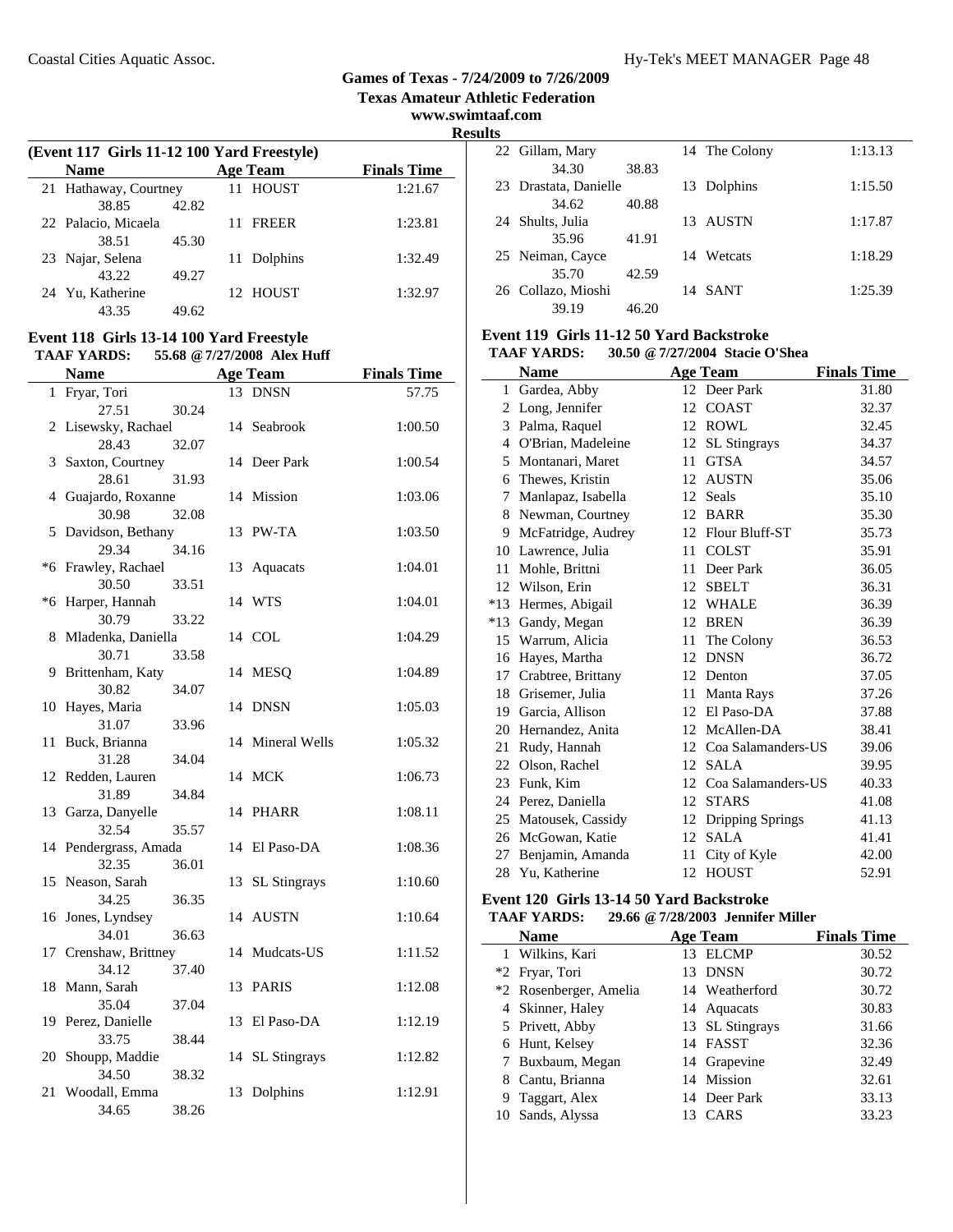**www.swimtaaf.com**

**Results**

| (Event 120 Girls 13-14 50 Yard Backstroke) |                       |    |                 |                    |  |  |
|--------------------------------------------|-----------------------|----|-----------------|--------------------|--|--|
|                                            | <b>Name</b>           |    | Age Team        | <b>Finals Time</b> |  |  |
|                                            | 11 Ward, Jenna        |    | 13 PAST         | 33.38              |  |  |
| 12                                         | Palma, Madeleine      | 14 | ROWL            | 33.62              |  |  |
|                                            | 13 Norrell, Kaitlyn   |    | 14 WTS          | 34.69              |  |  |
| 14                                         | Hyams, Emma           | 13 | <b>AUSTN</b>    | 34.86              |  |  |
| 15                                         | Obeirne, Claire       |    | 13 El Paso-DA   | 35.44              |  |  |
| 16                                         | Horn, Taylor          |    | 13 Lewisville   | 35.59              |  |  |
| 17                                         | Lane, Natalie         |    | 13 PARIS        | 35.71              |  |  |
| 18                                         | Ramon, Gina           |    | 14 McAllen-DA   | 38.71              |  |  |
| 19                                         | Jasso, Abigail        |    | 13 City of Kyle | 39.09              |  |  |
| 20                                         | Crenshaw, Brittney    |    | 14 Mudcats-US   | 40.11              |  |  |
| 21                                         | Brockman, Madison     | 13 | <b>KILLE</b>    | 40.48              |  |  |
|                                            | 22 Castillo, Isabelle | 14 | <b>SANT</b>     | 41.35              |  |  |
| 23                                         | Howard, Kyleigh       |    | 14 Boerne-DA    | 43.95              |  |  |
| 24                                         | Alexander, Allison    | 14 | <b>HOUST</b>    | 44.90              |  |  |
|                                            |                       |    |                 |                    |  |  |

# **Event 121 Girls 11-12 50 Yard Breaststroke**

|    | <b>Name</b>       |    | <b>Age Team</b>     | <b>Finals Time</b> |
|----|-------------------|----|---------------------|--------------------|
|    | 1 Orred, Erin     | 12 | <b>Trophy Club</b>  | 36.57              |
| 2  | Fannin, Miranda   | 11 | <b>DNSN</b>         | 36.91              |
| 3  | Hooper, Paige     | 12 | <b>GTSA</b>         | 37.27              |
| 4  | Yoder, Peyton     | 12 | Boerne-DA           | 37.39              |
| 5  | Walter, Isabella  | 11 | <b>WHALE</b>        | 37.89              |
| 6  | Tovey, Laura      | 12 | <b>SL</b> Stingrays | 37.94              |
| 7  | Newman, Courtney  | 12 | <b>BARR</b>         | 38.04              |
| 8  | Hare, Tori        | 12 | <b>GTSA</b>         | 38.30              |
| 9  | Evans, Haleigh    | 11 | <b>VIC</b>          | 38.82              |
| 10 | Strobel, Austin   | 12 | <b>LJST</b>         | 39.23              |
| 11 | Baselice, Alison  | 12 | <b>PLANO</b>        | 39.25              |
| 12 | Palsson, Alyssa   | 12 | <b>FASST</b>        | 39.40              |
| 13 | Pullano, Katie    | 12 | Bedford             | 39.66              |
| 14 | Chandler, Autumn  | 12 | Mission             | 40.46              |
| 15 | Seals, Savannah   | 12 | Denton              | 40.51              |
| 16 | Henry, Hannah     | 12 | <b>AUSTN</b>        | 40.53              |
| 17 | Peck, Paris       | 12 | <b>AUSTN</b>        | 41.03              |
| 18 | Garcia, Arlene    | 11 | <b>RST</b>          | 41.28              |
| 19 | Huerta, Victoria  | 12 | <b>NRST</b>         | 41.69              |
| 20 | Lawrence, Julia   | 11 | <b>COLST</b>        | 41.82              |
| 21 | Losack, Paige     | 12 | <b>LAKER</b>        | 42.12              |
| 22 | Graham, Payton    | 12 | Dripping Springs    | 42.36              |
| 23 | Becker, Bobbie    | 12 | <b>WHALE</b>        | 42.64              |
| 24 | Hyams, Mazie      | 11 | <b>AUSTN</b>        | 43.30              |
| 25 | Tovar, Pricilla   | 12 | <b>SANT</b>         | 44.06              |
| 26 | Lubbers, Jaycie   | 12 | El Paso-DA          | 45.41              |
| 27 | Cuervo, Lilly     | 12 | <b>EDINB</b>        | 45.51              |
| 28 | Miranda, Kimberly | 12 | <b>PARIS</b>        | 45.55              |
| 29 | Salazar, Nathally | 12 | <b>SANT</b>         | 46.06              |

#### **Event 122 Girls 13-14 50 Yard Breaststroke TAAF YARDS: 31.19 @7/27/2008 Kirsten Ericksen**

| Age Team      | <b>Finals Time</b> |  |
|---------------|--------------------|--|
| 13 ELCMP      | 33.78              |  |
| 13 LJST       | 35.12              |  |
| 14 El Paso-DA | 35.83              |  |
|               |                    |  |

| 4  | Koster, Eva         | 13 | <b>Trophy Club</b>  | 36.04 |
|----|---------------------|----|---------------------|-------|
| 5  | Harper, Hannah      | 14 | <b>WTS</b>          | 36.25 |
| 6  | Duininck, Lauren    | 14 | Trophy Club         | 36.83 |
| 7  | Garcia, Jade        | 14 | Mission             | 37.41 |
| 8  | Brandon, Kara       | 13 | <b>COLST</b>        | 37.67 |
| 9  | Redmond, Lindsey    | 14 | <b>BREN</b>         | 37.72 |
| 10 | Haman, Taylor       | 13 | <b>RST</b>          | 37.93 |
| 11 | Yeats, Madison      | 14 | Dripping Springs    | 37.94 |
| 12 | Stockton, Madeleine | 13 | <b>SL</b> Stingrays | 37.97 |
| 13 | Rabe, Kitty         | 13 | Dolphins            | 38.42 |
| 14 | Montgomery, Macaul  | 13 | Seals               | 38.52 |
|    | 15 Atkins, Dre      | 13 | <b>EDINB</b>        | 38.64 |
| 16 | Gray, Meredith      | 13 | <b>FASST</b>        | 38.90 |
| 17 | Joshua, Sandra      | 13 | <b>PLANO</b>        | 39.11 |
| 18 | Mellott, Kelly      | 14 | <b>MESO</b>         | 39.44 |
| 19 | Jennings, Emma      | 13 | <b>DNSN</b>         | 39.50 |
| 20 | Smith, Ashlan       | 13 | TM Hurricanes       | 39.51 |
| 21 | Jones, Lyndsey      | 14 | <b>AUSTN</b>        | 40.03 |
| 22 | Ji, Chelsea         | 14 | <b>HOUST</b>        | 41.71 |
| 23 | Brooks, Lindsay     | 14 | <b>PARIS</b>        | 42.12 |
| 24 | Mann, Sarah         | 13 | <b>PARIS</b>        | 42.28 |
| 25 | Perez, Danielle     | 13 | El Paso-DA          | 45.73 |
| 26 | Collazo, Mioshi     | 14 | <b>SANT</b>         | 49.71 |

#### **Event 123 Girls 11-12 50 Yard Butterfly**

#### **TAAF YARDS: 28.65 @8/3/2001 Natalie Melenric**

|              | <b>Name</b>        |    | <b>Age Team</b>     | <b>Finals Time</b> |
|--------------|--------------------|----|---------------------|--------------------|
| $\mathbf{1}$ | Long, Jennifer     |    | 12 COAST            | 30.57              |
| 2            | Bai, Carrie        | 12 | LJST                | 31.32              |
| 3            | Martin, Katie      | 12 | <b>SL</b> Stingrays | 31.67              |
| 4            | Pike, Jessica      |    | 12 CARS             | 32.58              |
| 5            | Mohle, Brittni     | 11 | Deer Park           | 32.82              |
| 6            | Cutler, Savannah   | 11 | Deer Park           | 33.00              |
| 7            | Stites, Mary       | 12 | <b>AUSTN</b>        | 33.24              |
| 8            | Montanari, Maret   | 11 | <b>GTSA</b>         | 33.29              |
| 9            | Rogan, Caroline    | 12 | CARS                | 33.33              |
| 10           | Palma, Raquel      | 12 | ROWL                | 33.64              |
| 11           | Gandy, Megan       | 12 | <b>BREN</b>         | 34.08              |
| 12           | Gray, Kendall      | 12 | Boerne-DA           | 34.09              |
| 13           | Tovey, Laura       | 12 | <b>SL</b> Stingrays | 34.11              |
| 14           | Manlapaz, Isabella | 12 | Seals               | 34.14              |
| 15           | Reckmeyer, Hannah  | 12 | <b>Trophy Club</b>  | 34.23              |
| 16           | Pruitt, Sierra     | 11 | <b>VIC</b>          | 34.83              |
| 17           | Maya, Audry        | 12 | El Paso-DA          | 35.21              |
| 18           | Fontenot, Lauren   | 12 | <b>HOUST</b>        | 35.49              |
| 19           | Hermes, Abigail    | 12 | <b>WHALE</b>        | 35.94              |
| 20           | Adkins, Jordan     | 12 | Dripping Springs    | 36.08              |
| 21           | Wolfe, Angelina    | 12 | <b>CEM</b>          | 36.57              |
|              | 22 Lubbers, Jaycie | 12 | El Paso-DA          | 36.99              |
| 23           | Hernandez, Anita   | 12 | McAllen-DA          | 38.51              |
|              | 24 Losack, Paige   | 12 | <b>LAKER</b>        | 41.11              |
|              | 25 McGowan, Katie  | 12 | <b>SALA</b>         | 45.52              |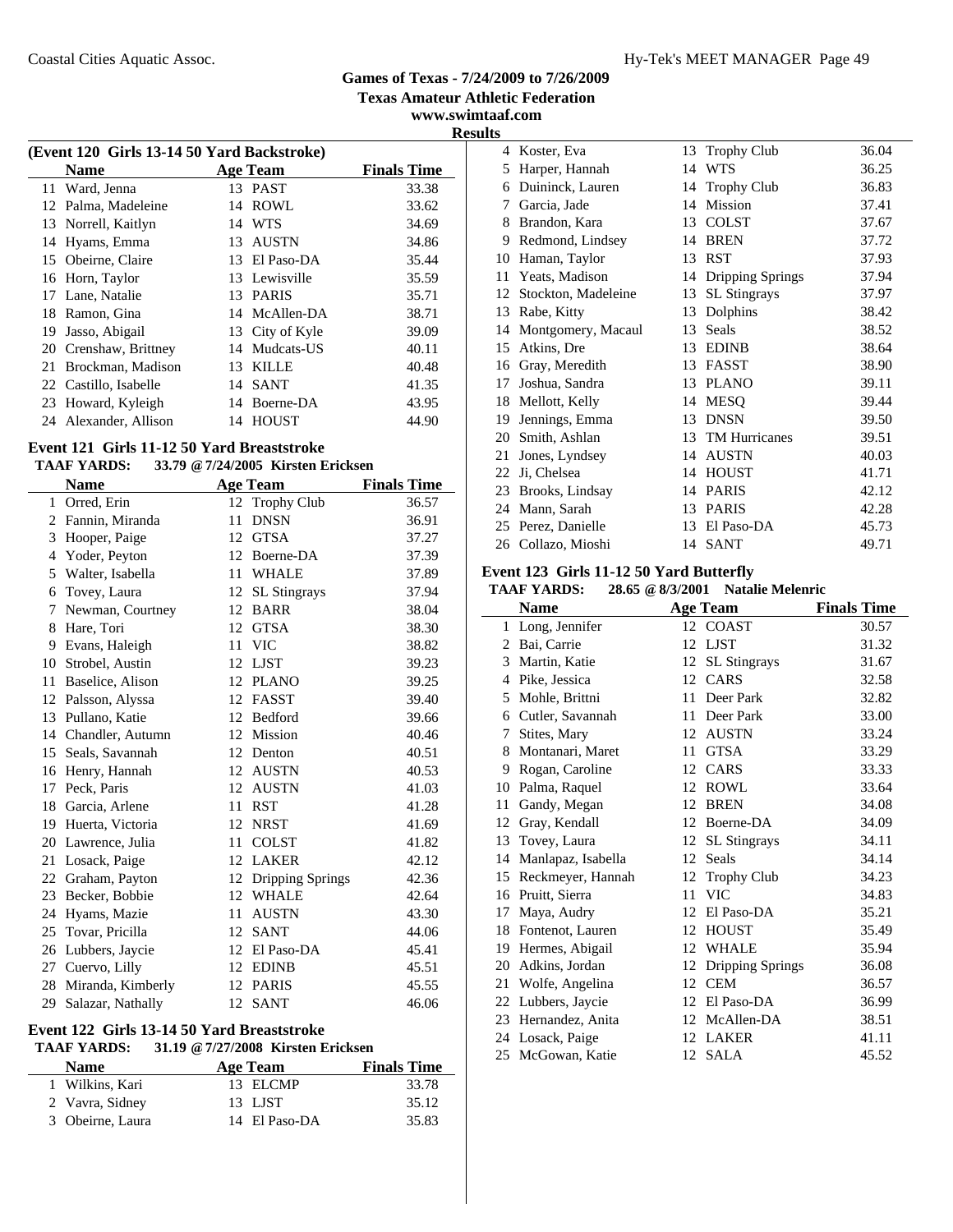#### Coastal Cities Aquatic Assoc. Hy-Tek's MEET MANAGER Page 50

# **Games of Texas - 7/24/2009 to 7/26/2009**

**Texas Amateur Athletic Federation**

**www.swimtaaf.com**

| Event 124 Girls 13-14 50 Yard Butterfly |                                                          |    |                     |                    |  |  |  |  |
|-----------------------------------------|----------------------------------------------------------|----|---------------------|--------------------|--|--|--|--|
|                                         | 27.65 @ 7/27/2008 Kirsten Ericksen<br><b>TAAF YARDS:</b> |    |                     |                    |  |  |  |  |
|                                         | <b>Name</b>                                              |    | <b>Age Team</b>     | <b>Finals Time</b> |  |  |  |  |
|                                         | 1 Yarbrough, Taylor                                      |    | 13 CBA              | 29.86              |  |  |  |  |
| 2                                       | Saxton, Courtney                                         | 14 | Deer Park           | 30.10              |  |  |  |  |
| 3                                       | Buxbaum, Megan                                           | 14 | Grapevine           | 30.11              |  |  |  |  |
| 4                                       | Brandon, Kara                                            | 13 | <b>COLST</b>        | 30.75              |  |  |  |  |
| 5                                       | Doughty, Madeline                                        | 13 | LJST                | 31.02              |  |  |  |  |
| 6                                       | Skinner, Haley                                           | 14 | Aquacats            | 31.24              |  |  |  |  |
| 7                                       | Brittenham, Katy                                         |    | 14 MESO             | 31.27              |  |  |  |  |
| 8                                       | Taylor, Krysta                                           | 13 | <b>RST</b>          | 31.51              |  |  |  |  |
| 9                                       | Rosenberger, Amelia                                      |    | 14 Weatherford      | 31.75              |  |  |  |  |
| 10                                      | Vassios, Haley                                           | 13 | <b>SL</b> Stingrays | 31.87              |  |  |  |  |
| 11                                      | Esplen, Hillary                                          | 13 | Dolphins            | 32.56              |  |  |  |  |
| 12                                      | Ramon, Gina                                              | 14 | McAllen-DA          | 32.61              |  |  |  |  |
| 13                                      | Anderson, Jordan                                         |    | 14 COMME            | 32.67              |  |  |  |  |
| 14                                      | Ross, Hannah                                             | 14 | Denton              | 32.73              |  |  |  |  |
| 15                                      | Pesek, Rachel                                            |    | 14 NRST             | 33.26              |  |  |  |  |
| 16                                      | Mosley, Lauren                                           | 13 | Mudcats-US          | 33.60              |  |  |  |  |
| $*17$                                   | Atkins, Dre                                              |    | 13 EDINB            | 34.24              |  |  |  |  |
| $*17$                                   | Pendergrass, Amada                                       |    | 14 El Paso-DA       | 34.24              |  |  |  |  |
| 19                                      | Solis, Andrea                                            |    | 14 El Paso-DA       | 34.38              |  |  |  |  |
| 20                                      | Walter, Francesca                                        | 13 | <b>WHALE</b>        | 34.50              |  |  |  |  |
| 21                                      | O'Brien, Molly                                           |    | 13 PLANO            | 34.66              |  |  |  |  |
| 22                                      | Zieschang, Sarah                                         | 13 | Coa Salamanders-US  | 34.80              |  |  |  |  |
| 23                                      | Palma, Madeleine                                         |    | 14 ROWL             | 34.87              |  |  |  |  |
| 24                                      | Mann, Sarah                                              | 13 | <b>PARIS</b>        | 35.79              |  |  |  |  |
| 25                                      | Barwick, Kara                                            |    | 14 Boerne-DA        | 36.06              |  |  |  |  |
| 26                                      | Russell, Danielle                                        |    | 14 WHALE            | 36.17              |  |  |  |  |
| 27                                      | Newman, Janna                                            | 13 | Coa Salamanders-US  | 38.52              |  |  |  |  |

#### **Event 125 Girls 11-12 50 Yard Freestyle**

#### **TAAF YARDS: 26.32 @8/3/2001 Elizabeth Weiss**

|      | Name               |    | <b>Age Team</b>      | <b>Finals Time</b> |
|------|--------------------|----|----------------------|--------------------|
| 1    | Gardea, Abby       |    | 12 Deer Park         | 26.85              |
| 2    | Dixon, Rachel      | 11 | <b>RST</b>           | 27.70              |
| 3    | Martin, Katie      | 12 | SL Stingrays         | 28.46              |
| 4    | McGuire, Micaela   | 11 | <b>TM Hurricanes</b> | 29.83              |
| 5    | Lawrence, Julia    | 11 | <b>COLST</b>         | 29.85              |
| 6    | Bonnell, Elizabeth | 12 | Seals                | 29.91              |
| $*7$ | Fannin, Miranda    | 11 | <b>DNSN</b>          | 29.95              |
| $*7$ | Abraham, Caroline  | 11 | PW-TA                | 29.95              |
| *9   | Gray, Kendall      | 12 | Boerne-DA            | 30.01              |
| *9   | Chandler, Autumn   | 12 | Mission              | 30.01              |
| 11   | Yoder, Peyton      | 12 | Boerne-DA            | 30.02              |
| 12   | Gandy, Megan       | 12 | <b>BREN</b>          | 30.20              |
| 13   | Mohle, Brittni     | 11 | Deer Park            | 30.31              |
| 14   | Brechler, Jordyn   | 11 | Mission              | 30.32              |
| 15   | Strong, Alexis     | 12 | <b>BARR</b>          | 30.37              |
| 16   | Warrum, Alicia     | 11 | The Colony           | 30.76              |
| 17   | Crabtree, Brittany | 12 | Denton               | 30.82              |
| 18   | Cordero, Stacey    | 12 | <b>ELCMP</b>         | 30.92              |
| 19   | Thewes, Kristin    | 12 | <b>AUSTN</b>         | 30.99              |
| 20   | Maya, Audry        | 12 | El Paso-DA           | 31.09              |
| 21   | Naughton, Emily    | 11 | Lewisville           | 31.78              |

# **Results**<br>22 Peck, Paris

| 22 Peck, Paris       | 12 AUSTN              | 32.11 |
|----------------------|-----------------------|-------|
| 23 Thompson, Amber   | 11 FASST              | 32.37 |
| 24 Fontenot, Lauren  | 12 HOUST              | 32.59 |
| 25 Staveley, Sydney  | 12 Coa Salamanders-US | 33.02 |
| 26 Russell, Makayla  | 12 WHALE              | 34.56 |
| 27 Salazar, Nathally | 12 SANT               | 35.98 |

#### **Event 126 Girls 13-14 50 Yard Freestyle**

## **TAAF YARDS: 25.09 @7/27/2002 Natalie Melenric**

|              | <b>Name</b>         |    | <b>Age Team</b>     | <b>Finals Time</b> |
|--------------|---------------------|----|---------------------|--------------------|
| $\mathbf{1}$ | Fryar, Tori         |    | 13 DNSN             | 26.51              |
| 2            | Lisewsky, Rachael   | 14 | Seabrook            | 27.55              |
| 3            | Kacko, Sierra       | 13 | Aquacats            | 27.57              |
| 4            | Harper, Hannah      |    | 14 WTS              | 27.81              |
| 5            | Gutierrez, Brianna  | 14 | Mission             | 28.23              |
| 6            | Davidson, Bethany   | 13 | PW-TA               | 28.27              |
| 7            | Rosenberger, Amelia | 14 | Weatherford         | 28.36              |
| 8            | Reckmeyer, Suzanne  | 14 | <b>Trophy Club</b>  | 28.38              |
| 9            | Lepicier, Danielle  | 14 | <b>SL</b> Stingrays | 28.42              |
| 10           | Guajardo, Roxanne   | 14 | Mission             | 28.68              |
| 11           | Sands, Alyssa       | 13 | CARS                | 28.81              |
| 12           | Ji, Chelsea         | 14 | <b>HOUST</b>        | 28.84              |
| 13           | Anderson, Jordan    | 14 | <b>COMME</b>        | 28.85              |
| $*14$        | Yarbrough, Taylor   | 13 | <b>CBA</b>          | 29.24              |
| $*14$        | Solis, Andrea       | 14 | El Paso-DA          | 29.24              |
| 16           | Buxbaum, Megan      | 14 | Grapevine           | 29.38              |
| 17           | Kristynik, Angela   | 13 | Aquacats            | 29.53              |
| 18           | Tomlin, Brianna     | 14 | <b>FASST</b>        | 30.39              |
| 19           | Obeirne, Laura      | 14 | El Paso-DA          | 30.65              |
| 20           | Jones, Lyndsey      | 14 | <b>AUSTN</b>        | 30.67              |
| 21           | Stewart, Cheyenne   | 14 | Mudcats-US          | 31.01              |
| 22           | Brooks, Lindsay     | 14 | <b>PARIS</b>        | 31.38              |
| 23           | Yeats, Madison      | 14 | Dripping Springs    | 31.40              |
| 24           | Osborne, Annie      | 13 | <b>AUSTN</b>        | 31.41              |
| 25           | Little, Kayla       | 13 | <b>WHALE</b>        | 31.49              |
| 26           | Lane, Natalie       | 13 | <b>PARIS</b>        | 31.90              |
| 27           | Woodall, Emma       | 13 | Dolphins            | 32.89              |
| 28           | Gonzales, Lita      | 14 | <b>SANT</b>         | 34.45              |
| 29           | Castillo, Isabelle  | 14 | <b>SANT</b>         | 35.11              |

# **Event 127 Girls 11-12 100 Yard IM**

## **TAAF YARDS: 1:07.23 @7/27/2004 Stacie O'Shea**

| <b>Name</b>         |       |    | <b>Age Team</b> | <b>Finals Time</b> |
|---------------------|-------|----|-----------------|--------------------|
| 1 Dixon, Rachel     |       |    | 11 RST          | 1:10.92            |
| 32.83               | 38.09 |    |                 |                    |
| 2 Howrey, Katie     |       |    | 12 SL Stingrays | 1:12.03            |
| 33.29               | 38.74 |    |                 |                    |
| 3 Fannin, Miranda   |       | 11 | <b>DNSN</b>     | 1:14.89            |
| 36.23               | 38.66 |    |                 |                    |
| 4 Palma, Raquel     |       |    | 12. ROWL        | 1:15.75            |
| 32.95               | 42.80 |    |                 |                    |
| 5 Newman, Courtney  |       |    | 12 BARR         | 1:15.99            |
| 35.31               | 40.68 |    |                 |                    |
| Long, Jennifer<br>6 |       |    | 12 COAST        | 1:16.26            |
| 34.30               | 41.96 |    |                 |                    |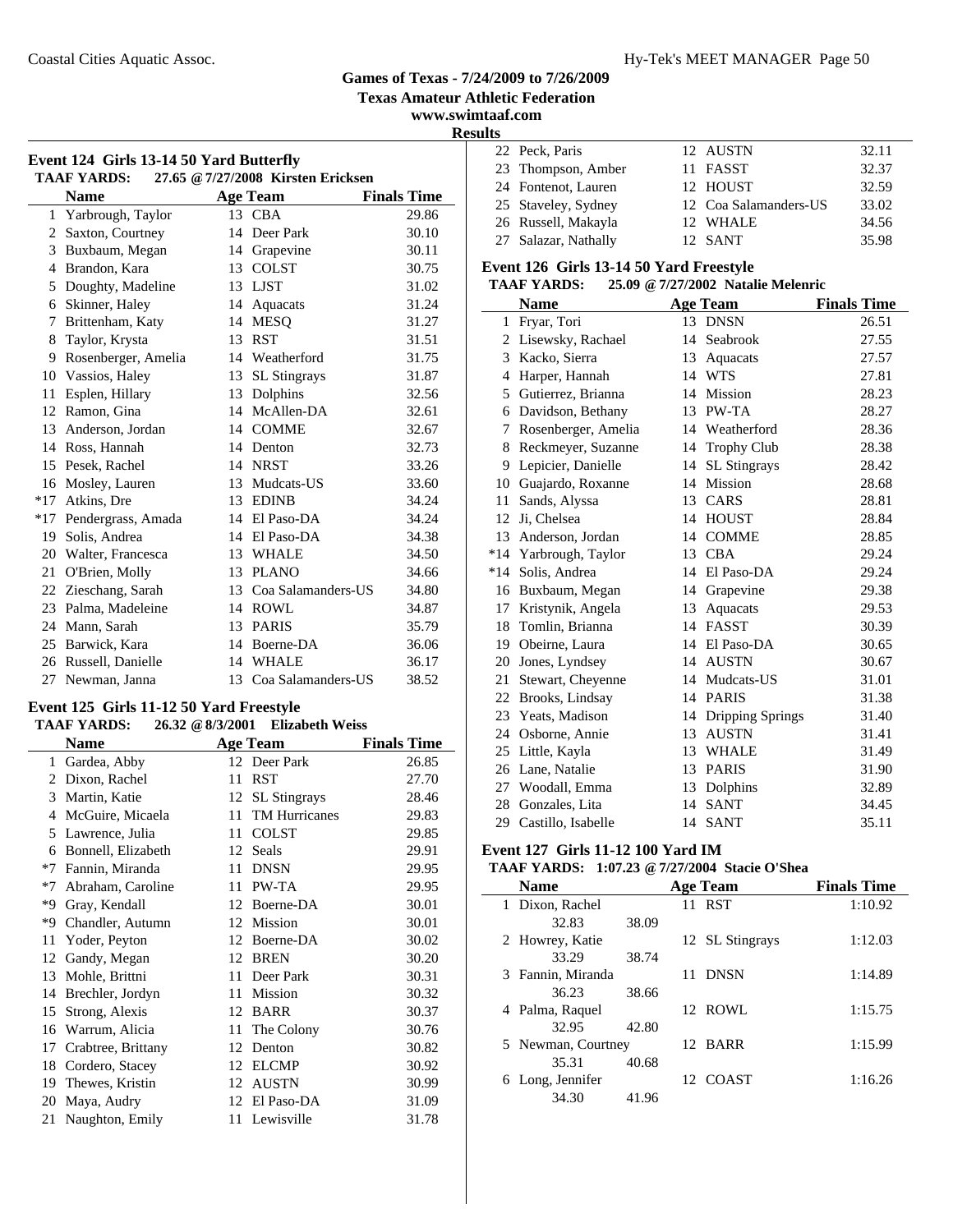**www.swimtaaf.com**

# **Results**

|    | (Event 127 Girls 11-12 100 Yard IM) |       |    |                  |                    |  |  |
|----|-------------------------------------|-------|----|------------------|--------------------|--|--|
|    | <b>Name</b>                         |       |    | <b>Age Team</b>  | <b>Finals Time</b> |  |  |
|    | 7 Maya, Audry                       |       |    | 12 El Paso-DA    | 1:17.33            |  |  |
|    | 37.83                               | 39.50 |    |                  |                    |  |  |
| 8  | Abraham, Caroline                   |       |    | 11 PW-TA         | 1:17.69            |  |  |
|    | 37.65                               | 40.04 |    |                  |                    |  |  |
|    | 9 Montanari, Maret                  |       | 11 | <b>GTSA</b>      | 1:18.69            |  |  |
|    | 36.21                               | 42.48 |    |                  |                    |  |  |
|    | 10 Stites, Mary                     |       | 12 | AUSTN            | 1:19.03            |  |  |
|    | 36.73                               | 42.30 |    |                  |                    |  |  |
| 11 | Cutler, Savannah                    |       | 11 | Deer Park        | 1:19.06            |  |  |
|    | 36.29                               | 42.77 |    |                  |                    |  |  |
|    | 12 Riordan, Sydney                  |       |    | 12 Dolphins      | 1:20.90            |  |  |
|    | 40.15                               | 40.75 |    |                  |                    |  |  |
|    | 13 Wilson, Erin                     |       | 12 | <b>SBELT</b>     | 1:20.93            |  |  |
|    | 36.98                               | 43.95 |    |                  |                    |  |  |
|    | 14 Hermes, Abigail                  |       |    | 12 WHALE         | 1:21.65            |  |  |
|    | 37.24                               | 44.41 |    |                  |                    |  |  |
|    | 15 Crews, Rachel                    |       | 12 | Denton           | 1:21.87            |  |  |
|    | 36.70                               | 45.17 |    |                  |                    |  |  |
|    | 16 Pullano, Katie                   |       | 12 | Bedford          | 1:22.57            |  |  |
|    | 39.89                               | 42.68 |    |                  |                    |  |  |
|    | 17 Tovar, Pricilla                  |       | 12 | <b>SANT</b>      | 1:23.40            |  |  |
|    | 38.61                               | 44.79 |    |                  |                    |  |  |
|    | 18 Miranda, Kimberly                |       |    | 12 PARIS         | 1:23.58            |  |  |
|    | 39.74                               | 43.84 |    |                  |                    |  |  |
|    | 19 Graham, Payton                   |       | 12 | Dripping Springs | 1:23.94            |  |  |
|    | 39.42                               | 44.52 |    |                  |                    |  |  |
|    | 20 Losack, Paige                    |       |    | 12 LAKER         | 1:23.97            |  |  |
|    | 40.12                               | 43.85 |    |                  |                    |  |  |
|    | 21 Hernandez, Anita                 |       |    | 12 McAllen-DA    | 1:24.16            |  |  |
|    | 38.48                               | 45.68 |    |                  |                    |  |  |
|    | 22 Scarcliff, Gabbi                 |       | 12 | Grapevine        | 1:24.51            |  |  |
|    | 41.00                               | 43.51 |    |                  |                    |  |  |
|    | 23 Corbin, Josie                    |       | 11 | Waco-DA          | 1:25.53            |  |  |
|    | 40.08                               | 45.45 |    |                  |                    |  |  |
|    | 24 Garza, Rhianna                   |       | 11 | Mission          | 1:33.80            |  |  |
|    | 51.56                               | 42.24 |    |                  |                    |  |  |

## **Event 128 Girls 13-14 100 Yard IM**

# **TAAF YARDS: 1:02.03 @7/27/2008 Kirsten Ericksen**

|              | <b>Name</b>         |       |    | <b>Age Team</b> | <b>Finals Time</b> |
|--------------|---------------------|-------|----|-----------------|--------------------|
| $\mathbf{1}$ | Saxton, Courtney    |       |    | 14 Deer Park    | 1:08.38            |
|              | 31.70               | 36.68 |    |                 |                    |
|              | 2 Wilkins, Kari     |       | 13 | <b>ELCMP</b>    | 1:08.62            |
|              | 31.95               | 36.67 |    |                 |                    |
|              | 3 Przybilla, Hannah |       |    | 13 RST          | 1:11.91            |
|              | 32.72               | 39.19 |    |                 |                    |
|              | 4 Solis, Andrea     |       | 14 | El Paso-DA      | 1:12.31            |
|              | 34.80               | 37.51 |    |                 |                    |
|              | 5 Koster, Eva       |       |    | 13 Trophy Club  | 1:12.33            |
|              | 33.81               | 38.52 |    |                 |                    |
| 6            | Williams, Caroline  |       |    | 13 FASST        | 1:12.53            |
|              | 32.47               | 40.06 |    |                 |                    |
|              | Kacko, Sierra       |       | 13 | Aquacats        | 1:13.71            |
|              | 32.71               | 41.00 |    |                 |                    |

| เเร  |                      |       |    |                     |         |
|------|----------------------|-------|----|---------------------|---------|
|      | 8 Duininck, Lauren   |       |    | 14 Trophy Club      | 1:14.07 |
|      | 33.61                | 40.46 |    |                     |         |
|      | 9 Brandon, Kara      |       |    | 13 COLST            | 1:14.65 |
|      | 33.90                | 40.75 |    |                     |         |
|      | 10 Redden, Lauren    |       |    | 14 MCK              | 1:14.78 |
|      | 34.34                | 40.44 |    |                     |         |
| 11 - | Obeirne, Laura       |       |    | 14 El Paso-DA       | 1:14.81 |
|      | 36.51                | 38.30 |    |                     |         |
|      | 12 Haven, Katherine  |       |    | 14 PIRAN            | 1:15.51 |
|      | 35.49                | 40.02 |    |                     |         |
|      | 13 Knese, Morgan     |       |    | 13 SL Stingrays     | 1:15.68 |
|      | 34.11                | 41.57 |    |                     |         |
|      | 14 Ward, Jenna       |       |    | 13 PAST             | 1:15.90 |
|      | 33.33                | 42.57 |    |                     |         |
|      | 15 Rabe, Kitty       |       |    | 13 Dolphins         | 1:16.48 |
|      | 36.38                | 40.10 |    |                     |         |
|      | 16 Noonan, Samantha  |       |    | 14 SL Stingrays     | 1:18.48 |
|      | 35.14                | 43.34 |    |                     |         |
|      | 17 Garcia, Jade      |       |    | 14 Mission          | 1:18.62 |
|      | 37.93                | 40.69 |    |                     |         |
|      | 18 Pesek, Rachel     |       |    | 14 NRST             | 1:19.55 |
|      | 33.88                | 45.67 |    |                     |         |
|      | 19 Ramon, Gina       |       |    | 14 McAllen-DA       | 1:19.85 |
|      | 35.07                | 44.78 |    |                     |         |
|      | 20 Little, Kayla     |       |    | 13 WHALE            | 1:20.31 |
|      | 37.67                | 42.64 |    |                     |         |
|      | 21 Anderson, Jordan  |       |    | 14 COMME            | 1:21.29 |
|      | 37.67                | 43.62 |    |                     |         |
|      | 22 Mays, Hannah Kate |       |    | 13 AUSTN            | 1:22.39 |
|      | 39.74                | 42.65 |    |                     |         |
|      | 23 Yeats, Madison    |       |    | 14 Dripping Springs | 1:23.60 |
|      | 39.85                | 43.75 |    |                     |         |
|      | 24 Brooks, Lindsay   |       |    | 14 PARIS            | 1:24.90 |
|      | 42.19                | 42.71 |    |                     |         |
|      | 25 Zieschang, Sarah  |       | 13 | Coa Salamanders-US  | 1:26.55 |
|      | 41.18                | 45.37 |    |                     |         |

# **Event 129 Girls 13-14 200 Yard Freestyle**

# **TAAF YARDS: 2:05.56 @7/1/1997 Jessica Lovorn**

|   | <b>Name</b>             |       | <b>Age Team</b>  |       | <b>Finals Time</b> |
|---|-------------------------|-------|------------------|-------|--------------------|
|   | 1 O'Hearn, Becca        |       | 14 RST           |       | 2:11.75            |
|   | 30.38                   | 33.96 | 34.21            | 33.20 |                    |
|   | 2 Attaway, Meagan       |       | 14 Aquacats      |       | 2:12.06            |
|   | 31.63                   | 33.96 | 33.55            | 32.92 |                    |
|   | 3 Sands, Alyssa         |       | 13 CARS          |       | 2:18.86            |
|   | 32.13                   | 35.05 | 36.53            | 35.15 |                    |
|   | 4 Frawley, Rachael      |       | 13 Aquacats      |       | 2:21.35            |
|   | 32.00                   | 35.74 | 37.39            | 36.22 |                    |
|   | 5 Gonzales, Leanna      |       | 14 Mission       |       | 2:24.03            |
|   | 31.99                   | 36.70 | 39.38            | 35.96 |                    |
| 6 | Buck, Brianna           |       | 14 Mineral Wells |       | 2:25.96            |
|   | 32.70                   | 36.62 | 38.70            | 37.94 |                    |
|   | 7 Princehouse, Jennifer |       | 13 PLANO         |       | 2:27.38            |
|   | 33.78                   | 37.52 | 39.36            | 36.72 |                    |
| 8 | Esplen, Hillary         |       | 13 Dolphins      |       | 2:27.55            |
|   | 31.30                   | 35.91 | 40.82            | 39.52 |                    |
|   |                         |       |                  |       |                    |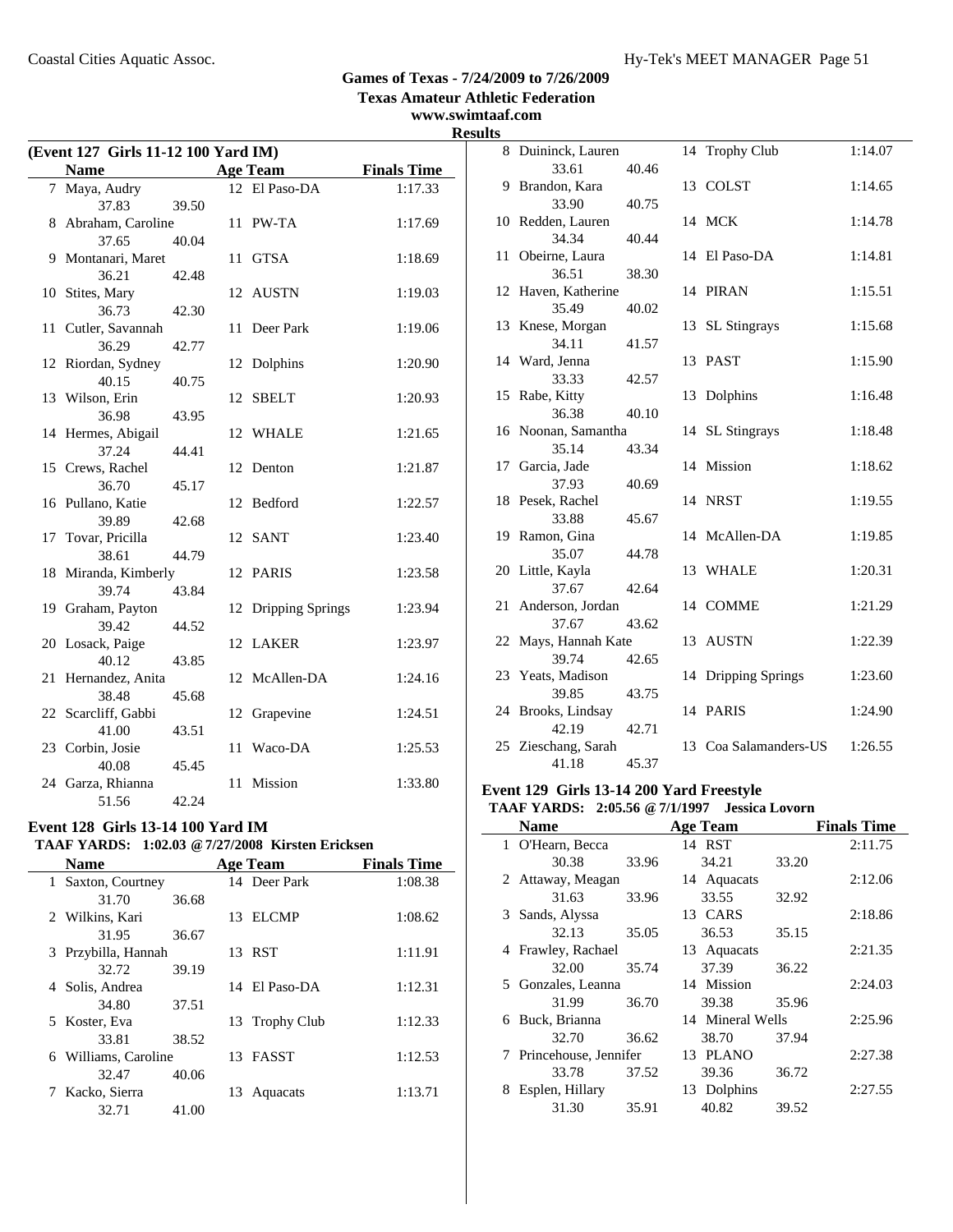**www.swimtaaf.com**

**Results**

| (Event 129 Girls 13-14 200 Yard Freestyle) |                        |       |                  |       |                    |
|--------------------------------------------|------------------------|-------|------------------|-------|--------------------|
|                                            | <b>Name</b>            |       | <b>Age Team</b>  |       | <b>Finals Time</b> |
|                                            | 9 Goff, Haley          |       | 14 LJST          |       | 2:27.88            |
|                                            | 31.63                  | 36.11 | 40.73            | 39.41 |                    |
|                                            | 10 Tewell, Julie       |       | 13 SL Stingrays  |       | 2:34.04            |
|                                            | 35.49                  | 40.09 | 40.90            | 37.56 |                    |
|                                            | 11 Davis, Savannah     |       | 14 MESQ          |       | 2:34.66            |
|                                            | 34.31                  | 38.83 | 41.35            | 40.17 |                    |
|                                            | 12 Stewart, Cheyenne   |       | 14 Mudcats-US    |       | 2:34.76            |
|                                            | 36.79                  | 40.54 | 41.75            | 35.68 |                    |
|                                            | 13 Neason, Sarah       |       | 13 SL Stingrays  |       | 2:35.39            |
|                                            | 35.11                  | 39.29 | 1:20.99          |       |                    |
|                                            | 14 Garza, Elizabeth    |       | 14 ALICE         |       | 2:35.74            |
|                                            | 33.77                  | 39.72 | 41.76            | 40.49 |                    |
|                                            | 15 Baldwin, Alexandria |       | 13 TM Hurricanes |       | 2:36.15            |
|                                            | 34.92                  | 40.13 | 42.78            | 38.32 |                    |
|                                            | 16 O'Brien, Molly      |       | 13 PLANO         |       | 2:42.28            |
|                                            | 35.63                  | 40.87 | 43.27            | 42.51 |                    |
|                                            | 17 Bartosh, Madison    |       | 13 Wetcats       |       | 2:44.63            |
|                                            | 36.89                  | 41.55 | 43.23            | 42.96 |                    |
|                                            | 18 Osborne, Annie      |       | 13 AUSTN         |       | 2:47.99            |
|                                            | 37.24                  | 42.75 | 45.14            | 42.86 |                    |
|                                            | 19 Sanchez, Kivani     |       | 14 Mission       |       | 2:49.32            |
|                                            | 35.44                  | 40.89 | 44.54            | 48.45 |                    |
|                                            | 20 Jones, Morgan       |       | 14 El Paso-DA    |       | 2:58.54            |
|                                            | 36.75                  | 43.80 | 1:37.99          |       |                    |
|                                            | 21 Alexander, Allison  |       | 14 HOUST         |       | 3:02.77            |
|                                            | 37.08                  | 45.09 | 50.75            | 49.85 |                    |
|                                            | 22 Lentzner, Ashley    |       | 13 Trophy Club   |       | 3:07.77            |
|                                            | 40.86                  | 48.07 | 49.96            | 48.88 |                    |

## **Event 130 Girls 11-12 200 Yard Freestyle Relay**

#### **TAAF YARDS: 1:54.69 @7/27/2004 Richmond/Rosenberg Team C Zamora, M Przybilla, L Pitts, S Smith**

| Team                     |       | <b>Relay</b>         |                       | <b>Finals Time</b> |
|--------------------------|-------|----------------------|-----------------------|--------------------|
| 1 LJST                   |       | A                    |                       | 1:58.51            |
| 1) Bai, Carrie 12        |       |                      | 2) Perez, Catalina 12 |                    |
| 3) Grey, Savannah 12     |       |                      | 4) Kuettel, Molly 11  |                    |
| 29.17                    | 29.36 | 30.31                | 29.67                 |                    |
| 2 RST                    |       | A                    |                       | 2:02.70            |
| 1) McGrath, Katy 12      |       |                      | 2) Mangel, Shelbi 11  |                    |
| 3) Sanchez, Alexandra 11 |       | 4) Dixon, Rachel 11  |                       |                    |
| 31.19                    | 33.39 | 30.19                | 27.93                 |                    |
| 3 SL Stingrays           |       | A                    |                       | 2:02.85            |
| 1) Childress, Sarah 12   |       |                      | 2) Howrey, Katie 12   |                    |
| 3) O'Brian, Madeleine 12 |       |                      | 4) Perrone, Anna 12   |                    |
| 29.20                    | 30.43 | 32.55                | 30.67                 |                    |
| 4 LJST                   |       | B                    |                       | 2:04.01            |
| 1) Strobel, Austin 12    |       |                      | 2) Vavra, Cassidy 11  |                    |
| 3) Robbins, Annie 11     |       | 4) Neely, Taylor 11  |                       |                    |
| 30.52                    | 32.14 | 30.79                | 30.56                 |                    |
| 5 VIC                    |       | A                    |                       | 2:04.91            |
| 1) Burns, Hope 12        |       | 2) Hill, Lillian 12  |                       |                    |
| 3) Evans, Haleigh 11     |       | 4) Pruitt, Sierra 11 |                       |                    |
| 30.34                    | 28.48 | 36.32                | 29.77                 |                    |
|                          |       |                      |                       |                    |

| S  |                            |                           |         |
|----|----------------------------|---------------------------|---------|
|    | 6 Mission                  | А                         | 2:05.34 |
|    | 1) Chandler, Autumn 12     | 2) Garza, Rhianna 11      |         |
|    | 3) Brechler, Jordyn 11     | 4) Moreno, Vanessa 12     |         |
|    | 32.47<br>31.53             | 31.33<br>30.01            |         |
| 7  | <b>FASST</b>               | A                         | 2:06.96 |
|    | 1) Palsson, Alyssa 12      | 2) Kirk, Camille 12       |         |
|    | 3) Beard, Amanda 12        | 4) Bland, Mackenzie 12    |         |
|    | 32.25<br>31.45             | 30.91<br>32.35            |         |
| 8  | <b>FASST</b>               | B                         | 2:10.31 |
|    | 1) Thompson, Amber 11      | 2) Fogle, Brianna 12      |         |
|    | 3) Chung, Minyoung 12      | 4) Gehring, Jody 12       |         |
|    | 33.29<br>32.26             | 32.08<br>32.68            |         |
| 9. | Odem-ST                    | A                         | 2:12.08 |
|    | 1) Williams, Jill 12       | 2) Martin, Misty 12       |         |
|    | 3) Cass, Codi 12           | 4) Contreras, Veronica 12 |         |
|    | 32.94<br>33.85             | 33.90<br>31.39            |         |
|    |                            | B                         | 2:12.37 |
| 10 | <b>SL</b> Stingrays        |                           |         |
|    | 1) Schmidt, Lauren 11      | 2) Pitcock, Ashley 11     |         |
|    | 3) McDonald, Morgan 11     | 4) Privett, Maggie 12     |         |
|    | 23.31<br>33.88             | 42.76<br>32.42            |         |
| 11 | <b>Black Devil Rays-US</b> | A                         | 2:14.79 |
|    | 1) Funk, Kim 12            | 2) Staveley, Sydney 12    |         |
|    | 3) Rudy, Hannah 12         | 4) Brinckmann, Kaila 12   |         |
|    | 33.76<br>40.92             | 26.77<br>33.34            |         |
| 12 | <b>WTS</b>                 | A                         | 2:14.91 |
|    | 1) Billings, Rachel 11     | 2) Stolle, Sydney 12      |         |
|    | 3) Casey, Amanda 12        | 4) Hinze, Libby 11        |         |
|    | 34.67<br>34.66             | 33.23<br>32.35            |         |
| 13 | Lewisville                 | A                         | 2:16.12 |
|    | 1) Linebarger, Grace 12    | 2) Radke, Rachel 11       |         |
|    | 3) Kimbrell, Katie 11      | 4) Naughton, Emily 11     |         |
|    | 31.95<br>36.19             | 34.13<br>33.85            |         |
| 14 | <b>FASST</b>               | $\mathsf{C}$              | 2:18.21 |
|    | 1) Wolters, Bailey 11      | 2) Franke, Dagny 12       |         |
|    | 3) Burrell, Lauren 11      | 4) Miller, Skyler 11      |         |
|    | 32.17<br>35.33             | 36.38<br>34.33            |         |
| 15 | <b>STARS</b>               | A                         | 2:19.03 |
|    | 1) Alvarez, Bianca 11      | 2) Gonzalez, Gabby 12     |         |
|    | 3) Perez, Daniella 12      | 4) Villarreal, Andrea 11  |         |
|    | 35.08<br>35.25             | 34.24<br>34.46            |         |
|    | 16 Dolphins                | A                         | 2:20.39 |
|    | 1) Mazybolton, Yali 11     | 2) Anderson, Aubri 11     |         |
|    | 3) Pelicano, Beatrice 11   | 4) Riordan, Sydney 12     |         |
|    | 34.09<br>36.52             | 39.17<br>30.61            |         |
| 17 | Dripping Springs           | Α                         | 2:21.26 |
|    | 1) Oliphant, Aubrey 12     | 2) Matousek, Cassidy 12   |         |
|    | 3) Glass, Kennedy 11       | 4) O'Gorman, Carly 12     |         |
|    | 34.41<br>36.00             | 31.44<br>39.41            |         |
| 18 | WHALE                      | A                         | 2:22.45 |
|    | 1) Walter, Isabella 11     | 2) Rozum, Deborah 12      |         |
|    | 3) Russell, Makayla 12     | 4) Zyskowski, Vanessa 11  |         |
|    | 33.63<br>36.48             | 36.04<br>36.30            |         |
| 19 | <b>HOUST</b>               | A                         | 2:24.52 |
|    | 1) Chen, Tonya 12          | 2) Hathaway, Courtney 11  |         |
|    | 3) Lyles, Lyla 12          | 4) Stoddard, Jordan 12    |         |
|    | 35.67<br>1:16.94           | 31.91                     |         |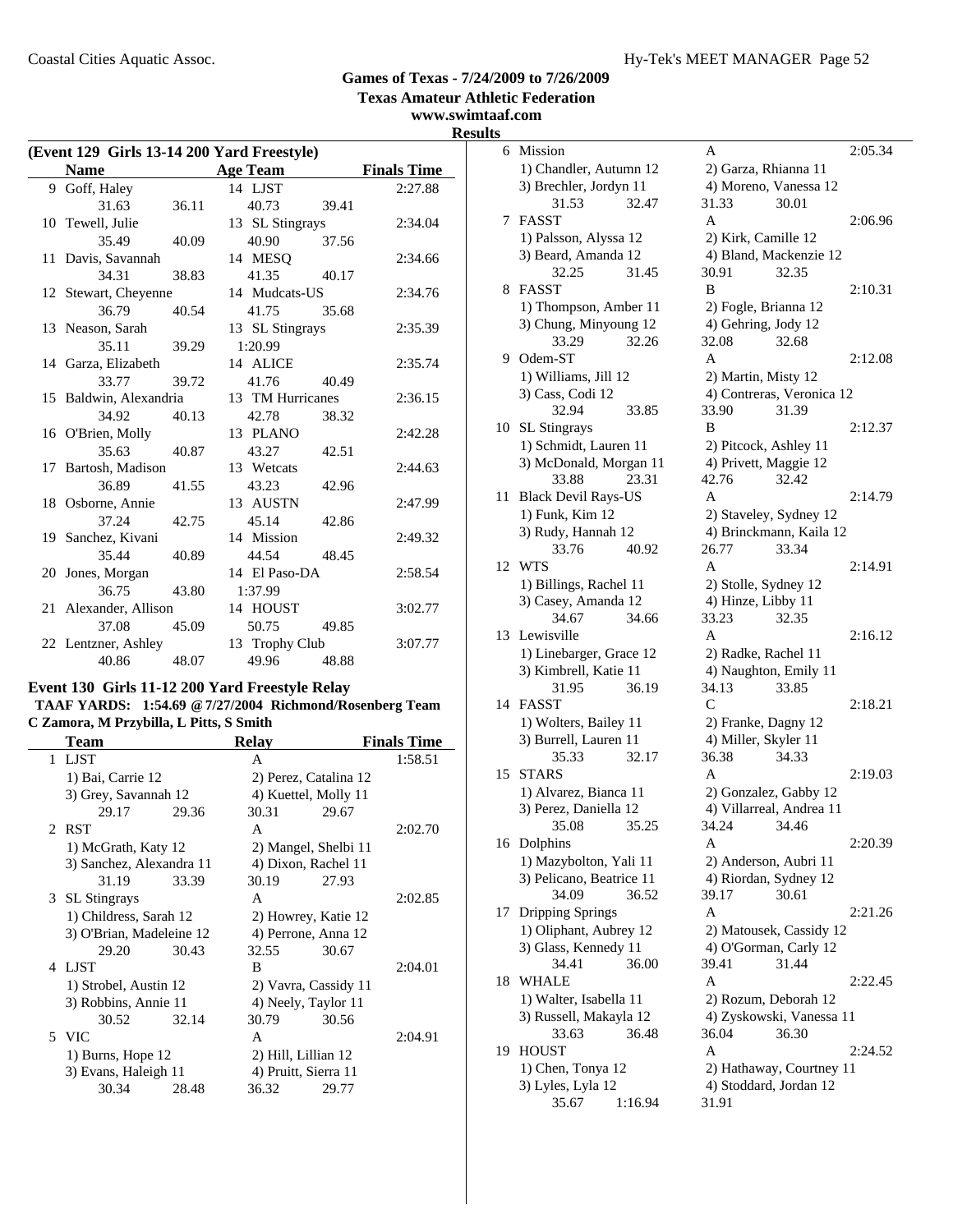**www.swimtaaf.com**

# **Results**

| (Event 130 Girls 11-12 200 Yard Freestyle Relay) |                        |       |                         |                         |                    |
|--------------------------------------------------|------------------------|-------|-------------------------|-------------------------|--------------------|
|                                                  | Team                   |       | <b>Relay</b>            |                         | <b>Finals Time</b> |
| 20                                               | Wetcats                |       | A                       |                         | 2:29.75            |
|                                                  | 1) Brunson, Kansas 12  |       |                         | 2) Ellison, Lindsey 11  |                    |
|                                                  | 3) Price, Cassie 12    |       | 4) Christian, Amanda 12 |                         |                    |
|                                                  | 28.36                  | 44.71 | 41.86                   | 34.82                   |                    |
| 21                                               | <b>SALA</b>            |       | A                       |                         | 2:31.33            |
|                                                  | 1) Olson, Rachel 12    |       |                         | 2) Robinson, Hayley     |                    |
|                                                  | 3) Mata, Sarah         |       |                         | 4) Robledo, Carolina    |                    |
|                                                  | 35.89                  | 38.46 | 40.84                   | 36.14                   |                    |
|                                                  | 22 Wetcats             |       | B                       |                         | 2:40.94            |
|                                                  | 1) Johnson, Janelle 11 |       |                         | 2) Adair, Alexandria 12 |                    |
|                                                  | 3) Sanders, Kayla 11   |       | 4) Anderson, Katlyn 11  |                         |                    |
|                                                  | 38.48                  | 34.41 | 44.40                   | 43.65                   |                    |
| $---$                                            | <b>CARS</b>            |       | A                       |                         | DQ                 |
|                                                  | 1) Pike, Jessica 12    |       | 2) Price, Jessica 12    |                         |                    |
|                                                  | 3) Rock, Mary Leigh 11 |       | 4) Rogan, Caroline 12   |                         |                    |
|                                                  | 31.37                  | 34.27 | 31.74                   | 29.84                   |                    |
|                                                  | <b>Trophy Club</b>     |       | A                       |                         | DQ                 |
|                                                  | 1) Orred, Erin 12      |       | 2) Eastin, Alyssa 12    |                         |                    |
|                                                  | 3) Greener, Ali 12     |       | 4) Reckmeyer, Hannah 12 |                         |                    |
|                                                  | 31.59                  | 32.84 | 31.76                   | 30.06                   |                    |
|                                                  | <b>BEL-ST</b>          |       | A                       |                         | DQ                 |
|                                                  | 1) Thewes, Kristin 12  |       | 2) Peck, Paris 12       |                         |                    |
|                                                  | 3) Scott, Samantha 11  |       |                         | 4) Garces, Sarah 12     |                    |
|                                                  | 31.80                  | 32.29 | 34.27                   | 30.14                   |                    |

#### **Event 131 Girls 13-14 200 Yard Freestyle Relay TAAF YARDS: 1:47.30 @7/27/2002 Alvin K Kelly, M Lostracco, N Leslie, N Melenric**

| Team       |                          |       | Relay                |                          | <b>Finals Time</b> |  |
|------------|--------------------------|-------|----------------------|--------------------------|--------------------|--|
| 1 Aquacats |                          |       | A                    |                          | 1:51.25            |  |
|            | 1) Skinner, Haley 14     |       |                      | 2) Attaway, Meagan 14    |                    |  |
|            | 3) Kristynik, Angela 13  |       |                      | 4) Kacko, Sierra 13      |                    |  |
|            | 27.44                    | 28.16 | 28.36                | 27.29                    |                    |  |
| 2 RST      |                          |       | A                    |                          | 1:54.07            |  |
|            | 1) Przybilla, Hannah 13  |       |                      | 2) McGuane, Willow 13    |                    |  |
|            | 3) Bruno, Carrie 14      |       | 4) O'Hearn, Becca 14 |                          |                    |  |
|            | 29.61                    | 29.46 | 28.52                | 26.48                    |                    |  |
| 3 Mission  |                          |       | A                    |                          | 1:54.10            |  |
|            | 1) Gutierrez, Brianna 14 |       |                      | 2) Guajardo, Roxanne 14  |                    |  |
|            | 3) Gonzales, Leanna 14   |       | 4) Cantu, Brianna 14 |                          |                    |  |
|            | 28.68                    | 28.13 | 28.74                | 28.55                    |                    |  |
|            | 4 SL Stingrays           |       | A                    |                          | 1:54.87            |  |
|            | 1) Lepicier, Danielle 14 |       |                      | 2) Vassios, Haley 13     |                    |  |
|            | 3) Platschka, Natalie 14 |       | 4) Privett, Abby 13  |                          |                    |  |
|            | 29.01                    | 29.34 | 29.25                | 27.27                    |                    |  |
| 5 LJST     |                          |       | A                    |                          | 1:56.71            |  |
|            | 1) Vavra, Sidney 13      |       |                      | 2) Lander, Lauren 14     |                    |  |
|            | 3) Goff, Haley 14        |       |                      | 4) Doughty, Madeline 13  |                    |  |
|            | 28.90                    | 29.32 | 29.60                | 28.89                    |                    |  |
| 6 FASST    |                          |       | A                    |                          | 1:57.95            |  |
|            | 1) Hunt, Kelsey 14       |       |                      | 2) Brown, Kristen 14     |                    |  |
|            | 3) Gray, Meredith 13     |       |                      | 4) Williams, Caroline 13 |                    |  |
|            | 28.98                    | 30.32 | 30.49                | 28.16                    |                    |  |

| S  | al.com                                           |       |                                               |                                  |         |
|----|--------------------------------------------------|-------|-----------------------------------------------|----------------------------------|---------|
| 7  | Lewisville                                       |       | A                                             |                                  | 1:59.16 |
|    | 1) Horn, Taylor 13                               |       | 2) Pico, Alicia 14                            |                                  |         |
|    | 3) Gula, Audrey 13                               |       | 4) Watson, Emily 13                           |                                  |         |
|    | 29.49                                            | 31.18 | 30.82                                         | 27.67                            |         |
| 8  | SL Stingrays                                     |       | B                                             |                                  | 2:00.26 |
|    | 1) Knese, Morgan 13                              |       | 2) Tewell, Julie 13                           |                                  |         |
|    | 3) Noonan, Samantha 14                           |       |                                               | 4) Stockton, Madeleine 13        |         |
|    | 29.58                                            | 31.01 | 31.01                                         | 28.66                            |         |
| 9  | WHALE                                            |       | A                                             |                                  | 2:01.69 |
|    |                                                  |       |                                               |                                  |         |
|    | 1) Rodriguez, Jordan 13<br>3) Lenzsch, Rachel 14 |       | 4) Russell, Danielle 14                       | 2) Walter, Francesca 13          |         |
|    | 30.33                                            | 31.89 | 30.54                                         | 28.93                            |         |
| 10 | <b>VIC</b>                                       |       | A                                             |                                  | 2:03.30 |
|    |                                                  |       |                                               |                                  |         |
|    | 1) Cochran, Makenzie 14                          |       | 2) Boles, Carly 14                            |                                  |         |
|    | 3) Garza, Samantha 13<br>31.21                   | 30.12 | 31.98                                         | 4) Hoerig, Karly Rae 13<br>29.99 |         |
|    |                                                  |       |                                               |                                  |         |
| 11 | <b>WOOD</b>                                      |       | A                                             |                                  | 2:04.18 |
|    | 1) Johnson, Emily 13                             |       | 2) Carbajal, Grace 13                         |                                  |         |
|    | 3) Carlson, Haley 14                             |       | 4) Gallup, Katrin 14                          | 29.73                            |         |
|    | 28.90<br><b>ROWL</b>                             | 33.23 | 32.32<br>A                                    |                                  | 2:06.67 |
| 12 |                                                  |       |                                               |                                  |         |
|    | 1) Prieto, Sara 14                               |       | 2) Scivicque, Abbie 14                        |                                  |         |
|    | 3) Norris, Hailey 13                             |       | 4) Schmitt, Taylor 13                         |                                  |         |
|    | 35.98                                            | 31.52 | 30.24                                         | 28.93                            |         |
| 13 | <b>ALICE</b>                                     |       | A                                             |                                  | 2:08.93 |
|    | 1) Beltran, Madison 13                           |       | 2) Munoz, Ariana 14                           |                                  |         |
|    | 3) Franki, Kristen 14                            |       | 4) Paiz, Ari 14                               |                                  |         |
|    | 32.96                                            | 32.79 | 31.66                                         | 31.52                            |         |
| 14 | MESQ                                             |       | A                                             |                                  | 2:09.85 |
|    | 1) Davis, Savannah 14                            |       | 2) Orrick, Bethany 13                         |                                  |         |
|    | 3) Williams, Torri 14<br>32.05                   |       | 4) Willard, Taylor 14<br>34.79                | 29.94                            |         |
| 15 | <b>FASST</b>                                     | 33.07 | B                                             |                                  | 2:10.27 |
|    |                                                  |       |                                               |                                  |         |
|    | 1) Hanttula, Taylor 14<br>3) Morse, Lauren 13    |       | 2) Turner, Reagan 13<br>4) Tomlin, Brianna 14 |                                  |         |
|    | 33.54                                            | 32.22 | 33.35                                         | 31.16                            |         |
| 16 | Seals                                            |       | A                                             |                                  | 2:13.34 |
|    |                                                  |       | 2) Smith, Brenna 13                           |                                  |         |
|    | 1) Willis, Miranda 13<br>3) Gonzalez, Ally 14    |       | 4) Pearson, Audrey 13                         |                                  |         |
|    | 33.61                                            | 34.74 | 33.08                                         | 31.91                            |         |
| 17 | Wetcats                                          |       | Α                                             |                                  | 2:13.58 |
|    | 1) Bartosh, Madison 13                           |       |                                               | 2) Bartosh, Michaela 13          |         |
|    | 3) Speights, Mary 14                             |       | 4) Neiman, Cayce 14                           |                                  |         |
|    | 33.45                                            | 33.89 | 33.47                                         | 32.77                            |         |
| 18 | Boerne-DA                                        |       | A                                             |                                  | 2:20.93 |
|    | 1) Emmons, Elise 13                              |       | 2) Howard, Kyleigh 14                         |                                  |         |
|    | 3) Buchanan, Naomi 13                            |       | 4) Barwick, Kara 14                           |                                  |         |
|    | 40.42                                            | 36.52 | 33.47                                         | 30.52                            |         |
| 19 | Patterson-US                                     |       | A                                             |                                  | 2:27.04 |
|    | 1) Newman, Janna 13                              |       |                                               | 2) Van Gompel, Nancy 14          |         |
|    | 3) Nunes, Isabelle 13                            |       | 4) Elder, Erika 13                            |                                  |         |
|    | 34.08                                            | 38.33 | 40.03                                         | 34.60                            |         |
| 20 | <b>FREER</b>                                     |       | A                                             |                                  | 2:34.43 |
|    | 1) Carrillo, Marina 13                           |       |                                               | 2) Guzman, Cynthia 14            |         |
|    | 3) Palacios, Valerie 13                          |       | 4) Ybanez, Kelly 13                           |                                  |         |
|    | 38.72                                            | 40.43 | 40.26                                         | 35.02                            |         |
|    |                                                  |       |                                               |                                  |         |